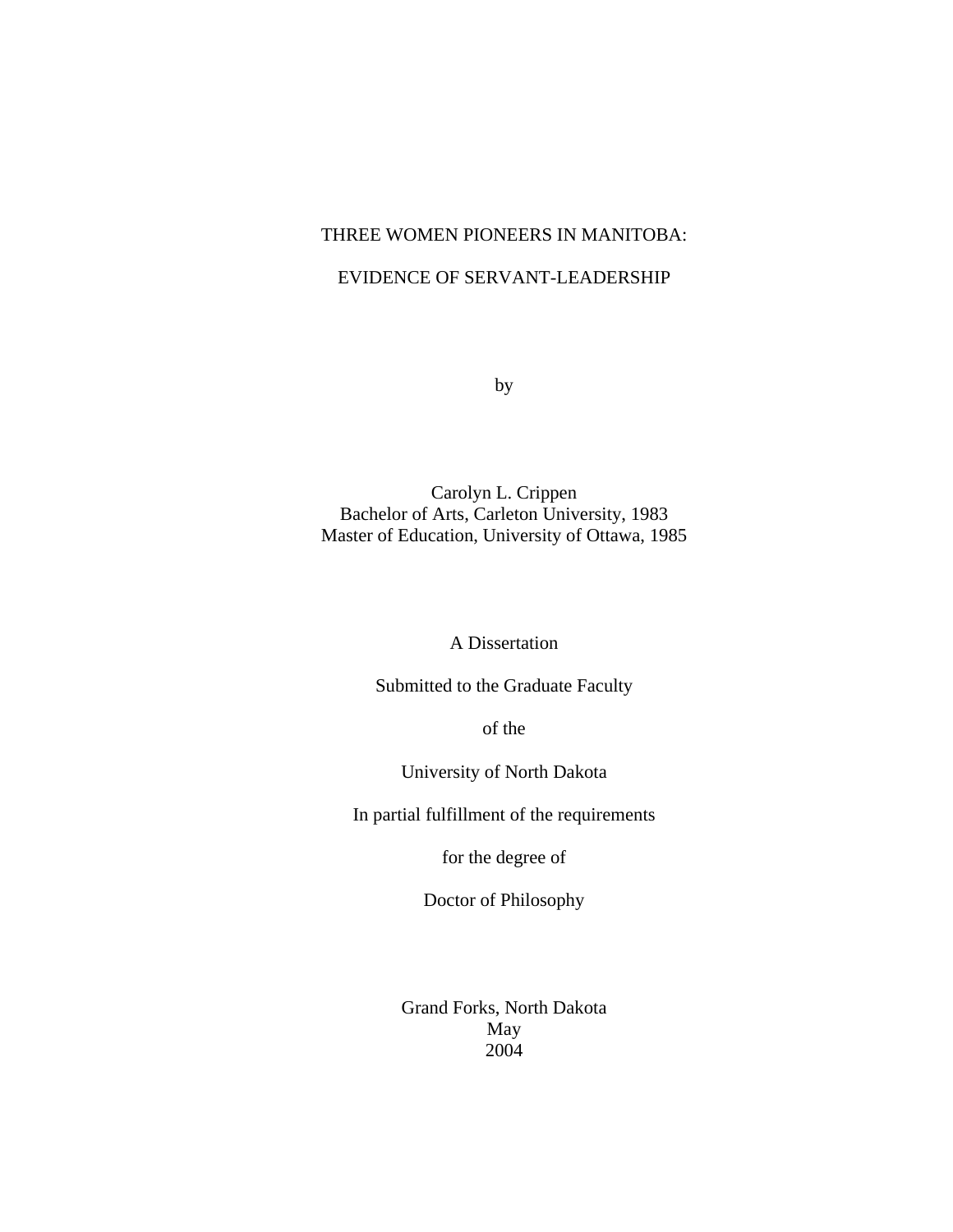This dissertation, submitted by Carolyn L. Crippen in partial fulfillment of the requirements for the Degree of Doctor of Philosophy from the University of North Dakota, has been read by the Faculty Advisory Committee under whom the work has been done and is hereby approved.

 $\overline{\phantom{a}}$  , which is a set of the set of the set of the set of the set of the set of the set of the set of the set of the set of the set of the set of the set of the set of the set of the set of the set of the set of th

 $\overline{\phantom{a}}$  , which is a set of the set of the set of the set of the set of the set of the set of the set of the set of the set of the set of the set of the set of the set of the set of the set of the set of the set of th

 $\overline{\phantom{a}}$  , which is a set of the set of the set of the set of the set of the set of the set of the set of the set of the set of the set of the set of the set of the set of the set of the set of the set of the set of th

 $\overline{\phantom{a}}$  , which is a set of the set of the set of the set of the set of the set of the set of the set of the set of the set of the set of the set of the set of the set of the set of the set of the set of the set of th

(Chairperson)

\_\_\_\_\_\_\_\_\_\_\_\_\_\_\_\_\_\_\_\_\_\_\_\_\_\_

This dissertation meets the standards for appearance, conforms to the style and format requirements of the Graduate School of the University of North Dakota, and is hereby approved.

Dean of the Graduate School

\_\_\_\_\_\_\_\_\_\_\_\_\_\_\_\_\_\_\_\_\_\_\_\_\_\_\_\_\_\_\_\_\_\_\_\_

\_\_\_\_\_\_\_\_\_\_\_\_\_\_\_\_\_\_\_\_\_\_\_\_\_\_\_\_\_\_\_\_\_\_\_\_

Date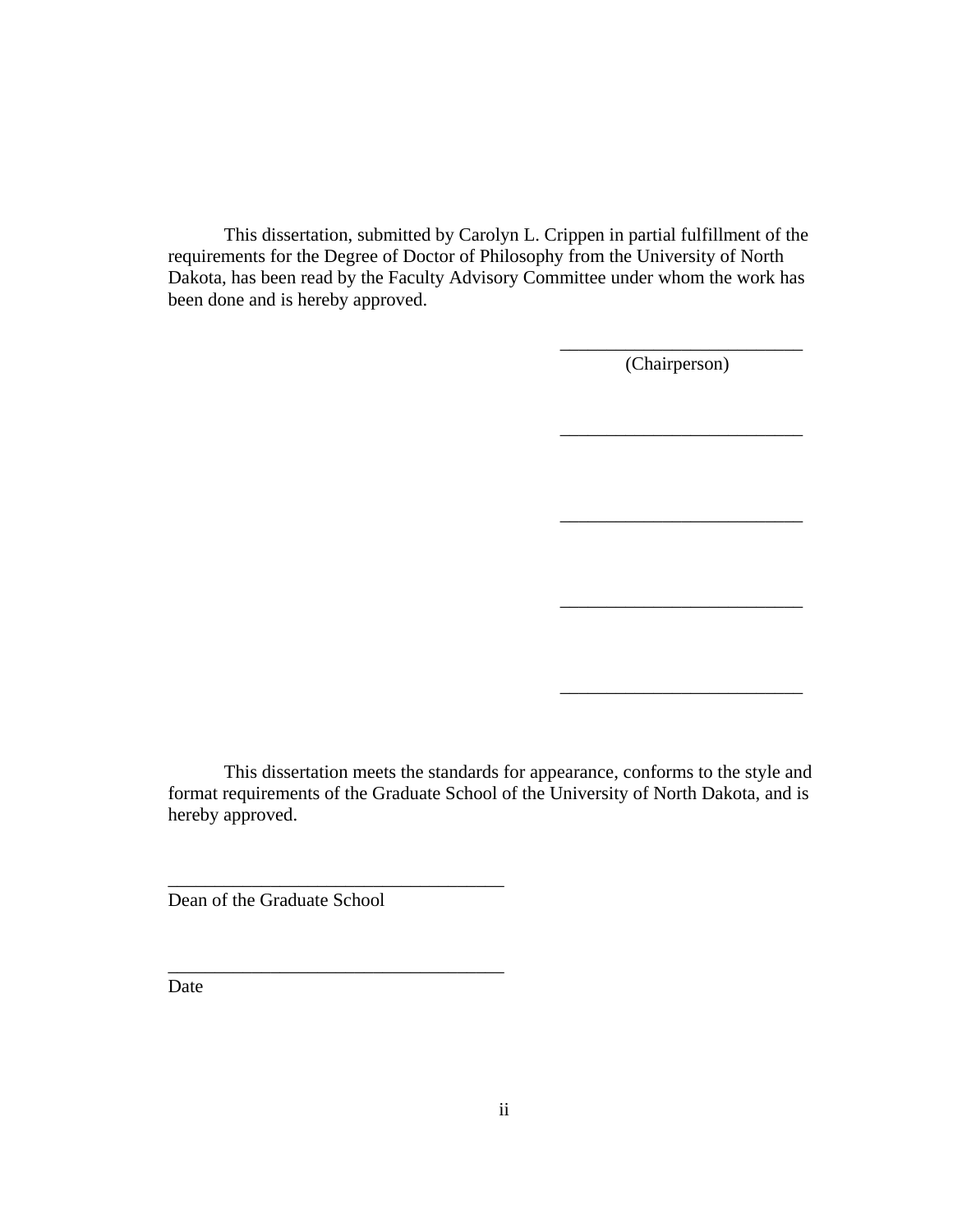## **PERMISSION**

| Title  | Three Women Pioneers in Manitoba: Evidence of Servant-Leadership |
|--------|------------------------------------------------------------------|
|        | Department Educational Leadership                                |
| Degree | Doctor of Philosophy                                             |

 In presenting this dissertation in partial fulfillment of the requirements for a graduate degree from the University of North Dakota, I agree that the library of this University shall make it freely available for inspection. I further agree that permission for extensive copying for scholarly purposes may be granted by the professor who supervised my dissertation work or, in her absence, by the chairperson of the department or the dean of the Graduate School. It is understood that any copying or publication or other use of this dissertation or part thereof for financial gain shall not be allowed without my written permission. It is also understood that due recognition shall be given to me and to the University of North Dakota in any scholarly use which may be made of any material in my dissertation.

Signature\_\_\_\_\_\_\_\_\_\_\_\_\_\_\_\_\_\_\_\_\_\_\_\_

Date \_\_\_\_\_\_\_\_\_\_\_\_\_\_\_\_\_\_\_\_\_\_\_\_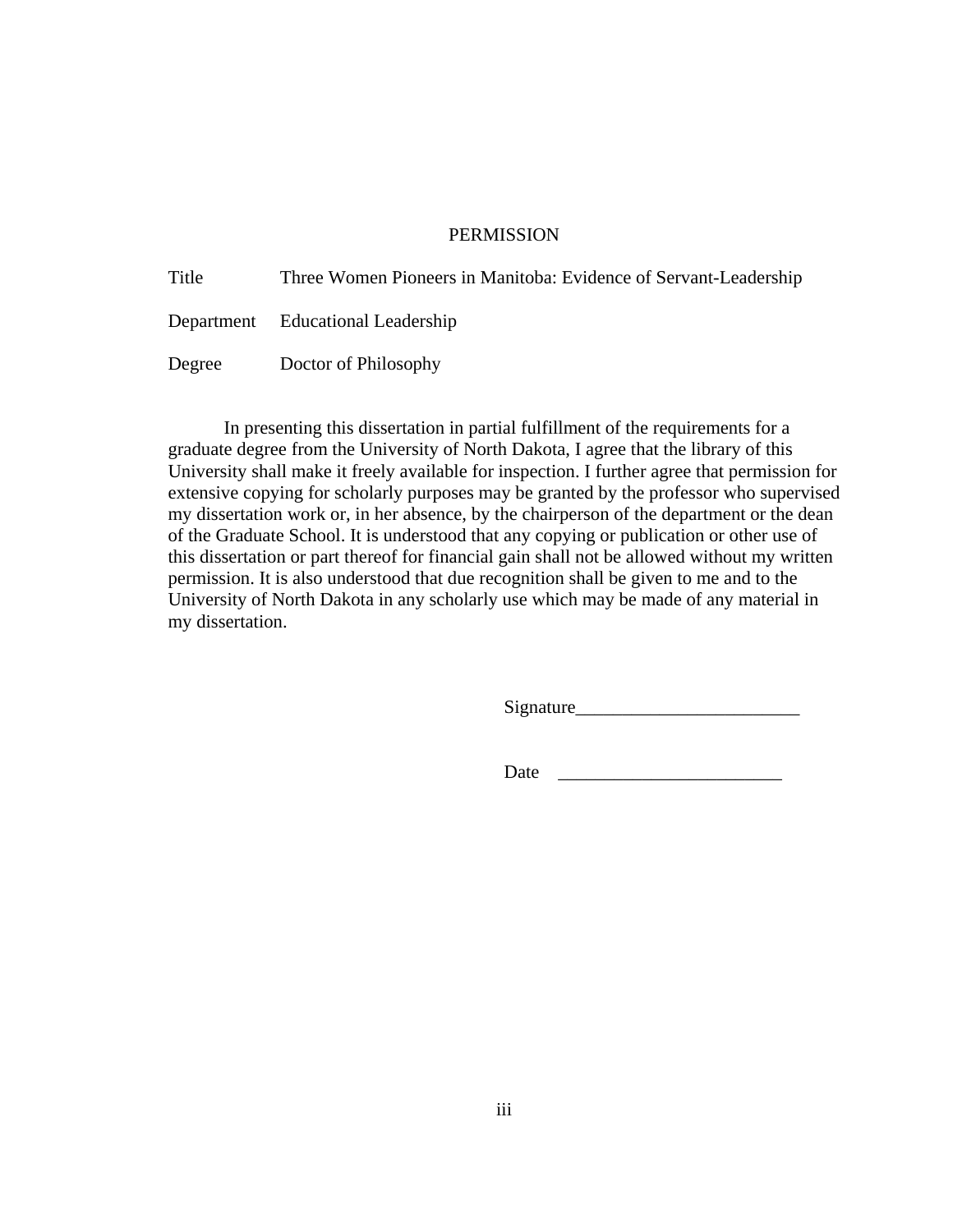# TABLE OF CONTENTS

| <b>CHAPTER</b> |
|----------------|
| L              |
|                |
|                |
|                |
|                |
|                |
|                |
|                |
|                |
|                |
|                |
|                |
|                |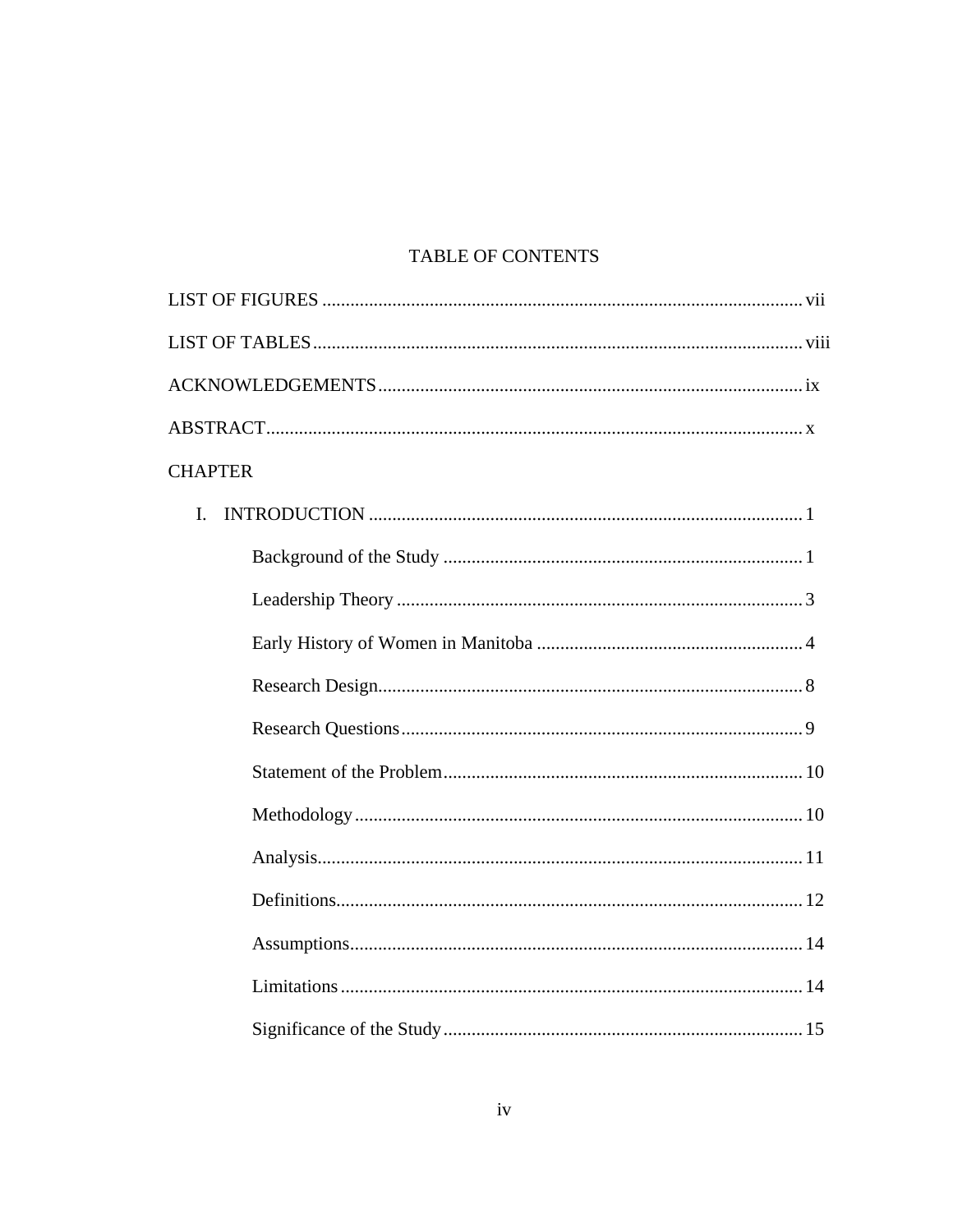| IV. MARGARET SCOTT: VOLUNTEER AND SOCIAL SERVICE |  |
|--------------------------------------------------|--|
| V. MARGRET BENEDICTSSON: JOURNALIST AND HUMAN    |  |
| VI. JESSIE MCDERMOTT: TEACHER AND RURAL          |  |
|                                                  |  |
|                                                  |  |
|                                                  |  |
|                                                  |  |
|                                                  |  |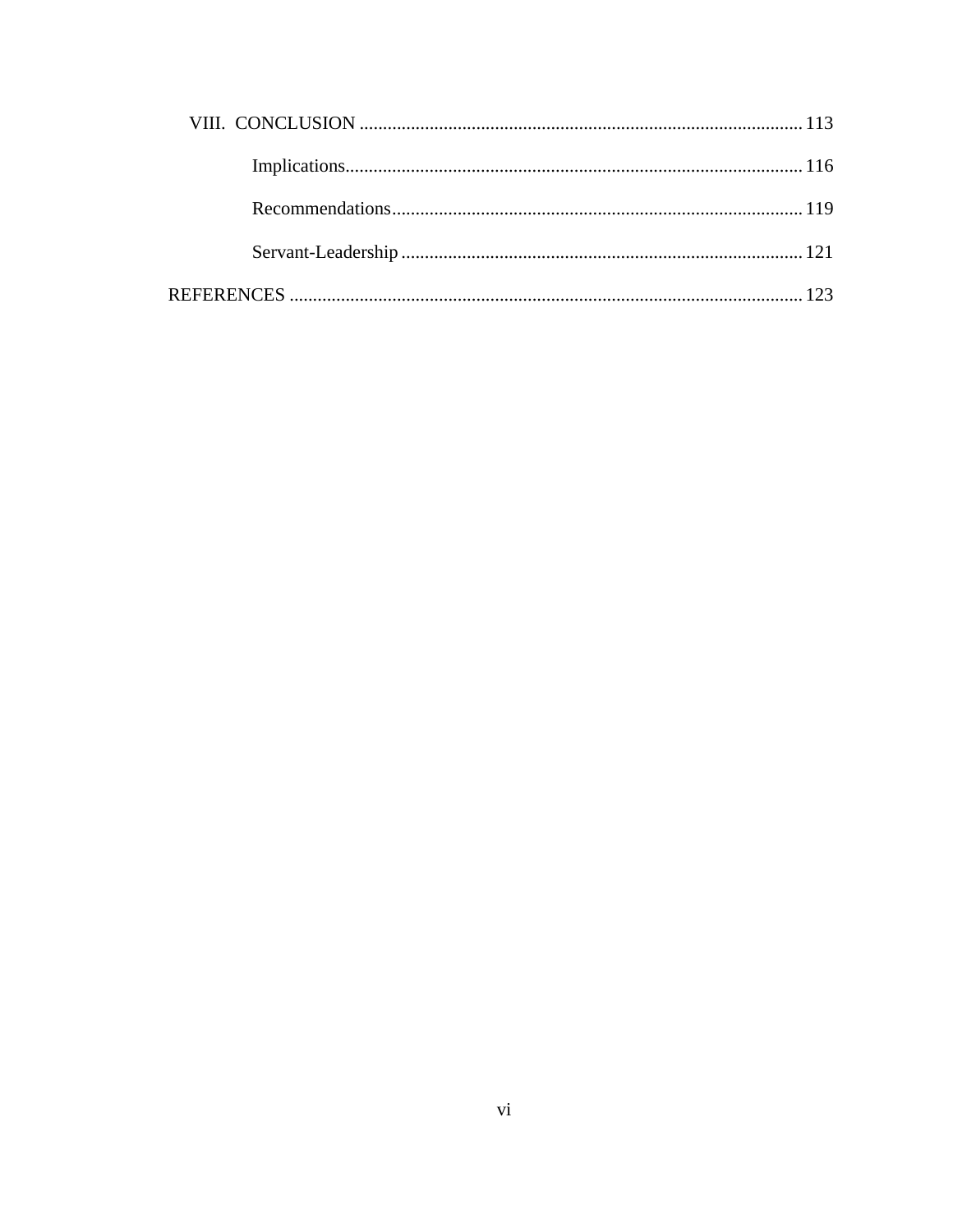# **LIST OF FIGURES**

| Figure | Page |
|--------|------|
|        |      |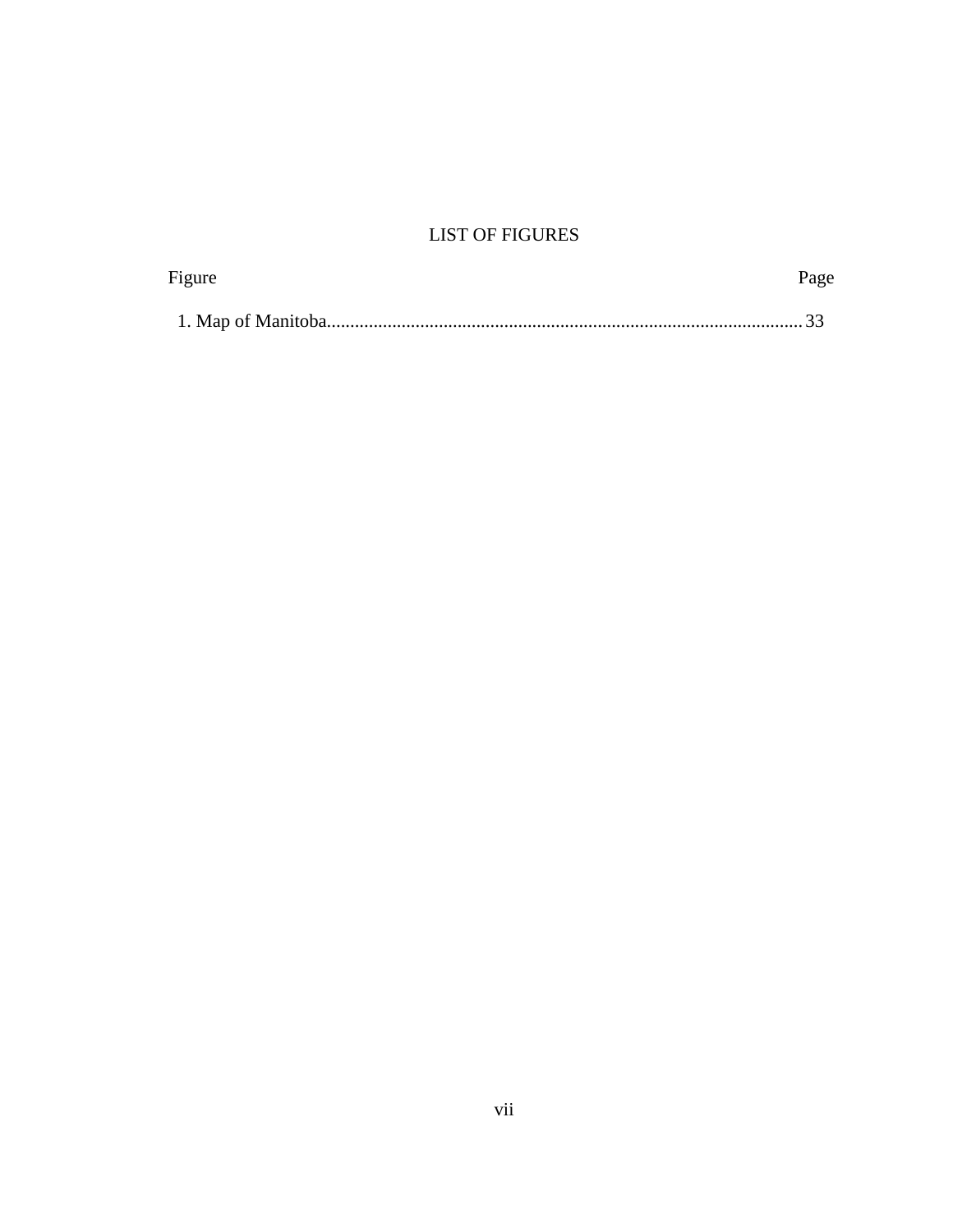# LIST OF TABLES

| Table | Page |  |
|-------|------|--|
|       |      |  |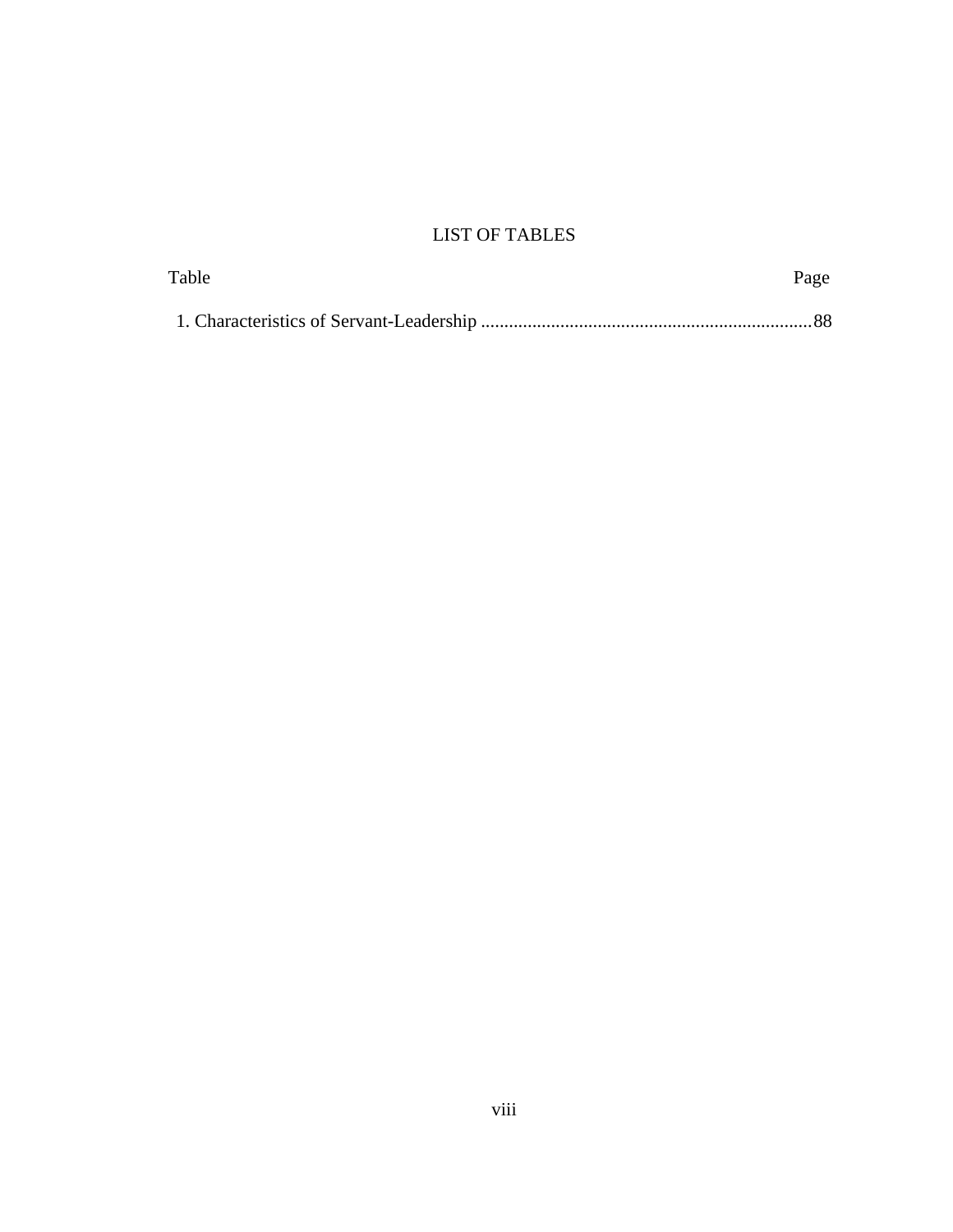#### ACKNOWLEDGEMENTS

I came to the University of North Dakota from Manitoba, Canada. I was accepted and supported completely in my quest for a Ph.D. in Educational Leadership. Dr. Katrina Meyer, my doctoral advisor, guided my journey and encouraged academic excellence and listened patiently to my ideas. I thank her for her advice and excellent leadership. The members of my doctoral committee all formed a scholarly network that sustained my studies. Thank you to Dr. Dan Rice, Dean, who taught me my first course at UND and introduced me to U.S. Higher Education; Dr. Kathleen Gershman, who shared and developed my passion for qualitative research; Dr. Margaret Sheaffer, who wisely prodded my reasoning and invited clarity; and Dr. James Mochoruk, who challenged and helped me discover deeper meaning in the history of the three women pioneers. I am humbled by their commitment to serve. In addition, I extend appreciation for support and direction to the faculty members of the Educational Leadership Department, particularly Dr. Donald Lemon, and to Sharon Fields, who was my lifeline to the workings of the department and university. Thank you to Dr. Rilla Anderson, who introduced me to the fascinating world of qualitative research. Special mention and thanks go to Dr. John McCarthy whose scholarly example and academic mentorship provided additional opportunities for me to write and present my ideas in an academic forum. I wish to thank the members of Cohort 2, particularly those in Higher Education for their encouragement and especially to my kindred spirit, Karin Walton, who shared and relentlessly supported my journey. I wish to thank Dr. Rosa Bruno-Jofre and Dr. Sybil Shack for stirring my interest in educational history. Many thanks to Wilma Shirriff for sharing precious materials from the McDermott family. Appreciation goes to Cathy Stokes for her assistance in locating much of the archival materials and to Francie Linneman for formatting my dissertation. Several people championed my endeavors and I wish to recognize and thank them: the late Senator Ronald Duhamel and Carolyn Duhamel, Bob and Diane Powell, Elizabeth Cairns, Dr. Barbara Gill, and the many students of Educational Administration at the University of Manitoba, especially Brenda Christopherson, Judy Hummel and Jessie Kirby. Lastly, I have been blessed with the absolute support and love of my family. Thank you to my children Craig and Charlotte for their words of encouragement and praise when the going got tough. And, to my husband Al, a true servant-leader, I express my deepest gratitude for always believing in me. You have all honored me and helped make my dream become a reality.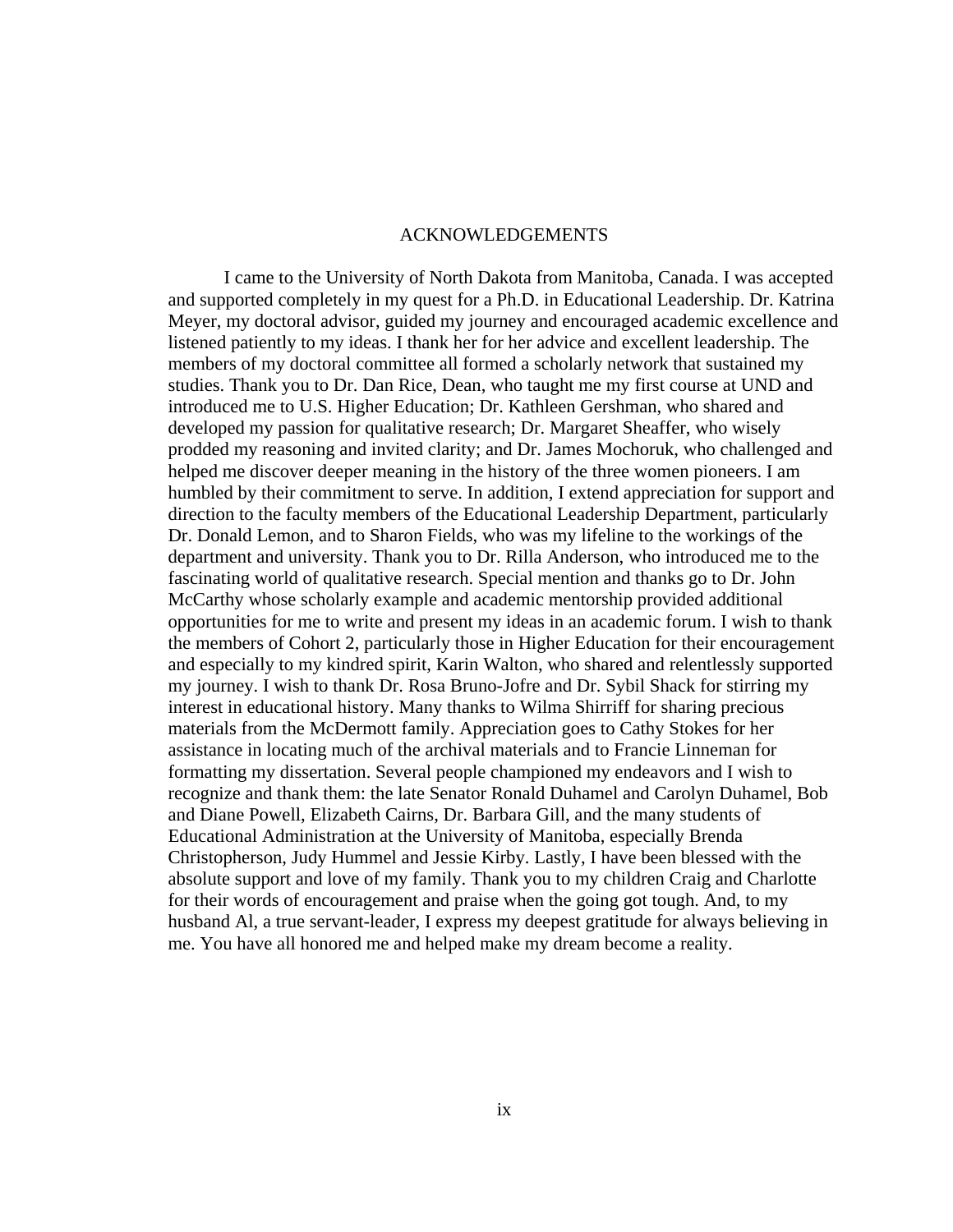# ABSTRACT

 Although leadership was characterized as patriarchal and hierarchical during the 19<sup>th</sup> century, pioneer women, including school teachers, journalists, suffragettes, healthcare workers, and social activists played an important role in the development of Manitoba communities. Biographical profiles of three Manitoba pioneer women, Margaret Scott (1855-1931), Margret Benedictsson (1866-1956), and Jessie McDermott (1870-1950), will be analyzed for evidence of leadership. Their particular leadership style can be identified as that of servant-leadership. This qualitative study examines primary archival and secondary source information for evidence of servant-leadership characteristics in their life stories.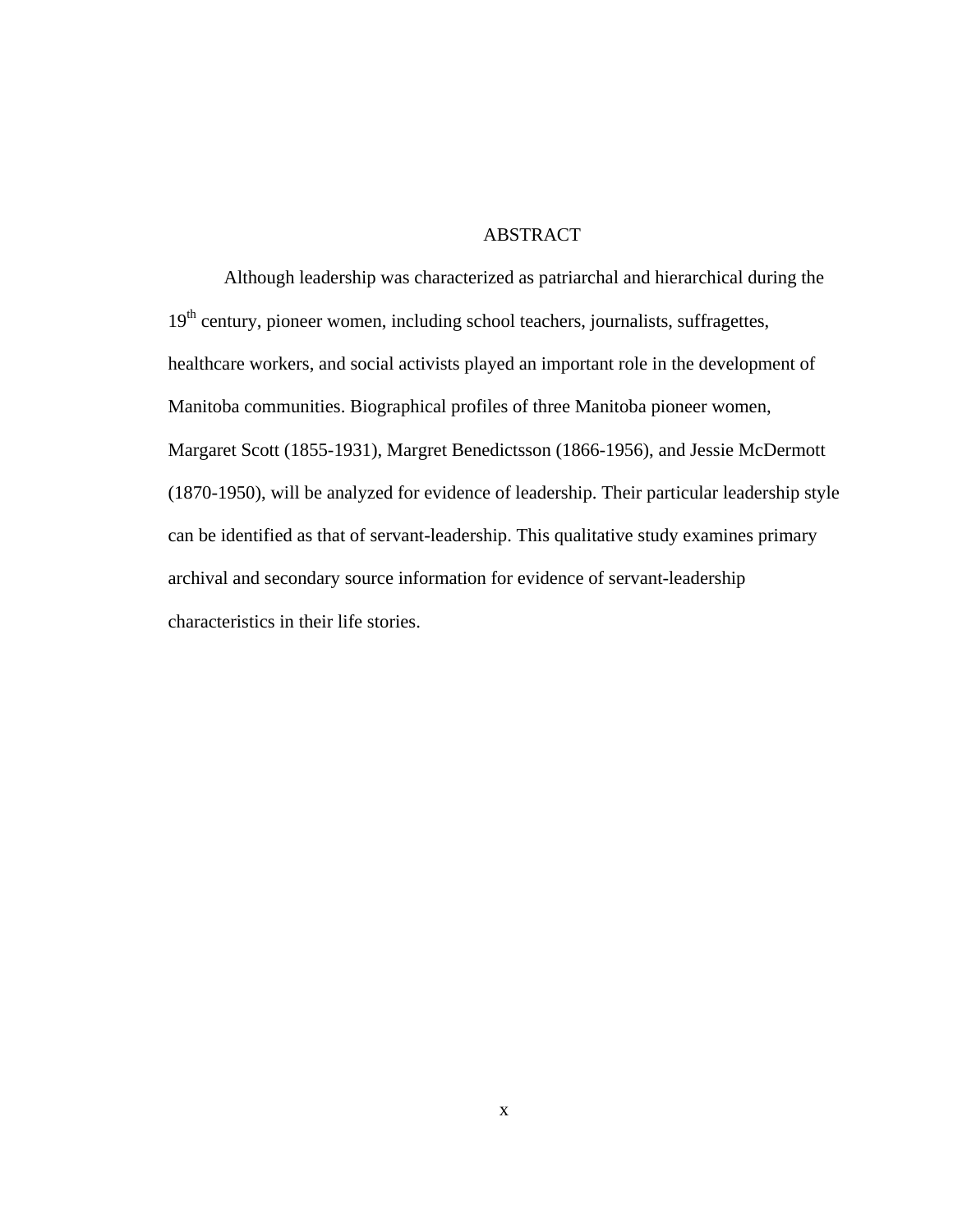# CHAPTER I

#### INTRODUCTION

The pioneer women of Manitoba hold an important place in Canadian history. No record of our country's past will be of greater interest or more inspiring than the record of their lives, if ever their lives are adequately recorded, as they should be. (Healy, 1923, p. 260)

William J. Healy (1867-1950), the Provincial Librarian for Manitoba, wrote a tribute to the women of an earlier day (1806-1873) entitled, *Women of Red River: Being a book written from the recollections of women surviving from the Red River era.* The above statement appeared near the close of his book. The research which follows will address Healy's (1923, p. 23) plea by reviewing records pertaining to the lives of three pioneer women in Manitoba. By the end of the study, the reader will be able to determine whether these women's lives were as interesting and inspiring as Healy (1923) suggested and if these three women demonstrated specific leadership characteristics in their lives and their communities. This study was not intended to be a full-fledged history of Manitoba or of a particular time in its history. However, sufficient background was provided to give a sense of the society and culture in which these women subjects lived.

### Background of the Study

The role of pioneer women was clearly influenced by the values of the Victorian Era: a woman's place was in the home. They were expected to be the angel of the household, the nurturer of the child and supporter of their husbands in their private, isolated world. Prentice, Bourne, Brandt, Light, Mitchinson, & Black, (1996), note that,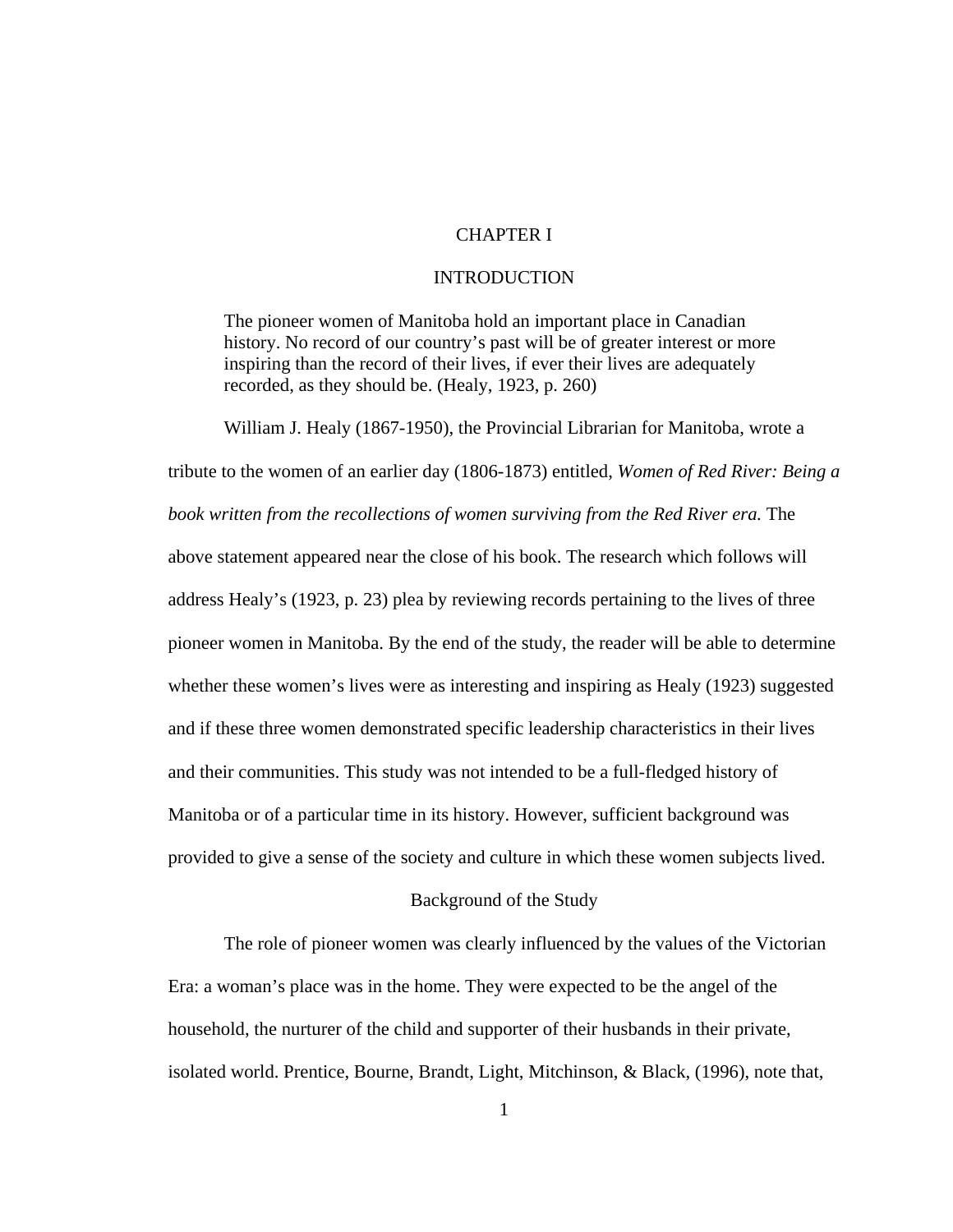"What was new and confining about the ideal of domesticity was the increasingly sharp distinction it made between the domestic world of women and the public world of men, the growing emphasis on the mothering role, and the negative reactions that greeted most deviations from the norm" (p. 157). Such an environment was confining mentally and physically to women; many were restricted to their homes while their husbands, the breadwinners, attended to earning a living in the public sphere. Mary Kinnear (1998) discussed the concept of women's work and references Joy Parr:

It comprehends farm work, child rearing, housework, and volunteer public service as well as the work measured by the orthodox criterion of payment. Women's work is rendered visible to the onlooker. Women themselves have long understood the value of their work for the wellbeing of their families. As Joy Parr showed in *The Gender of Breadwinners* (1990), women were fully aware "that securing a subsistence and managing the complexities of social and economic existence have required deft balancing of these different kinds of activities." (Kinnear, 1998, p. 5)

Regardless of these restrictions, as settlers marched across the North American continent during the nineteenth century and into the 1900s, women, including the three in this study, fostered education, social reform, and health care, laid solid foundations of religious faith, and established friendships among each other (Carter, 2002; Kinnear, 1998; Prentice, Bourne, Brandt, Light, Mitchinson, & Black, 1996; Weiss & Rinear, 2002). This study hypothesized that women were engaged in unrecognized and covert leadership strategies within that contemporary culture. The life stories and actions of three Manitoba women were examined for evidence of servant-leadership. The term "servant-leadership" is explained in the Leadership Theory section located later in this chapter.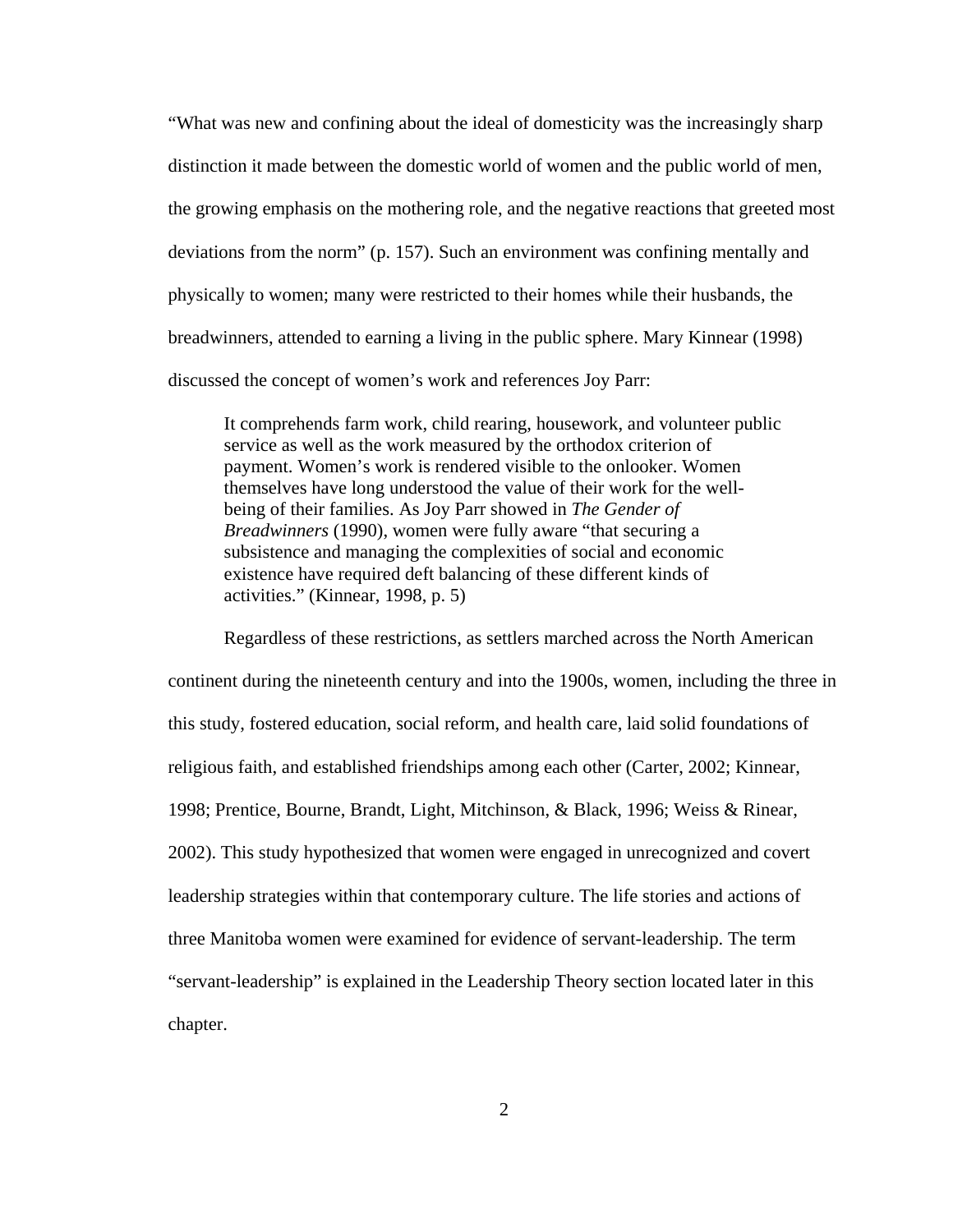#### Leadership Theory

Leadership in the late 1800s and at the turn of the  $20<sup>th</sup>$  Century was defined in the literature as being hierarchical, patriarchal, and related to wealth and influence (Bennis, 1997, p. 104-105, 185-186; Block, 1993, p. 7, 24-25, 193; Elshtain, 1990, p. 98, 141; French, 1992, p. 16-18; Hickman, 1998, 32-33, 345; Matusak, 1997, p. 126-130; Owens, 1995/2001, p. 241-243; Sergiovanni, 1992, p. 68-72; Weiss, 2002, p. 14-15). The premise of a leadership service combination was in direct opposition to the hierarchical model of leadership. In hierarchical leadership the power of the leader was visible and obeyed by those lower in the organization (Hesselbein, Goldsmith, Beckhard, & Schubert, 1998, p. 30, 94; Senge, 1990, p. 213). In contrast, the paradoxical term servant-leadership is inclusive of personal service to society regardless of position (Block, 1996, p. 6-7) and it was through strategies of service and stewardship, that a leader was identified by the people to be a leader among equals (Greenleaf, 1976, p. 16; DePree, 1989, p. 145; DePree, 1992, p. 42-44; Owens, 1995/2001, p. 254-255).

Using this definition it is perhaps possible to view women as performing service activities that were of a leadership nature. These strategies of service can now be linked to a definitive theory: Servant-Leadership. A servant-leader was described by Greenleaf (1970/1991b) as:

servant first. It begins with the natural feeling that one wants to serve. Then conscious choice brings one to aspire to lead. The difference manifests itself in the care taken by the servant- first, to make sure that other people's highest priority needs are being served. The best test is: do those served grow as persons; do they, while being served, become healthier, wiser, freer, more autonomous, more likely themselves to become servants? And what of the least privileged in society: will they benefit, or, at least, not be further deprived? (p. 7)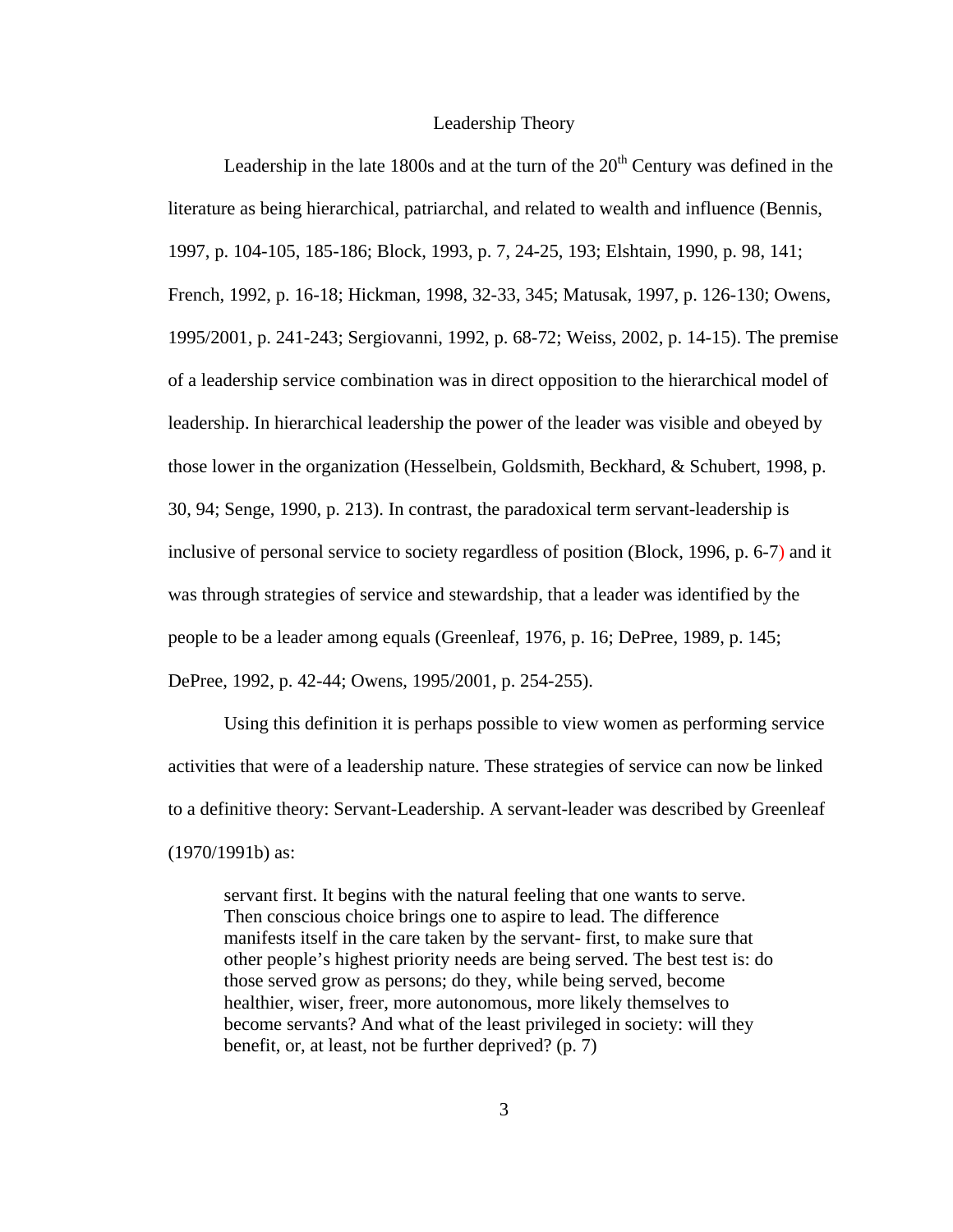#### Early History of Women in Manitoba

"The first white woman in the West of whom there is record came out from the Orkney Islands in 1806 in a Hudson's Bay Company ship disguised as a young man" (Healy, 1923, p. 1). In December 1807 she gave birth to a male child at a trading post at the mouth of the Pembina River. The mother's name remains unknown. The second white woman was Marie Anne Lagimoniere. She arrived in the summer of 1807 by canoe from the St. Lawrence, traveling up the Red River from Lake Winnipeg, passing the mouth of the Assiniboine until she arrived at the buffalo hunter headquarters at the mouth of the Pembina. Here she gave birth to a daughter who years later became the mother of Louis Riel (Healy, 1923, p. 2). A few years later Scottish settlers under the leadership of Lord Selkirk arrived in the region to establish the Red River colony in a small corner of Rupert's Land, in what later was the Province of Manitoba. These Scottish immigrants included men and women "who had been evicted from their small holdings in the Highlands" (Healy, 1923, p. 4), seeking to begin a new life in their new country. In 1829, sixty families of Scottish (Orkney), English and French origin came to the Red River to settle, build homes and establish farms. For the next thirty years, there were few newcomers except for retired officers and servants of the Hudson Bay Company. Some of the latter became wealthy men after careful saving and wise investments. Friesen (1987) stated the "Red River was becoming integrated into the wider world in the late 1850s and the 1860s. Travelers, trade goods, and even settlers were arriving in numbers" (p. 113).

Between 1879-1881, 40,000 immigrants arrived in Manitoba to establish prairie farms (Thor, 2002, p. 185). Immigrants came to the land west of Ontario because of the promise of free homestead land. "The Manitoba censuses of 1881 and 1891 revealed that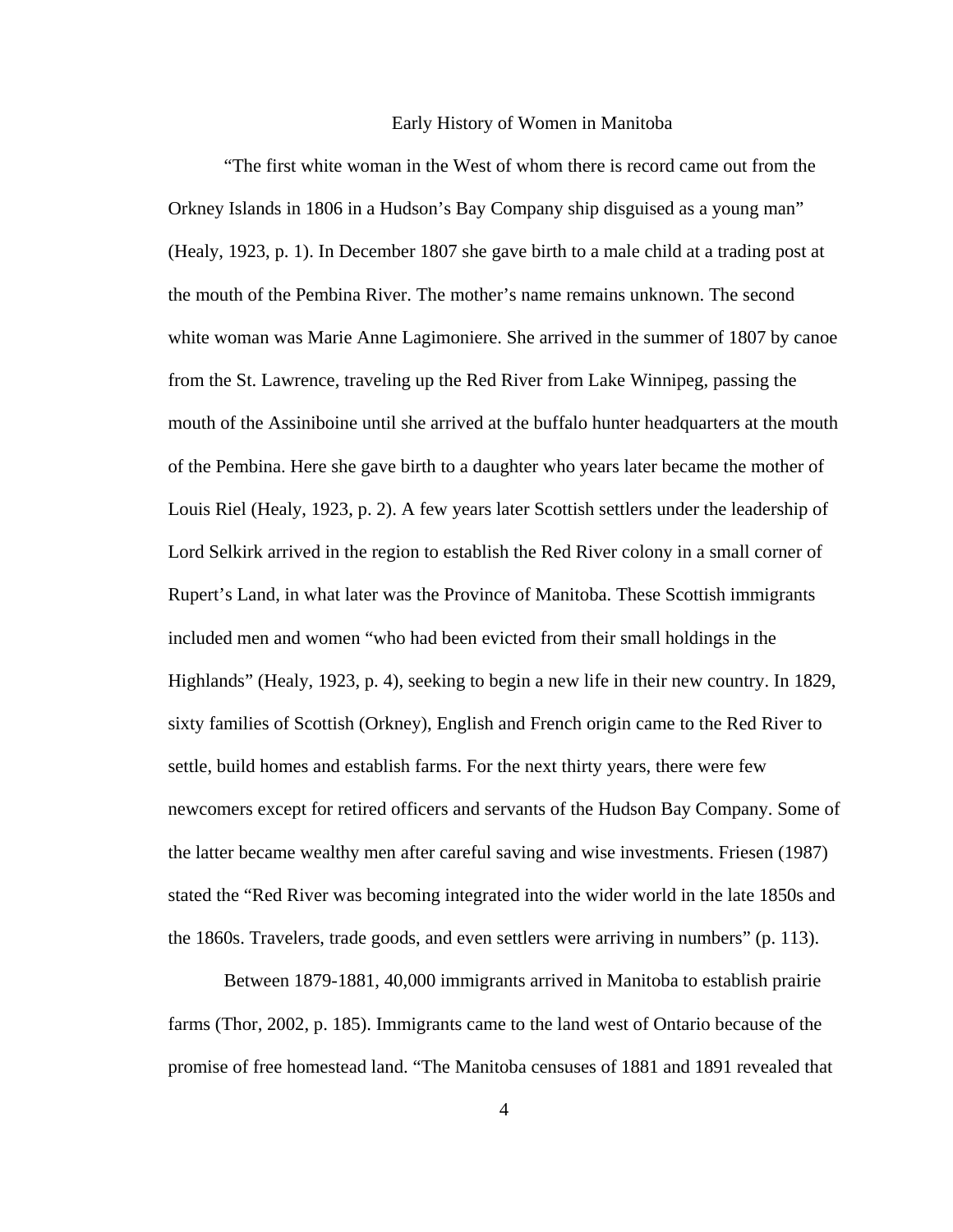men significantly outnumbered women," (Prentice, Bourne, Brandt, Light, Mitchinson, & Black, 1996, p. 113). In 1870 the recorded population in Manitoba was 24,000; by 1901, immigration had increased tenfold and the "foreign-born" share of the Manitoba population was 15%. By 1911 the provincial population was 461,394 (Kinnear, 1998, p.11, 17-18) and the number of men and women was roughly balanced for the next sixty years. Prentice et al., (1996) commented on the move by women into the cities, including

Winnipeg:

By 1921, the number of rural and urban Canadians was about equal. Women continued to lead this shift in the population, because they moved to the cities for employment opportunities that the rural areas could not offer them. Consequently, women outnumbered men in most cities, just as men tended to form the majority in rural and frontier areas. (p. 113)

It would not be appropriate to neglect the significant role of aboriginal women,

who were the first and original women in the province of Manitoba, plus that of the

mixed-blood (Metis) women. Armstrong (2000) emphasized their contribution,

Starting with the indigenous people, women were healers, trappers, farmers, traders, and teachers. Within the aboriginal culture, women prepared the meat, cured and preserved food both for travel and for long northern winters, and ensured that the family was properly clothed. . . . They became enthusiastic participants in the fur trade because of the opportunities it brought for them to access household goods and supplies. These aboriginal women became the link between the newcomers and the original people and were often the reason these invaders survived. (p. iii)

Few histories of this population have been completed (Dickason, 1997, p. 336; McMillan,

1995, p. 293; *Report on the Royal Commission on Aboriginal Peoples*, 1996, p. 300-307).

But, this gap in our understanding of the unique/special experiences of these women has

been acknowledged and addressed particularly by Sylvia Van Kirk (1995) in her book,

*"Many tender ties": The role of women in fur trade society in western Canada, 1670-*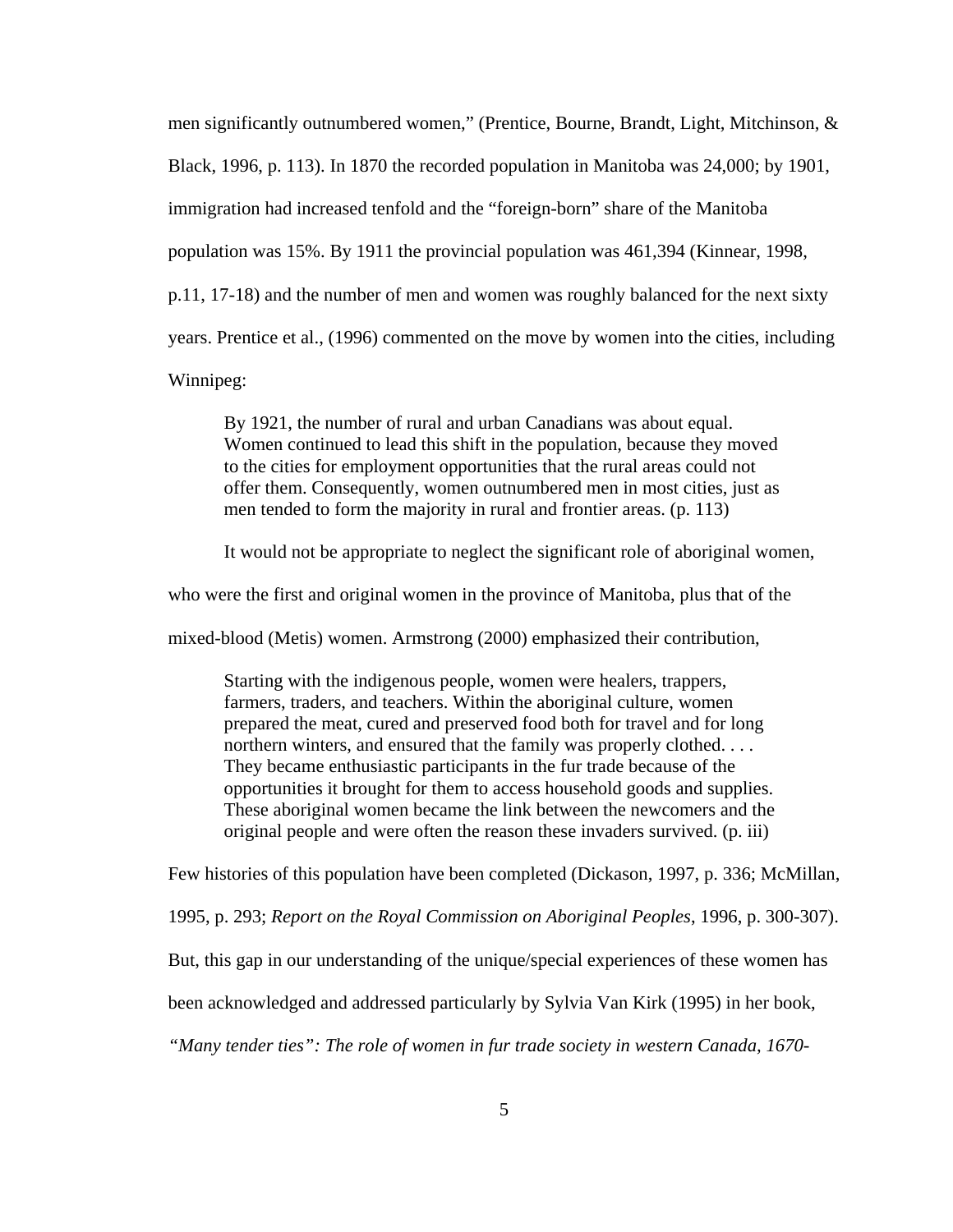*1870.* However, this dissertation focuses on the experiences of three women of European descent and should not be construed as denying that similar examples could be found among women of other ethnic backgrounds.

One must be cautious when using the term, "women." Kinnear (1998) described the difficulty of over-simplifying the word, "women", especially in relationship to the Province of Manitoba when she stated:

The women of Manitoba were far too diverse to be lumped together into a single category. Race distinguished First Nations (aboriginal) women politically as well as economically; ethnicity loomed large, and class was significant; poor women had fewer resources than rich women and this materially affected how they spent their days. Religion too was importantmany immigrants had come to Manitoba precisely because of persecution in Europe and had created settlements or settled in neighborhoods in which religion was the central organizing principle of life. (p. xii)

In Canada and in Manitoba (established as a province in 1870), the latter part of

the 1800s until the early 1900s was dominated by the cultural norms of the Victorian

Period (1837-1901) and the influence of the British Empire permeated Canada

(Confederation 1867). By 1920 teachers were encouraged, "to impress upon the minds of

the boys and of the girls that they are Canadian citizens and that they must preserve the

heritage that is theirs as members of the great British Empire" (Osborne, 1998-1999, p.

9). Rosa Bruno-Jofre (1998) acknowledges the role of schools in disseminating the

British ideal to students:

There was a growing feeling among Canadians that their country was a distinct national entity, but also an important component of the British Empire. . . . schooling was the state agency that was expected to generate unity of thought, to teach English to the children of new immigrants, to educate them in Canadian ways, and to generate a civic culture based on service, duties, and responsibilities. Social integration and cohesion were major objectives. (p. 27)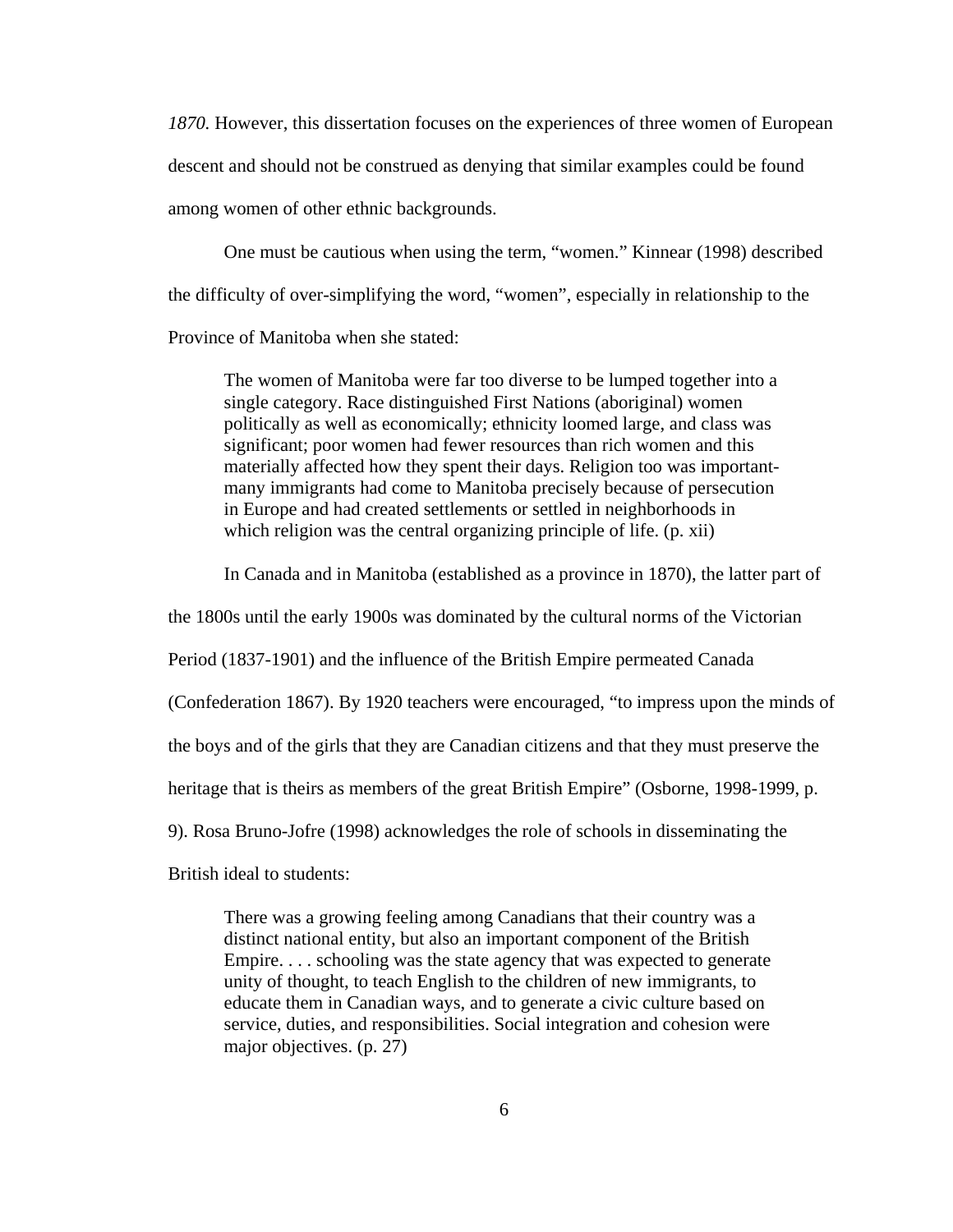As mentioned previously, the role of women during these times was defined as the keeper of the home fires, the nurturer of children, and the constant companion and supporter of her husband. This behavior was expected and accepted by the majority of society, particularly the middle and upper classes, including government and church (Elshtain, 1990). "Almost all women, rural and urban, rich and poor, accepted homemaking as women's work" (Kinnear, 1998, p. 62). Service to others, for the good of others, was a moral obligation felt by the server to be the right thing to do. Middle and upper class women were restricted to the private world of home and family and church. The husband was the breadwinner and went out into the public sphere to make a living to support his family. He was the provider and ruler of his domain.

Women, both culturally and by definition, were not and could not be leaders. Most of what was written at that time about women was related to their connection to men. As Katherine Carter (2002) observed, "Women's records were saved for what they revealed about the lives of important men or about historical moments made significant by men's involvement. Women's lives have not always been considered historically important" (p. 7). Their actions were seldom recorded in the history books. But Carter (2002) stresses that, "the best history is biography and that reading the details from lives of individual women can do much to broaden and challenge our understanding of Canadian history" (p. 6). Russell (1995) wrote of the importance of recording pioneer women stories as connections to present day working environments, "The survival strategies which have worked for them are ones which may well help other women trying to navigate the often confusing world of organizations" (p. 127). Permanent monuments did not exist to honor or illuminate the contributions of pioneer women. Of significance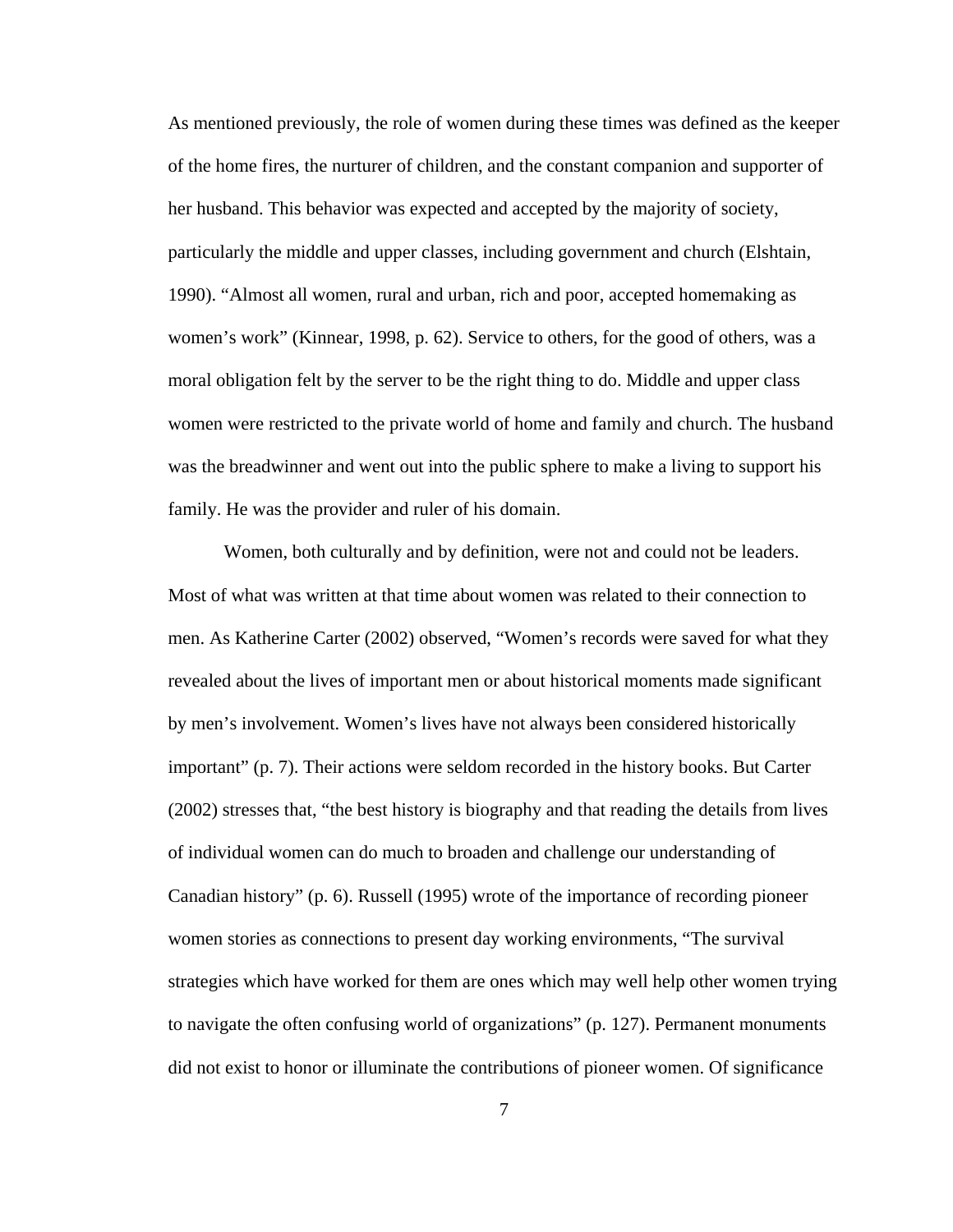is the fact that women were not permitted to vote, a rule which also included convicts, the insane, and immigrants. Women only received the franchise in Manitoba in 1916 (Prentice, Bourne, Brandt, Light, Mitchinson, & Black, 1996, p. 114, 234).

Mentors and role models for women were found in the neighbor next door or a farmwife on the next acreage, or a mother, grandmother or female church member. The support and example of these women for other women was as a catalyst for dreaming and believing in possibilities.

#### Research Design

The purpose of this study was to examine the activities and accomplishments of pioneer women for characteristics of Servant-Leadership. Qualitative historical analysis methodology was used to examine the lives of three pioneer women who lived in the Province of Manitoba during the period 1870-1930. There was no consistency in birth dates for the three women, but the time period 1870-1930 was common to the lives of all three. The study drew upon various primary sources (archival papers, autobiographies, newspapers, letters, historical photographs, and committee minutes) and secondary sources (texts related to Manitoba history, journal articles, and servant-leadership theory) in order to identify servant-leader indictors in the lives of Margaret Scott (1855-1931), Margret Benedictsson (1866-1956), and Jessie McDermott (1870-1950).

 Why were these women selected for study? An earlier project on the topic of Higher Education in Manitoba: "If a Woman Leads and it's not Recorded, is it Leadership?" was presented to a class and subsequently, at a conference at the University of Nebraska in September 2002. It was during this research that I discovered a small book called, *Extraordinary, Ordinary Women* (Armstrong, 2000) which had been prepared by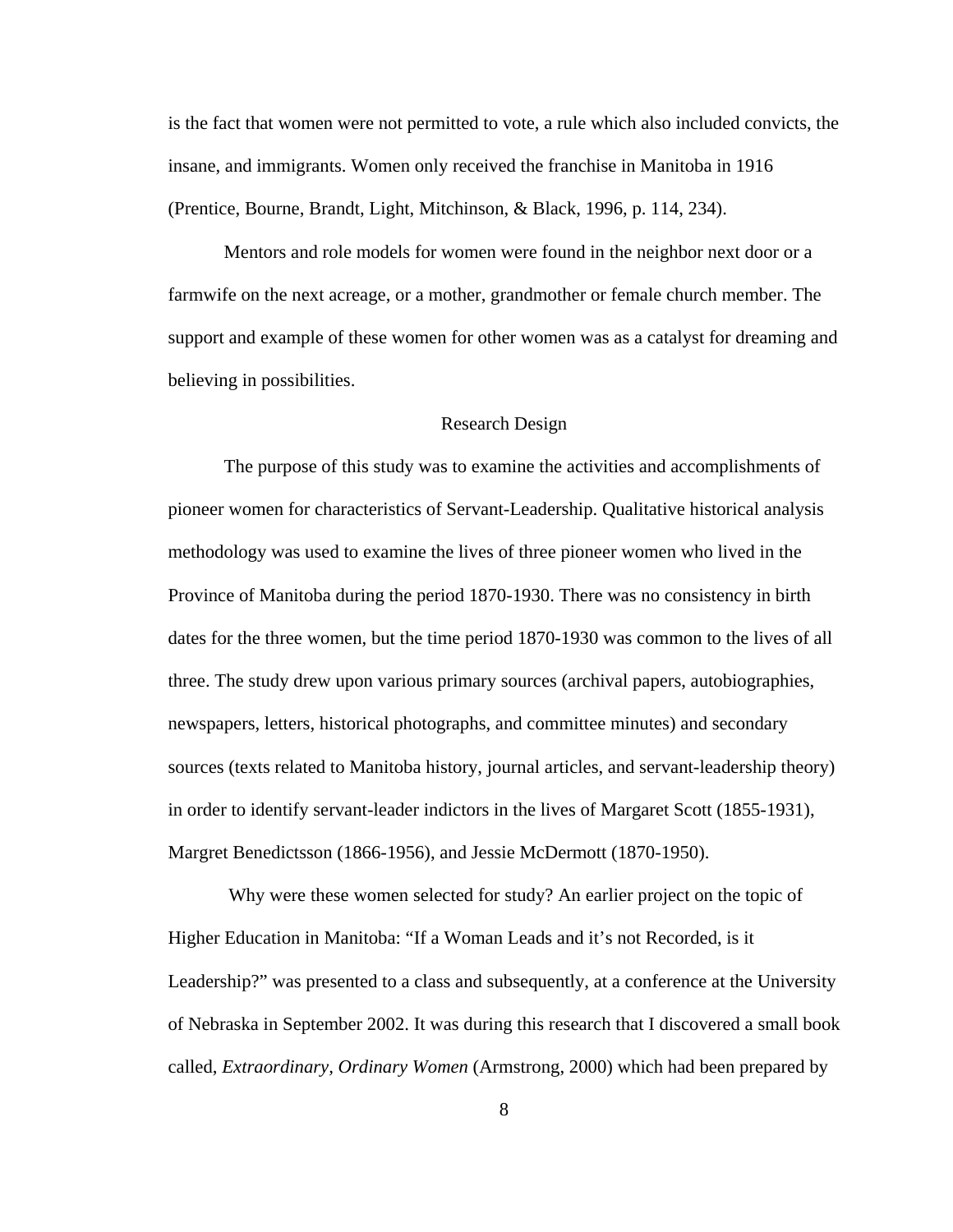the Manitoba Club of the Canadian Federation of University Women. The text included two-page vignettes about many Manitoba women, most of whom had not had much written about their lives. It was through the reading of these vignettes that I was introduced to Scott, Benedictsson, and McDermott. Their lives showed remarkable examples of leadership. As a student and teacher of leadership I was intrigued and started searching for other references about them. From secondary sources another paper was prepared entitled, "Servant-Leadership or Servant-Survivor," which was presented at the University of South Dakota in March 2003. I wanted to know more about these female pioneers, why and how they served their communities. These three women were part of the thousands of female immigrants who came to Manitoba, my home province, to live their lives. Each lived a lengthy period (over 30 years in each case) in the province and primary and secondary source materials that detail their lives were available. Their stories had been chronicled by several historians: Bumsted, 1999; DeGraves, 2000; Johnson, 1994; Kinnear, 1987; Kinnear, 1998; Kristjanson, 1965; Macvicar, 1939; Prentice et al., 1996; Shirriff, 2000; Skulason, 1975; Thor, 2002; and Treble, 2000. Thus, it was not the intent of this author to rewrite their histories, but rather to analyze their lives and related data for evidence of servant-leadership.

#### Research Questions

The following research questions provided direction to the study:

1. What information provided in the lives of the three women could be considered as characteristic of servant-leadership, as identified by Robert K. Greenleaf, (1970/1991b, p. 1-37) or their proxies: (1) listening, (2) empathy, (3) healing, (4) persuasion, (5)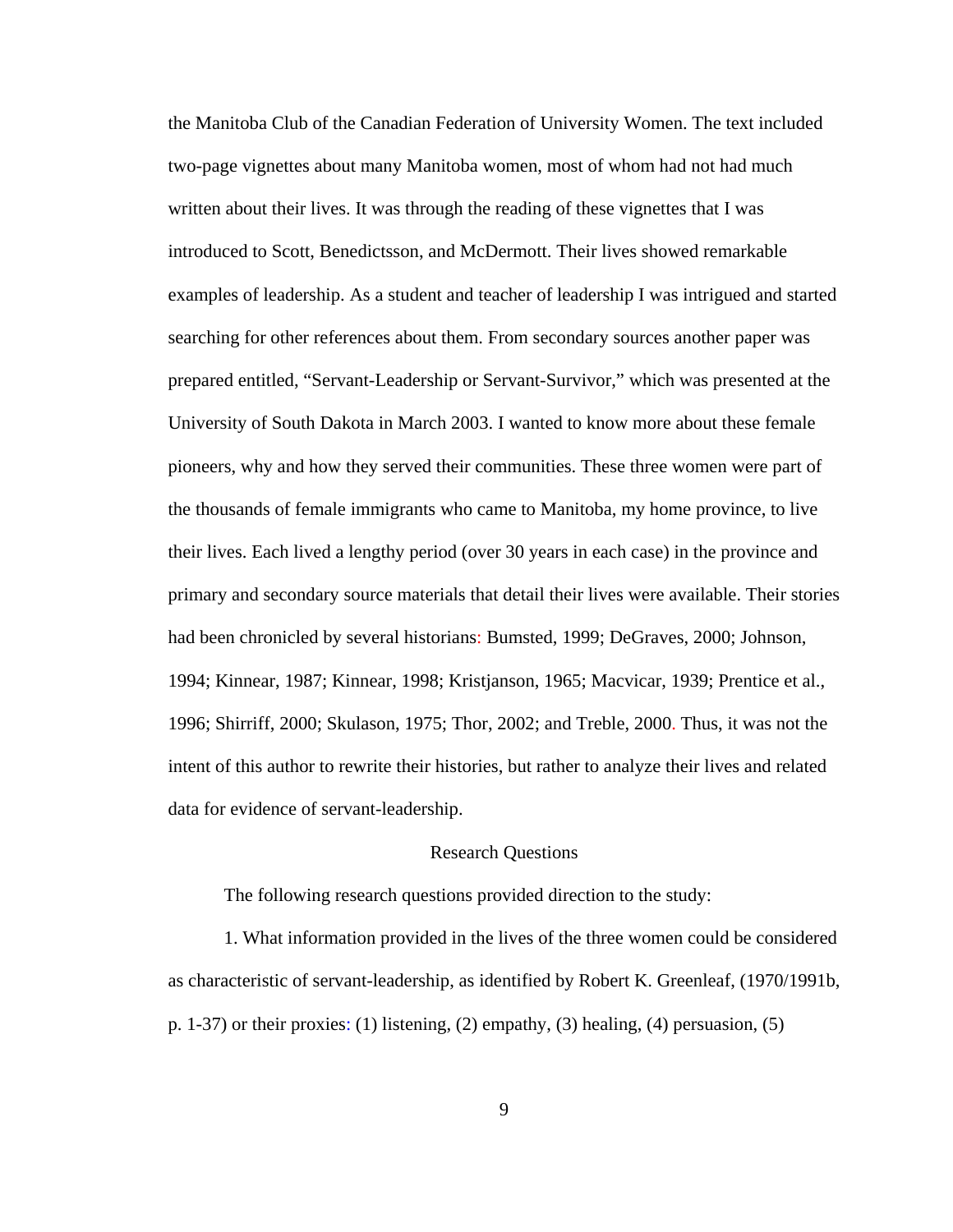awareness, (6) conceptualization, (7) foresight, (8) commitment to the growth of people, (9) stewardship, and (10) building community? (See detailed explanation in Chapter 2).

2. What common traits (distinguishing features) were found between and among the women in terms of their servant-leadership characteristics?

3. Was any servant-leadership characteristic(s), as listed in Research Question One, demonstrated by only one of the women?

4. Was there evidence in the lives of the three women of a particular theme(s), i.e., a subject or topic on which the women wrote, spoke or thought?

5. How was the call to servant-leadership initiated in each of their lives?

6. What were the most common demographic characteristics e.g., marital status, age, ethnic origin, residence, education, religion, and community life that were shared by the three women?

## Statement of the Problem

In the early years of the 1900s, women were often not credited with leadership qualities. This research explored whether pioneer women in Manitoba did, in fact, practice servant-leadership as defined by Robert K. Greenleaf (1904-1990) in his seminal work, *Servant as Leader* (1970/1991b).

### Methodology

This research was qualitative in nature. Creswell (1998) likened qualitative research to "an intricate fabric composed of minute threads, many colors, different textures, and various blends of material. The fabric is not explained easily or simply" (p. 13-14). Creswell (1998) defined qualitative research as: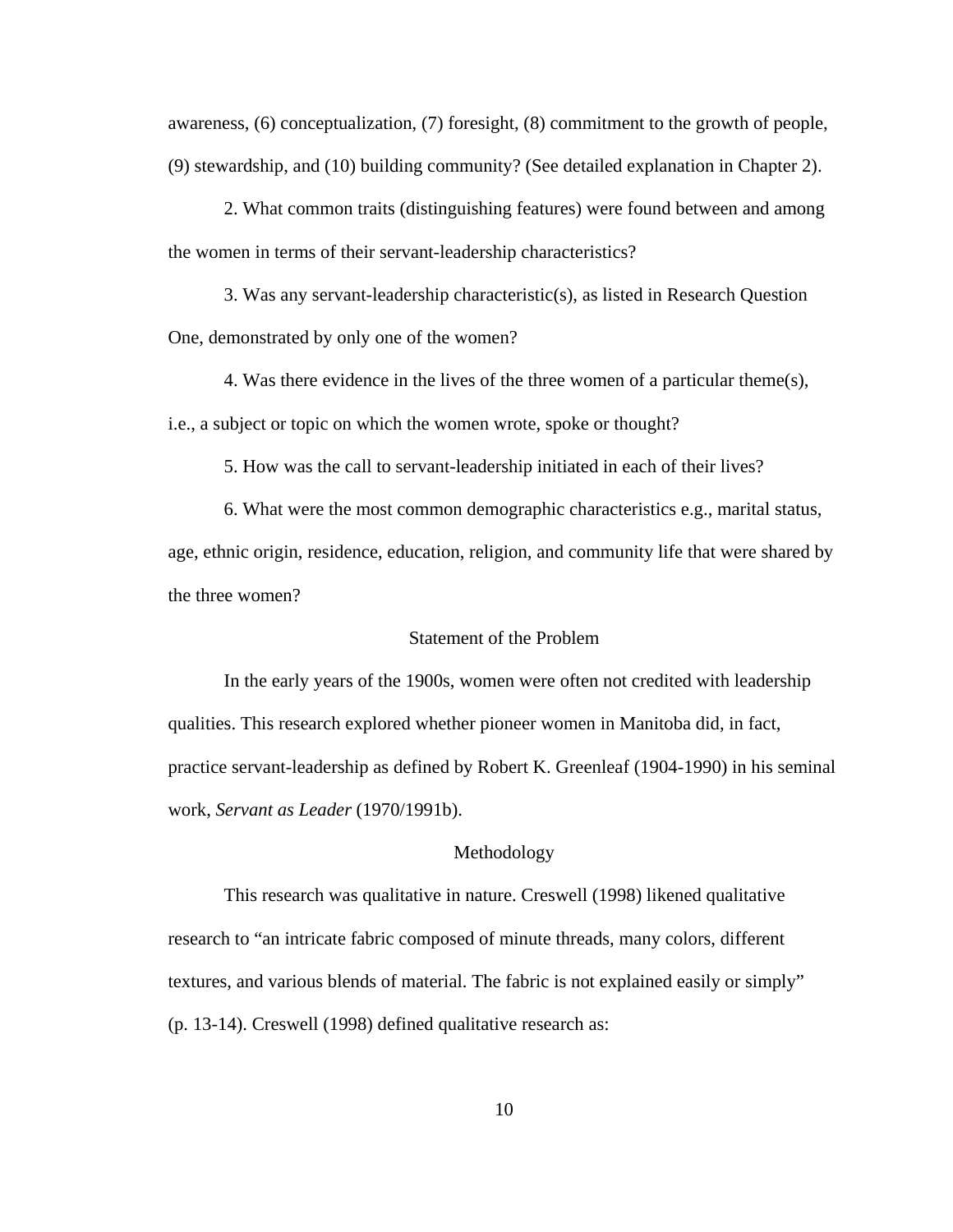an inquiry process of understanding based on distinct methodological traditions of inquiry that explore a social or human problem. The researcher builds a complex, holistic picture, analyzes words, reports detailed views of informants, and conducts the study in a natural setting. (p. 15)

The research examined primary sources (including archival materials such as newspaper articles, autobiographies, historical photographs, letters, interview texts, minutes of meetings) and secondary sources (such as historical texts, biographies and journal articles). Three biographical profiles were constructed, one for each woman's life story. Each biography employed qualitative historical analysis to identify evidence of servant-leadership characteristics and similarities and themes detailed in their life stories.

The Dafoe Library at the University of Manitoba (Winnipeg) housed all microfiche for *The Winnipeg Free Press* and *The Winnipeg Tribune*, and also had an extensive collection of materials from Iceland, on the third floor. The University of Manitoba Archives, the Legislative Library of Manitoba, and the Provincial Archives of Manitoba preserved photographs, papers, audiotapes, and journals relevant to the lives of the three women. Once the three life stories were constructed, each narrative was analyzed for evidence of any servant-leadership characteristic, proxy events, or qualities related to each characteristic, relevant quotations, and demographic information. This collection of data was used to clarify and respond to the previous Research Questions.

#### Analysis

The following process of analysis provided information to answer the research questions outlined above. The primary sources and secondary sources were analyzed for any of the ten indicators of servant-leadership as identified by Robert K. Greenleaf (Greenleaf, 1970/1991b, p. 1-37). They were: listening, empathy, healing, persuasion,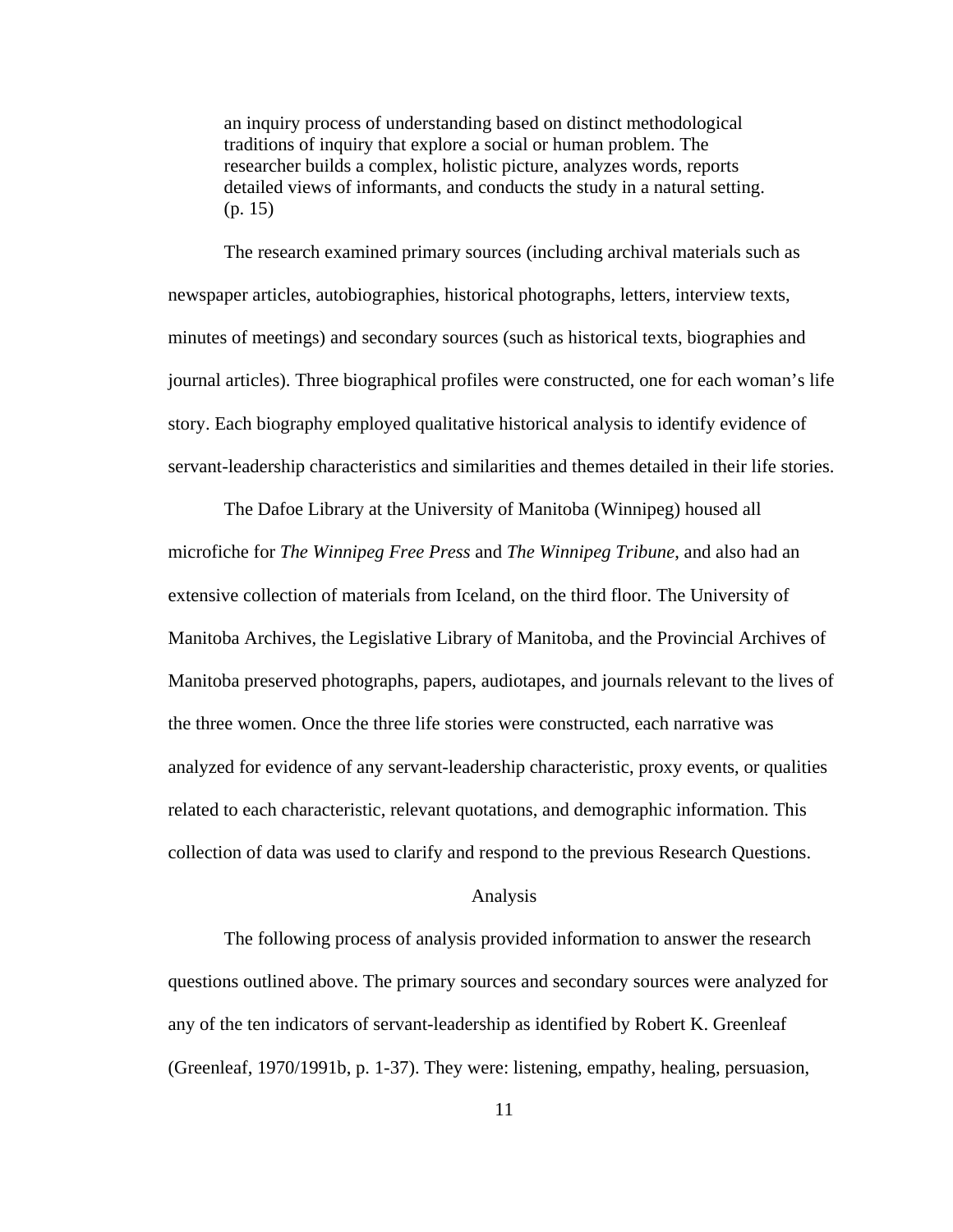awareness, conceptualization, foresight, commitment to the growth of people, stewardship, and building community. The characteristics of servant-leadership were defined or identified by those proxy qualities cited in Spears (1998, p. 3-6) and described in greater detail in Chapter 3.

Examination for common traits was determined by locating actions or incidents that were similar among the three women (e.g., they all devoted themselves to helping others). These specific incidents represented the stewardship quality of servantleadership. These incidents were coded in the margins of the short biographies of the three women which comprise Chapters 4, 5, and 6. Once evidence for the 10 characteristics was identified for each woman, then an analysis for a common characteristic(s) was determined (e.g., they all displayed empathetic listening). Particular themes in the lives of the women were revealed through analyzing and coding the biographical profile of each woman (e.g., was there evidence of a struggle for economic survival? of a thirst for knowledge? Also, was there evidence to support an actual incident or occasion that triggered the desire to serve?). Lastly, by careful comparison of each life story and the supporting primary and secondary sources for each woman, the common demographic data were identified among the three women.

# **Definitions**

 The following definitions were provided to give clarity to terms that have special application to this study:

*Manitoba.* The Royal Charter of 1670 granted Rupert's Land to the Hudson's Bay Company. It was originally inhabited by aboriginal peoples. Early in the 1800s Scottish settlers under the direction of Lord Selkirk established a settlement in the southern part of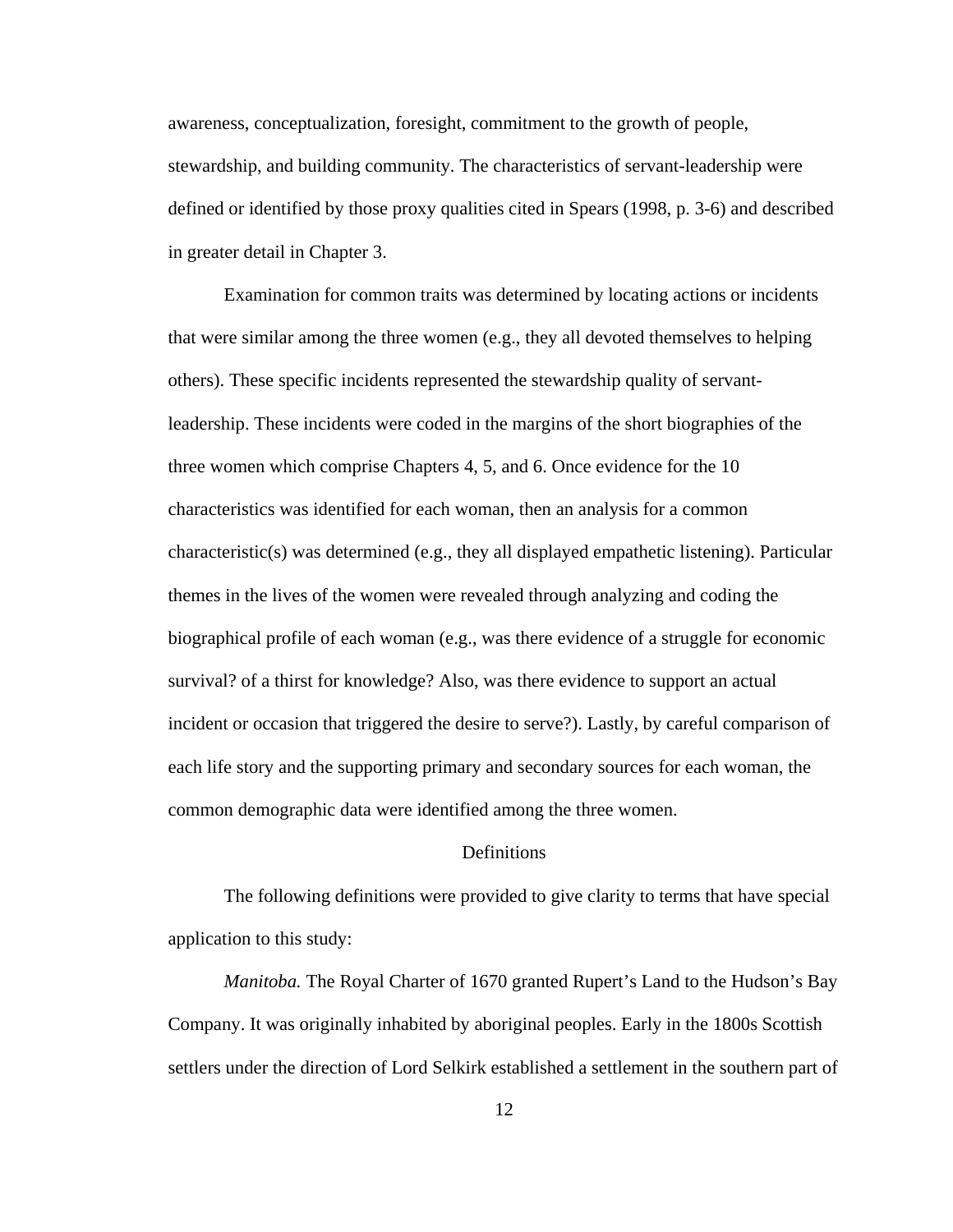Rupert's Land. This was followed by the arrival of missionaries and representation of various religious orders. Rupert's Land was ceded to Canada in 1870. A portion of it become Manitoba, the Canadian prairie province that joined Confederation through the Manitoba Act of May 12, 1870 (Dickason, 1997, p. 213, 243-245). A present day map shows Manitoba located geographically in central Canada with the provinces of Ontario to the east, Saskatchewan to the west, the territory of Nunavut to the north and the State of North Dakota to the south (see Map of Manitoba in Figure 1, at the end of Chapter 2).

*Servant-Leadership.* Servant-Leadership was a leadership style originally identified and described by Robert K. Greenleaf in 1970 and characterized by listening, empathy, healing, awareness, persuasion, foresight, conceptualization, commitment to the growth of people, stewardship and building of the community.

*Winnipeg*. The capital city of the Province of Manitoba which is located in the southern portion of the province at the forks of the Red and Assiniboine Rivers. Winnipeg was incorporated as a city in 1873. It is a city with a strong immigrant population. Winnipeg's north end has historically been the home of strong cultural diversity.

*The Winnipeg Free Press*. The Winnipeg Free Press is the major newspaper for the Province of Manitoba and is published in the City of Winnipeg. Its presses began in 1872. The paper was owned by Clifford Sifton whose political orientation was Liberal. Microfilms of the newspaper are available at the University of Manitoba: Archives and Special Collections. The name of the newspaper evolved over the years: the Free Press, the Manitoba Free Press and in 1931, the Winnipeg Free Press (Fetherling, 1990, p. 100).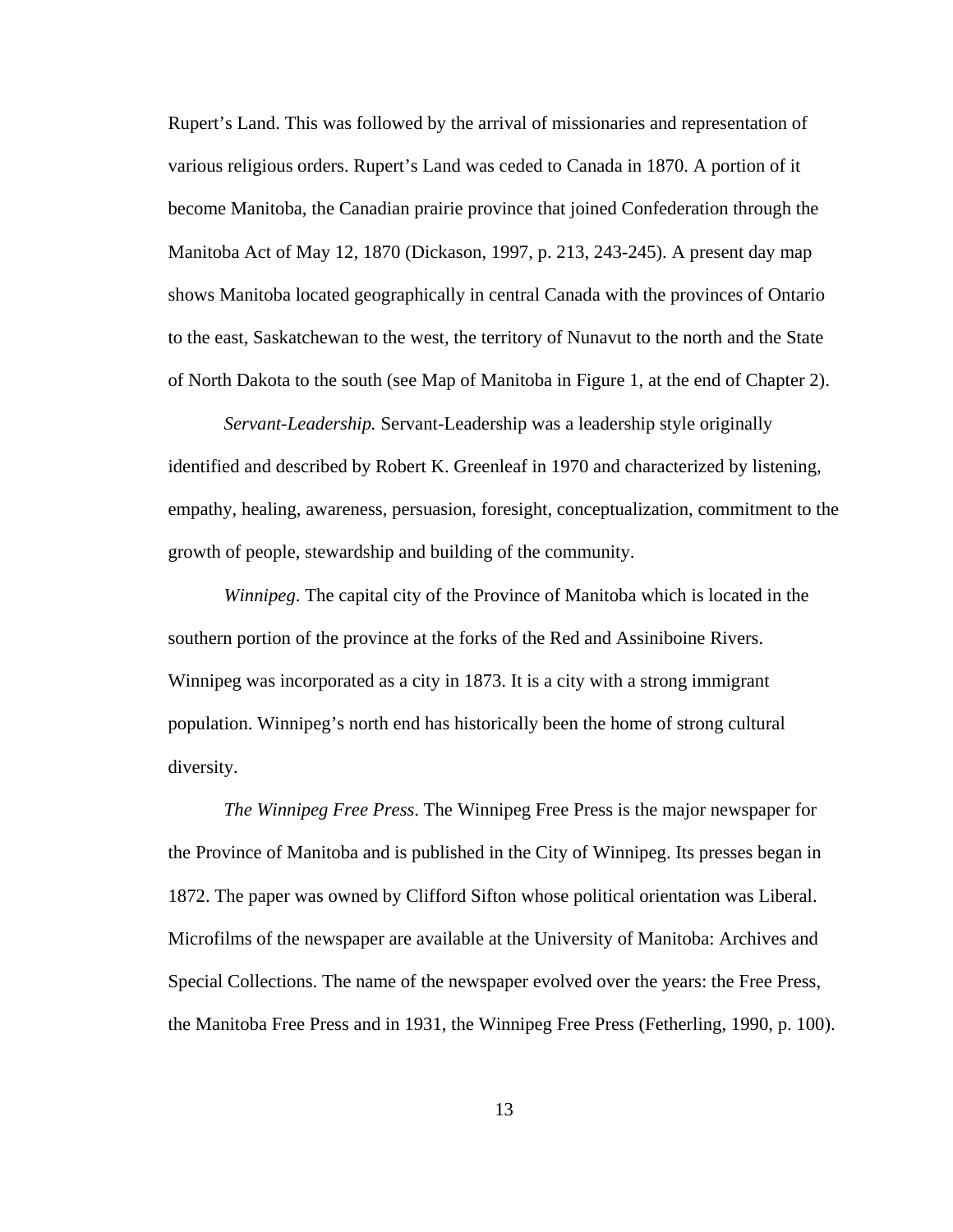*The Winnipeg Tribune.* The Winnipeg Tribune was another of western Canada's oldest newspapers. It ran from 1890 to 1980 and was a rival to the Winnipeg Free Press and was opposite in its political orientation, i.e., Conservative. It reported national and international news and had excellent coverage of local events and personalities. Microfilms of the newspaper are available at the University of Manitoba: Archives and Special Collections.

### Assumptions

The assumptions of this study are:

1. Some pioneer women exerted notable leadership in the province of Manitoba.

2. Servant-leadership was culturally more acceptable for women than any other form of leadership style during this period of time.

3. The most likely place to find reporting of women's contributions to Manitoba during this pioneer period of time is in archival primary sources and printed historical secondary sources.

4. Pioneer women in Manitoba had commonalities in their life stories.

- 5. Many incidents of servant-leadership in Manitoba have gone unrecorded.
- 6. The newspaper accounts and documents available provided a more or less accurate portrait of the subjects of this study.

### Limitations

The limitations of this study are:

1. This study analyzed the lives of three women. It was not designed to identify all females that demonstrated servant-leadership in Manitoba. Therefore, one is limited by the small sample.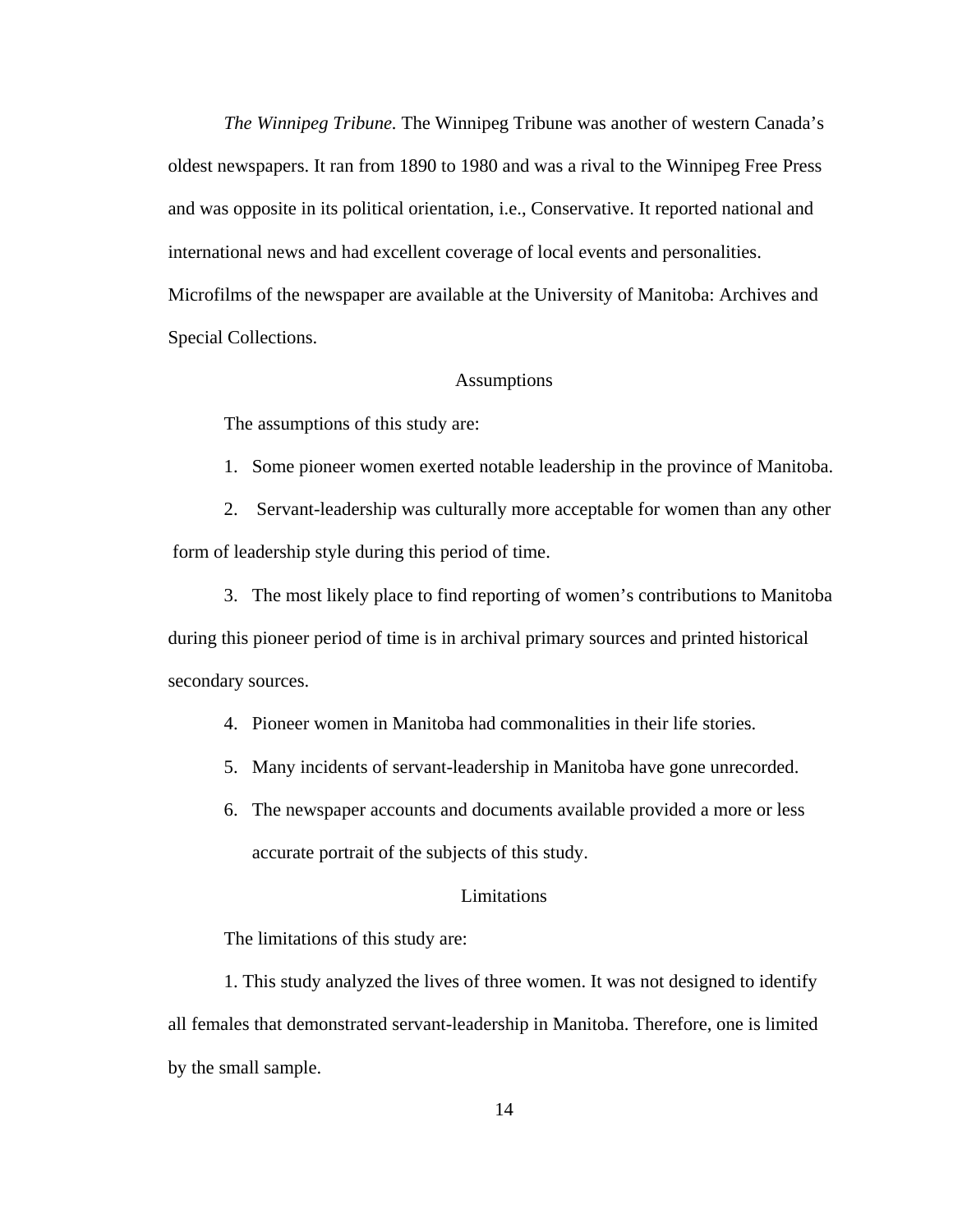2. Although the time span of the lives of the three women overlapped, they did not match each other exactly in time and location. Therefore, they may not have shared all the same life experiences.

3. The time span covered that was common to the three women in the study was 1870-1930. Therefore, the women were at various ages and stages of their lives during the time that was common among them.

4. The analysis was based on information provided in the primary and secondary sources which created a comprehensive, but not exhaustive picture of each woman's life. Thus, there may be much that is still unknown about their life stories.

5. To be considered part of the study, the three women may have been born outside of Manitoba, but must have resided in Manitoba while involved in service to Manitoba communities.

#### Significance of the Study

The results of this study may be of value to historians, religious leaders, women, practitioners of servant-leadership, instructors for women's studies and social work courses, educational administrators, students of leadership practices, and the general public. This study may stimulate additional investigation into women as early practitioners of servant-leadership. The study will identify women who have made significant contributions to Manitoba and Canada, in part through practicing servantleadership.

Chapter 2 provides a review of the literature related to the research. Three areas of interest were: the concept of servant-leadership, the history of Manitoba as it related to pioneer women, and the role of women from 1870-1930. Discussion centered on issues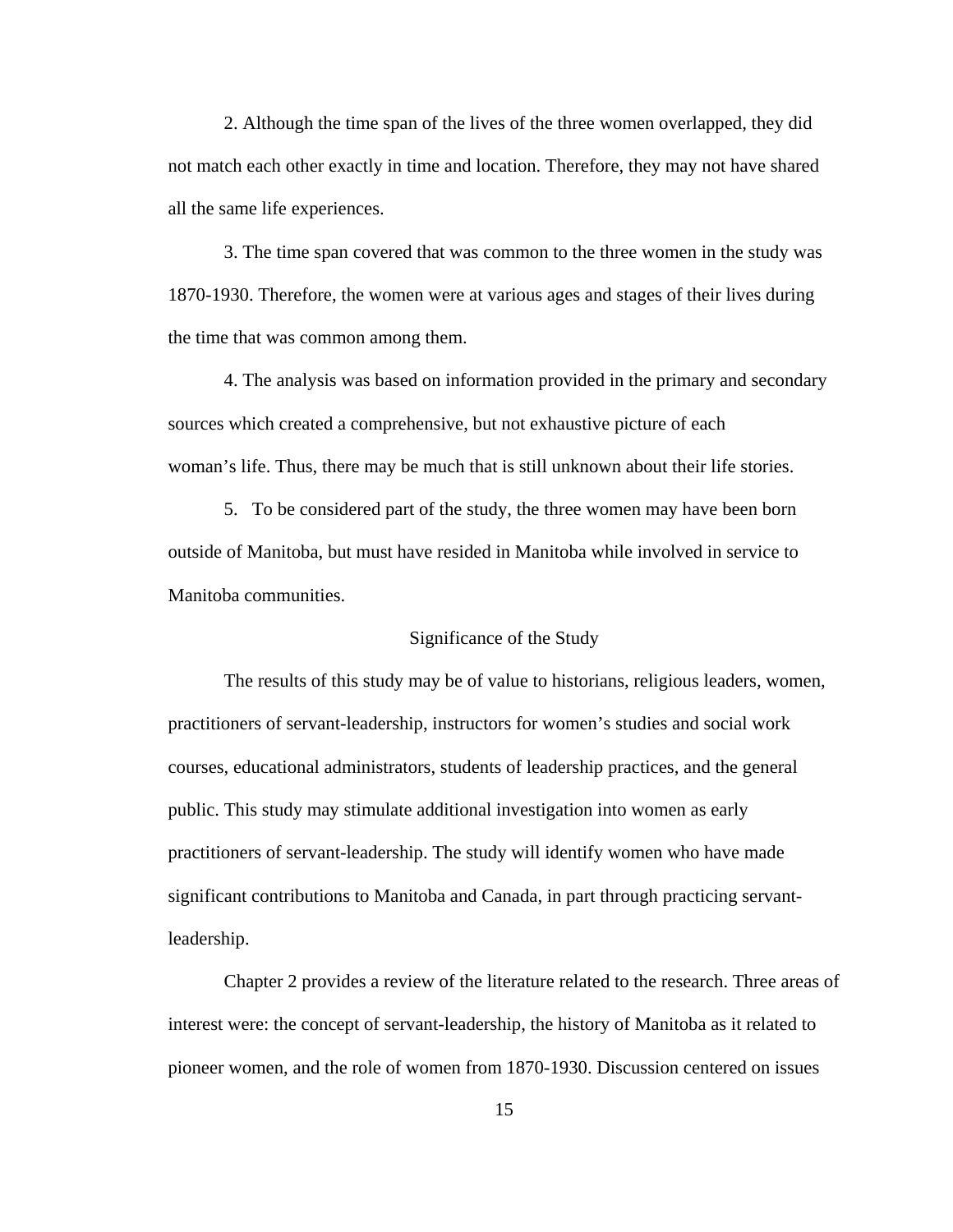related to: (1) the literature about the concept of servant-leadership; (2) those who had written about this concept; (3) the meaning of servant-leadership; (4) the difference in servant-leadership theory from other forms of leadership; (5) the role played by pioneer women in Manitoba; (6) the expectations for women at the time (1870-1930); (7) leadership opportunities for women; and (8) the manifestation of this leadership. The areas of interest and the eight issues identified above will be discussed in the literature reviewed in Chapter 2.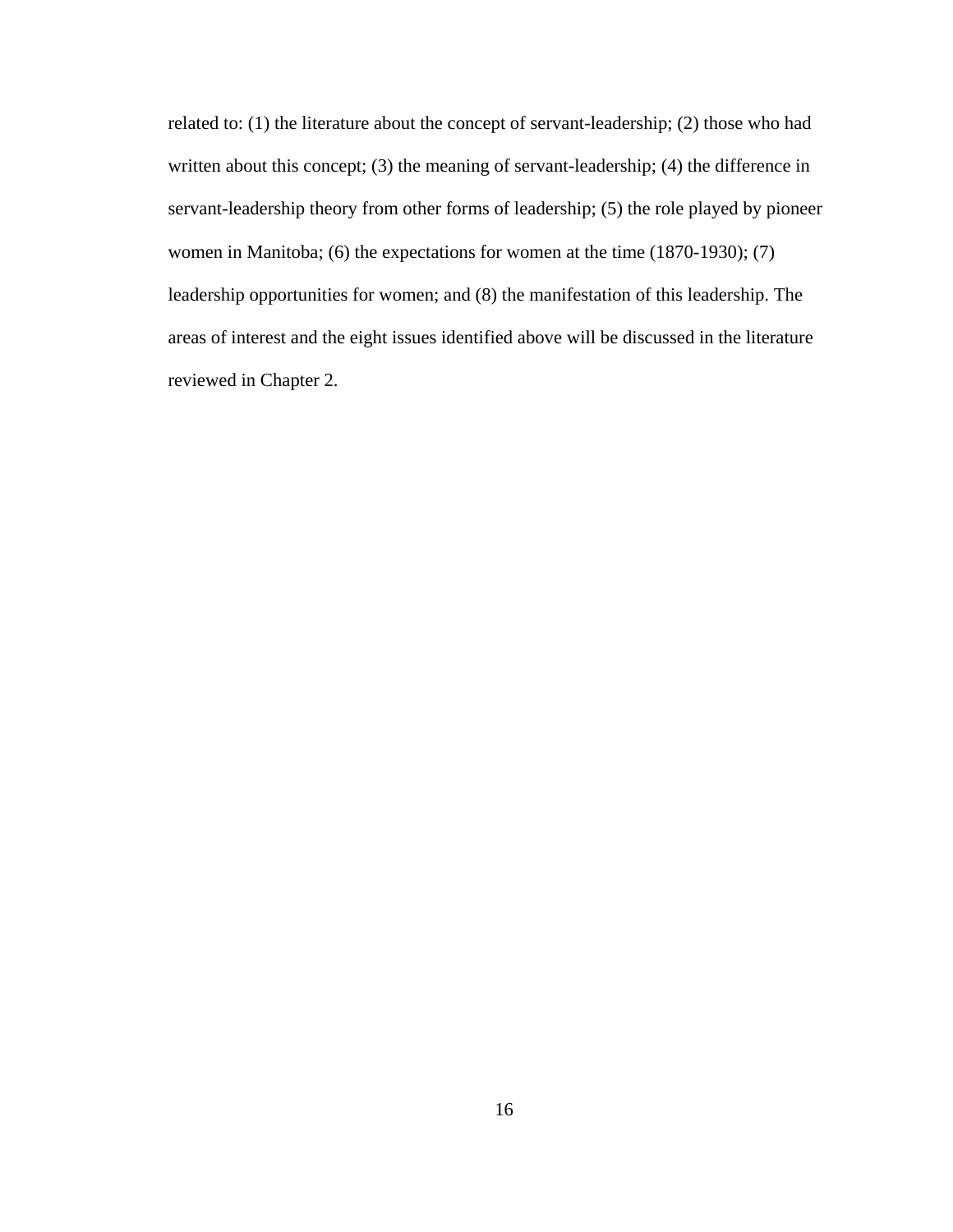# CHAPTER II

# REVIEW OF RELATED LITERATURE

### **Introduction**

Chapter 2 reviews the literature related to this study. Three specific issues had an impact upon the research and established a foundation for understanding the study. They were: (1) the concept of servant-leadership, (2) Manitoba cultural history between 1870 and 1930 that may have effected the three women, and (3) the role of Manitoba women from 1870 to 1930 (the time span common to the three women).

#### The Concept of Servant-Leadership

"In order to transform ourselves as leaders, we must recognize and shift the paradigm through which we view leadership itself . . . . A paradigm is a framework, a construct, a contextual perspective through which we view our experience" (Bennis  $\&$ Goldsmith, 1997, p. 71). The old leadership paradigm of the  $19<sup>th</sup>$  and early  $20<sup>th</sup>$  centuries suggested three particular beliefs: that leaders were born and not made (your lineage or pedigree class endowed you with leadership- a top position); that good management made successful organizations; and that one should avoid failure at all costs (this belief promoted risk avoidance and fear) (Bennis & Goldsmith, 1997, p. 72-73; Block, 1996, p. 3-5; Hickman, 1998, p. 32-34). Such beliefs can stifle the opportunity for others to assume leadership, or to attempt something new and different due to risk or challenge.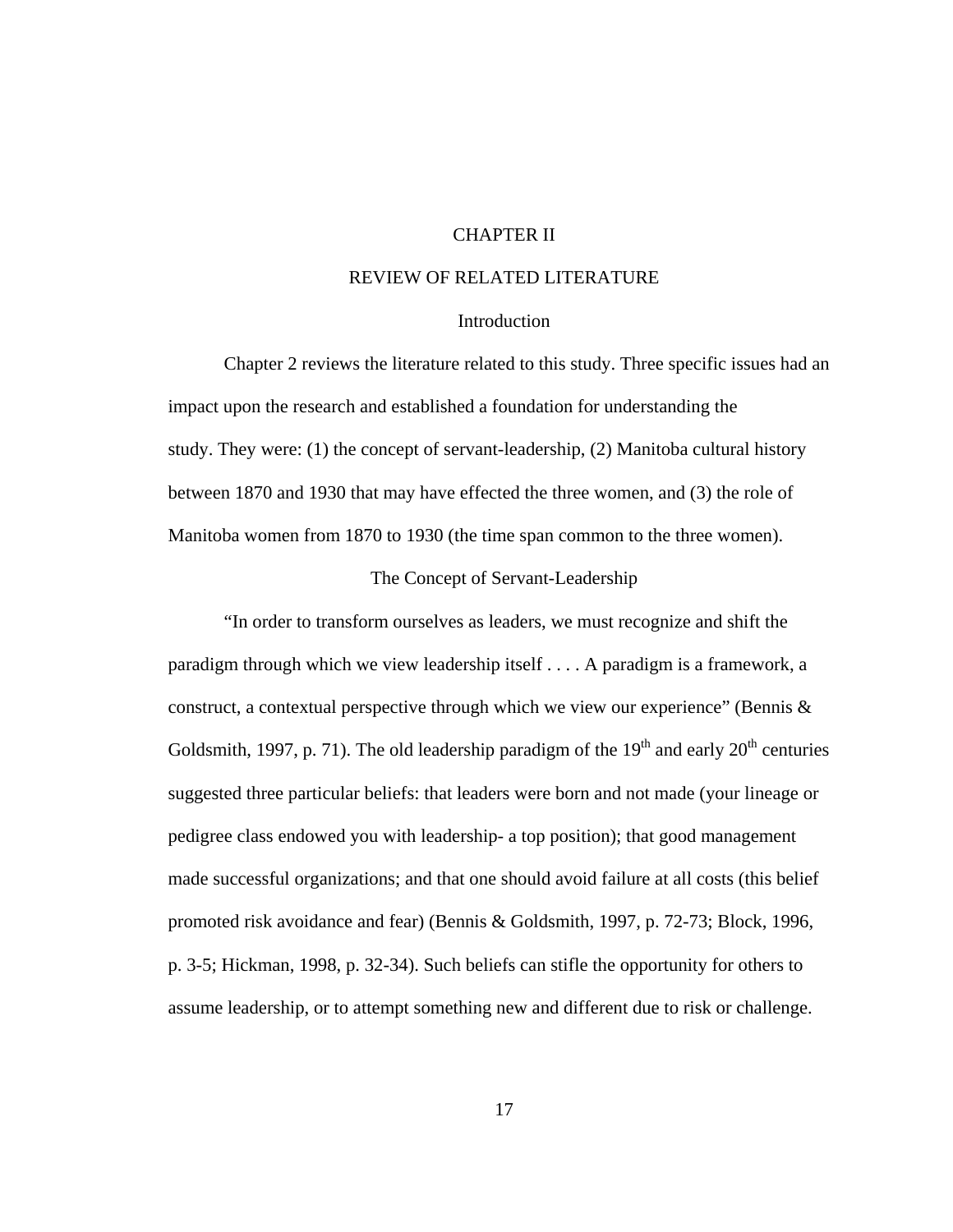The term "servant-leadership," a new leadership paradigm, was introduced by Robert Kiefner Greenleaf in an essay entitled, *The Servant as Leader*, which he wrote in 1970 at the age of 66. Greenleaf worked first as a lineman and eventually moved into organizational management at AT&T between the mid 1920s and 1960s. He lectured at Massachusetts Institute of Technology, Dartmouth, and the Harvard Business School. Greenleaf (Spears, 1998a, p. 16) tells the story of how he discovered the concept of servant-leadership through reading Herman Hesse's (1956) *Journey to the East.* The book tells the story of a band of men who set out on a long journey. Accompanying the men was a fellow named Leo; his job was to care for the band of men by doing all of the menial chores and providing for their comfort. The journey progressed well until Leo disappeared. At this point, the journey was aborted by the travelers, when they fell into disarray without Leo.

Many years later, the narrator of the story encountered Leo. It was at this point that the narrator realized Leo was the titular head of the order that sponsored the journey.

He was the leader, but his nature was that of a servant. His leadership was bestowed upon him and could be taken away by the band of men. His desire to serve the group of men came from his heart and was legitimate. Leo wanted to be of service to the band of men. Leo was a servant first by taking care of their basic needs each day while on the journey. Greenleaf believed the message of the story was that one has to first serve society and through one's service a person will be recognized as a leader. Leadership must be about service (Spears, 1998, p. x).

Greenleaf (Frick & Spears, 1996, p. 290) was a Quaker by faith and practice and as such believed strongly in the equality of all human beings. Although Greenleaf worked with educational, business and industrial organizations, he often worked with religious orders of nuns and also with women in the healthcare profession (Spears,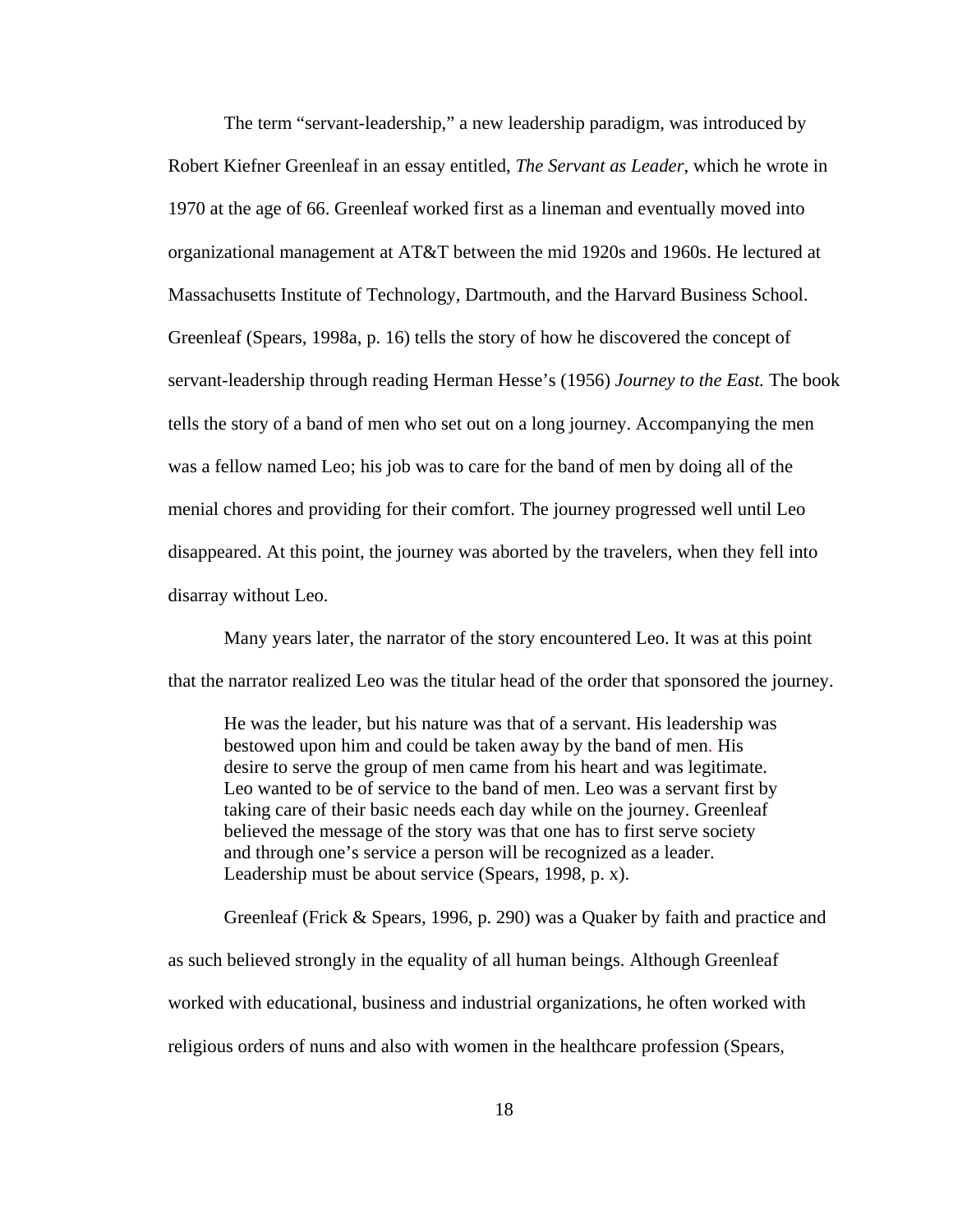1998a, p. 7). His goal was for the development of strong, effective, caring communities in all segments of society (Greenleaf, 1976, p. 1; Greenleaf, 1978, p. 1-11; Spears, 1998b, p. 17).

Autry (2001, p. 50) states that the transition to a culture of servant-leadership requires time for the development of necessary features or qualities for a servant-leader. Spears, the Executive Director of the *Robert K. Greenleaf Center* in Indianapolis, Indiana and a disciple of Greenleaf's teachings (1998b, p. 5-8) clarifies the ten (10) characteristics of servant-leadership which are described below.

1*. Listening.* This refers to a deep commitment to listening to others. Autry (2001, p. 178); Frick & Spears, (1996, p. 211-213); Greenleaf, (1970/1991b, p. 9-11); Bennis and Goldsmith (1997, p. 24-25) emphasize the need for silence, reflection, meditation and active listening and actually "hearing" what is said and unsaid. The best communication forces you to listen (DePree, 1989, p. 102). Effective leaders are great communicators and must be good listeners, to themselves (through their inner voice), as well as to others.

2. *Empathy.* A good servant-leader strives to understand and empathize with others. But this understanding should be supportive as opposed to patronizing. "It is a misuse of our power (as leaders) to take responsibility for solving problems that belong to others" (Block, 1996, p. 72). Greenleaf (Spear, 1998) wrote that trust could be developed through the use of empathy when he stated,

Individuals grow taller when those who lead them empathize and when they are accepted for what they are, even though their performance may be judged critically in terms of what they are capable of doing. Leaders who empathize and who fully accept those who go with them on this basis are more likely to be trusted. (p. 81)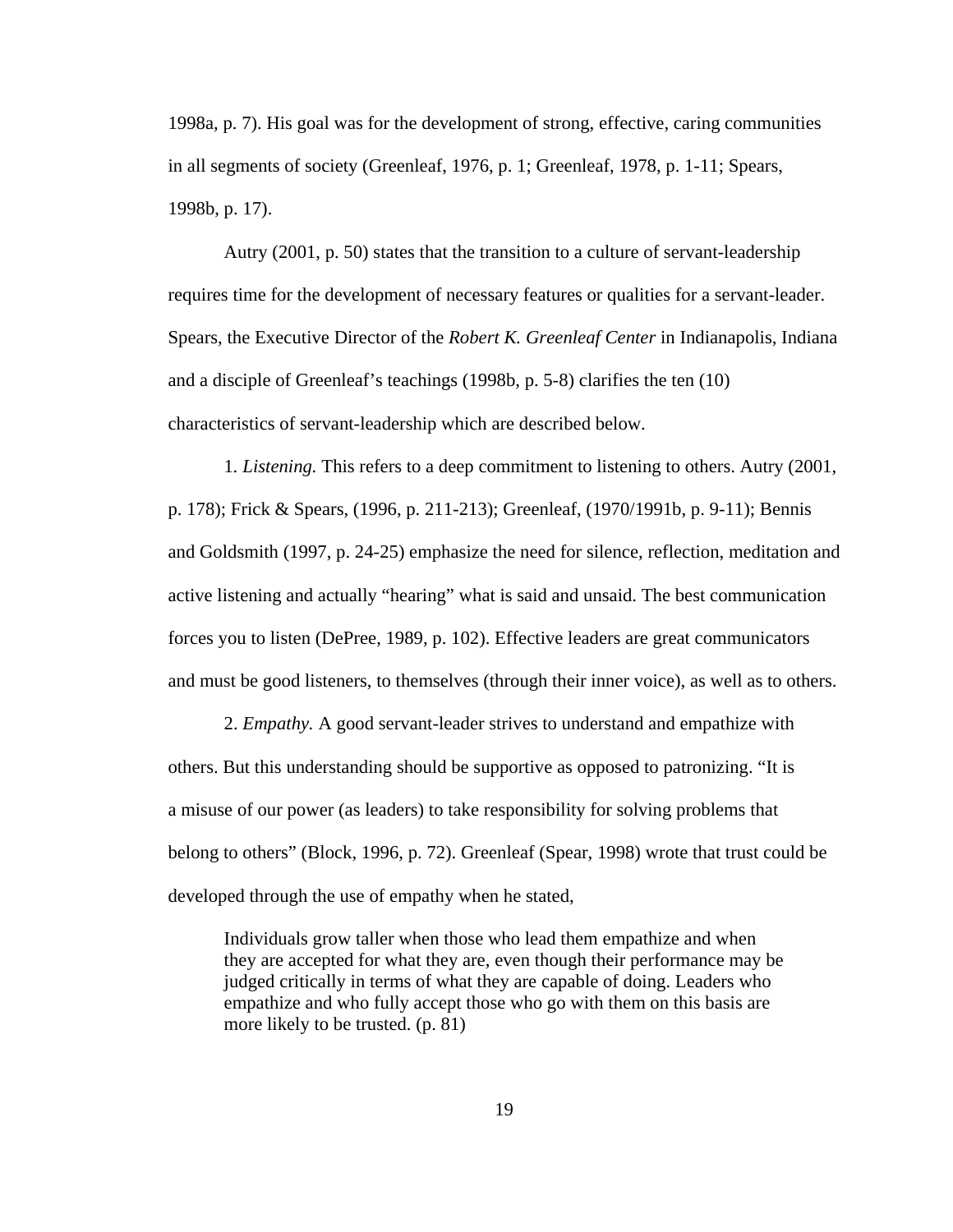3. *Healing*. The servant-leader has the potential to heal one's self and others. Sturnick (1998, p. 187) writes extensively about six stages of healing leadership. One must first have an understanding about personal and/or institutional health. She describes the six stages as: (1) consciousness of health or being honestly aware of one's state of health which is often triggered by an event (e.g., a heart attack); (2) willingness to change and realizing that one must do certain things to achieve improved health; (3) a teachable moment or a time when one seeks information or advice; (4) healthy support systems are needed to change behavior and may include one person, a group or an organization; (5) immersion in the duality of our inner lives and the realization of the good and bad or the strengths and weaknesses we each have; and (6) eventually the return to service in leadership through seeking honest answers from friends and colleagues. Sturnick (1998) warns that it is not always possible as a healthy leader to find followers and she believes that, "sick organizations really do contaminate" (p. 191). Gardiner (1998, p. 122) suggests that personal healing can occur with reflection through just quietly being calm and that a "quiet presence is an act of renewal," and Greenleaf, a lifelong meditator, notes that he views the action of meditation as a service because one is taking time to think about things, and reflect. He wrote, "I prefer to meditate; I have come to view my meditating as serving" (Gardiner, 1998, p. 123).

4*. Awareness*. The servant-leader has a general awareness, especially selfawareness. One develops awareness through self-reflection, through listening to what others tell us about ourselves, through being continually open to learning, and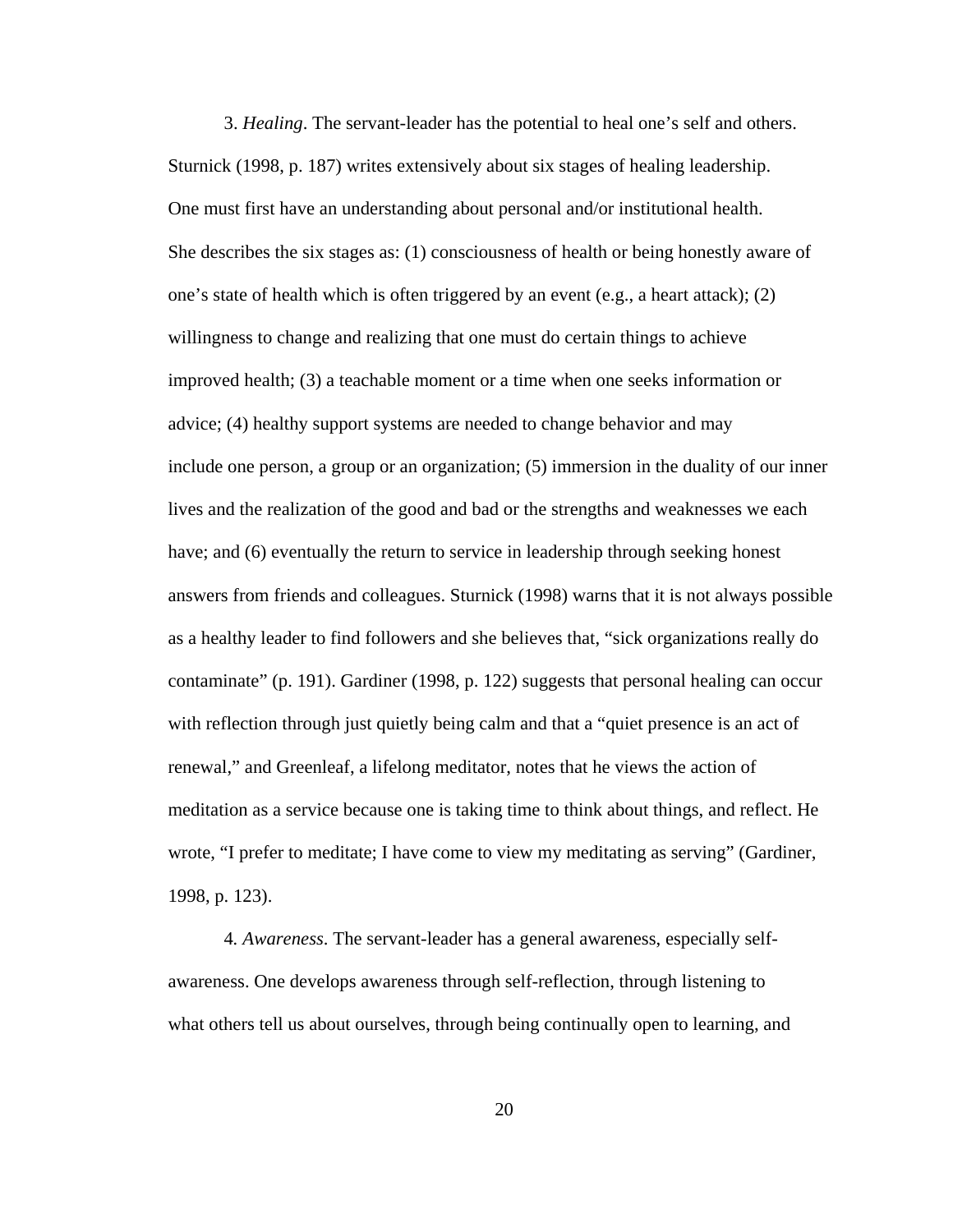by making the connection from what we know and believe to what we say or do. This is called in the vernacular, "walking your talk" (Bennis & Goldsmith, 1997, p. 70-71).

5. *Persuasion.* The servant-leader seeks to convince others, rather then coerce

compliance. Frick and Spears (1996) cite Greenleaf on the topic of persuasion:

One is persuaded upon arriving at a feeling of rightness about a belief or action through one's own intuitive sense, . . . persuasion is usually too undramatic to be newsworthy. . . . significant instances of persuasion may be known to only one or a few, and they are rarely noted in history. Simply put, consensus is a method of using persuasion in a group. (p. 139- 140)

6. *Conceptualization.* The servant-leader seeks to nurture his/her own abilities to

dream great dreams. Greenleaf describes conceptual talent in Frick and Spears (1998) as:

The ability to see the whole in the perspective of history- past and futureto state and adjust goals, to evaluate, to analyze, and to foresee contingencies a long way ahead. Leadership, in the sense of going out ahead to show the way, is more conceptual than operating. The conceptualizer, at his or her best, is a persuader and a relation builder. (p. 217)

7. *Foresight.* This is the ability to foresee or know the likely outcome of a

situation. Greenleaf (1970/1991b) says that foresight is a better than average guess about

"what' is going to happen "when" in the future. He says foresight is the initiative and

knowing within one's self or "the lead that a leader has" (p. 18). Greenleaf (1970/1991b)

goes on to state:

Foresight is seen as a wholly rational process, the product of a constantly running internal computer that deals with intersecting series and random inputs and is vastly more complicated than anything technology has yet produced. Foresight means regarding the events of the instant moment and constantly comparing them with a series of projections made in the past and at the same time projecting future events- with diminishing certainty as projected time runs out into the indefinite future. (p. 18)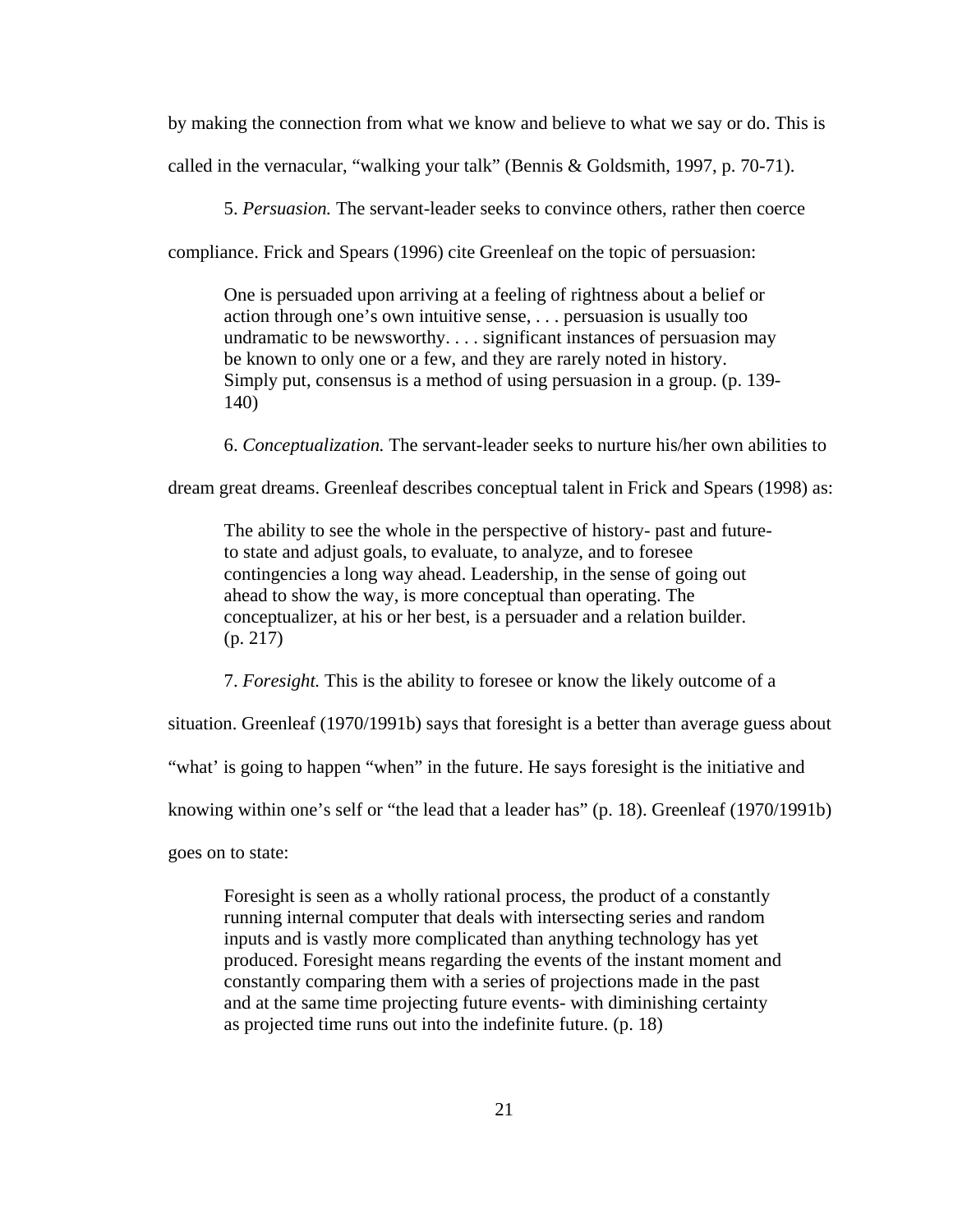8. *Stewardship.* Greenleaf believed all members of an institution or organization play significant roles in holding their institutions in trust (caring for the well being of the institution and serving the needs of others in the institution) for the greater good of society. Peter Block (1996) suggests that stewardship is "accountability without control or compliance" (p. xx). One has the desire to serve not in response to someone's request or demand; but because the person is internally motivated to do so. DePree (1989), an American businessman, also emphasizes the need for us to make a contribution to society. "The art of leadership requires us to think about the leader-as-steward in terms of relationships: of assets and legacy, of momentum and effectiveness, of civility and values" (p. 13). Service is the rent we pay for living. Sergiovanni (1992) explains that stewardship, "involves the leader's personal responsibility to manage her or his life and affairs with proper regard for the rights of other people and for the common welfare" (p. 139).

9. *Commitment to the growth of people.* The servant-leader is committed to the individual growth of human beings and will do everything they can to nurture others. "The signs of outstanding leadership appear primarily among the followers. Are the followers reaching their potential? Are they learning? Serving?" (DePree, 1989, p. 12).

10. *Building community.* The servant-leader seeks to identify some means for building community. There are several approaches to building community outlined in the literature; three approaches mentioned include giving back through service to the community, investing financially in the community, and caring about one's community. When Pinchot, in Hesselbein, Goldsmith, Beckhard and Schubert (1998),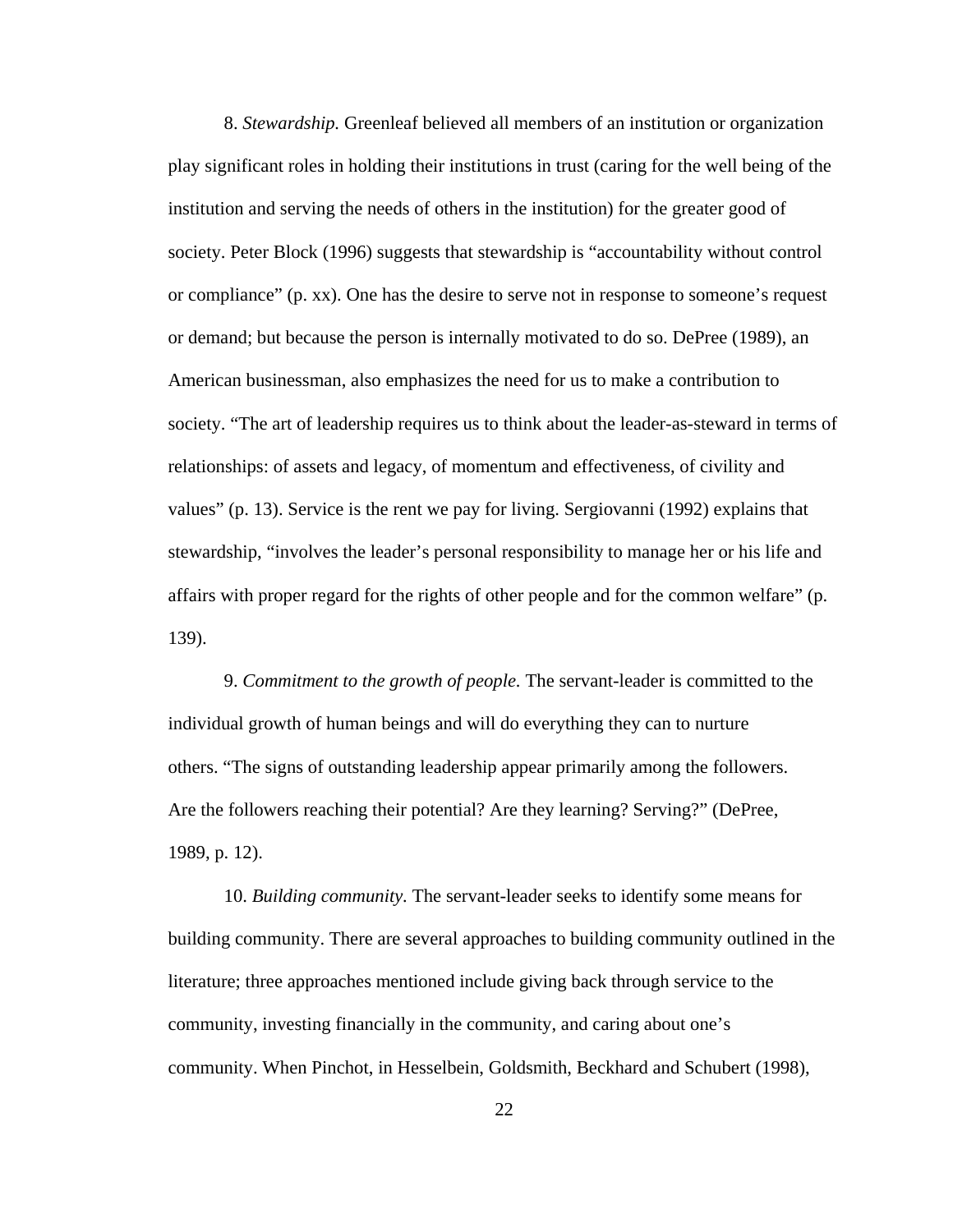considers the concept of community he suggests that the person who gives or contributes or invests the most in a community has the highest status; in other words, "giving it away, rather than keeping it, earns status" (p. 126). Sergiovanni (1994, p. 146) states that caring is an integral part of shared community. Wheatley and Kellner-Rogers in Hesselbein et al., (1998, p. 13) emphasize the sense of belonging defined by a shared sense of purpose that does not eliminate one's uniqueness but focuses all energies into a resilient community.

## The History of Manitoba (1870-1930)

This section will provide information on the demographics, the environment, and the culture of Manitoba during the time period 1870-1930 that was common to the three women in this study. Fine histories of Manitoba have been written covering the period of time from fur trading through incorporation to modern day: *Manitoba: A History* (Morton, 1967); *The Canadian Prairies: A History* (Friesen, 1987); and *River Road: Essays on Manitoba and Prairie History* (Friesen, 1996). However, these histories do not deal in depth with pioneer women's stories. *The Dictionary of Manitoba Biography* by J. M. Bumsted (1999) lists approximately 1,670 names in total. There were 172 names of females in that list or approximately 10% of the total. These numbers do not provide an accurate representation of the Manitoba women who made contributions to their province. Only recently have women's issues or stories in Manitoba been given attention by female historians and those interested in educational development, such as: Armstrong (2000); Bruno-Jofre (1993); Kinnear (1998); Prentice, Bourne, Brandt, Light, Mitchinson, and Black (1996); and van de Vorst (2002).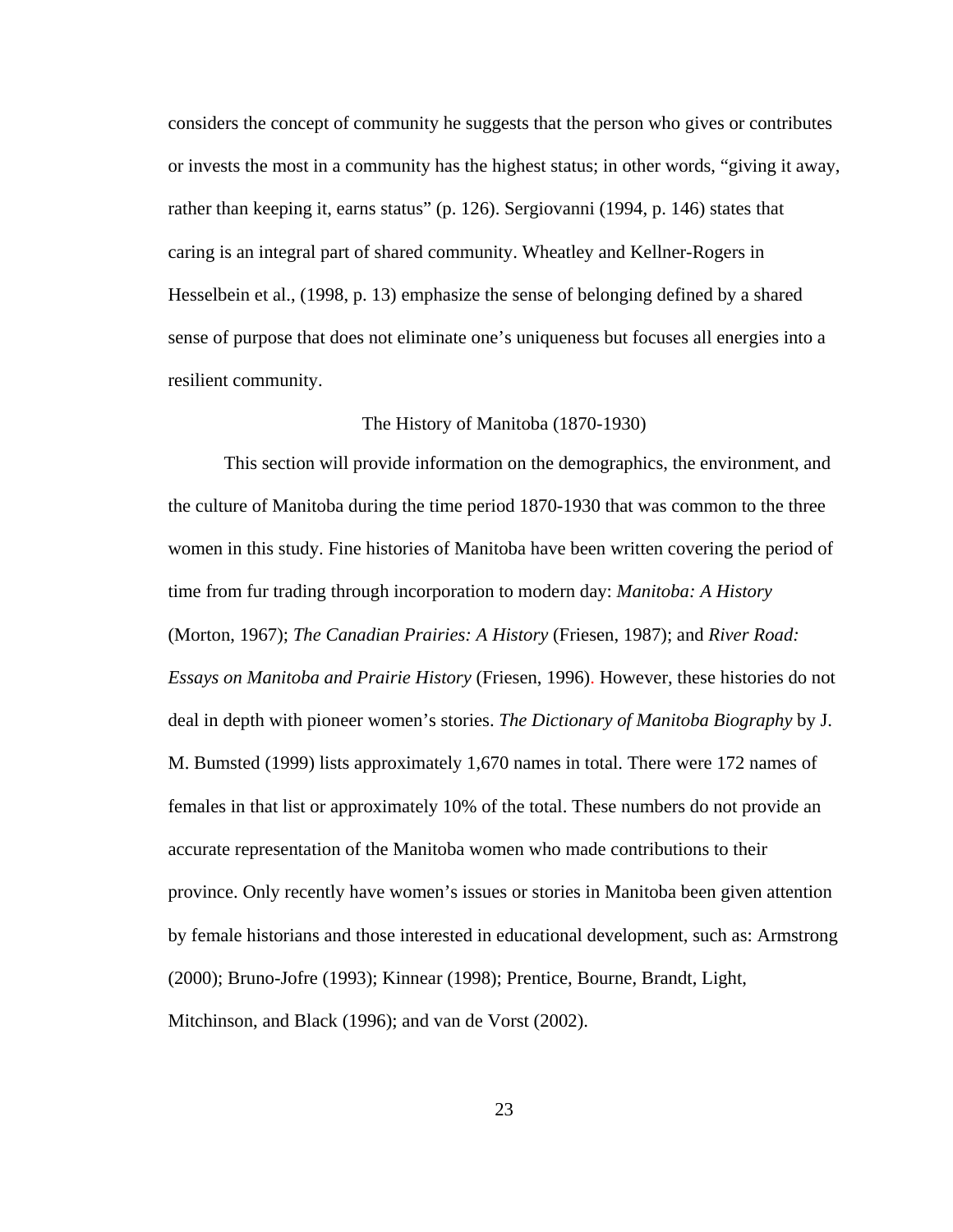The Canadian prairie province of Manitoba is situated between the industrial province of Ontario and the farming province of Saskatchewan. Originally this land was inhabited by several distinct groups of First Nations people: see Dickason (1997); Friesen (1987); Isaac (1995); McMillan (1995); and Morris (2000). Friesen (1987) explains that First Nations were involved in two fur trades:

One controlled by the natives and the other shared by Indians and European entrepreneurs. . . . It is fair to say that from the mid-seventeenth century to the first decade of the nineteenth century, the northwest was remote from the struggles of imperial armies, the missions of religious orders, and the quest for riches that marked the history of European overseas expansion. (p. 45)

By the 1850s there was a change in perception of the western interior. "The land came to be seen not as a wilderness but as a potential home for a great civilization" (Friesen, 1987, p. 109).

The Confederation of Canada occurred in 1867 and Manitoba became the first Canadian prairie province in 1870. In 1872 under the Dominion Lands Act, settlers received a 160-acre homestead for ten dollars (van de Vorst, 2002, p. 15). If settlers could erect a house on the property and clear thirty acres of land within three years, they received clear title to the property. Lured by the offer of free farmland, the second wave of immigrants arrived from Europe in the latter part of the 1800s (1876-1881). Forty thousand immigrants arrived in Manitoba from other parts of Canada and from outside the country in the time period known as "Manitoba Land Fever" (Thor, 2002, p. 185). After Confederation, immigrants were encouraged to settle in groups or colonies on the prairies. Friesen (1987) states that the first significant colonies to settle in the west were the Mennonites from Russia (1874 and later), French Canadians from New England in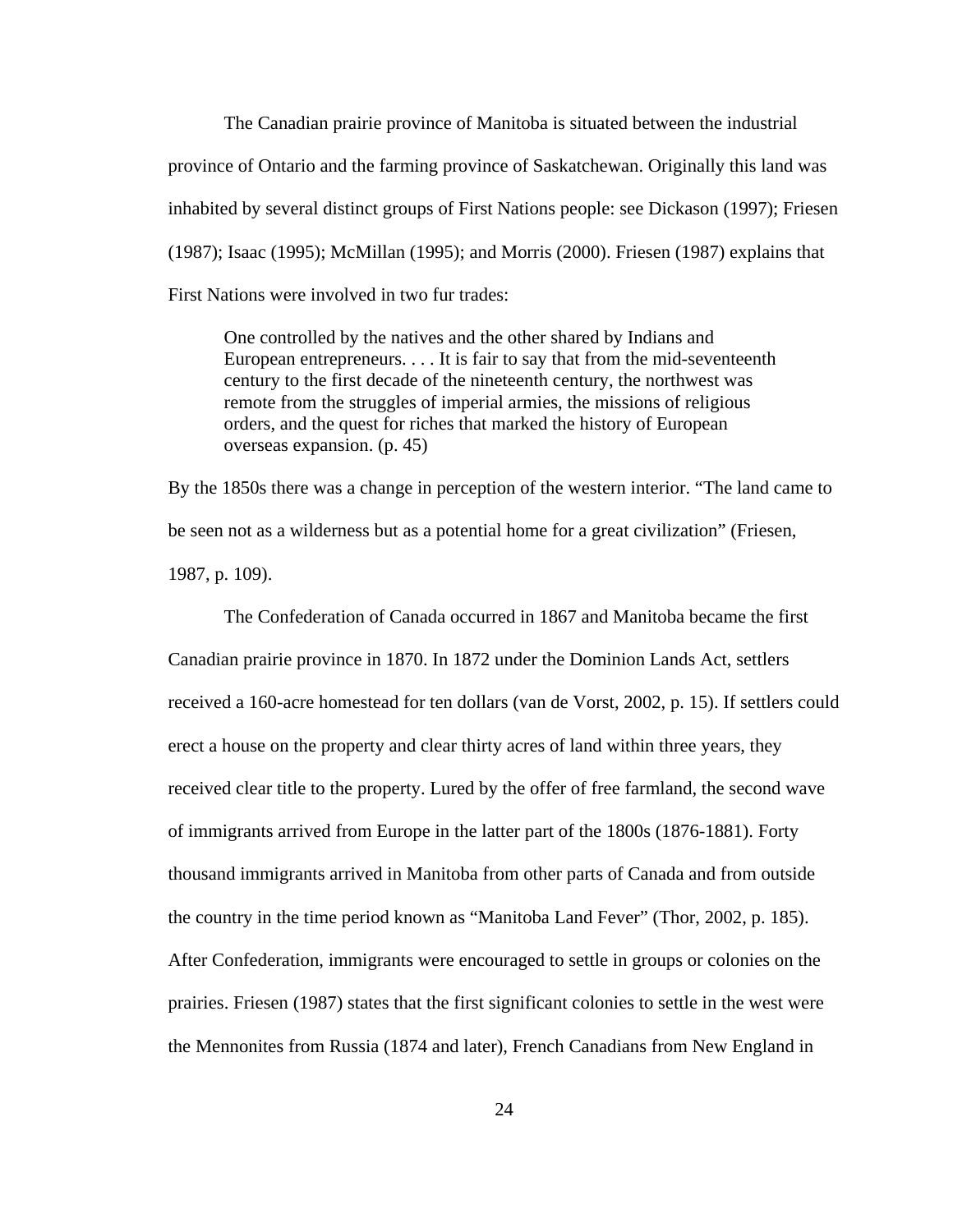1874, and Icelanders in 1875-1881; plus Scots, Romanians, Finns, Swedes and Jews (in the early 1880s) and Germans from Austro-Hungarian and Russian backgrounds, not initially from Germany (p. 186, 262). Friesen (1987) suggests that 1881-1882, the years when the transcontinental railroad was built across the province, was a time of shaping western Manitoba (p. 204). In addition, between 1901 and 1911 the Ukrainian population grew from 6000 to 75,000 on the prairies (Prentice et al., 1996, p. 120). The writer's Ukrainian paternal grandfather from Rivers, Manitoba was a part of the work crews that built the railroad across Manitoba. The growing culturally diverse City of Winnipeg had a booming prairie economy and was a magnet for those looking for work. Local plants produced farm products (flour mills, malting facilities, breweries, dairies). Sources of construction, clothing, and printed materials were available. There were also local fire, property, and life insurance companies, a stock exchange, trust companies, and banks. Winnipeg had become a Canadian financial center and national railway hub (Friesen, 1987, p. 287). The next section will discuss the role of women from 1870 to 1930.

#### The Role of Women (1870-1930)

Although the three women discussed in this study were born in different years during the 1800s (Scott in 1855; Benedictsson in 1866; and McDermott in 1870), there was a period of time in which their lives overlapped. The common time period was 1870-1930 which was influenced by Victorian culture. What were the expectations for women at this time?

The household, always a key aspect of a woman's life had gained even more importance by the end of the eighteenth century. Now it was truly the center of the universe for many women. The Victorians idolized the home as a sanctuary and refuge, where the weary breadwinner could gratefully retire at the end of the day to the embrace of his "better half."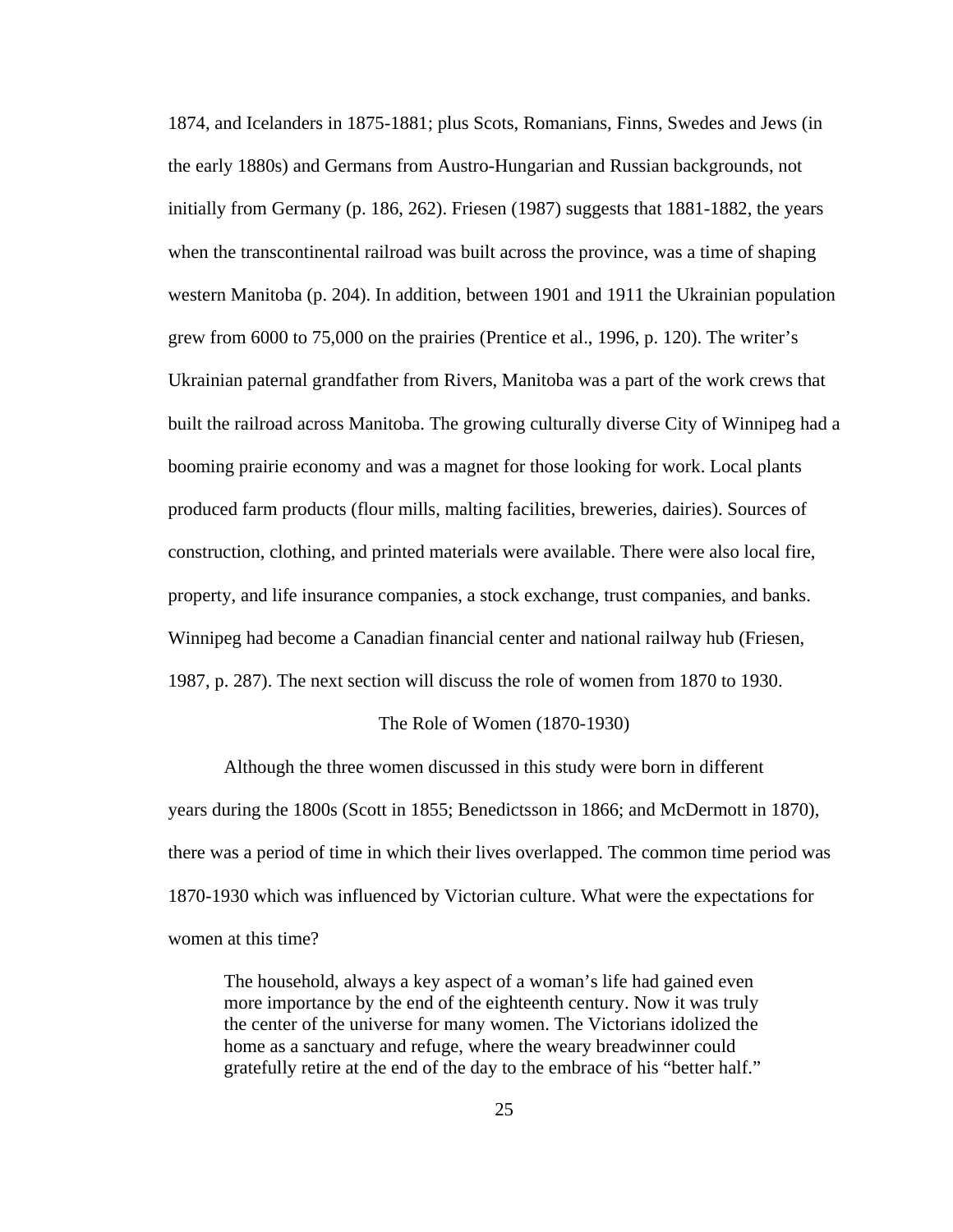And it was up to the better half to make sure her breadwinner was completely happy with his home and everything in it. (Weiss, 2002, p. 192)

The Victorian Period (1837-1901) defined women as belonging to the private

world of home and children:

A woman's place was in the home. Domesticity and motherhood were portrayed as a sufficient emotional fulfillment. These constructs kept women away from the public sphere, but charitable missions began to extend the female role of service and Victorian feminism emerged as a potent political force. (Abrams, 2001)

The term "feminism" noted in the preceding quotation, has no single definition but the writer is comfortable with Kinnear's (1998, p.7) generic description in *A Female Economy: Women's Work in a Prairie Province 1870-1970.* She states feminism has three core components: a belief in sexual equality (e.g., a rejection of a sex hierarchy); that women's condition is socially constructed and changeable; and, a gender group identity (e.g., women as a social group share certain characteristics). Prentice et al., (1996) points out that pioneer women preferred to refer to themselves as part of the "woman movement," which included the participation of all types of women from various cultural groups and ethnicity (p. 190).

Because of the ongoing immigration, relocation of people, and vastness of the prairies, many lives disappeared into obscurity and little if anything has been recorded about these early pioneers. Manitoba pioneer women were a part of this group (Bumsted, 1999, p. viii). Yet, women were an important part of the continuous influx of new settlers. Their responsibilities included home maintenance, laundry, care of the garden, childrearing, preparation of meals, and tending the home fires. The women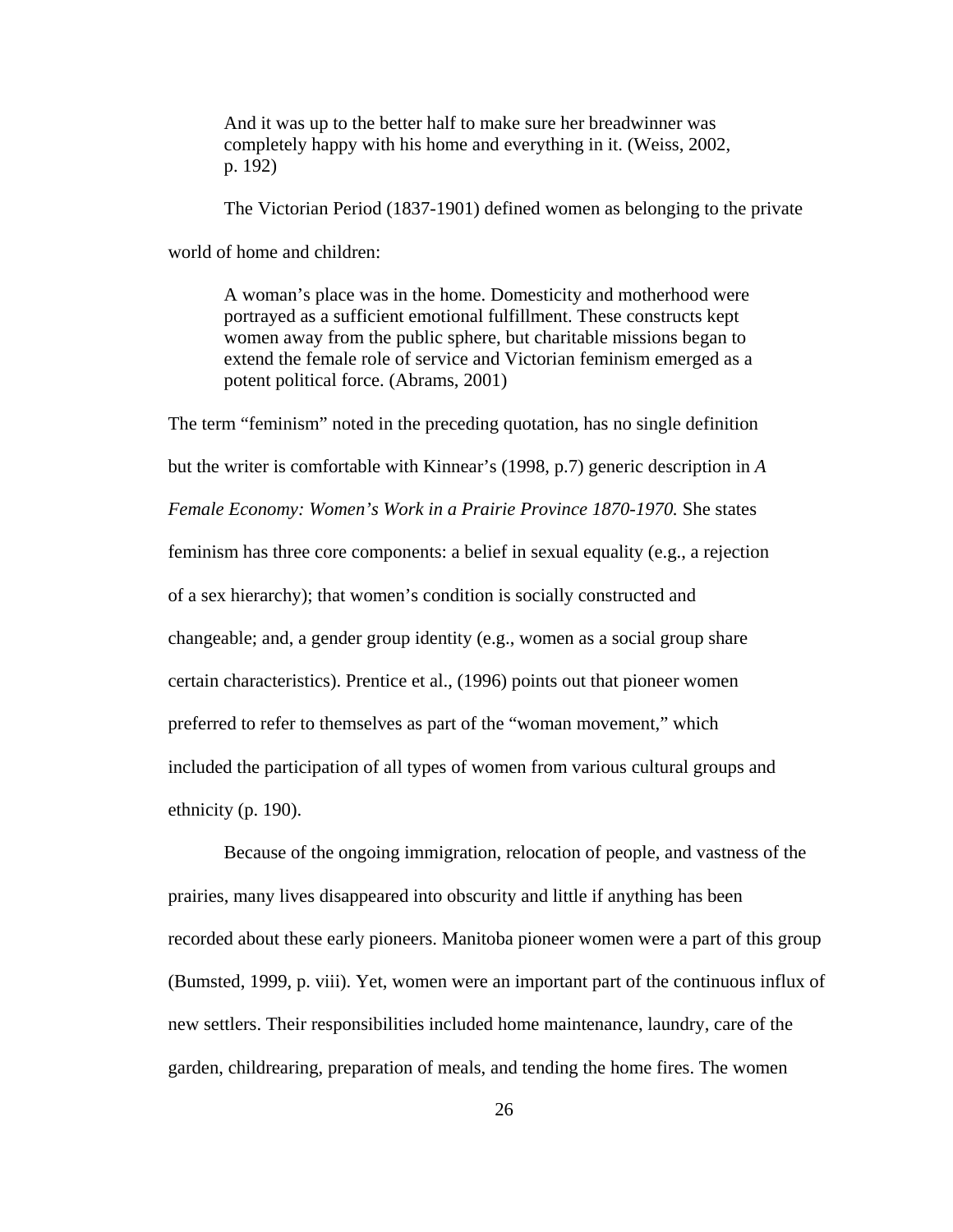pioneers needed to be a hardy lot for they encountered loneliness on the prairie flatlands and they had to have the ability to handle many tasks at once with energy and courage. The demanding role of pioneer women seems influenced by a variety of thought. Several theories have been proposed that explain women's experience of inequity during different time periods and these included: the concept of patriarchy whereby the male rules the house and makes major decisions and the woman obeyed her spouse; the role of the breadwinner- the male went out into the world to earn a living to support his family and the wife maintained the home; the separate spheres concept (public/private worlds) where the man worked in the public world of business, banking, and shop keeping while the woman maintained the private and sometimes isolated world of home; the natural unspoiled woman was considered the weaker and gentler sex and was kept, pampered and protected in the home and could have a housekeeper to do household chores; the ideal woman role defined by clergy and doctors and was referred to as "the angel of the household" who may have been involved in missionary or church work; and lastly, the belief that women were equal but different in their behavior, needs, and roles and could work outside the home in offices, schools, and shops (Elshtain, 1993, p. 102-108, Firestone, 1970, p. 3-14; Heilbrun, 2002, p. 17-25; Kinnear, 1998, p. 5; Prentice et al., 1996, p. 156-157; and van der Vorst, p. 2002. p.1-2).

Several factors seemed to have encouraged women to pursue a more active role in society. These were women's support of their church, missionary work, traditional female roles of support of children and families, and care for the sick and needy. Kinnear (1982) suggests that in the 1800s, "dispensing charity to the poor had long been an acceptable activity for women" (p. 143-144). The public sphere of business, commerce, and politics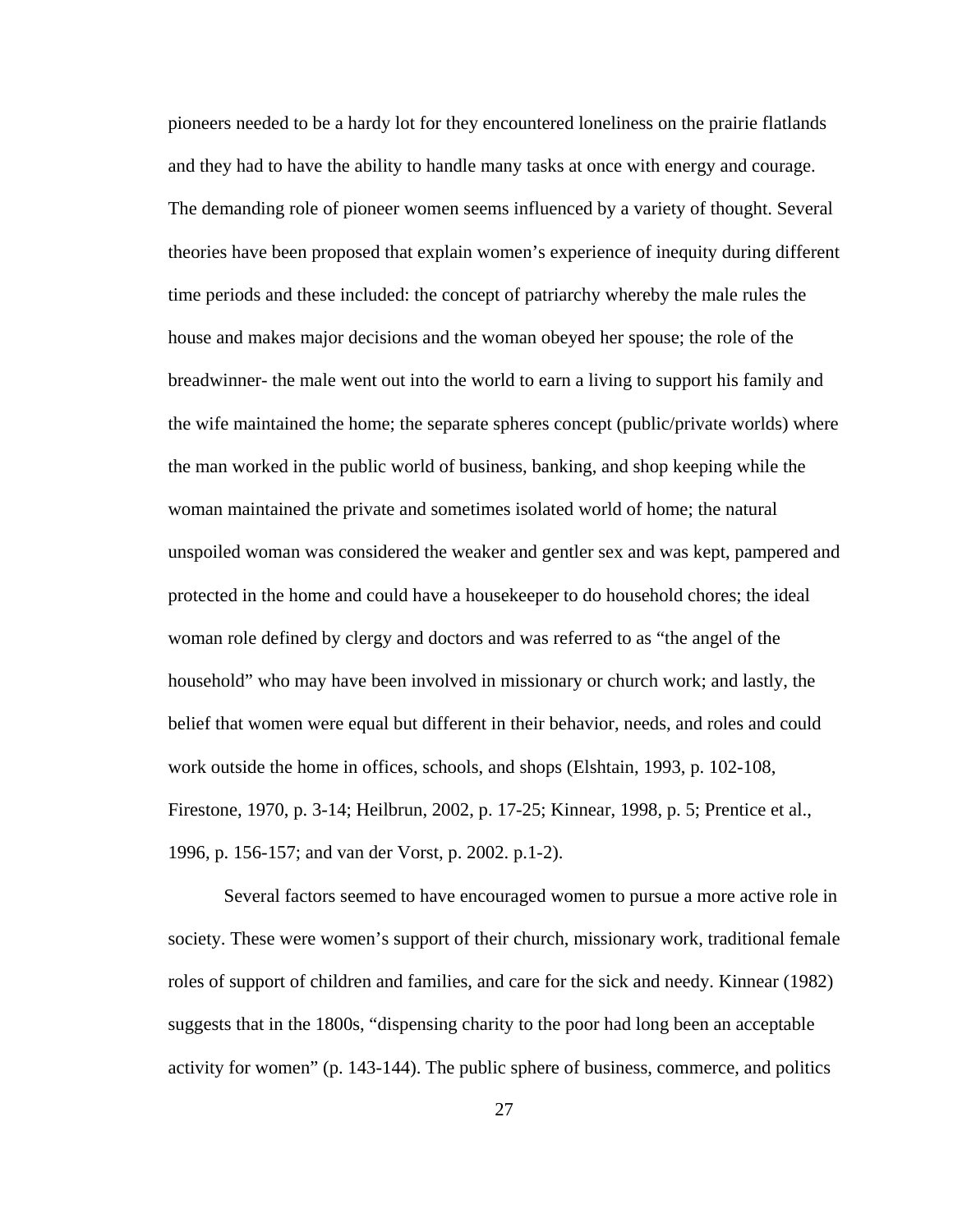was largely a male domain and women did not normally enter these spheres. Some women were able to cross from private to the public sphere (the three women of this study were successful at doing so) by doing their work in setting up soup kitchens, and visiting asylums and volunteering in hospitals. Other women became breadwinners because they were single, or widowed, or needed to support the rest of their family and realized they had to work outside the home in offices, shops, and factories, hospitals, and schools in order to earn and manage their wages to survive. Kinnear (1998) cites Joy Parr in this regard: "As Joy Parr showed in *The Gender of Breadwinners*, women were fully aware that 'securing subsistence and managing the complexities of social and economic existence have required deft balancing of these different kinds of activities" (p. 5). Such activities provided middle class women an opportunity to feel useful in morally discouraging situations, to work outside the home and away from family, and to develop a social network among other women.

Armstrong (2000) writes that by 1900,

Women played influential roles both formally and informally in the developing society. Building and maintaining social contact, whether it was at school concerts, box socials, or church picnics, or Chatauquas (a type of summer festival) became essential to preserving a woman's sanity. Significant cultural activities often resulted from women's striving for a sense of community and personal contact. (p. iv)

Also, "They used every opportunity to create community connections. Luxury was a cup of tea and a chance to chat with another woman" (Armstrong, 2000, p. iv).

Manitoba was strongly influenced by religion, beginning with the Roman

Catholic Church and the Churches of England and Scotland (Anglican and Presbyterian)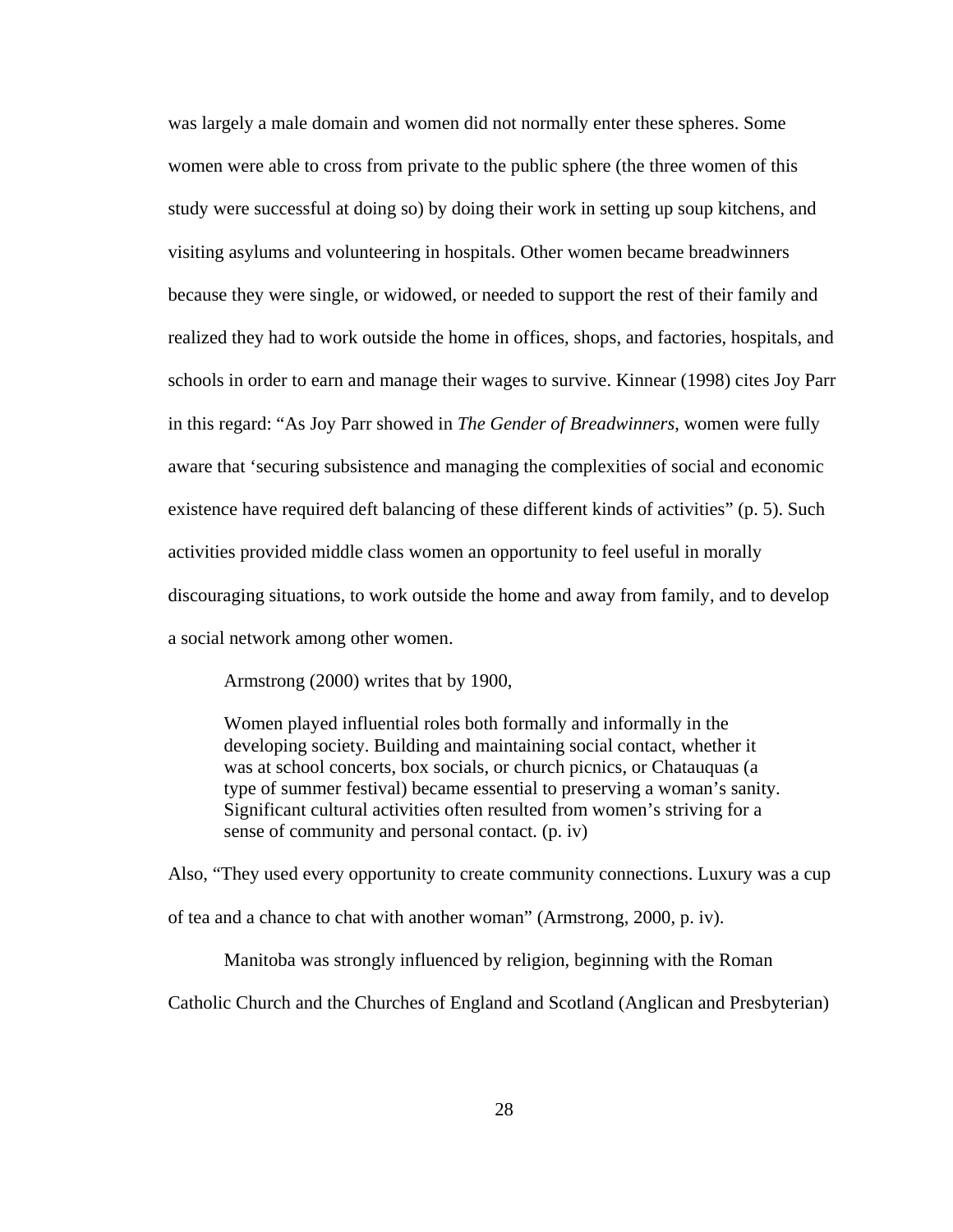with the emigration of French and British settlers. Friesen (1987) speaks about a major shift in the focus of the Protestant faiths in Canada and in Manitoba.

In the last decades of the century new currents altered the religious beliefs and the social perspectives of the Protestant churches. . . . this new outlook, the 'Social Gospel,' became an important influence in western Canadian life and the driving force in the development of a distinct western Canadian mission. The Social Gospel was the product of many intellectual currents. In an age when powerful evangelists crossed the continent with the message that God could provoke changes in the life of an individual, hope for such changes became widespread. (p. 350)

Groups within the Presbyterian and Methodist faiths (between 1874 and 1884) created large churches and church organizations (Mission Bands, Ladies Aid Society, Women's League) and worked with thousands of Canadian women, children, and youth to raise an awareness of social and public issues. The major Christian denominations were represented in Manitoba: Roman Catholic (French and Irish), Anglican (English), Presbyterian (Scottish), Methodist, Baptist, Congregationalists (English), United (formed in 1925), Unitarian (Icelandic) and Lutheran (Icelandic and German), Mennonite (German), Ukrainian Orthodox and Ukrainian Catholic. This is not an exhaustive list but gives a sense of the variety of faiths at that time. The belief in responsibility to family, church, friends and the community at large was particularly important to women who felt morally obligated, justified, and motivated to become involved in church organizations. Noteworthy, were the actions of feminist Nellie McClung, who carried the message of the Social Gospel in her public speaking and in her campaign for women's suffrage in Manitoba (Kinnear, 1991, p. 72-73; Kinnear, 1998, p. 25).

Little of pioneer women's actions were considered important enough to be recorded. Heilbrun (1998, p. 18) suggests that the lives of women were often seen, "as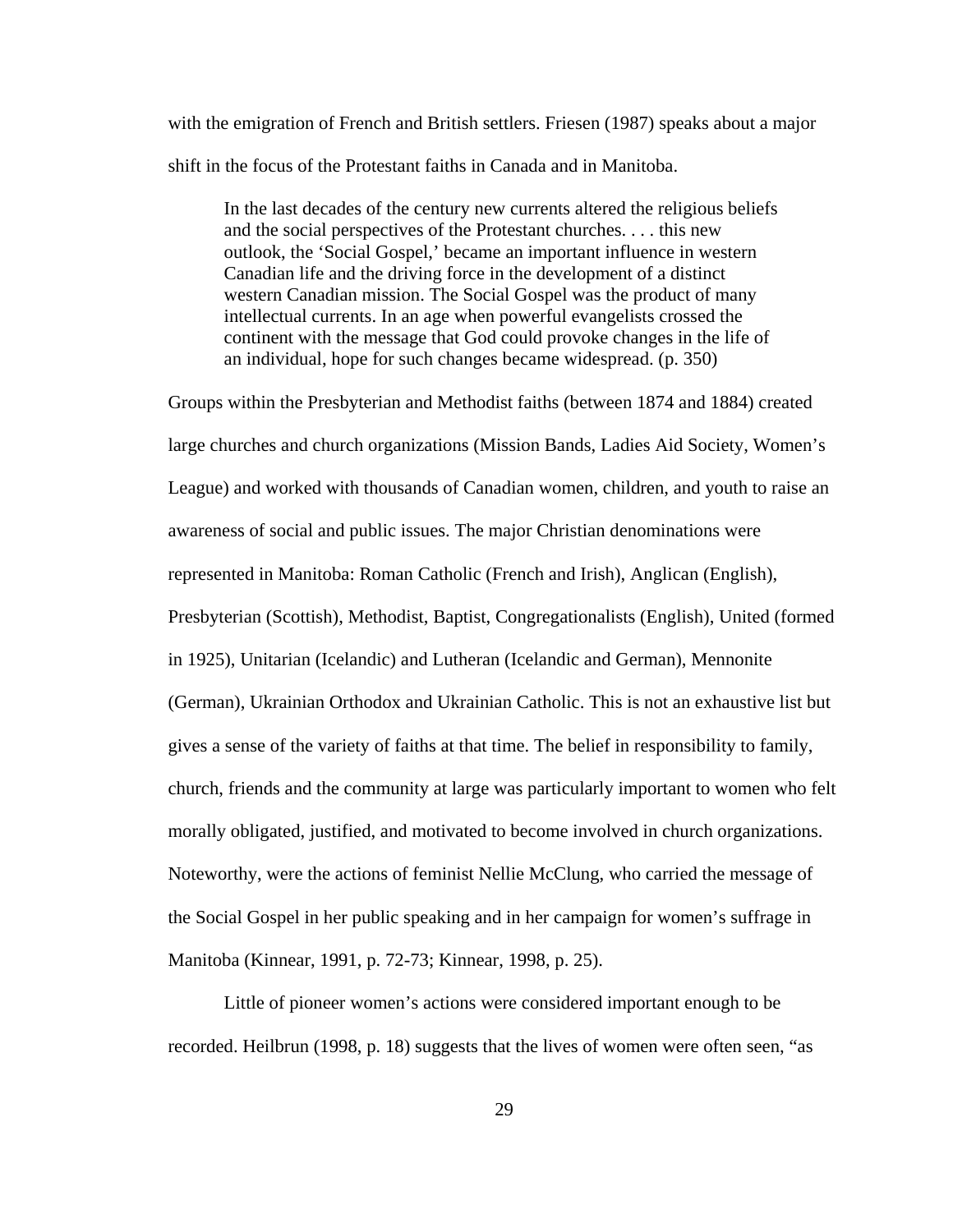events in the destinies of men." Death notices during the period (1900-1930) listed in one of the west's leading newspapers, *The Manitoba Free Press,* (later to be called *The Winnipeg Free Press*), infrequently referred to a woman's first name; a woman was noted as Mrs. A.W. Brown for example- not Mary Brown. Also, the lives of women were seldom described in their obituaries, while their husband's or father's careers or contributions were detailed at length (Crippen, 2003). It appears that women's lives lacked significance or importance and that they were defined by the relationships with their families and spouses. Further reference is made to the lack of recognition for females and the lack of in-put into political decision-making by women when Elshtain (1990) states,

The social role of women promotes a value system based upon women's life experience inside "non-political" areas of social relations-marriage, the family, religious and communal associations. Not occupying decisionmaking roles and arenas, women are severed from the give-and-take of interest-group politics and its rule governed power brokerage. (p. 137)

Heilbrun (1988) discussed the long journey women have made over the years as they moved from the private world to that of the public domain and she proposed that women "need to learn how to declare their right to public power" (p. 18) while Elshtain (1990) emphasized the possibilities for women and their choices of the time when she wrote:

It meant the young women of society could go a number of different directions depending upon her sense of social conscience; on how powerfully she had internalized the concept of duty and how far she saw her duties extending; and on how confined she remained by the lady bountiful tradition and the dictates of society itself. (p. 28)

In Manitoba, industrialization brought the growth and development of industry and business in the cities, especially Winnipeg. Women from the rural areas moved into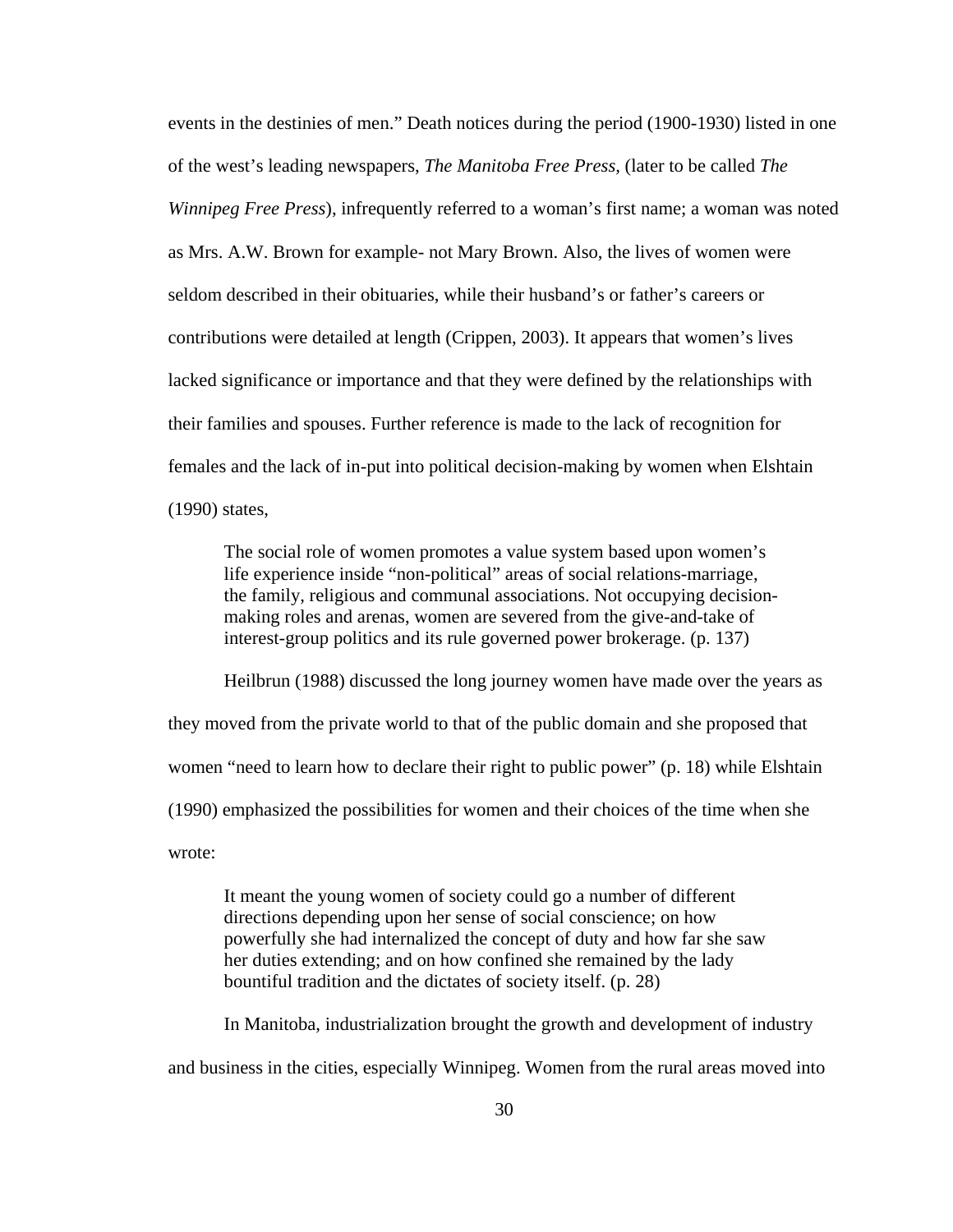the cities in search of work as seamstresses in the garment district of inner city Winnipeg and in various grocery shops and factories. Many middle class women worked in the department stores as salesclerks and some found employment as office secretaries or bookkeepers (like Scott and Benedictsson). After formal education, women taught school (as did McDermott) or found jobs as nurses or even social workers (Kinnear, 1998, p. 52- 55). Their private world quickly expanded into the public domain and with it, the awareness of current challenging issues: salaries, conditions of employment, unions, post secondary education, prohibition, healthcare, prostitution, property rights and the right to vote.

During the 1880s and 1890s, voluntary organizations developed that provided women with contact, growth, and opportunity to discuss, question, and advocate for a better society. These local groups had various names (e.g., sewing circles, church ladies' aids, mothers' meetings, or guilds) and were frequently developed by local women and devoted to improving the quality of community life (Prentice et al., 1996, p. 215). Issues of social reform included temperance, working conditions, and the poor and less fortunate. One specific case cited in Prentice et al., (1996, p. 215) tells of the Ladies Aid of the First Icelandic Lutheran Church in Winnipeg early in 1901. The members raised funds and eventually opened Bethel Home, a building for the aged, in Gimli, Manitoba in 1916 (Bethel Home continues today.). The Women's Christian Temperance Union (W.C.T.U.) fought against the abuse of alcohol and the results of drunkenness: violence, poverty, family breakdown, and lack of self-respect by those who were drunk. This national organization was a catalyst for socially concerned groups like the Young Women's Christian Association (Y.W.C.A.) and the Girl's Friendly Society (Prentice et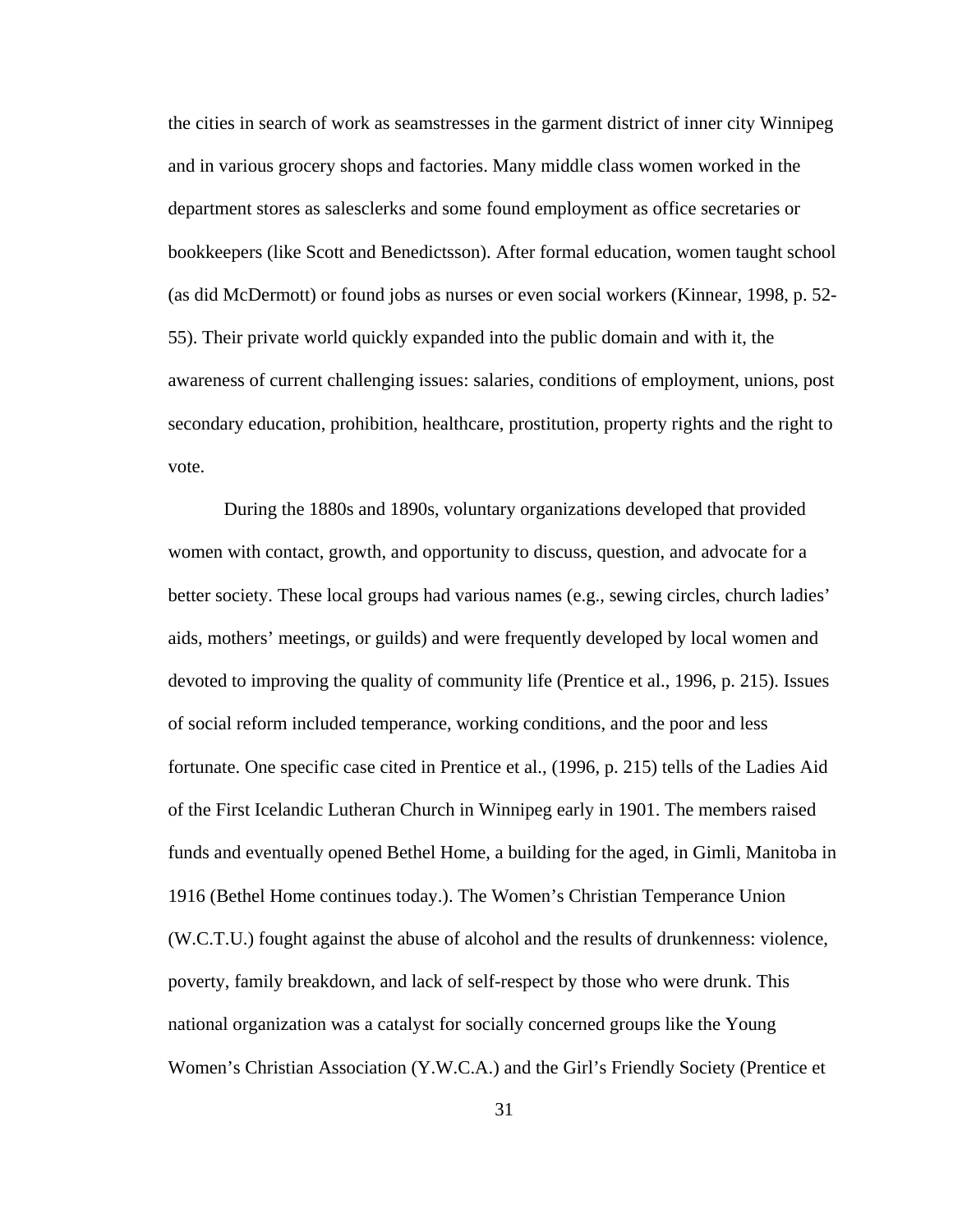al., 1996, p. 197-199, 234), both of which provided shelter and educational programs for single working class women and young single mothers. By 1891, the W.C.T.U. formally endorsed woman suffrage at all levels of government in Canada. They issued petitions, made constant demands of politicians and sent delegations to the federal and provincial governments on behalf of women and their right to vote.

By 1889, the Dominion Women's Enfranchisement Association was formally founded in Canada and sponsored a lecture series across the country to increase public awareness and support for its cause: the vote for women and the franchise for women in each province. The women of the Icelandic community (Thor, 2002, p. 261) in Manitoba, including Benedictsson, demonstrated relentlessly and consistently on behalf of a woman's right to vote in Manitoba. And women, such as Cora Hind (a journalist), Dr, Amelia Yeomans, and especially Nellie McClung and other suffragettes, "worked for prohibition, factory laws for women, compulsory education, prison reform, and changes to the existing laws affecting women and children; it was to effect reforms in these areas that she and other feminists fought so hard to get the vote" (Prentice et al., 1996, p. 205, 224). Finally, in 1916, Manitoba women were granted the vote.

Chapter 3 describes the research methodology for the study.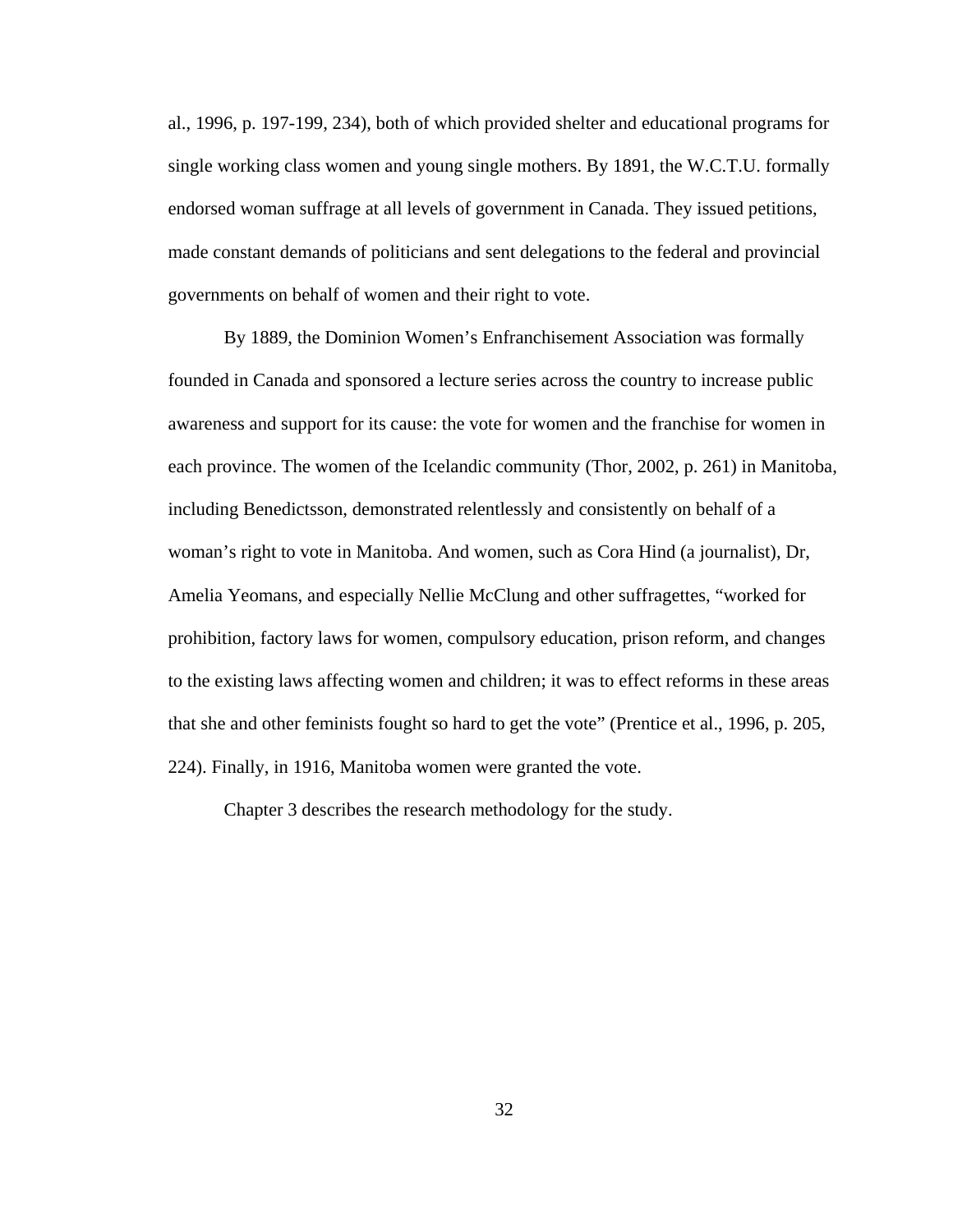

Figure 1. Map of Manitoba.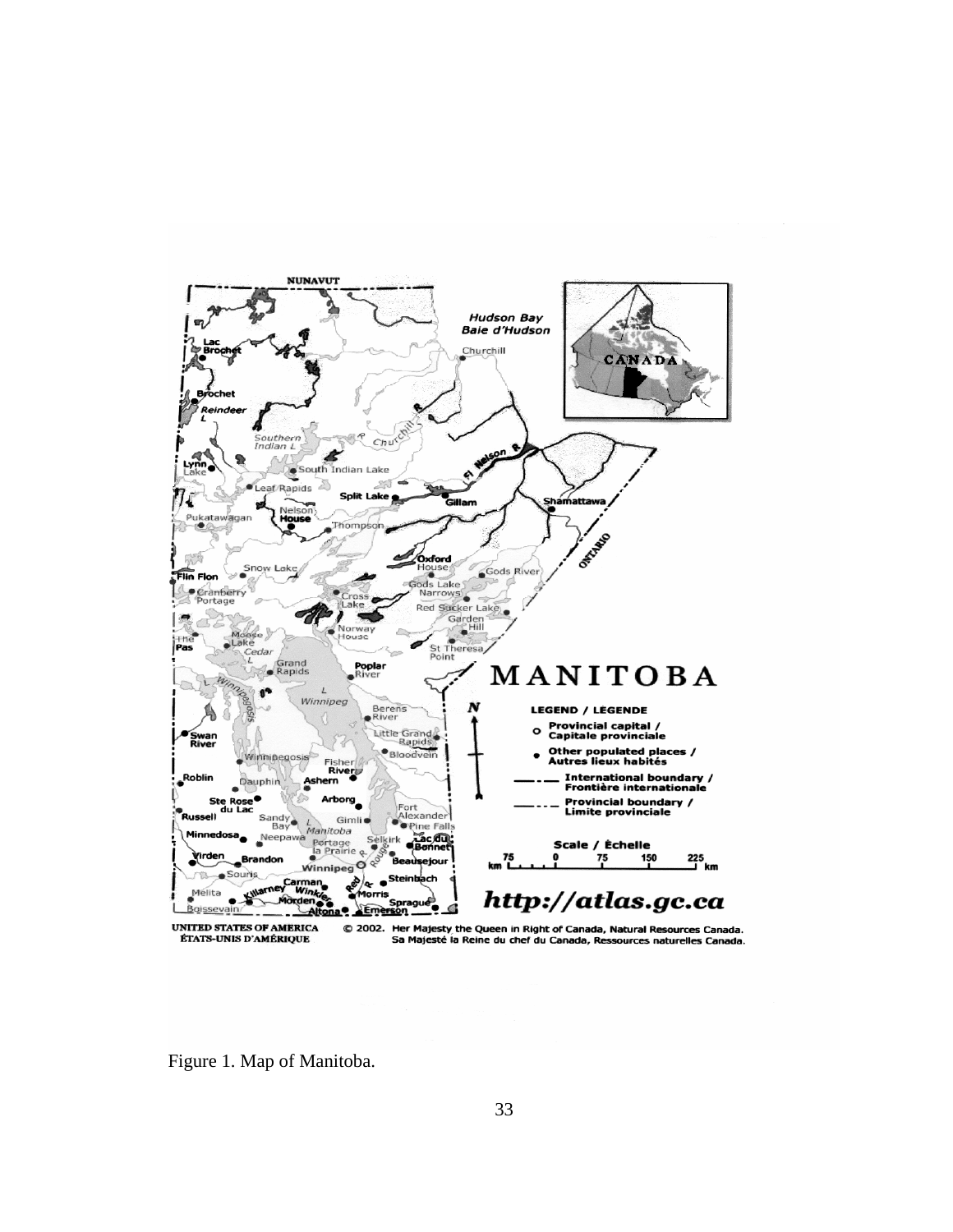# CHAPTER III

# RESEARCH METHODOLOGY

Chapter 3 describes the research methodology for this study. It addresses the rationale for qualitative research and the research design. Issues of qualitative historical analysis and the use of existing biographical information are discussed. Also, the process of data collection is explained.

### Research Design

Maykut and Morehouse (1994) explained the intent of qualitative research in the following statement: "A qualitative study has a focus but that focus is initially broad and open-ended, allowing for important meanings to be discovered" (p. 43). The broad focus for this qualitative research was the concept of servant-leadership and the lives of three pioneer women that provided the basis for the discovery of its meaning. Regarding research methodology in the social sciences Kvale (1996) wrote that,

Today there is a shift toward philosophical lines of thought closer to the humanities. These include postmodern social construction of reality, hermeneutical interpretations of the meanings of texts, phenomenological descriptions of consciousness, and the dialectical situating of human activity in social and historical contexts. (p. 11)

Following both Kvale (1996) and Maykut and Moorehouse (1994); this study will employ qualitative research methods, including historical analysis of biographical profiles constructed from existing primary and secondary resources (of the three Manitoba pioneer women). The search for meaning in the life stories of the three women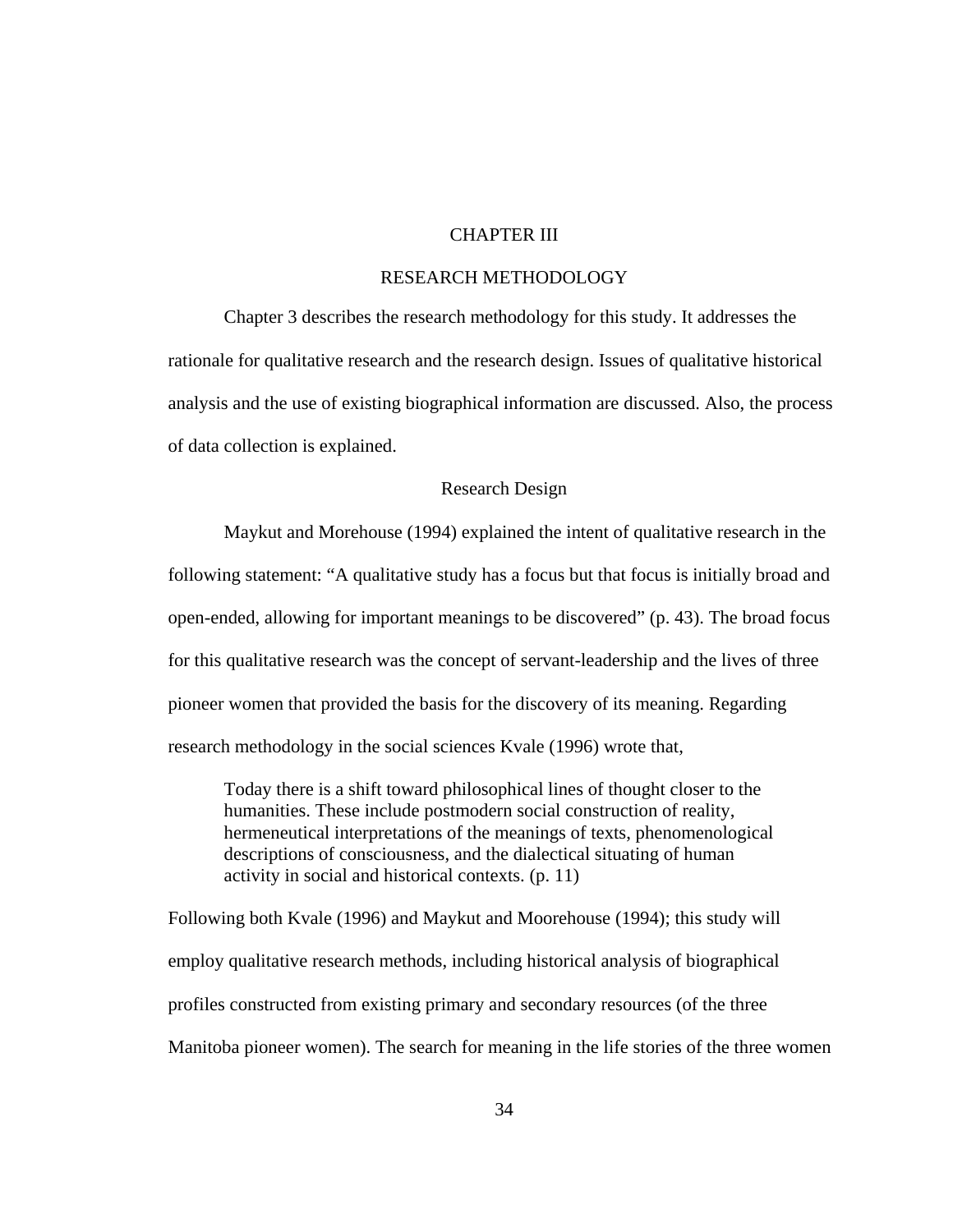was aided by analysis of the narratives for commonalities and differences, plus evidence of servant-leadership.

### Qualitative Historical Analysis

This qualitative historical analysis used biographical profiles that were crafted from primary and secondary sources. A "hands-on approach" to analysis asks, how does one find information and how does one assess it? In answer to the first part of this question, information will be drawn from two categories of information: primary sources and secondary sources.

Primary sources included documents and related materials relevant to the time period (1870-1930) under investigation. Primary sources for this study include archival sources such as: newspaper articles (particularly *The Manitoba Free Press*, later the *Winnipeg Free Press*, and *The Winnipeg Tribune*), formal obituary notices (of the three women under study), minutes from committee meetings (related to organizations or churches to which the three women belonged), autobiographies, letters, and original articles penned by the women under study. *Planting the Garden: An Annotated Archival Bibliography of the History of Women in Manitoba* (Kinnear & Fast, 1987) directed me toward specific primary source material and indicated the location of this information (p. 47, 147, 265, 287).

Secondary sources included articles and books written by historians that relate to a certain time period or event (Denzin & Lincoln, 1998, p. 250). My secondary sources included biographies, journal articles, and many historical texts about women, Manitoba, and the development of leadership. However, a word about the quality of secondary sources is needed. Once secondary sources were located, I checked to see if this source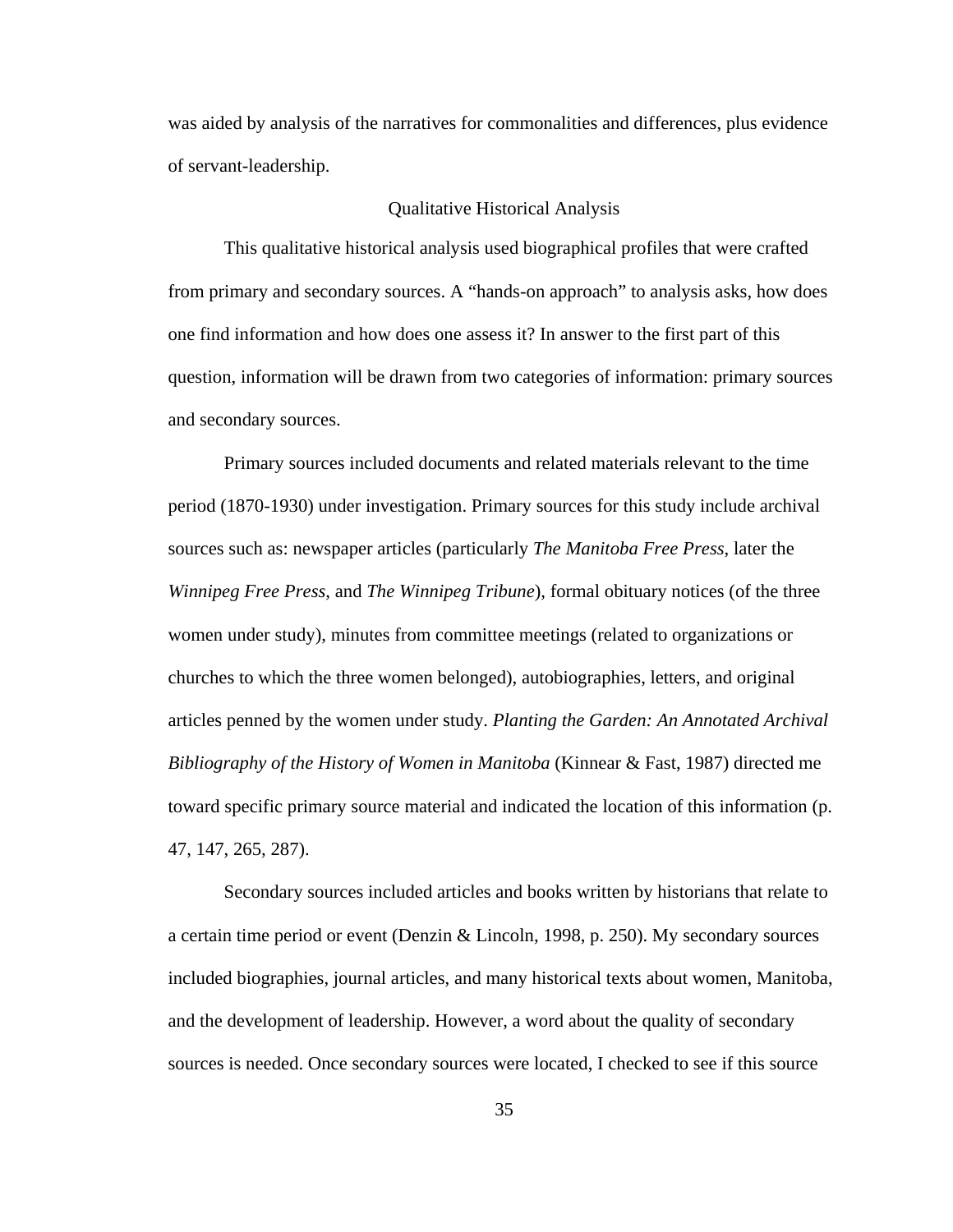had been cited frequently by others. This frequency helped to determine the value, credibility, and scholarship of that material and whether I should use it in my study. Denzin and Lincoln (1998) provide sound advice to the researcher when they encourage one "to ask questions of all data, primary and secondary sources" and to remember that "in historical research, the data to be used depends upon the question the researcher wishes to answer and the information the researcher can find to answer the question" (p. 239, 257).

# Biographical Profiles

 I drew upon primary and secondary sources to develop a biographical profile, that while not a complete and thorough biography that fulfills the standards of professional biography, could provide the essential details of a life in order to answer certain specific questions (as noted in the research questions). Biographical sketches (rich life stories) of three women (Margaret Scott, Margret Benedictsson and Jessie McDermott) were prepared. Maykut & Morehouse, (1994) explained the importance of consulting many and varied excerpts of text to discover meaning. Such examination provides an opportunity for the three women "to speak for themselves" (p. 47) in word or action, and "to provide the reader sufficient information for understanding the research outcomes" (p. 47) and "by rich description should provide the reader with enough information to determine whether the findings of the study possibly apply to other people or setting" (p. 47). Denzin & Lincoln, (1998), explained the broad concept of biography in the following terms:

 Life writing comes with many labels- portrayals, portraits, profiles, memoirs, life stories, life histories, case studies, autobiographies, journals, diaries, and on and on- each suggesting a slightly different perspective under consideration . . . . The list continues, but the major point here is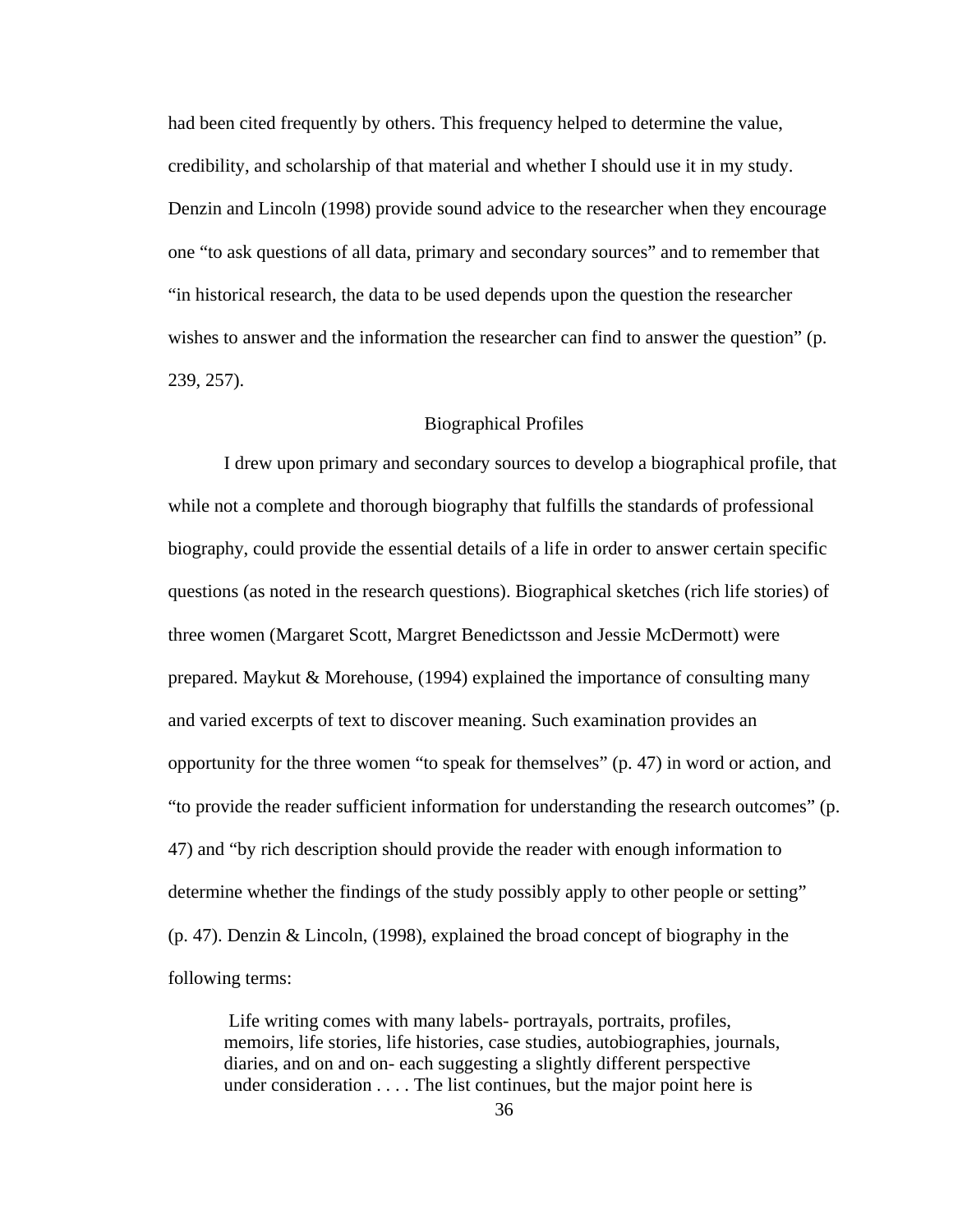that biography, "life writing," comes in multiple forms, lengths, focuses, and perspectives. A related point is the importance of insight and creativity on the part of the biographer in the studying, constructing, and writing of lives or parts of lives. (p. 186-187)

How did I provide for trustworthiness in my research? Maykut and Morehouse (1994, p. 145-148) mention four aspects: (1) multiple methods of data collection, (2) building an audit trail, (3) working with a research team, and (4) member checks. In answer to each of these aspects, I dealt with multiple sources of data, drawing from archival materials from four sites (e.g., the University of Manitoba -Dafoe Library-Archives and Special Collections, the University of Manitoba -Icelandic Library, the Provincial Archives of Manitoba, and the Legislative Library of Manitoba). Within these archives were a variety of primary sources (e.g., letters, committee minutes, autobiographies, newspaper clippings, newspaper microfilm, interview transcripts, photographs, and obituaries). Secondary sources were available in historical texts, journal articles, theoretical texts on servant-leadership, and biographies. All research documents were evaluated for relevance and credibility. An audit trail of materials was built through the collection of data, materials, notes, and "big paper process." Large sheets of butcher paper were posted on the wall with the information clustered into common themes and coded. While I was not working with a research team, advice and direction was sought from those at the various archives and from colleagues who have undertaken research and could provide some guidance. For example, I was not familiar with the locations and entry procedures for archival retrieval. A colleague, who is a fourth generation Manitoban (with a Masters Degree in Social Work), had used the archives on a weekly basis as a member of the Genealogy Society of Manitoba. This colleague spent two half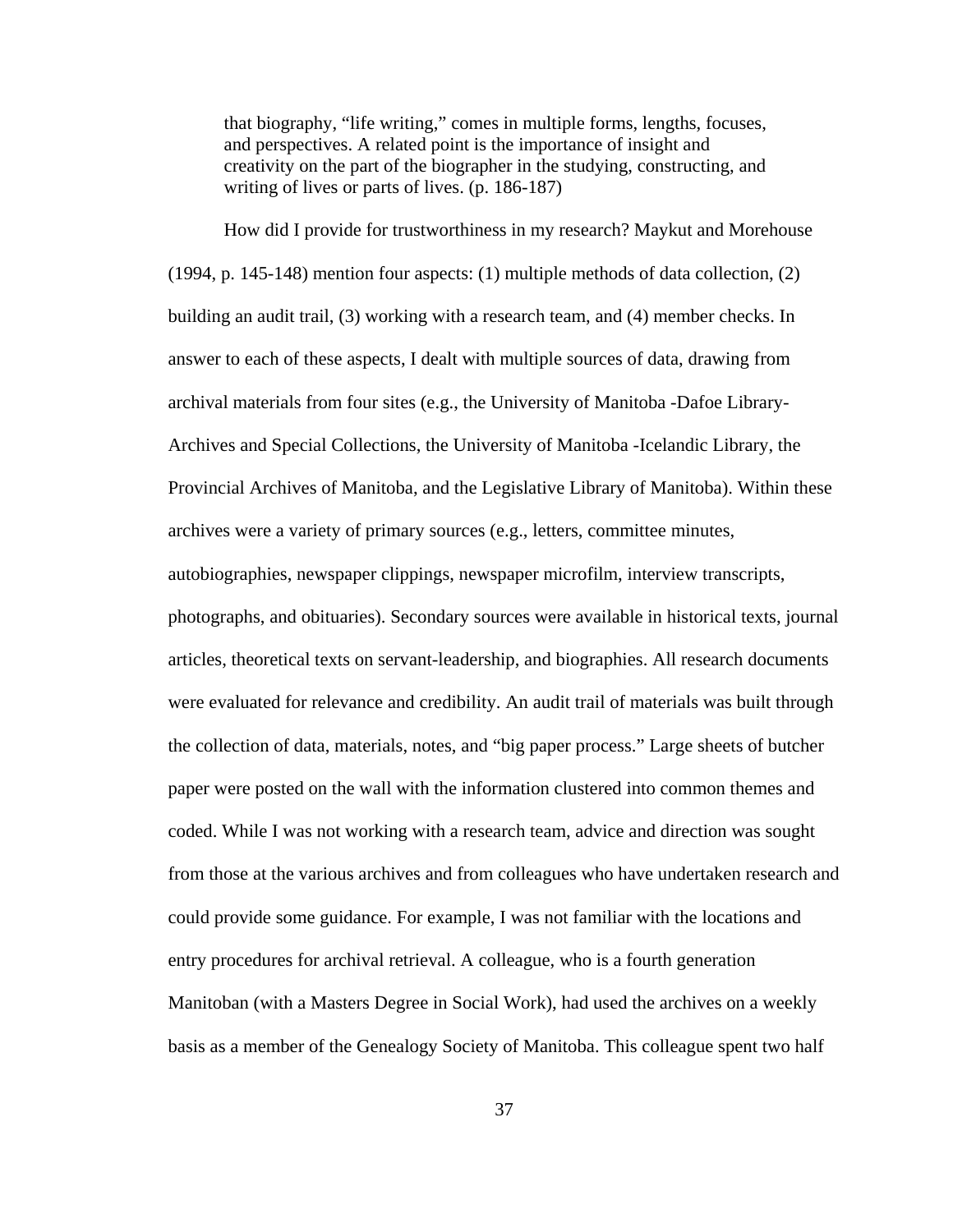days taking me to these locations and teaching me the process for retrieval and utilization of the systems.

### Comparative Analysis

The analysis began with the rereading of each biography several times. Four forms of analysis were useful when making sense of the research data. First, categorical aggregation involved the collection of instances from the data in the hope that issuerelevant meanings would emerge. The details and themes within each biography were identified. Second, I searched for patterned regularities or patterns between two or more categories within the data. Third, direct interpretation involved ascribing meaning to single instances (e.g., the defining moment when each woman chose to serve) in each of the biographies. Next, a thematic analysis was conducted across all three biographies. This is referred to a cross-case analysis. Fourth, when concluding the interpretation of the study data, the "lessons learned" or naturalistic generalizations were presented by the researcher (Creswell, 1998, p. 63, 153-154).

There were six steps included in conducting this study: (1) Construct the lives of three women (Scott, Benedictsson, and McDermott) from existing biographical information, historical texts, autobiographies, and archival materials, both primary and secondary sources; (2) Analyze their individual life stories for the 10 characteristics of servant-leadership; (3) Determine if these three women had specific similarities in their leadership style; (4) Determine themes through analysis and comparisons in each biography and common themes across all the biographies;

(5) Determine commonalities in demographic information from the three biographies; and (6) Determine what lessons had been learned from the analysis of the biographies.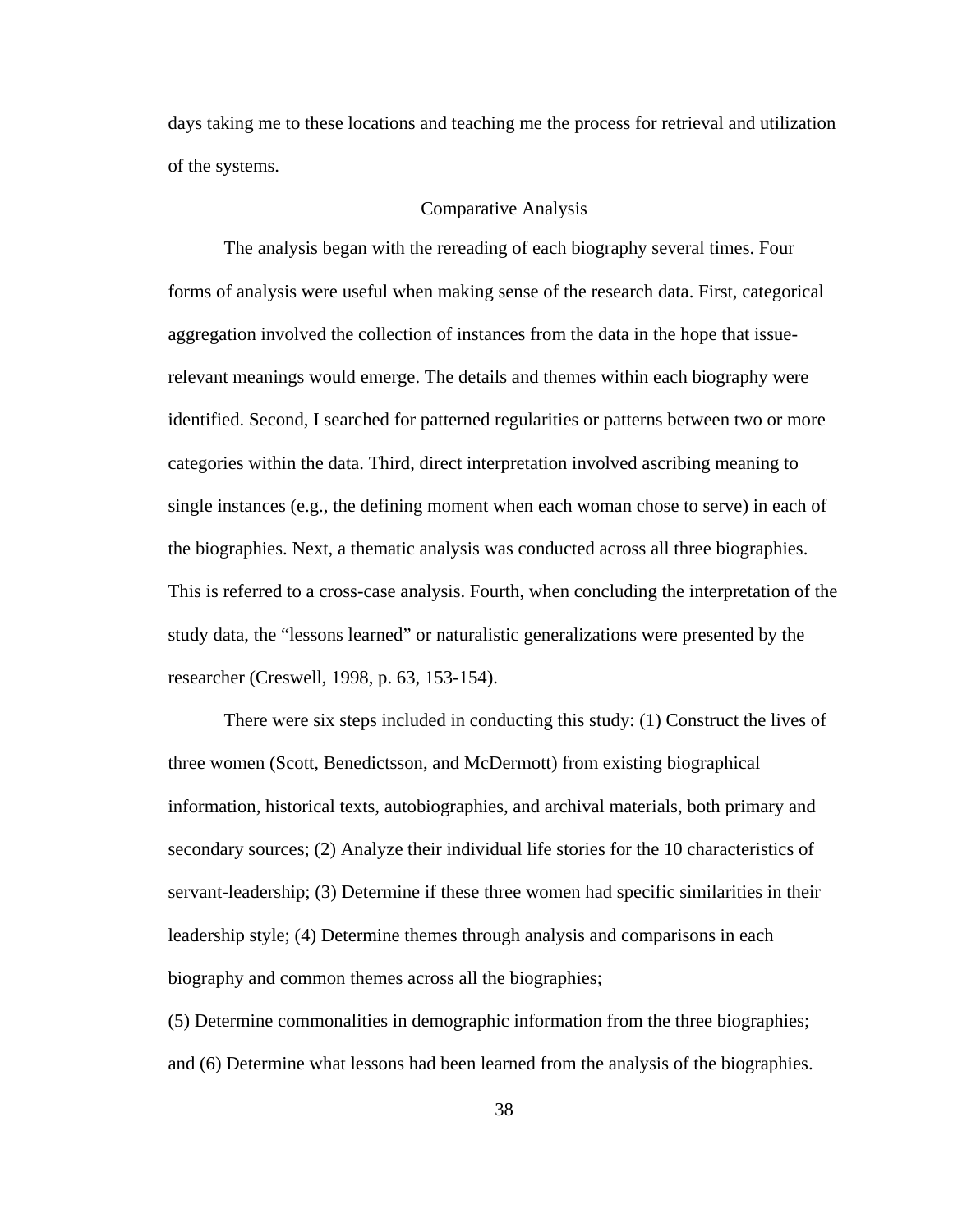### Data Collection

Creswell (1998, p. 110-119) presented a "data collection circle" to detail the process for gathering research data. The seven components of the circle are described below:

*Locating the site/individual*. I had written a paper for a course in my doctoral studies titled, "If a Woman Leads and it's not recorded, is it Leadership?" I investigated pioneer women from Manitoba over a period of 100 years. The years 1830-1930 were of considerable interest to me because of the social issues of that time: the rights of women, prohibition, higher education, working conditions, wages, and especially, women working outside the home. During this research, I discovered the names of many women who had contributed to the province and especially three women who seemed to be leaders in their own right. I wrote a paper about these three women (three mini biographies) and presented the findings at the University of South Dakota, Vermillion, at the "One Step Forward: Assessing the Status and Treatment of Women in a New Century" Conference, in March 2003. This was the catalyst for much deeper study and research augmenting the earlier paper with extensive primary sources. As a consultant for leadership in the Province of Manitoba and a student of servant-leadership, I wanted to see if there were links between servant-leadership and these pioneer women. This led to the topic for my dissertation.

*Gaining access and making rapport.* The three women were deceased. The last woman died in 1956 and I did not conduct formal interviews with anyone who knew these women in this qualitative historical analysis. However, the granddaughter of one woman (McDermott) loaned personal family papers to me.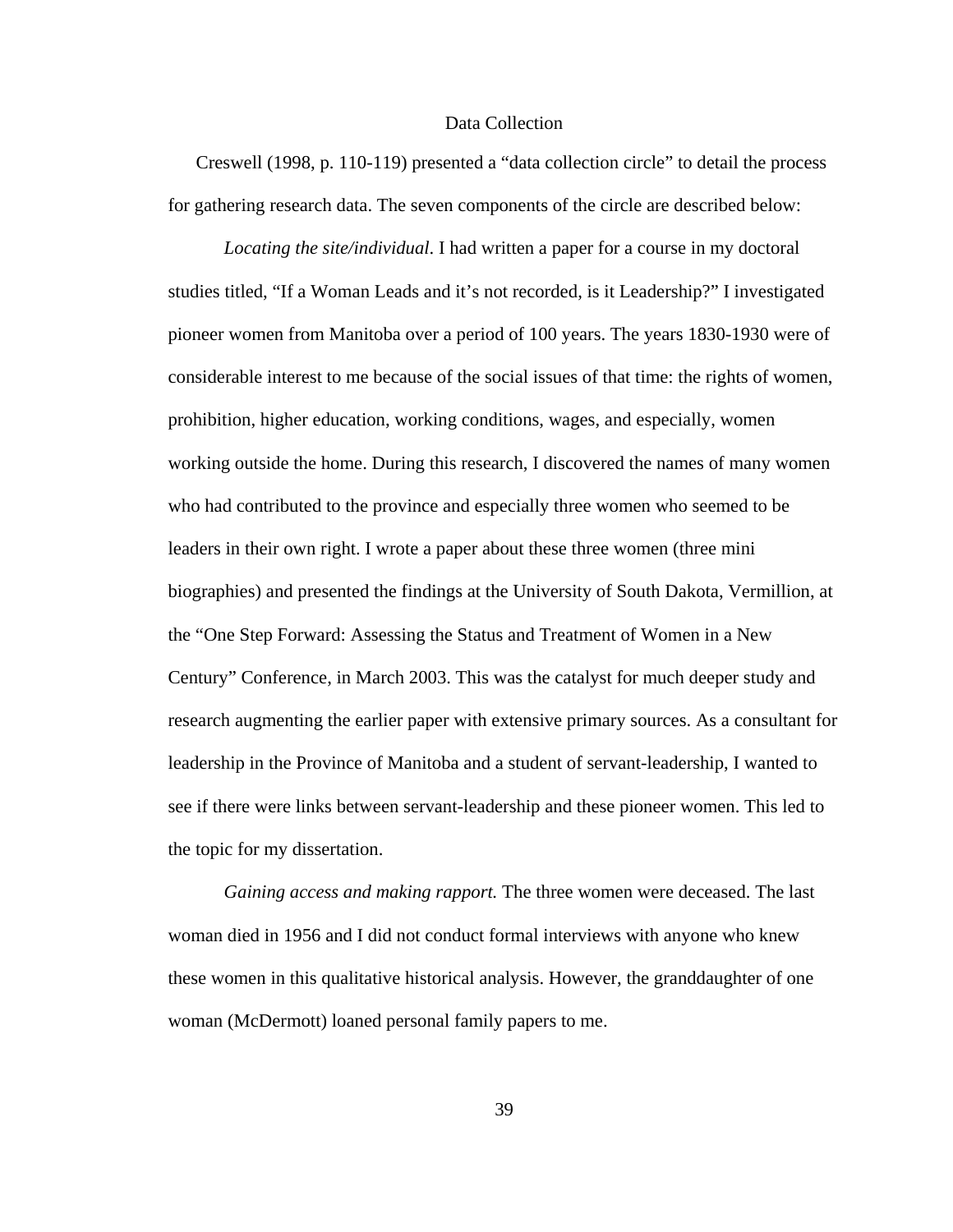*Purposefully sampling*. There were four possible goals for purposeful sampling: (1) to achieve representativeness or typicality of the setting, individuals or setting selected; (2) to adequately capture the heterogeneity in the population; (3) to select a sample to deliberately examine cases that are critical for the theories of the study; and (4) to establish particular comparisons to illuminate the reasons for differences between individuals (Maxwell, 1996, p. 71-73). The third goal is consistent with my desire to deliberately examine select cases that will illuminate the theory of servant-leadership. The various types of samplings were defined by Miles and Huberman (1994) and cited by Creswell (1998, p. 119) as theory**-**based sampling.

*Collecting data*. The use of historical analysis with the biographical profiles provided a broad array of data to create an in-depth picture of each woman's life story. Photographs, documents, archival records, historical texts, and journal articles created a rich collection for investigation (Maxwell, 1996, p. 75) and triangulation (collecting information from a diverse range of sources and in a variety of ways). Lastly, I utilized all of the secondary source articles and books that referred to these specific women. Then, I traced the references back to the original source that was identified and listed in the reference books and articles (Armstrong, 2000; Bumsted, 1999; Kinnear, 1982; Kinnear and Fast, 1987; Kinnear, 1991, 1998; Kristjanson, c. 1965; Macvicar, 1939; Paterson, 1989; Prentice, Bourne, Brandt, Light, Mitchinson, and Black, 1996; Thor, 2002; Wolf, 1996; McDermott, c. 1904). Materials were copied at the various archives because information was stored in boxes, on microfiche, in old books, in catalogues and in scrapbooks. It should be noted that several Public Archives of Manitoba individual primary sources for Margaret Scott, which were located in catalogued boxes, were not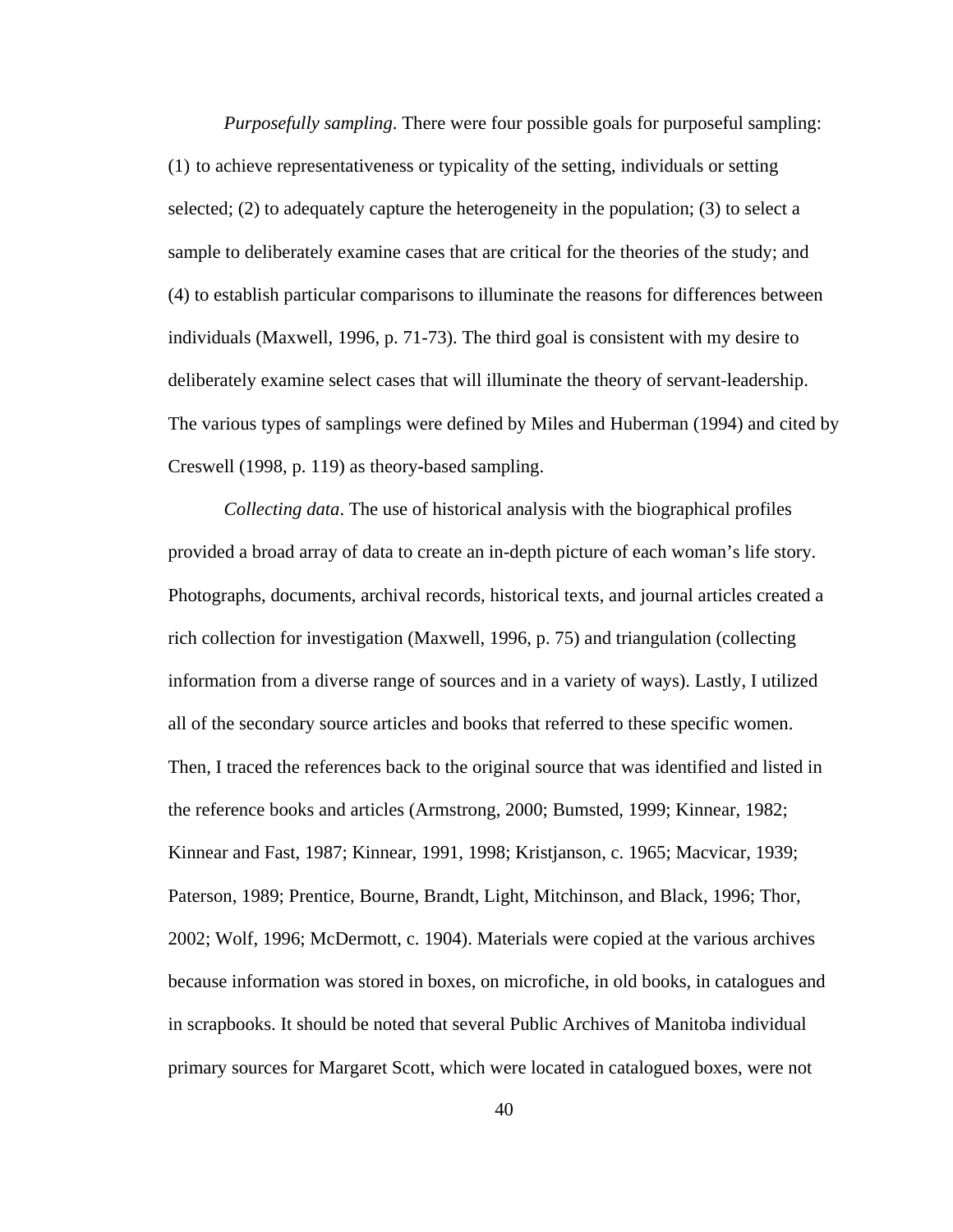individually numbered and they are referenced by the box number only. The majority of primary references were copied the same day as examination of the document or within a few days. The various archives and museum were located in the downtown area of the City of Winnipeg, Manitoba. The important process of data collection required patience and care, and a list of all items that were examined was recorded. While gathering data, I continued to read Canadian and Manitoba history and tried to gain an understanding and comfort with the culture and issues of 1870-1930. Denzin and Lincoln (1998) spoke specifically about historical materials and making meaning of the data:

By historical imagination, I mean some grasp of how a document would have been interpreted in its time. Any researcher has at hand material that help in the process of reconstructing meaning. Because the researcher started this project by reading the work of historians, she or he may have some sense of the period and some "feel" for the materials under investigation, a grasp of "structures of feeling." (p. 254-255)

*Recording information*. Three file folders were created, one for each woman's biography. Each file contained a page specifically for quotes and sources, another for incidents that appeared to be connected with servant-leadership and the source, another for unusual facts or data. Once all three profiles were developed, large sheets of butcher paper were posted on a wall and used to chronicle significant incidents and/or behavior of the women. An ethnographic computer program was available to categorize lengthy text, but I chose not to use it. My preference was to use a "hands on" approach with the copies of the archival resources because the individual materials were manageable and I preferred to personally read each piece slowly for meaning. I often compared and reviewed pieces as I worked through the text. I somehow felt a personal connection to the material by touching it with my hands. I looked for common themes or patterns and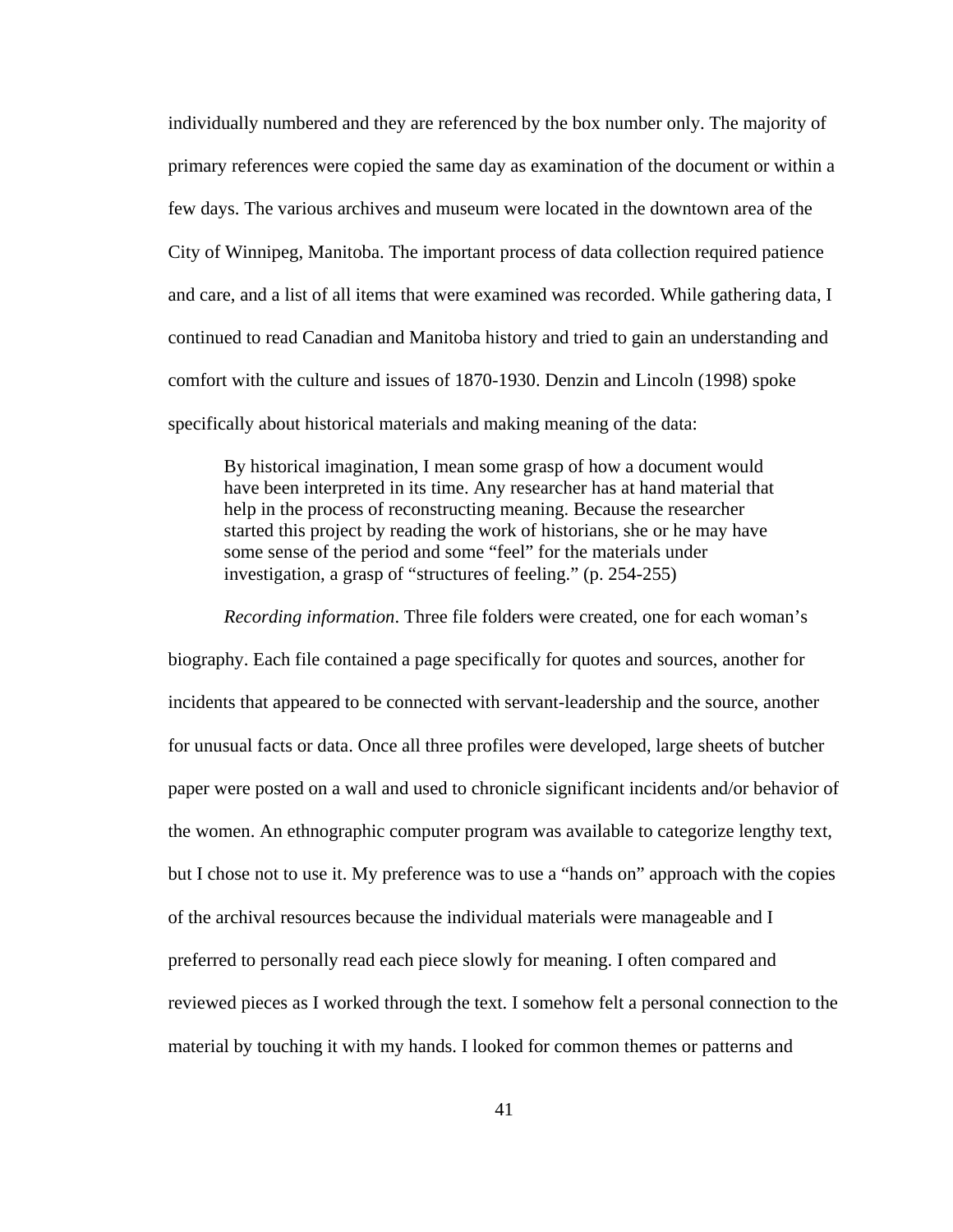attempted to develop a descriptive label. This information was then woven into my findings. A personal journal was also maintained while reviewing the research data and these reflections proved useful when gathering thoughts, conclusions and recommendations later in the writing process.

*Resolving field issues*. Fortunately, all of the archival materials were stored in provincial buildings that were open to the public but were carefully scrutinized. Security guards were posted at the entrance to both the Provincial Archives and the Legislative Library. One had to sign in and produce personal identification. A badge was created and had to be worn at all times while in the building and returned to the security guard upon departure. Much of the archival material was stored and I had to fill out a request form with my table number. This was taken by one of the archivists who brought the material to the specific table. I was required to wear white gloves while handling the primary sources. It was important to allocate half day blocks of time. That time was used for the location of materials, waiting for retrieval, copying of materials, and for preliminary analysis. Some machines would malfunction; some were out of order; some required assistance to use. I found it critical to my understanding of the data collected, that I was able to gather, sort, organize, and reflect on all materials retrieved that same day, before moving on to another days resources. Creswell (1998) identifies the following problems which related to my research study when resolving field issues:

First, document research: one may have difficulty locating materials and one may have difficulty obtaining permission to use materials. There was always the question of how valuable the material was to the research study. (p. 132)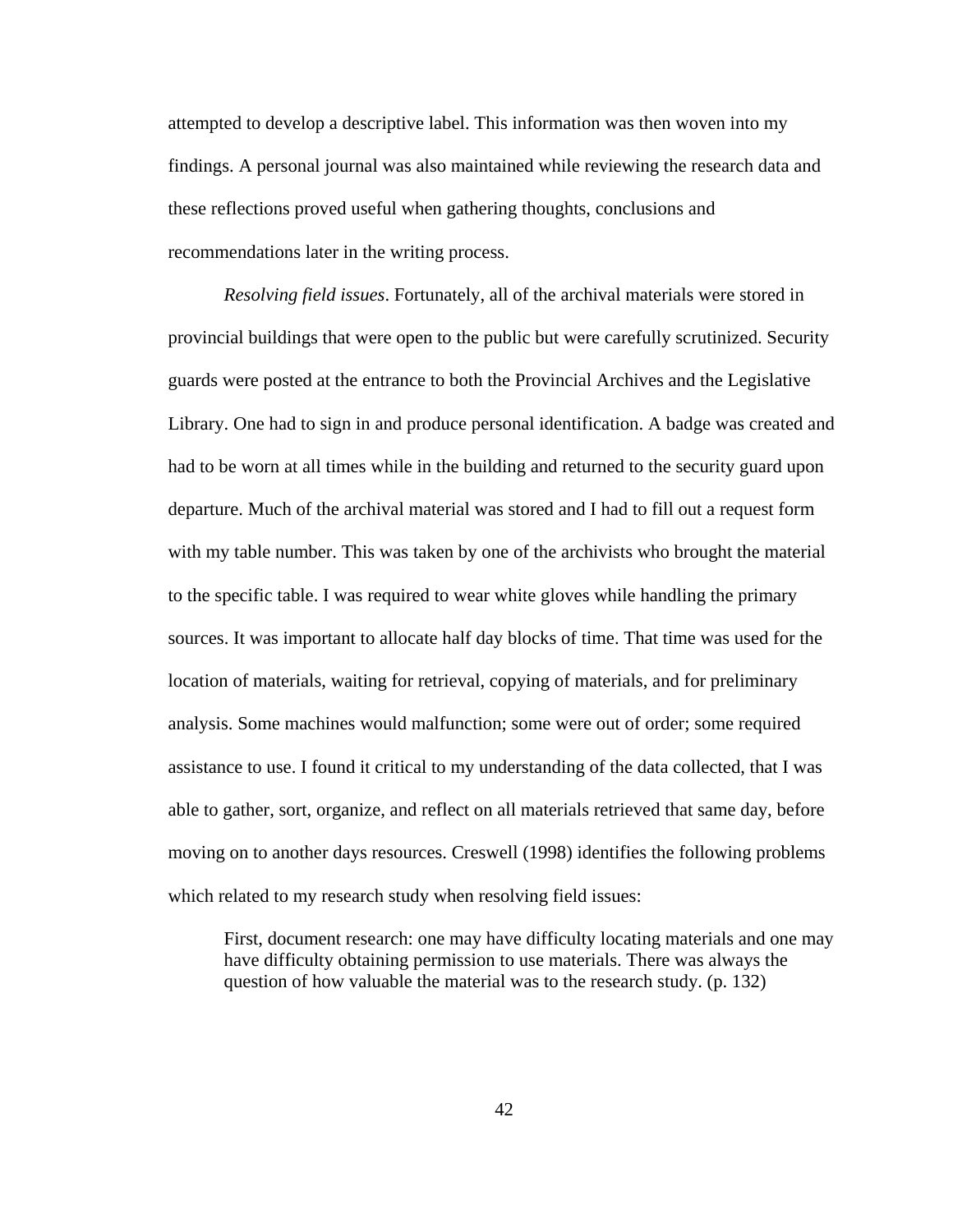A second issue was storing data and Creswell (1998) explained,

The approach to storage will reflect the type of information collected, which varies by tradition or inquiry. With the advent of the use of computers in qualitative research, more attention will likely be given to how qualitative data are organized and stored, whether the data are field notes, transcripts, or rough jottings. (p. 133)

### Data Analysis

Research question one asks what information provided in the lives of the three women was considered as characteristic (s) (or their proxies) of servant-leadership. In the study, a proxy is defined as words or actions that substitute for the ten servant-leadership characteristics. Each life story was analyzed for behavior or incidents that were direct or indirect indicators of the servant-leadership characteristics. The data gathered contained various descriptors, quotes, historical text, and these materials were compared to the descriptions of the 10 characteristics of servant-leadership or their proxies (Greenleaf, 1970/1991b, p. 1-37). A hard copy of each biography was analyzed for indicators. These were marked and named by characteristic. Proxies for these characteristics were determined by relating the indicators/characteristics to the incidents or activities outlined in chapters for similarities. Characteristics that were found in each woman's story were discussed in the findings. A summative chart of the characteristics listed under each woman's name was created that was simply marked with an "x" if evidence of the characteristic was found; and marked by a "+" if the evidence strongly reflected specific characteristic(s); and marked by a " $*$ " if the characteristic(s) was frequently in evidence; and marked by "?" if the characteristic was questionable or weak in evidence.

Spears (1998), who had written extensively about these 10 servant-leadership characteristics identified by Greenleaf (1970/1991b), describes each trait in detail. These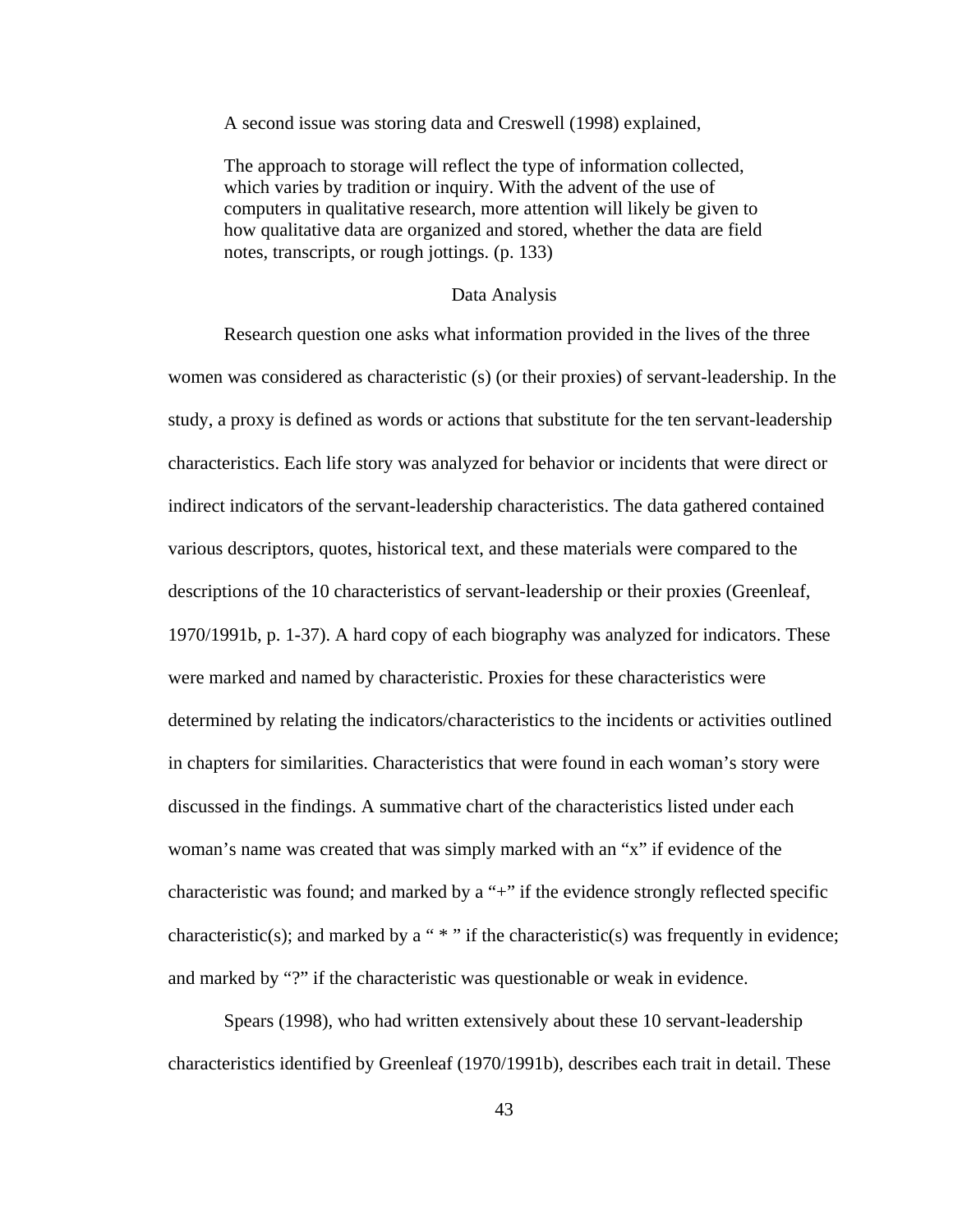descriptions form the criteria for identification of any servant-leadership trait in each of the women listed. Details related to each of the characteristics are located in Chapter 2. Spears uses the following descriptions and proxies related to each characteristic (1998a, p. 4-6):

- Listening: a deep commitment to listening intently to others, to identify the will of a group, listens receptively to what is said and not said, getting in touch with one's own inner voice, seeking to understand.
- Empathy: a receptive listening, skilled empathetic listening, accepts and recognizes people for special and unique talents.
- Healing: a powerful force for transformation and integration, potential to heal one's self and others, helps to make whole. Greenleaf (1970/1991b) writes in *The Servant as Leader*, "There is something subtle communicated to one who is being served and led if, implicit in the compact between servant-leader and led, is the understanding that the search for wholeness is something they share" (p. 27).
- Awareness: able to view most situations from a more integrated, holistic position, it is a disturber and an awakener. Greenleaf (1970/1991b) says, "awareness is not a giver of solace; it is just the opposite. It is a disturber and an awakener. They (servant-leaders) are not seekers after solace; they have their own inner serenity" (p. 20).
- Persuasion: seeks to convince others, not through coercion, effective in building consensus.
- Conceptualization: dream great dreams, thinks beyond day-to-day realities, stretch thinking to broader based ideas.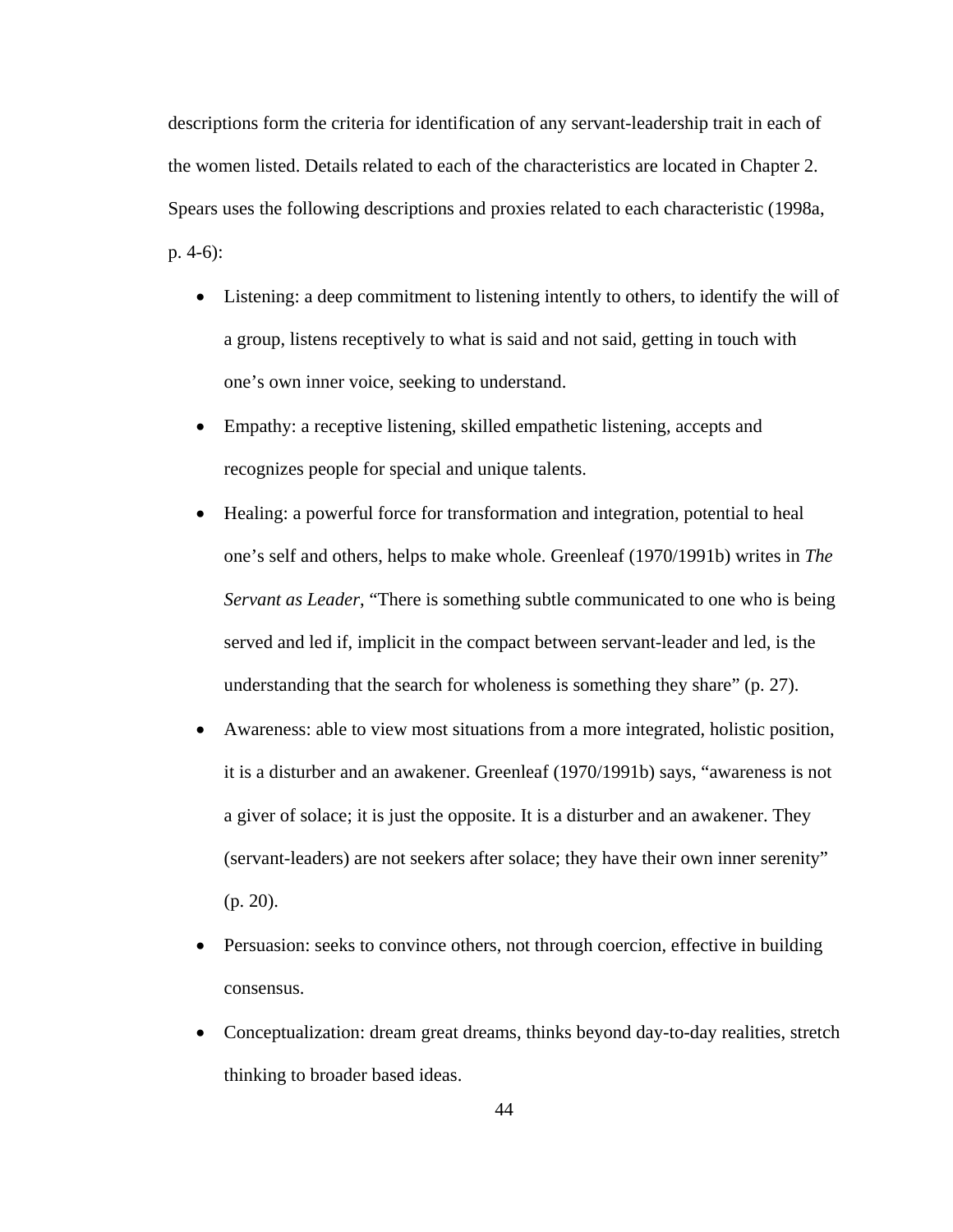- Foresight: the ability to foresee the likely outcome of a situation, understand the lessons from the past, the realities of the present, and the likely consequences of a decision for the future.
- Stewardship: holding an institution or something in trust for the greater good of society, commitment to serving the needs of others.
- Commitment to the growth of people: deeply committed to the growth of each and every individual, nurture the spiritual growth of people, taking a personal interest in people, encouraging involvement of people in decision-making.
- Building community: seek to identify some means to be the primary shaper of human lives; each person demonstrates unlimited liability for a specific community related group.

 Research question two asks what common traits were found between and among the women in terms of their servant-leadership characteristics. The chart gave a quick visual answer that is supported by details that substantiate patterns.

 Research question three asked if any servant-leadership characteristic(s) were demonstrated by only one of the women. The same chart gave visual indication but the descriptions further explained specifics about the characteristic and the related activity or behavior.

 Research question four asked if there was evidence of a particular theme(s) in the lives of the women. Through careful scrutiny of each biographical profile and with the use of a blue highlighter marker, themes were identified and the specifics of the theme were highlighted. These indicators were added to the butcher paper on the wall through jottings and quotations or examples. This took the longest to determine and required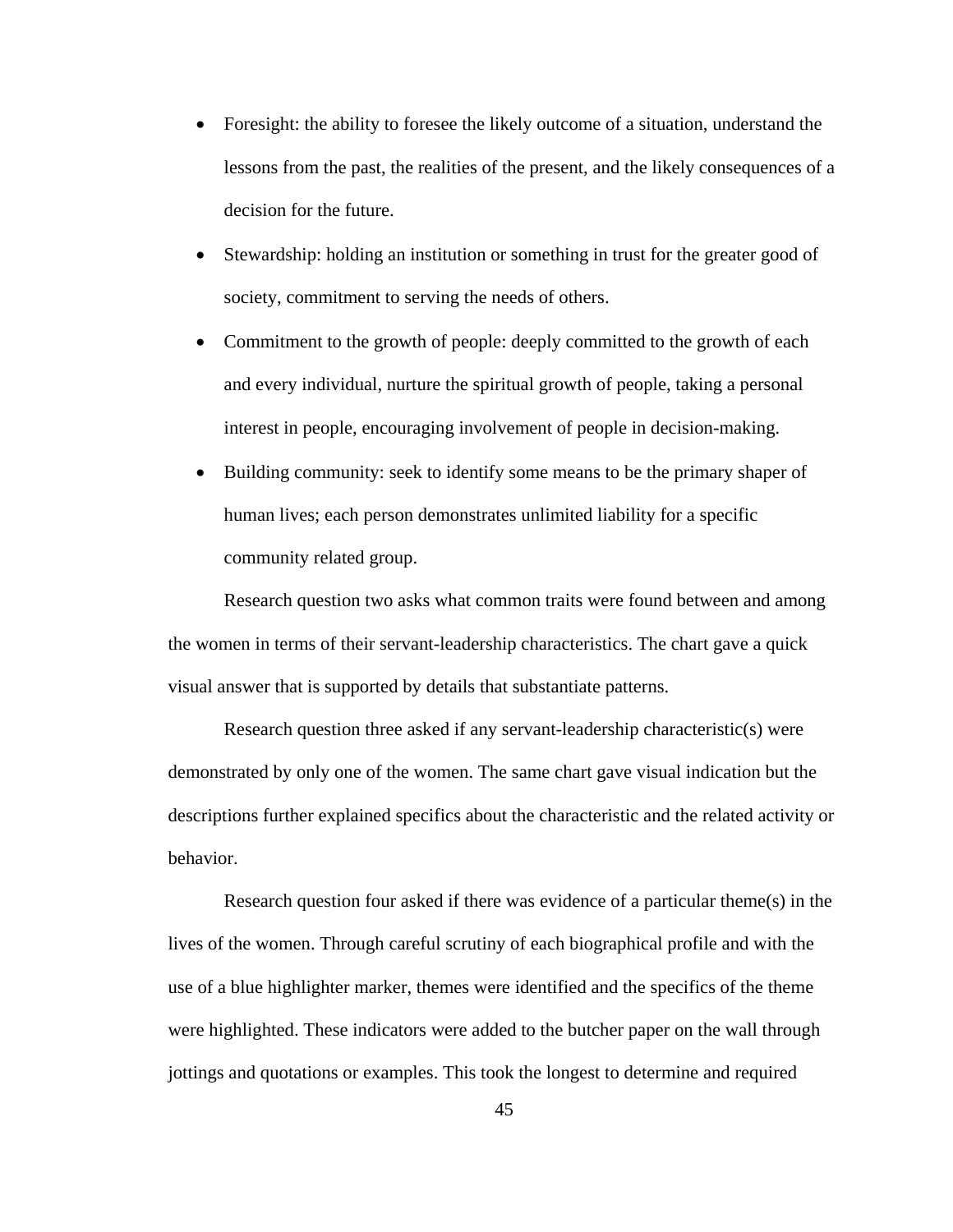rereading the narratives many times. The indicators were first determined by name and then grouped according to a theme name.

 Research question five asked how the call to servant-leadership was initiated in each of the women's lives. Analysis of their lives for unusual circumstances or incidents of a life changing nature were sought. If there was not any clear evidence of such, then a pattern of service was traced back as far as possible in each story to see approximately when this took place in each of their lives.

 Research question six asked what were the most common demographic characteristics (marital status, age, ethnic origin, residence, education, religion) shared by the three women. Three "big paper" charts, one for each woman, were constructed and posted on the wall that included the ten servant-leadership characteristics. This permitted a visual comparison with additional supporting printed details.

 Chapters 4, 5, and 6 will present the three biographies and any related information to the lives of the three women. Data analysis was conducted on the biographies that comprise Chapter 4 (Margaret Scott), Chapter 5 (Margret Benedictsson), and Chapter 6 (Jessie McDermott). Chapter 7 will focus upon the results of the research and data. Chapter 8 will address the conclusions, implications of the research questions and make recommendations for further study. The next chapter will discuss the life of Scott.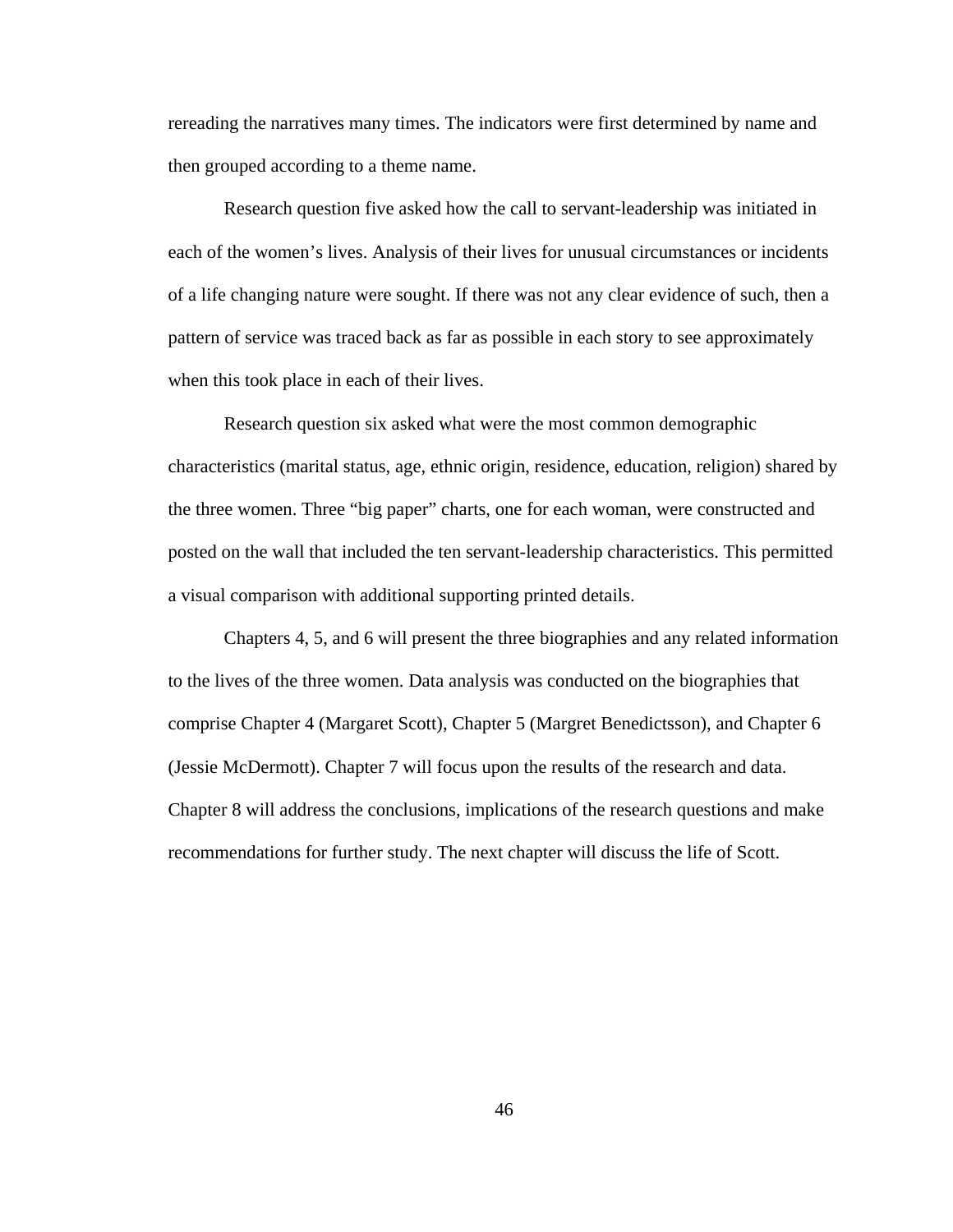## CHAPTER IV

### MARGARET SCOTT:

#### VOLUNTEER AND SOCIAL SERVICE INNOVATOR (1855-1931)

During the last half of the 1800s, the development of industry and commerce in cities opened white-collar occupations (i.e., typists, bookkeepers, office clerks, shop assistants) to women and provided them with new opportunities in the work force. It was work that had nothing to do with raising children and it was not done in the home. As a result, women were able to move from the private world of their homes into the public arena of offices, shops, and factories. Arlene Young (1996) suggests that for women clerical workers, "the typewriter, the ledger, and the shorthand writer's pad were instruments not of oppression, but of liberation" (p. 129). One tenacious widow became a clerk through necessity and would use her leadership skills to change the social conditions for thousands in the City of Winnipeg.

Margaret Ruttan Boucher Scott was born in Colborne, Ontario on July 28, 1855 and later moved to Peterborough, Ontario with her family (January 18, 1975, *Winnipeg Free Press,* p. 5). Her father was Judge Robert Grant Boucher and her mother was Mary Ruttan (originally de Rotan), of Huguenot ancestry (i.e., French protestants, many of whom fled to America to avoid persecution for their religious beliefs). Both parents were of United Empire Loyalist background (i.e., those who left the newly created United States after 1783, for the purpose of remaining loyal to the British crown, and moved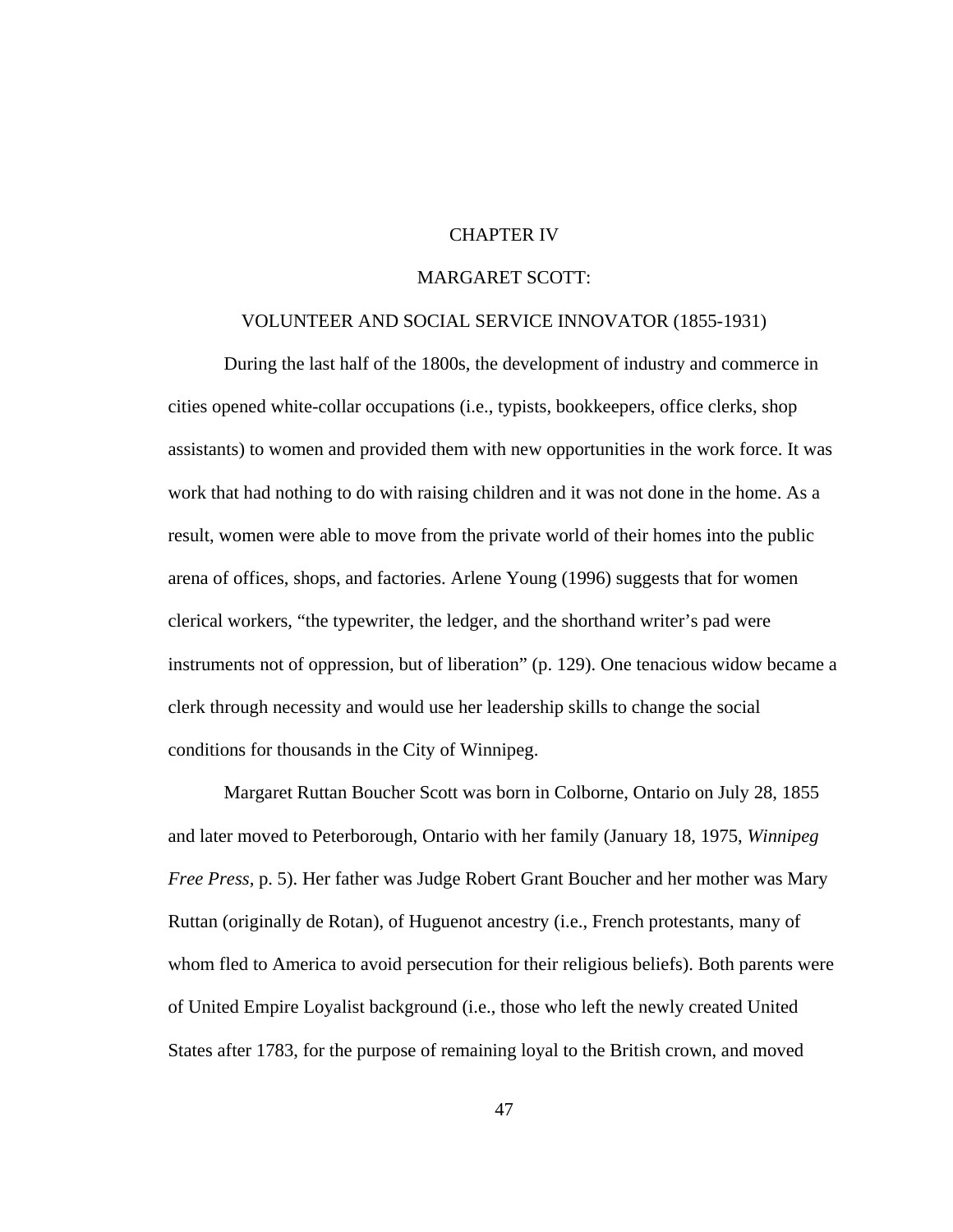north to Nova Scotia or along the St. Lawrence River and the shores of Lake Ontario in what would become Upper Canada). Her mother died when Scott was eleven years old, and this was followed the next year by the death of her father. As a result, in 1867 she went to live with her aunt in Campbellford, Ontario (August 3, 1931, *Winnipeg Tribune,*  p. 1). There Scott met a girl who had lived in the Muller Orphanage in Bristol, England and this connection reinforced an important memory in Scott's life.

Mrs. Scott said many times that one of the most vivid of her childhood memories was the impression made on her mind and heart as she listened to the story told by her mother, of the work of George Muller in the famous Muller Orphanage in Bristol. There orphans were rescued, cared for and educated, and the institution was kept up entirely through faith in prayer. Mrs. Scott felt at that time she would like to help the poor and unfortunate in some tangible way. (Macvicar, c.1939, p. 6)

At twenty-two years of age, Scott married a prominent Peterborough, Ontario

lawyer, William Hepburn Scott, Q.C. (Queen's Counsel), who was a member of the Ontario Legislature (Bumsted, 1999, p. 223-224; August 3, 1931, *Winnipeg Free Press,*  p. 1). At the age of twenty-five, in 1881, William Scott died, and left Scott widowed, and without financial means. She had had a relatively sheltered life of ease in Peterborough, and she was then forced to seek employment. In order to support herself, she did clerical work in Peterborough, Ontario for the Midland Railway where she received \$25 a month for sorting tickets (June 13, 1931, *Winnipeg Tribune*, p. 6). When this company amalgamated with the Grand Trunk Railway, Scott was transferred to the audit office in Montreal, Quebec. In Montreal, she was "put in charge of the work of thirty girls and the conduct of fifty. Scott was not a strong woman, but with her usual sympathetic interest she became absorbed in her new work and overtaxing her strength, had a breakdown in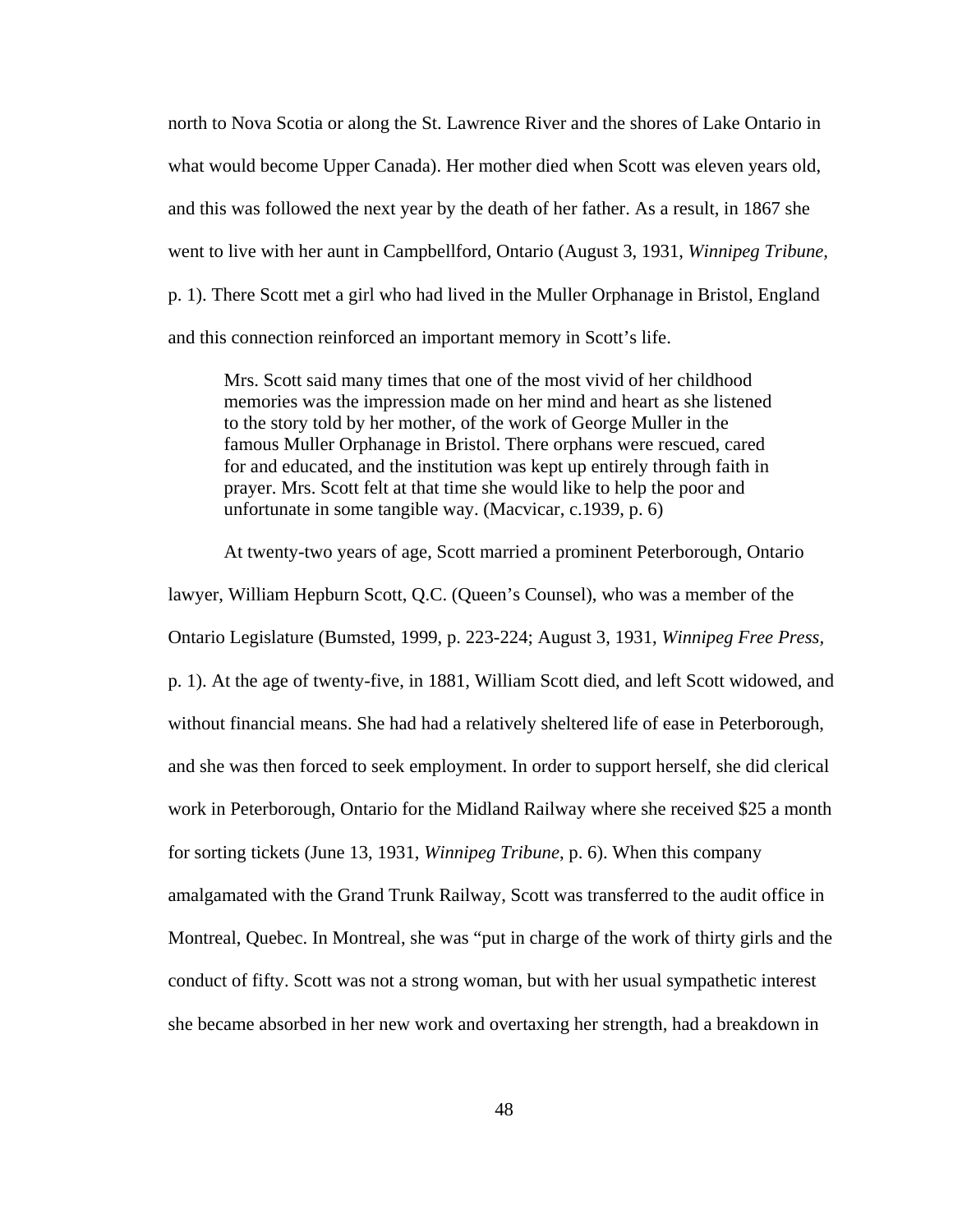health" (Macvicar, c. 1939, p. 7) after  $2 \frac{1}{2}$  years. Her doctor advised that she go west to a drier climate to recuperate.

She moved to Winnipeg, Manitoba, in 1886, and after regaining her health, she found employment in the city at the Dominion Land Office. It was because of her office skills and the lack of women with sufficient secretarial skills, that Scott was quickly hired. Her typing was improving, but she did not know shorthand and asked the only person who was teaching shorthand, the court stenographer, W. F. Perkins to help her. He objected to teaching it to a woman. Scott was amused at his stand, but she made her ambition to learn shorthand known to the boss, Mr. Heubach, who personally taught Scott and without charge (January 18, 1975, *Winnipeg Free Press*, p. 5). "By hard work she learned typewriting and shorthand and became recognized as the most proficient stenographer in Winnipeg" (June 13, 1931, *Winnipeg Tribune,* p. 6). She then moved on to the law firm of Hough and Campbell, also in Winnipeg.

It was during this time that Scott met Reverend C.C. Owen of the Holy Trinity Anglican Church in Winnipeg. Scott had a strong religious faith and was anxious to serve the church community. She began to volunteer on Saturday afternoons at the church office sorting correspondence related to charity work, and eventually became involved in the life and work of the destitute and sick (January 18, 1975, *Winnipeg Free Press,* p. 5). Scott and Owens would kneel in prayer before their work began each Saturday. Scott wrote of this turning point in her life,

Mr. Owen prayed me out of office work. He wanted me to work altogether among the poor, but I loved my own office work and wanted my liberty and at first I was unwilling to give it up. However, when repeatedly the words came to me, "This is the way, walk ye in it," I knew God was speaking to me and I gave up office work to help Mr. Owen among the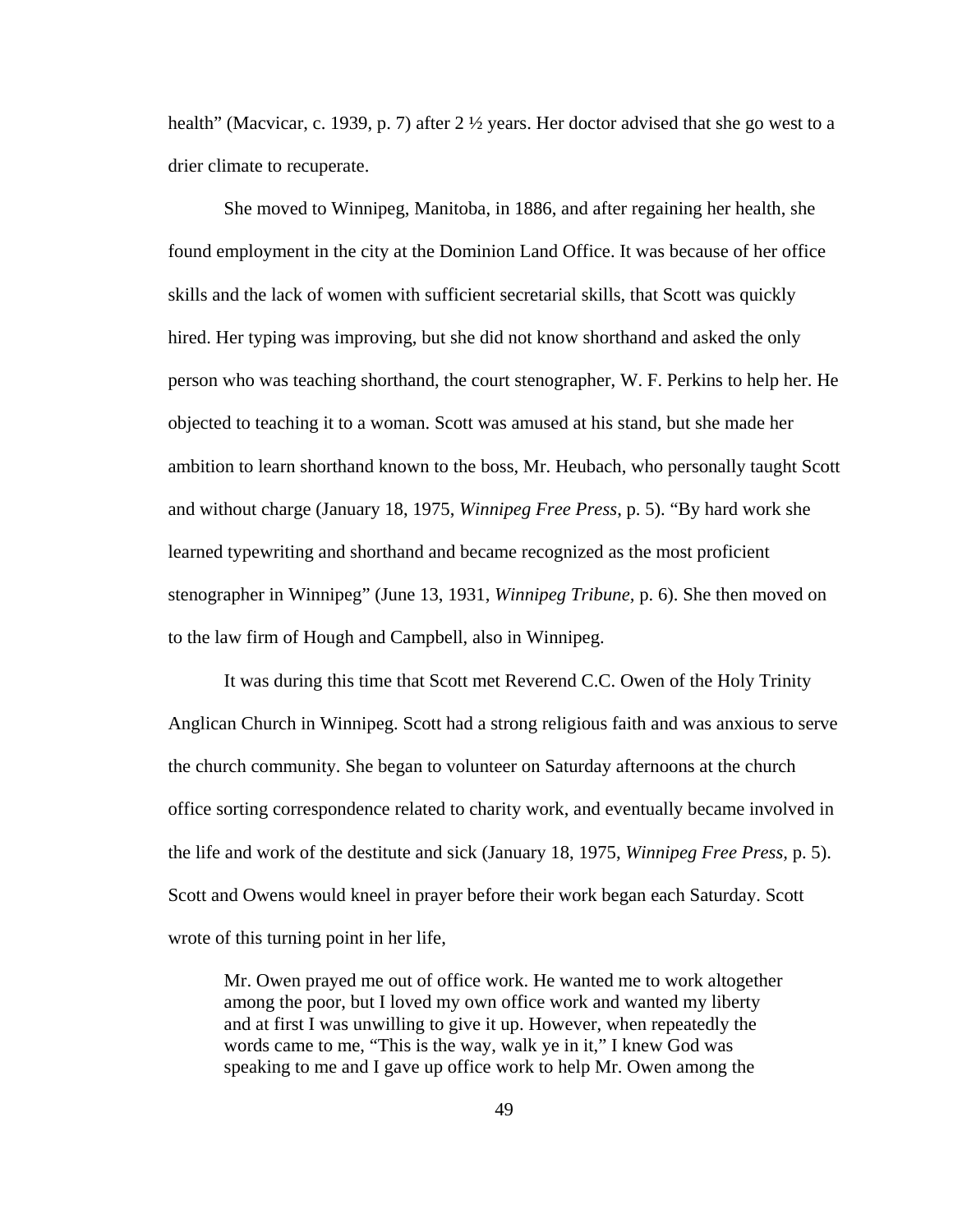unfortunates of the city. I didn't lose my freedom, there was infinitely more. The office was all for self, one's food, clothes, home and just a little margin left for God. There are wide free spaces when one stops thinking only of food and raiment. (Macvicar, c. 1939, p. 7-8)

Although Scott has said she did not mind giving up her liberty and office work in the previous quotation, it does seem possible that these interests remained important to her because she illustrated her independence (liberty) going about the city at her pace and managing who (the nurses) would help out and where. She also monitored the books and correspondence for the Mission and would have maintained her secretarial skills in the process.

Kinnear (1982) reminds us that "The Victorian social conscience preferred to alleviate suffering on the individual level, and in the realm of private philanthropy women both participated and experienced relief. Dispensing charity to the poor had long been an acceptable activity for women" (p. 143). Scott "relinquished her office post, her sure salary and comfortable home" (Macvicar, c. 1939, p. 8) and moved in 1897 to a small room in the Winnipeg Lodging and Coffee House, which was owned by the Holy Trinity Anglican Church. This location was "a place where transients could get a cheap meal and board and where men out of work or in trouble could secure help" (Macvicar, c. 1939, p. 8). In 1897, Winnipeg was growing, and Scott had a huge task ahead of her.

This was the time when the west was receiving its first influx of immigrants, brought to Canada on a large scale. Winnipeg was the distributing center for a large floating population, many of them foreigners without resources and the task which Mrs. Scott faced was an immense one. (June 13, 1931, *Winnipeg Tribune*, p. 6)

Scott had "a calling" one night and believed it was her duty and responsibility to serve the poor (DeGraves, 2000, p. 65-66). She visited the poverty stricken in shacks and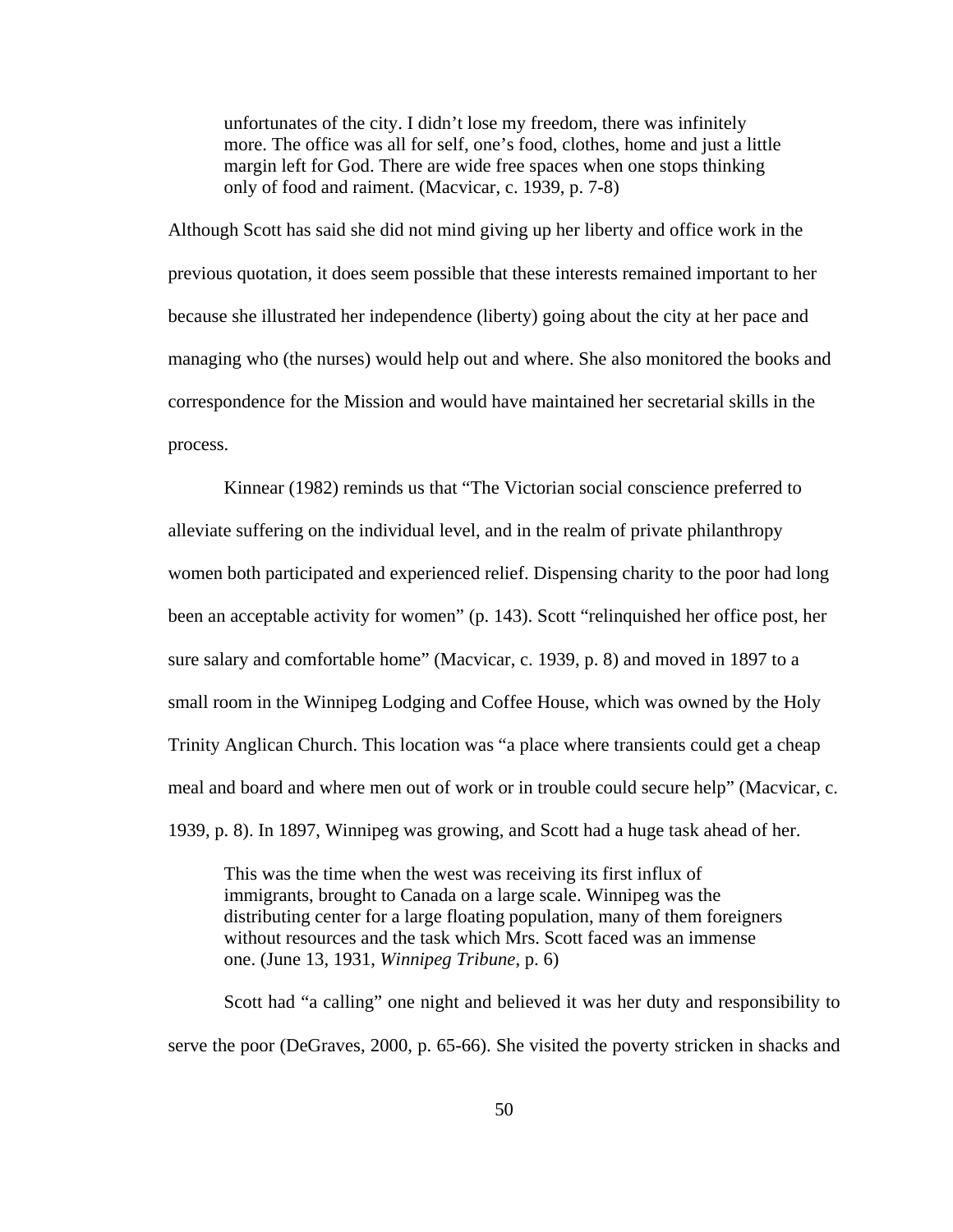rooming houses in the inner city and provided them with food and clothing. Scott's days

were long and one passage in her biography indicates the extent of her stewardship:

Work did not cease for Mrs. Scott when she returned to her quarters in the Lodging and Coffee House. She assisted in all activities carried on in the Coffee House; Sunday school, and religious services for the men as well as lectures and concerts one night a week. On Friday afternoons a Mother's Meeting was held in which many a sad heart was cheered and comforted by the spiritual as well as material help received. (Macvicar, c. 1939, p. 10)

Her childhood dream of service to the unfortunates became a reality. In a

newspaper article entitled, "The Mission That Never Asked a Dime," the following

testimony appeared:

You hear people say that a good cause must have a well organized fund raising campaign. Yet one of the pioneer welfare agencies in Winnipeg was established, grew, and flourished for nearly thirty years without making a single appeal to the public for funds, without so much as a silver tea. The agency was the Margaret Scott Mission. (March 14, 1964, *Free Press,* p. 21)

Scott appears to have been influenced in her approach to not solicit financial support by both the Muller Homes (previously mentioned) and the Barnardo Homes for Immigrant Orphans, originally founded in England in 1866. A Barnardo Home was located in Peterborough where Scott had resided earlier in her life. One newspaper article states, "At the beginning of her mission work Mrs. Scott determined not to accept regular remuneration. She had heard of the Bernardo Home work accomplished entirely on faith, and she decided to cast away every prop and enter the mission service on faith" (August 3, 1931, *Winnipeg Tribune*, p. 14). She decided to accept no salary and relied on voluntary donations to exist. Initially, "remuneration was small and food was scarce, yet the first \$5 which she earned went to the Mission as a thank offering. Every Christmas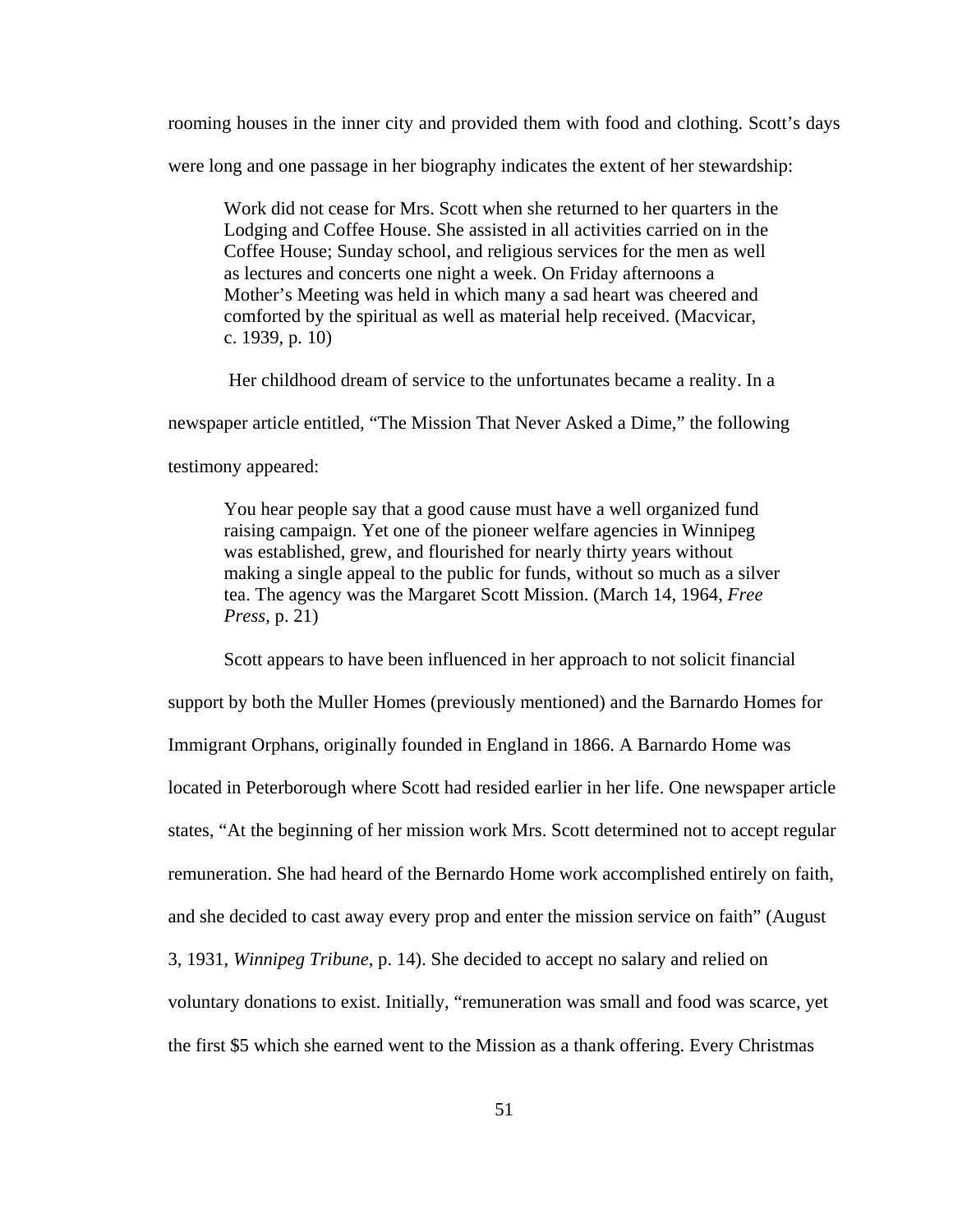thereafter the Mission has received her hard-earned mite" (Provincial Archives of Manitoba, MG10 B9). As the years passed, and as Scott's good works became known and supported, monies were received from governments, the city council, the Canadian Pacific Railway, the rich and middle class, and men and women from the grateful poor (June 13, 1931, *Winnipeg Tribune*, p*.* 6). However, "Mrs. Scott never allowed her mission to be put on the Federated Budget, because she did not wish to deviate from the principle of living entirely by faith" (August 3, 1931, *Winnipeg Tribune*, p. 14). Scott was a daily visitor to the jails to assist those who were released to find work, lodging, financial and spiritual support. Scott spent many nights nursing sick women prisoners and even staying with a dying patient in the Winnipeg jail; she had no regular visiting hours and the jail wardens let her come and go as she pleased (Macvicor, c. 1939, p. 9). One cannot help but wonder if Scott was tenacious or stubborn in her quest to help the needy and she appears "to have marched to her own drummer" in her approach to service of the needy. In a letter attributed to Rev. C. C. Owen, the following comments were used to describe Scott: "splendid service of sacrifice," and "ability and devotion" and "delighted to serve" and "she had so many admirers who were not conspicuous for church connections but admired the splendid unselfish able work she did" (Provincial Archives of Manitoba, MG10 B9, p. 1167, 1168). In the same letter, Owen mentions that Winnipeg Hospital nurses were training at the mission for a few months and that he "encouraged her [Scott] to take up Deaconess Work" (Provincial Archives of Manitoba, MG10 B9, p. 1166, 1167).

Scott had no formal medical training, but often read into the night to gain the knowledge to help the sick and needy. She studied, "what was done in other cities by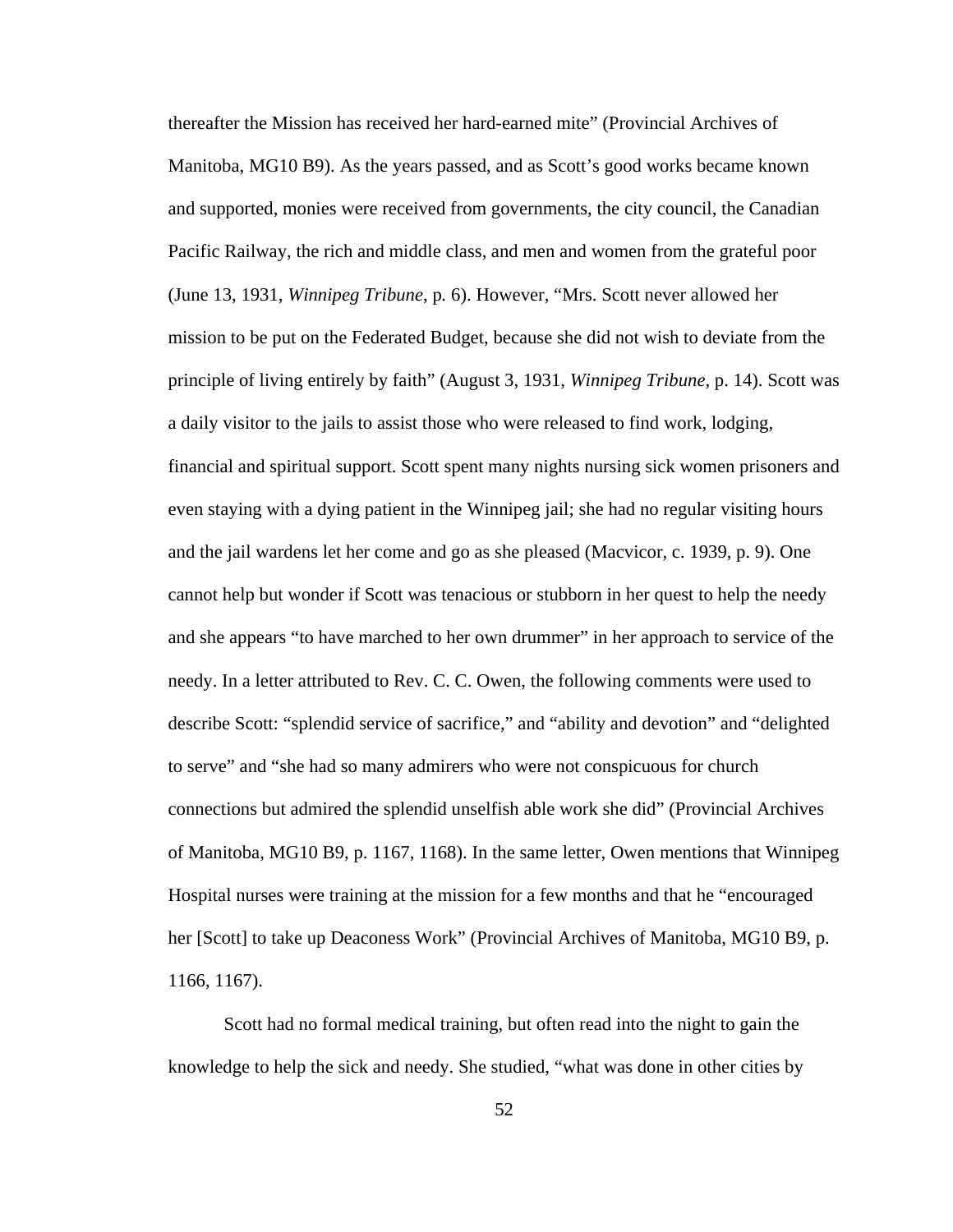means of nursing missions, public health departments and federated charities and social service work" (January 25, 1975, *Winnipeg Free Press*, p. 22). Her good works were recognized in 1900, when a local bank manager volunteered a portion of his salary for a trained nurse to assist Scott in her work. In 1904, the attention, respect, and financial support from churches (Anglican, Presbyterian, Methodist, and Baptist), influential citizens, and the City of Winnipeg, provided the finances for Scott to establish a nursing station at 99 George Street, Winnipeg, known as the Margaret Scott Nursing Mission (January 25, 1975, *Winnipeg Free Press*, p. 22).

One of the new initiatives that began the following year was described in a local newspaper. "Before the city had started welfare work among men seeking employment, Mrs. Scott had taken over a large back yard and supplied saws, axes and work, so that idle men might earn their bread" (August 3, 1931, *Winnipeg Free Press*, p. 1) and gain self respect through useful employment. This wood yard was eventually taken over by the city. Scott would go about the city first by streetcar and then on foot, making home visits. "These visits were of great educational benefit, for the families learned the way to treat the more common ailments and were impressed with the importance of cleanliness" (Provincial Archives of Manitoba, MG10 B9). One day while she was on her rounds, a man offered to give her a pony, which she gladly accepted. Later on the same day, she met another friend who offered her a cart if she could find a horse. So she had her horse, Joe, and her buggy to help her make her way through the city. The cart was usually filled with donated food and clothing which Scott gave to those she encountered in need (Macvicar, c. 1939, p. 9; March 14, 1964, *Winnipeg Free Press,* p. 21).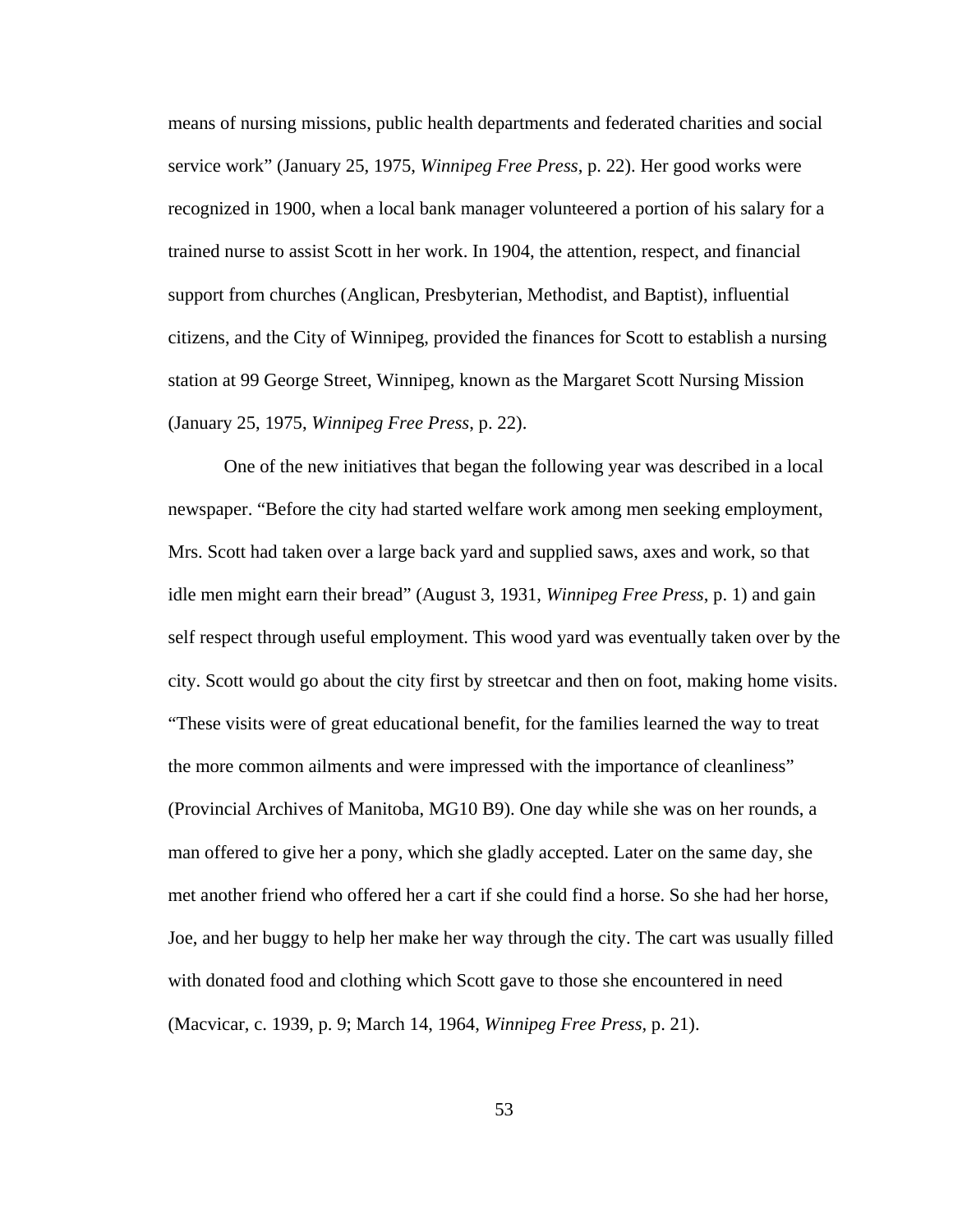Beginning in 1904, the city government made an annual organizational grant of \$2000 and a yearly salary of \$1,200 to the Margaret Scott Nursing Mission (Provincial Archives of Manitoba, MG 10 B9) and the provincial government directed a grant to the Mission, as well. In addition, the Federal government gave grant payments for services rendered to immigrants who were moving to the Canadian west on a large scale (Moulton, 1913, Provincial Archives of Manitoba, MG 10 B9, 19). Scott, in a Memorandum for the Superintendent of Immigration, wrote about the work of the Society (the board governing the Margaret Scott Nursing Mission) and the needs of the immigrants moving into the province and City of Winnipeg,

Generally, it should be pointed out that the Society is filling a great demand, and its energies extend far beyond the immigrants on whose behalf the Dominion Government make an allowance. Two years ago it started with the expectation that the demands upon it would be met by some 3,500 visits per year, but in two years time the actual numbers of visits paid by the Society's nurses have increased so that for the year ending  $31<sup>st</sup>$  October, 1906, the visits entailed amounted to 11,986. Its work is carried on amongst the poor population of the city, and it is found that the demands are greatest by the immigrants who have been in the country for only two or three years. While there are a certain number requiring attention during their first year, it has been found that it is in the second and third years that they are more apt to need medical attendance and that after that they are generally self supporting; therefore, while the grant from the Dominion is limited to immigrants in the first year, the number of immigrants treated in that year only slightly indicate the extent of the Society's work amongst people who virtually are newly arrived immigrants. (Scott, 1906, Provincial Archives of Manitoba, MG 10 B9, 73-76)

In 1906, Scott moved from the Winnipeg Lodging and Coffee House to the

Mission to live (June 13, 1931, *Winnipeg Tribune,* p. 6). Here she organized assistance

for wayward girls, and in 1911, established a hygiene department in the Mission in

response to Manitoba's high mortality rate. The previous year, 1910, "every third death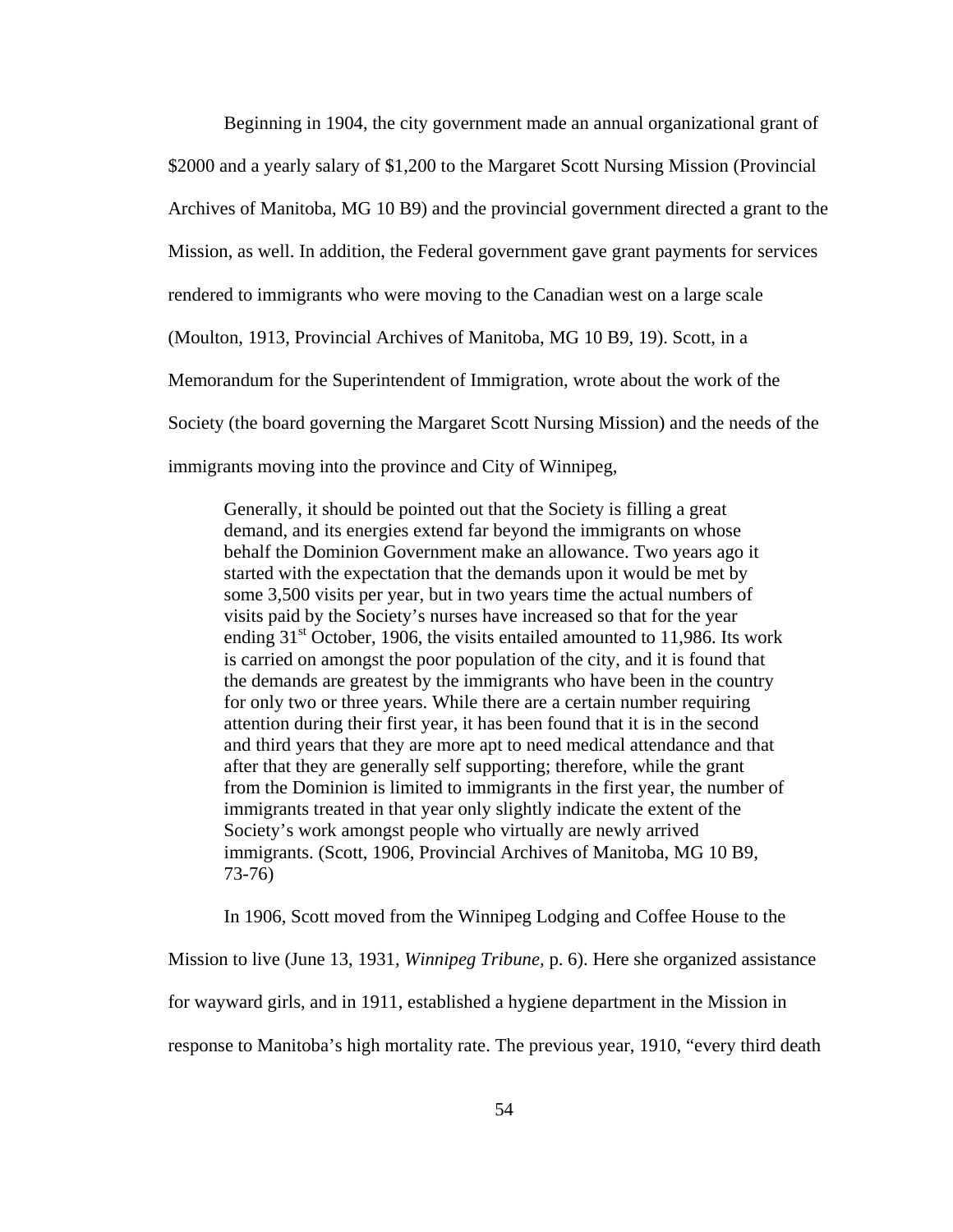registered in Manitoba was that of a child less than a year old" (Provincial Archives of Manitoba, MG 10 B9). Every child seen in the hygiene department program was monitored for a period of two years. By 1913, the facility had expanded from patient instruction on health care and hygiene with two nurses and 3,000 home visits to a staff of eight nurses and 30,000 home visits. Through her ongoing reading, medical contacts, and constant learning, "she became valuable to the Winnipeg Health Department and to the many doctors who worked with her" (January 18, 1975, *Winnipeg Free Press,* p. 5).

Scott created The Little Nurses League in 1912 which was adopted by the Winnipeg School Board and extended to thirteen of the city schools (June 4, 1921, *Saturday Night,* p. 29). The Little Nurses League taught school girls about food preparation, hygiene and child care and how to care for baby brothers and sisters. One nurse commented, "This is what Mrs. Scott is always doing. She sees things that need doing, starts them properly going and then the right official body goes on with the work" (Moulton, 1913, Provincial Archives of Manitoba, MG 10 B9, 19). By 1914, the Winnipeg Women's General Hospital (WWGH) became affiliated with the Margaret Scott Nursing Mission. All nurses in training at the WWGH spent two months at the Margaret Scott Nursing Mission to gain experience in community nursing. Dr. A. J. Douglas, City Health Officer, gave lectures to the nurses at the mission and the number of doctors lecturing on Public Health Nursing steadily increased (Macvicar, c. 1939, p. 23). Scott had high standards for herself and her nurses; her hard work was an example for others in the Margaret Scott Nursing Mission. But, "she could always see the comic side of a situation and was ever ready for a bit of good wholesome fun" (Macvicar, c. 1939, p.6). One story Scott told reveals her sense of service and sense of humor: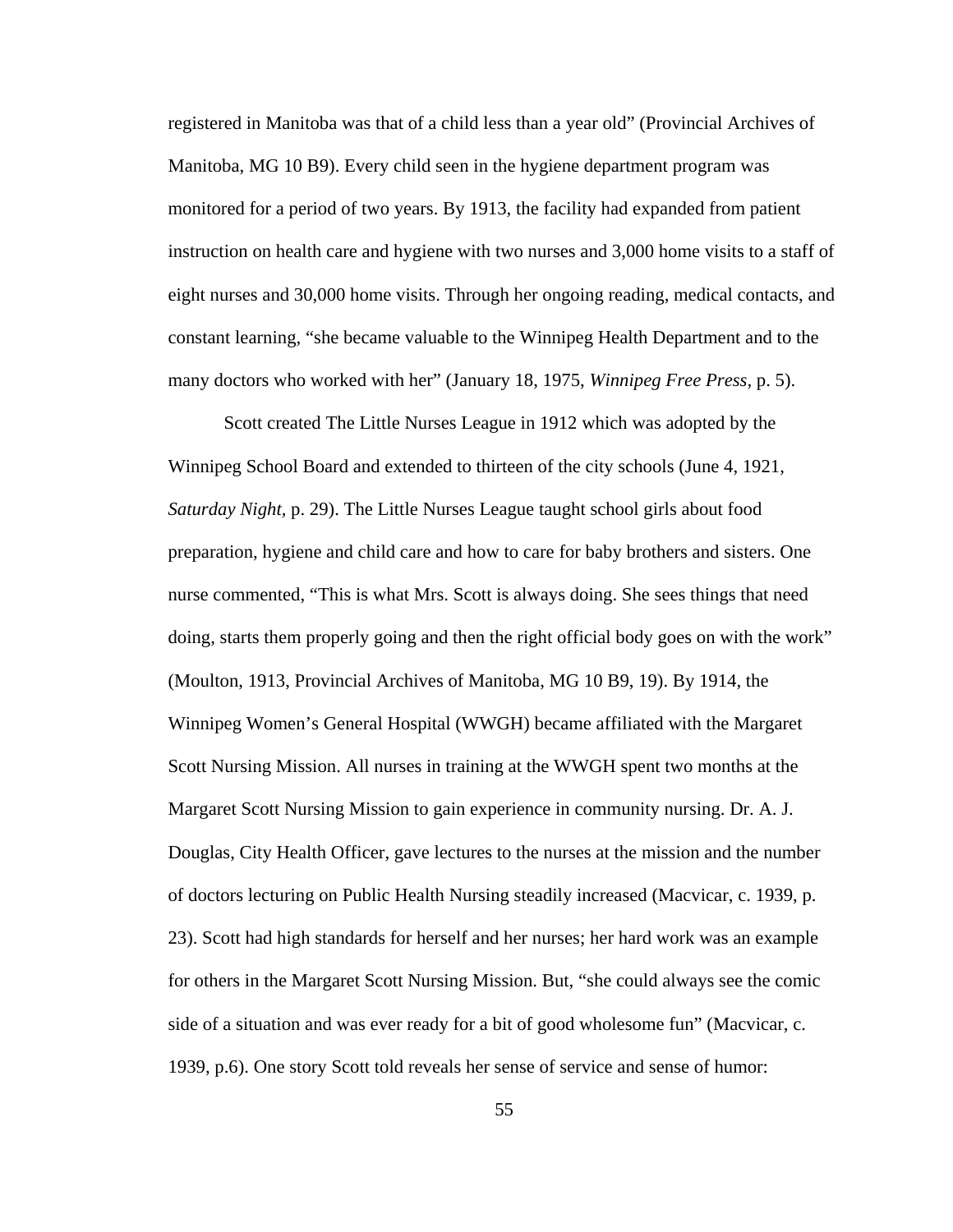She was called to one house to visit a sick woman. The house was filthy. So she rolled up her sleeves and scrubbed it. She took away the woman's mattress and burnt it, and made her comfortable on another. When the husband came home he looked round the house in bewilderment. "What the devil's going here?" he growled. "The devil himself has been loose in this house," replied his wife. "And that was me [Scott]." Mrs. Scott used to say with a chuckle when she related the story. (March 14, 1964, *Winnipeg Free Press,* p. 21)

As mentioned earlier, the various levels of government provided grants to the Mission even though Scott never asked for financial assistance or publicity for herself or the Margaret Scott Nursing Mission. She had faith that God would provide for the needs of

the Mission and the donations always arrived. Scott made her strong feelings on this

matter clear. Within the boxes of archival papers from the Margaret Scott Mission are

two typed pages, "Items of interest now in the files for Historical Data," (#1086), which

contained the following,

Margaret Scott Nursing Mission.

Resolution 1920.

The Board also desires to place on record its resolution that so long as the Margaret Scott Nursing Mission is carried on, the policy so long and successfully pursued of refusing to canvas or solicit subscriptions shall be continued. (Provincial Archives of Manitoba, MG10 B9)

Scott was known as the Angel of Poverty Row and Winnipeg's Angel of Mercy

(August 3, 1931, *Winnipeg Tribune*, p. 1), as well as the Florence Nightingale of

Winnipeg (Moulton, 1913, Provincial Archives of Manitoba). Scott and the

Margaret Scott Nursing Mission had been pioneers in social service works which today

are considered essential (June 13, 1931, *Winnipeg Tribune,* p. 6).

The work of the mission continued to expand, the staff coping with epidemics such as typhoid (an illness which Scott developed) and influenza, with emergencies in both war and peace, to say nothing of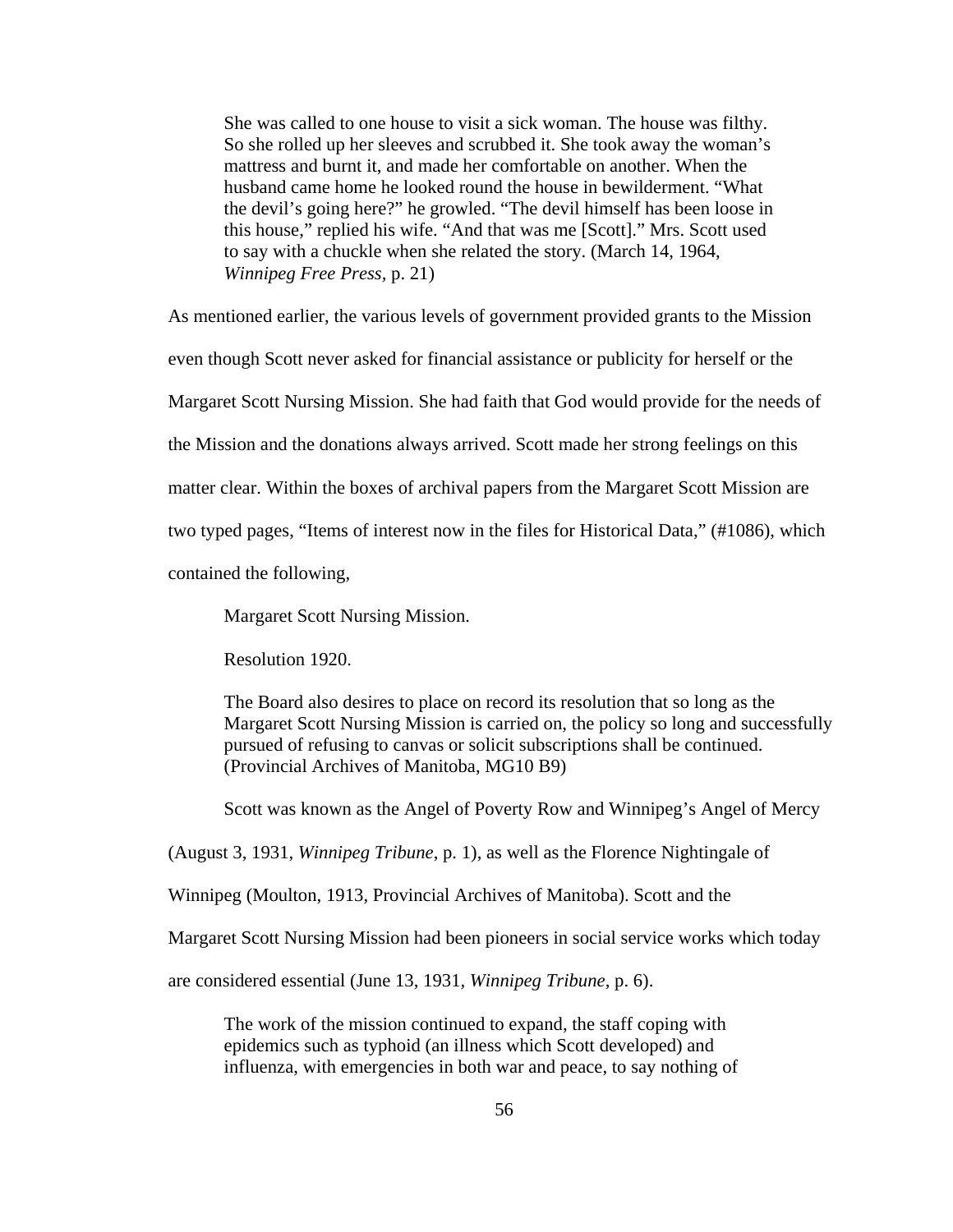depressions. The nurses cared for the chronically ill and emergency cases, expectant mothers and new babies. The mission on George Street was enlarged as the need for nurses increased. (January 25, 1975, *Winnipeg Free Press,* p. 22)

An article titled "Canadian Women in the Public Eye: Margaret Scott" (June 4,

1921, *Saturday Night Magazine*, p. 29) described a ceremony in which a new school

located at the corners of Arlington and Alfred Streets in the North End of the City of

Winnipeg, where she had served and nursed the downtrodden and needy, was named for

Scott.

There was a graceful little function at the opening, the unveiling of the portrait of Margaret Scott, presented by the Board of the Mission that bears her name, a face of spiritual beauty and benignancy to brood over the children of the new school; on a brass plate below, the mainspring of her life set forth for leading, "Bear ye one another's burdens." After the speeches by the trustees and the Mayor and the President of the Board, two little girls, Jew and Gentile, on behalf of the pupils, laid a tribute of roses in the hands of the frail little woman in quiet black. She rose to speak her few self-less and moving words, lifting divine eyes, and men's throats tightened and women wiped sudden tears from their eyes in a surge of emotion that hurt and blessed, poignant-sweet. (June 4, 1921, *Saturday Night,* p. 29)

Scott was hospitalized and an invalid for over three months before she died in the

Winnipeg General Hospital. She had worked right up until her death in 1931 giving fortyfive years of service to her community (De Graves, 2000, p. 65-66). Upon her death, flags in the city flew at half mast, "in testimony to the city's loss" (August 5, 1931, *The Winnipeg Evening Tribune,* p. 5), and her funeral service was held at Holy Trinity Anglican Church and was attended by the Mayor, ten members of the city council, the wealthy, business professionals, the downtrodden, and those who had been touched by her life (August 5, 1931, *Free Press,* p. 5). Her death notice stated,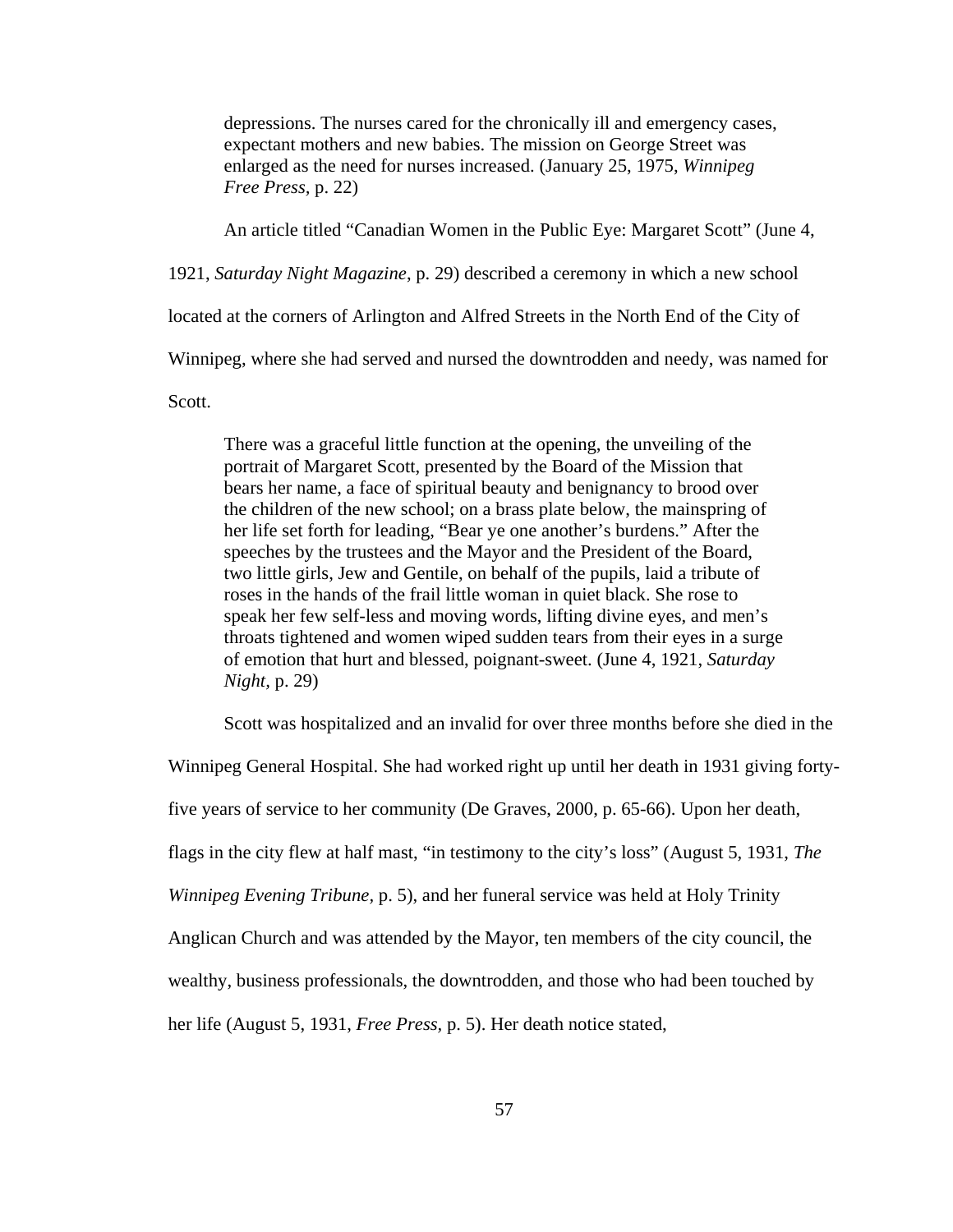Mrs. Scott's influence was not that of money or of physical strength. It was an influence which permeated the whole atmosphere in which she moved and which cast a redeeming power over literally thousands of people with whom she came in contact in the long period of her service as ministering angel to those in want and despair. (August 3, 1931, *Winnipeg Tribune,* p. 1)

On the same date, August 3, 1931, another Winnipeg newspaper, acknowledged Scott's

significance in her obituary,

The contribution made by Mrs. Scott to public welfare was thus much greater than the present scope of the mission indicates, important although that scope is. A portion of the social welfare work now done by the city might not have been undertaken by the city, had not Mrs. Scott pointed out the need and shown the way. (August 3, 1931, *Winnipeg Free Press*, p. 1)

Friends in the city and province donated funds to erect a monument in St. John's

Cemetery to her memory and works. A newspaper article stated,

The monument is quite simple and modest, but at the same time dignified in appearance, just such as the late benefactress, sometimes designated as "Winnipeg's St. Margaret" would have chosen had she been consulted. The inscription closes with a recital of the motto which she adopted and which gave the impulse to her useful life: 'If in trying to serve God I have been privileged to cheer and comfort others, my highest calling has been attained.' (October 19, 1932, *Winnipeg Free Press,* p. 6)

In conclusion, Scott's life's work was managing one of the most comprehensive

home-nursing programs in western Canada. It included home visitations, individual

assistance, services to address the needs of immigrants and newcomers to Winnipeg,

training of nurses from the Women's General Hospital in community service, teaching

children how to care for their younger siblings, coordination of auxiliary volunteers who

made linens, clothing, and bandages for patients at home and in the Nursing Mission, and

creating neighborhood clinics for the underprivileged (Miller, 2002, p. 287). Her Nursing

Mission eventually became a City of Winnipeg Health Department operation after her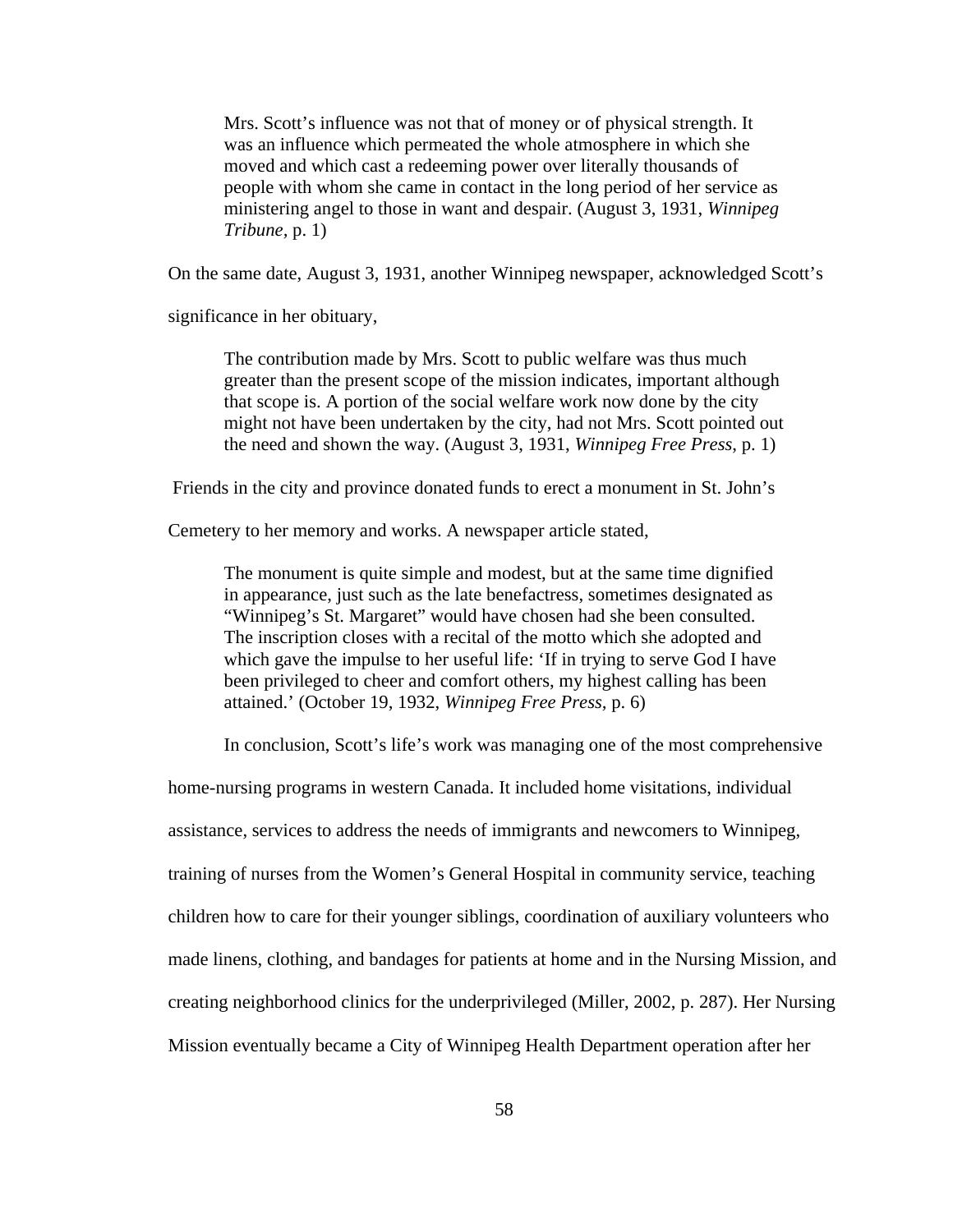death in 1931 and her ideas helped craft the nursing profession in Manitoba. "She was posthumously awarded the Cosmopolitan Service Medal in 1932, and a ward was named in her memory at the Winnipeg General Hospital. The Margaret Scott Nursing Mission Scholarship for Public Health Nursing, is still awarded annually to one or more students in the Faculty of Nursing, University of Manitoba" (Ducas & Linton, 2001, p. 4). "Although many memorials testify to the affection felt for her and recognize the importance of her work, the greatest memorial of all is the continued social service work carried on in Winnipeg, begun so many years ago by Margaret Scott, pioneer voluntary social worker" (January 25, 1975, *Winnipeg Free Press*, p. 22).

The reputation of the Margaret Scott Nursing Mission spread beyond the confines of the city and province. From Lethbridge, Alberta came requests for information as to the best method of commencing district nursing, and from Medicine Hat nurses applied for permission to live for a time in the Home in order to gain experience in this type of work. Brandon, Manitoba, was also supplied with district nursing information, on request from its city officials. Thus the value of the Mission grew. (Macvicar, c. 1939, p. 23)

Another driving force in Manitoba was an Icelandic immigrant named Margret

Benedictsson, who put her energies into the fight for women's rights in Manitoba and

Chapter 5 discusses her life story.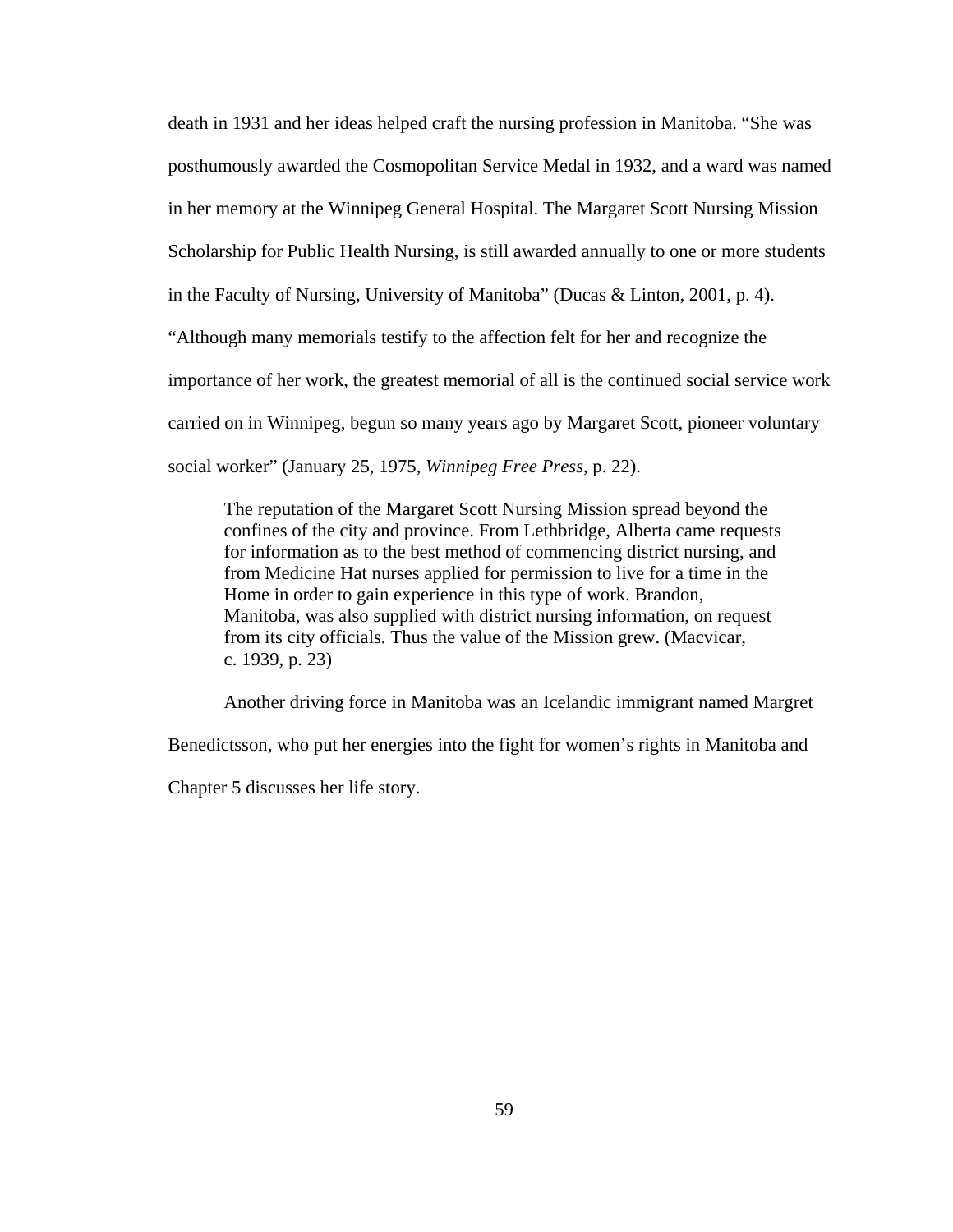## CHAPTER V

### MARGRET BENEDICTSSON:

#### JOURNALIST AND HUMAN RIGHTS ACTIVIST (1866-1956)

Many immigrants to Canada were attracted by the government's promise of free land (Dominion Lands Act 1872) in Manitoba, Saskatchewan, and Alberta, and Manitoba's population grew from 25,000 in 1871 to 610,000 in 1921 (Friesen, 2000, p. 183, 511). Some of the new settlers came from Iceland. They spread across North America to Wisconsin, Ontario, the Dakota Territory (which later became the State of North Dakota in 1883), and Nova Scotia. In October 1875, a group of six Icelandic settlers in Ontario decided to explore the West, especially the Red River Valley. They selected a 36 mile strip of land along the west shore of Lake Winnipeg and they named this territory New Iceland. In October 1875, 280 Icelanders arrived in Winnipeg and proceeded by flatboats to what is now Gimli, Manitoba (Wolf, 1996, p. 4-8). Eventually, the Icelandic immigrants who stayed in the province were located in three main areas: the fishing village of Gimli, the town of Selkirk, and the City of Winnipeg and they were eager to settle in to their new surroundings; Thor (2002) recounts, "Wherever the Icelandic immigrants chose to assimilate and live, mixed with other ethnic groups, their adjustment to North American ways was faster and smoother" (p. 5, 85). Thor (2002) specifically mentions the work of most young women from Iceland who found employment as housemaids in the City of Winnipeg, although the expression "young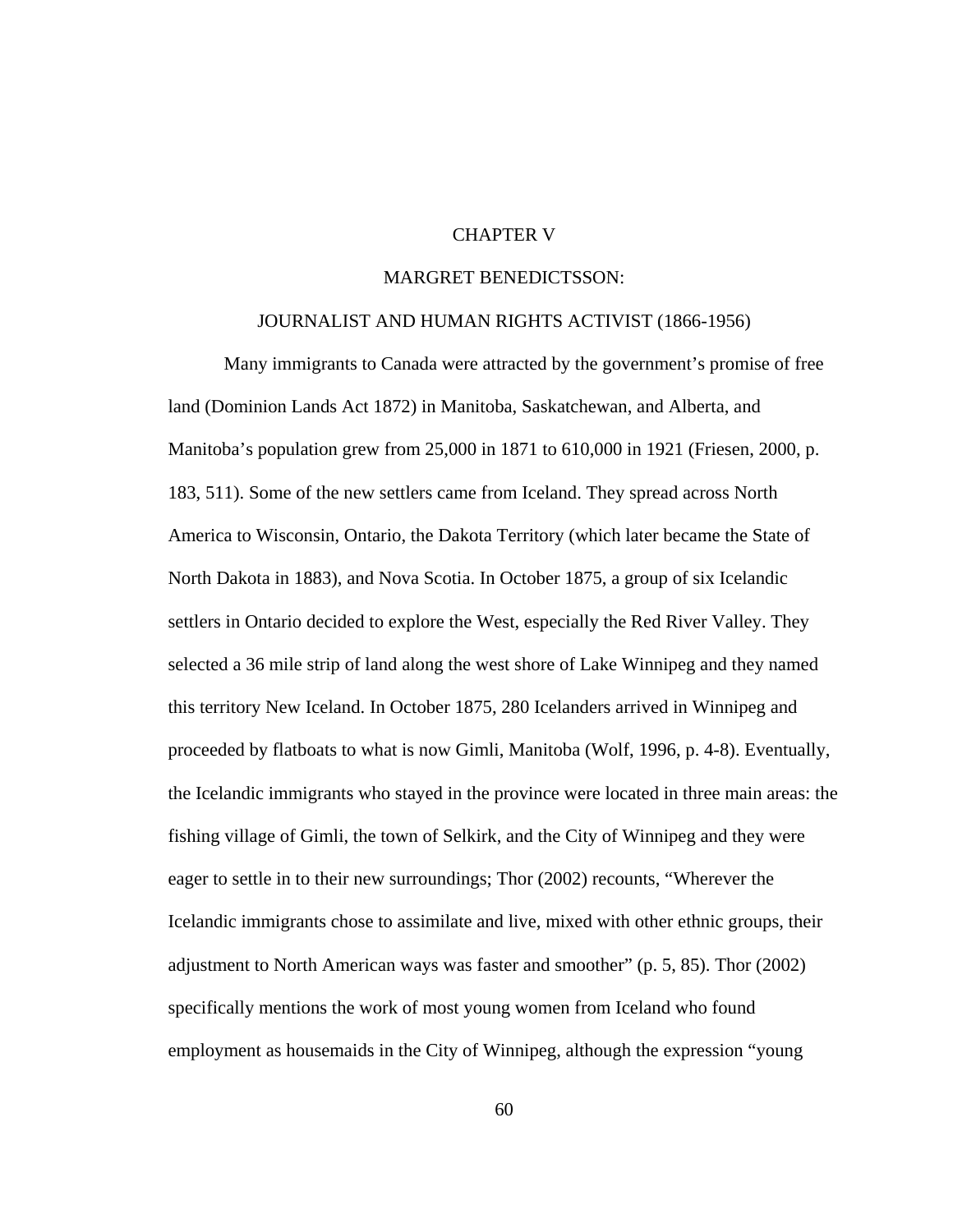women" was perhaps misleading, as in some cases the girls were only fourteen. Overall, however, these girls fared well (p. 86).

Generally, the isolation of the prairies, sparse population, tough frontier conditions and communities, limited feminist networking (Prentice et al., 1996, p. 113, 196). But, Icelandic immigrant women, including Benedictsson, were very active in community life and in their church. They sponsored Sunday school and worked with the poor and new immigrants from Iceland. In 1877, the Icelandic Society was founded in Winnipeg; reorganized in 1881, and renamed The Icelandic Progressive Society (Wolf, 1996, p. 7-8). And, in 1881, the Icelandic Women's Society was founded in Winnipeg. Its purpose was to help those in financial need and to provide support for the development of good citizenship among young and old alike. Raffles and banquets were held and the monies raised during these events were used in a variety of ways: educational scholarships for young women, financial assistance for newly arrived immigrants, and a counselor to help Icelandic girls find suitable places of employment (Prentice et al., 1996, p. 205; Wolf, 1996, p.8).

Icelandic women who settled in Manitoba, especially Benedictsson, brought a belief in equal rights for women from their homeland. Wolf (1996) explained:

That Icelandic women should be among the first in Manitoba to voice the issue of granting women the right to vote, thus, hardly comes as a surprise. They had received the right to vote in church matters, and the establishment of women's clubs or societies followed quickly whenever an Icelandic religious organization was founded….Women in Iceland had been granted the right to vote in municipal and congregational (church) elections in Iceland in 1881, and, during the last two decades of the nineteenth century, the issue of women's rights was hotly debated. (Wolf, 1996, p. 8-9)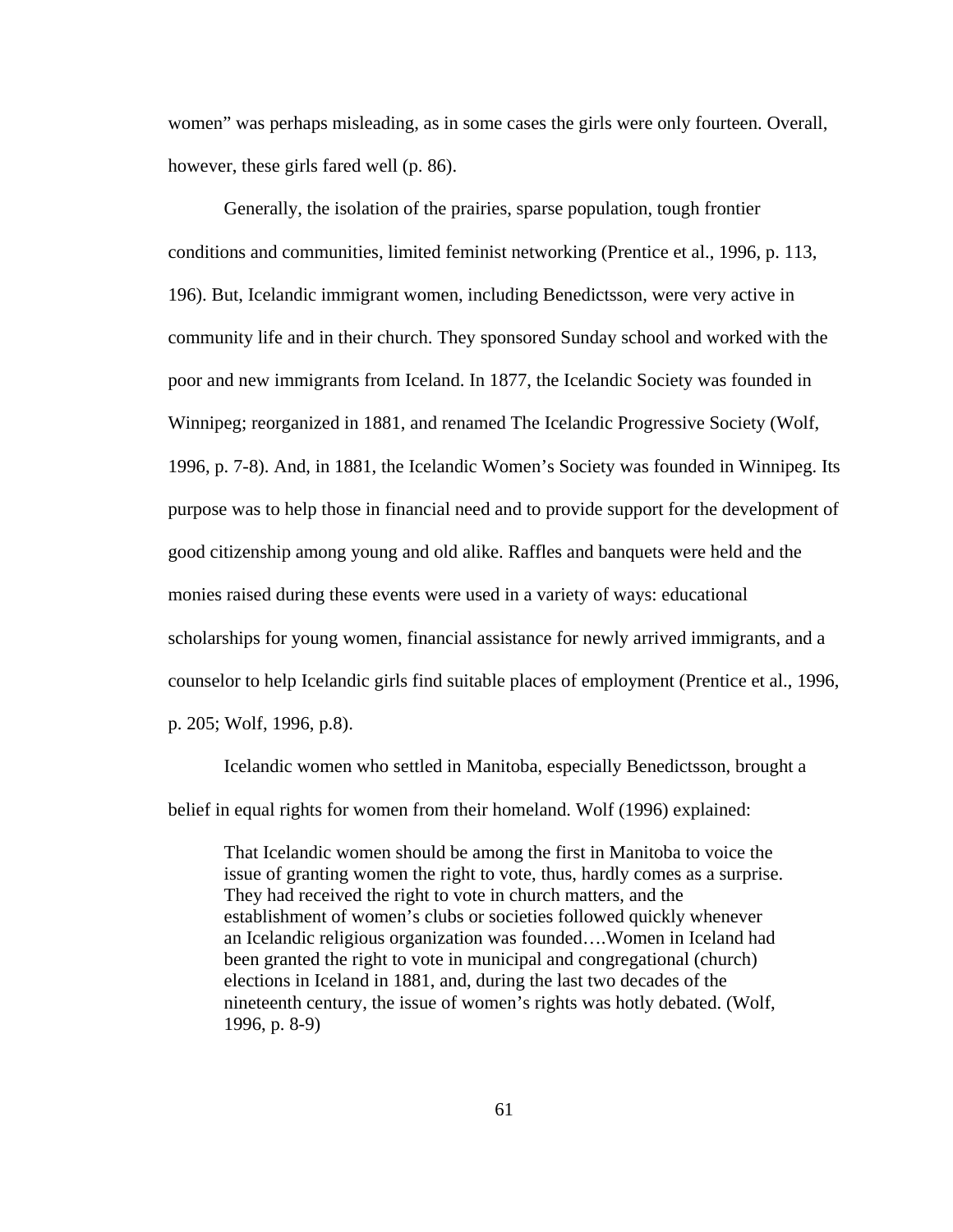Meanwhile, in the east, in Toronto, in 1876, the Toronto Women's Literary Club was formed to address women's lack of access to the political process. The club provided the environment for discussion about women's issues. One of their members, Sarah Curzon, was associate editor of *Canada Citizen*, a weekly temperance newspaper. Curzon wrote a regular column in the paper about Literary Club activities and the need for women's suffrage. When in 1882, Ontario law gave the right to vote on municipal bylaws to spinsters and widows, the Toronto Women's Literary Club disbanded, and the Canadian Women's Suffrage Association was formed. Other women's organizations joined the cause for suffrage. The Women's Christian Temperance Union (WCTU) was established in 1890 in Manitoba and endorsed suffrage. The WCTU was spearheaded by a group of three Winnipeg women: Dr. Amelia Yeomans, journalist Cora Hind, and Mrs. Mark McClung, the future mother-in-law of novelist and suffragette, Nellie McClung (Kinnear, 1998, p. 25; Prentice et al., 1996, p. 205).

In the rural areas of Canada, including Manitoba, Women's Institutes were established, and they focused on raising the general standards of people's health. Their meetings included a wide variety of topics, i.e., housekeeping, supervision of school playgrounds on holidays, hot lunch programs at schools, circulating libraries, war memorials, and child welfare (Kinnear, 1998, p. 147). Women's organizations believed and encouraged self-improvement through self-education. The women of the Icelandic community in Manitoba were champions of such beliefs. The Icelandic Women's Suffrage Society was founded in Winnipeg in 1908; however,

The Icelandic population remained isolated from the Anglo-Saxon majority by its different language and culture. A major distinction between the two communities was the role and status of women. The cultural,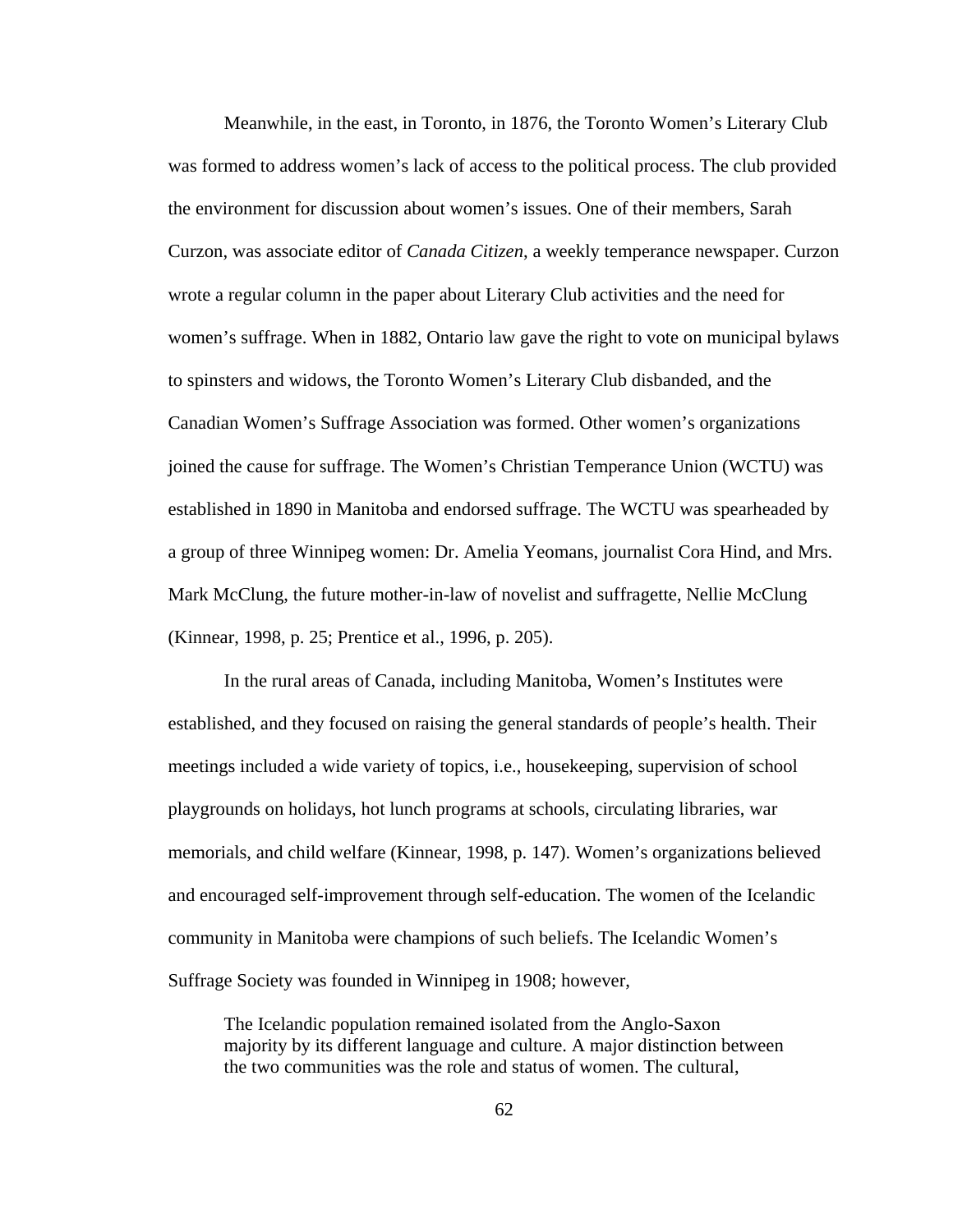economic, and political participation of Icelandic women drew not only on a solid community base, but also on a long tradition of equal rights for women . . . . Also, under the society's auspices a regular column, written by various Icelandic women, began publication on January 16, 1890, in the newspaper, *Heimskringla.* (Prentice et al., 1993, p. 205)

When Manitoba entered confederation in 1870, the Federal Elections Act stated that, "no woman, idiot, lunatic, or criminal could vote" (Treble, 2000, p. 77), only men could vote. Women in the province began to demand the vote and were aided, in part, by one young immigrant woman who made a significant contribution to the cause of suffrage and human rights in Manitoba. Margrjet (Margret) Jonsdottir (later Benedictsson) who born in 1866, in Hrappsstaoir, Vioifdalur, Iceland. She was the daughter of Jon Jonasson and Kristjana Ebenesarsdottir and was orphaned by 13 years of age and self-sufficient (Prentice et al., 1996, p.205; Wolf, 1996, p. 73). As a child she, "was possessed by wonder and admiration as she read the story of Jon Sigurdsson's struggle for freedom" (Kristjanson, c. 1965, p. 372) and as a young reader, she immersed herself in articles and books about oppressed people, unhappily married women, and girls who wanted to break free from parental restrictions (Johnson, 1994, p. 122).

Benedictsson wrote,

Angry and distressed I read the laments of oppressed persons, unhappily married women, and the misfortunes of young girls. And it is this evil that aroused in men and in all honorable persons, a yearning to break down all the fetters that tie people to evil and distress, all fetters by whatever name we call them. (Kinnear, 1982, p. 176)

Benedictsson's parents emigrated to the Dakota Territory in 1877, to an Icelandic community, possibly the Mountain or Lundar settlements, where she lived for four years (Thor, 2002, p. 94). She valued education and worked to put herself through grade school and attended Bathgate College in Bathgate, the Dakota Territory, for 2 years (Bumsted,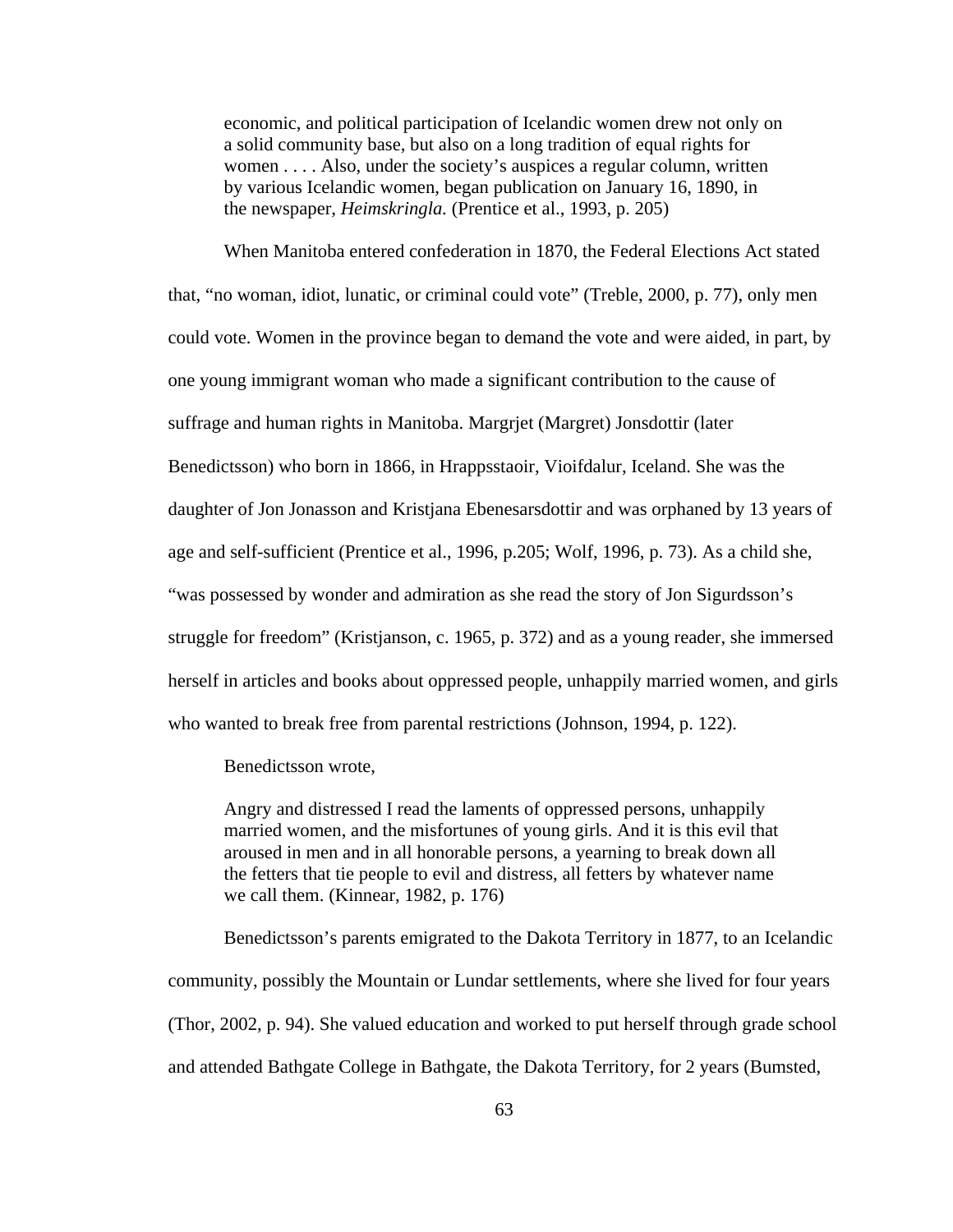1999, p. 21). In 1881, Benedictsson moved to Winnipeg where she continued evening studies at the Winnipeg Central Business College, learning shorthand, typing, and bookkeeping. She also became involved with the Icelandic Women's Society, which was staging plays and holding tombolas (a kind of lottery with tickets usually drawn from a turning drum-shaped container, especially at a fair or festivals) as fundraisers to pay tuition (\$87.00) in October 1881, for two girls to attend a Winnipeg convent school for a year (Lindal, 1967, p. 160-161).

In 1893, she married Sigfus B. Benedictsson (1865-1951), a well-known writer, poet, printer, and publisher in the Manitoba Icelandic community. Sigfus had arrived in Manitoba in 1888 and was familiar with John Stuart Mill's (1867) writing on the liberty of women, "The Subjection of Women" (Kinnear, 1982, p. 151). Sigfus presented public lectures in Winnipeg during 1889-1890 on the emancipation of women (Wolf, 1996, p. 9). Sigfus and Margret were married in and "became charter members of the first Unitarian Congregation west of Toronto" (Treble, 2000, p. 77) in Winnipeg. The First Icelandic Unitarian Church of Winnipeg was established February 1, 1891. The majority of Icelanders were members of either the Lutheran or the Unitarian Churches (Wolf, 1996, p. 10). It should be noted that the other two women in this study were members of "the more mainstream denominations"- Presbyterian and Anglican, while Benedictsson's Unitarian affiliation promoted the inherent worth and dignity of every person and the unique concept that "we believe that we do not need to think alike" (2004, First Unitarian Church of Winnipeg) and the need for children to develop their own religious beliefs. Unitarians encourage social improvement, individual freedom, tolerance, and a belief in the unity or oneness of God (http://online.sksm.edu/univ/).

64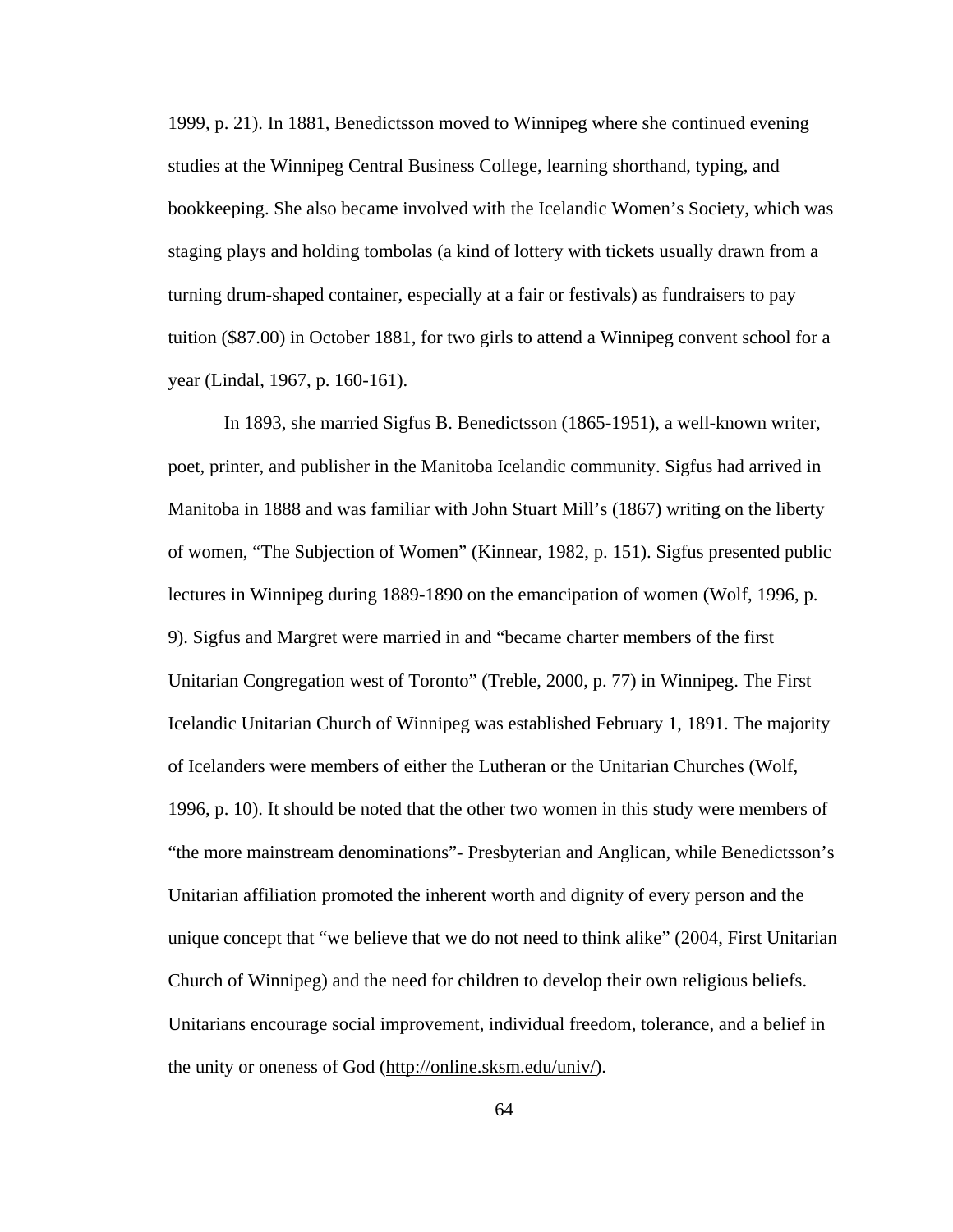On February 2, 1893, Benedictsson gave her first lecture on women's rights to the Winnipeg Icelandic community (Johnson, 1994, p. 121). Together, the Benedictssons established a printing press in Selkirk, Manitoba, and in 1898 began printing the magazine, *Freyja*, which means woman (Kinnear, 1998, p. 31; Thor, 2002, p. 260; Wolf, 1996, p. 9). By the second year of publication, the magazine had 500 subscribers, including both men and women in Manitoba, throughout Canada, and the United States (Johnson, 1994, p. 122). It featured serial stories, biographical sketches of prominent people, poetry, literary reviews and a children's corner. "*Freyja* also published lectures and letters" (Thor, 2002, p. 261). Several historians (Kinnear, 1998, p. 143; Thor, 2002, p. 261; Treble, 2000, p. 77) noted the importance of the creation of *Freyja*. Wolf (1996), in particular, wrote:

The Benedictssons' contribution to the cause (provincial suffrage) finds its most concrete expression in the founding of an Icelandic women's suffrage society in Winnipeg in 1908 and in the publication of Freyja (1898-1910), the only women's suffrage paper published in Canada at the time. (p. 9)

Benedictsson became a well-known women's suffrage speaker and organizer. She took the famous American suffragette, Elizabeth Cady Stanton (1815-1902), as her ideal; she also carried on a sporadic correspondence with Dr. Stowe-Cullen, the leader of the Ontario suffrage movement and read the works of the head of the American Woman Suffrage Association, Lucy Stone (Kristjanson, c. 1965, p. 372; *The Icelandic Canadian*, Winter, 1975, p. 44; Weiss & Rinear, 2002, p. 204-205, 209). Because of her daytime household duties and childcare responsibilities as a wife and mother, Benedictsson usually lectured on women's rights in the evening and pursued her writing late at night (Kristjanson, c. 1965, p. 373).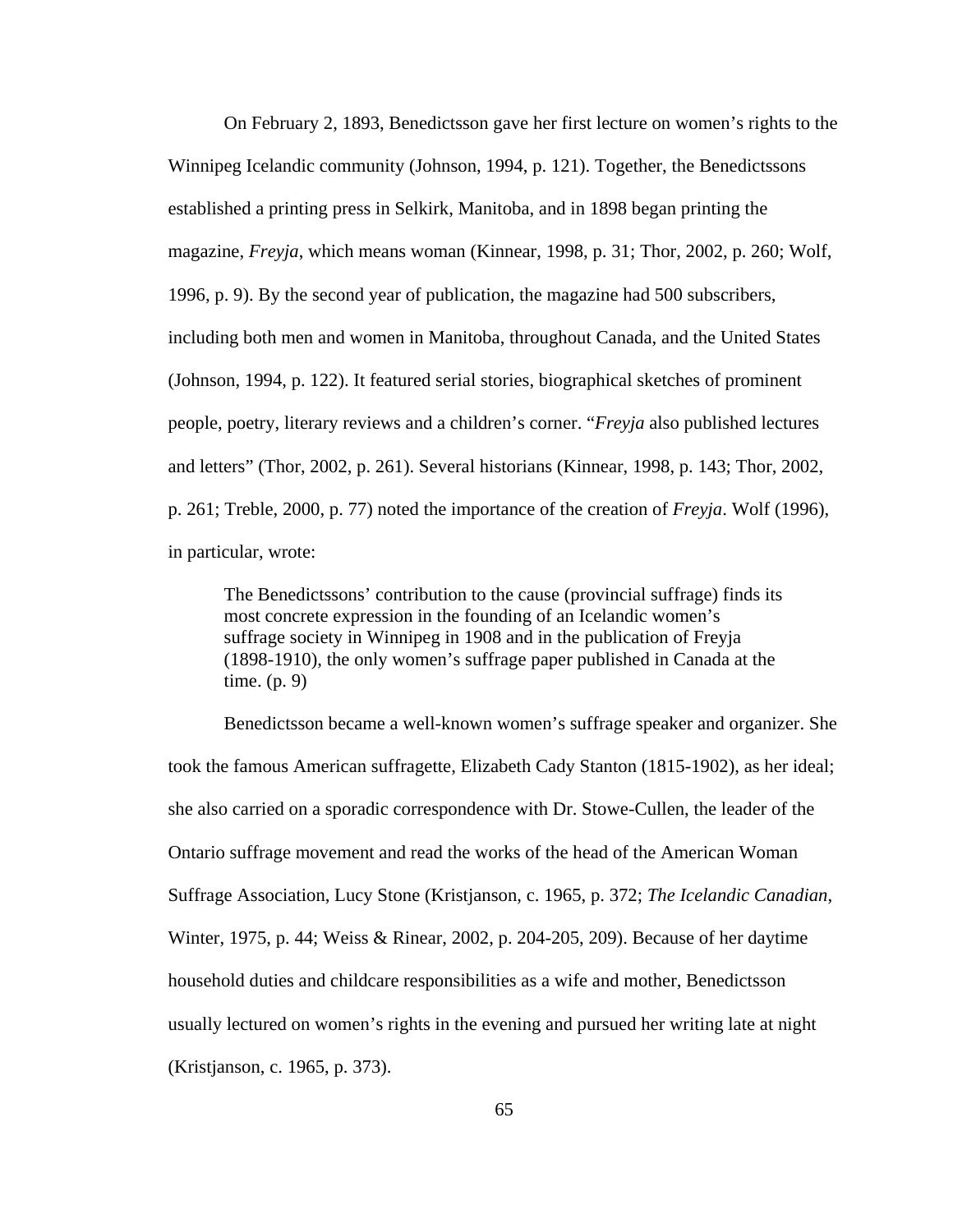Weiss and Rinear (2002) stated the importance of women's initiatives to

improving temperance, working conditions, and that of the poor and the less fortunate:

The work these women conducted during the nineteenth century on behalf of the less-fortunate and to cure society's ills resulted in a great deal of change. It also changed the women themselves. As they came together to form societies, build settlement houses, and rally support for various causes, they also developed new organizational skills as well as increased levels of self-esteem, self-worth, and independence. No longer were their identities based solely on their roles as wives and mothers. Their successes showed them that they were capable of doing more and gave them the courage to keep moving forward on the one issue that had the potential to create change beyond belief, the right to vote. (p. 199)

The 40-page publication, *Freyja*, focused on matters pertaining to progress and

rights of all women. To this end, it supported Prohibition and activities/movements that

led to the betterment of social conditions. As well, Sigfus and Margret held meetings in

their home for poets at the Verse-Makers Club, Hagyrdingafelagid (Kristjanson, c. 1965,

p. 372). Sigfus commented about his wife's literary ability:

She was a good speaker, even eloquent, especially when she spoke of things that were of interest to her. She wrote numerous short stories, but she rarely attached her name to them. Accordingly, I am the one who knows best what she composed and wrote which may be considered poetry and fiction. In addition she was an excellent translator after she became good at syntax, which was in the beginning her weakest point. (Wolf, 1996, p. 38)

She often wrote stories under pen names. Three such stories (translated from

Icelandic) are in *Writings of Western Icelandic Women* (Wolf, 1996, p. 74); the articles and pen names are: "The Window" by Herold (1899), "The Messenger of Peace" by Bryhildur (1907), and "They: A Biography in Few Words" by Herold (1901). These particular stories reflect her personal concerns: human rights, women and their responsibilities, poverty, and birth control. These articles advocated political, social,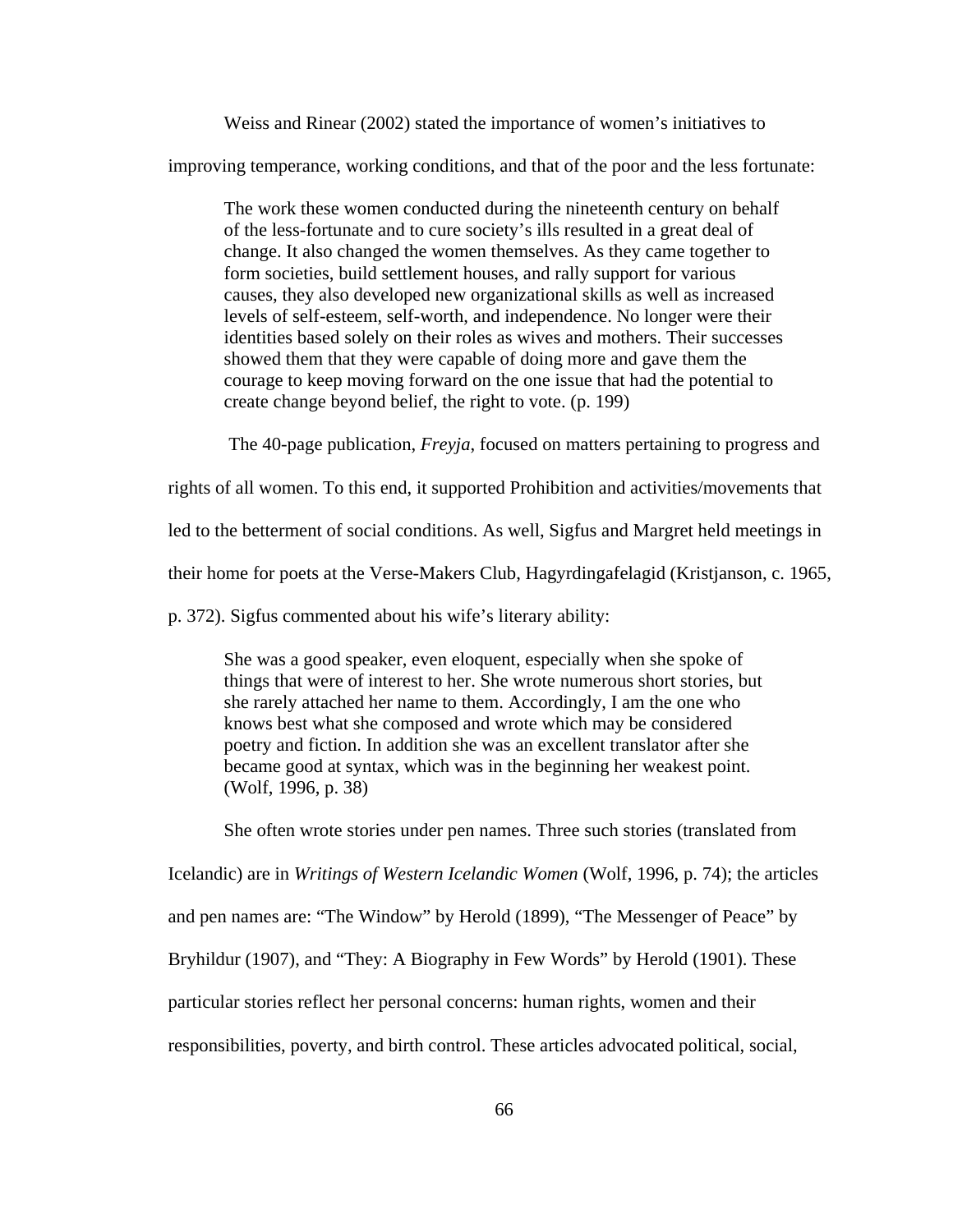legal, and economic equality for women. It appears that Benedictsson was astute in

utilizing "male pen names" for many of her articles with the knowledge that they would

probably receive serious consideration from male and female readers. All three stories

appeared in issues of *Freyja.* Exerts from each story, are included below:

The widow, who was now poor and lonely, had no share in it, and her husband's work on "Human Rights" had in their eyes no value. Charity for all mankind was forgotten, at least it didn't include the widow in this instance. (Margret Benedictsson, from "The Widow" in Wolf, 1996, p. 76, 79)

But then finally it happened that they had a serious argument. The first hurtful words were like a razor-sharp sword cuts in the hearts of the lovers. The argument ended, but its consequences spread and created a distance between them.

She felt that he neglected the home, because all her thoughts concerned his and their children's well-being . . .

How many men haven't thought the same?

She waited for him at home, tired and worried, and worked and worked for him and the children.

How many women haven't done the same? (Margret Benedictsson, from "They: A Biography in Few Words," in Wolf, 1996, p. 79-80)

Pale, skinny, and shivering women suckled their babies at their breasts and fed them the only kind of food they had so far known, although they were almost a year or more, because the scraps which society gives to its outcasts are not suitable for infants. And yet the world shouts: More children! More children! Give us more people. Nonetheless, mothers and children starve. (Margret Benedictsson, from "The Messenger of Peace" in Wolf, 1996, p. 84)

The magazine drew attention to married women who had no choice but to bear

children and Benedictsson urged the province to become involved in social welfare. She

wanted to see a woman's role expanded outside the family into the public sphere (i.e.

provided opportunities for employment outside the home in shops, offices, and factories).

She went so far as to encourage women readers to use "the weapon of love" to influence

men to vote for a candidate supporting equal rights for women. This suggestion may have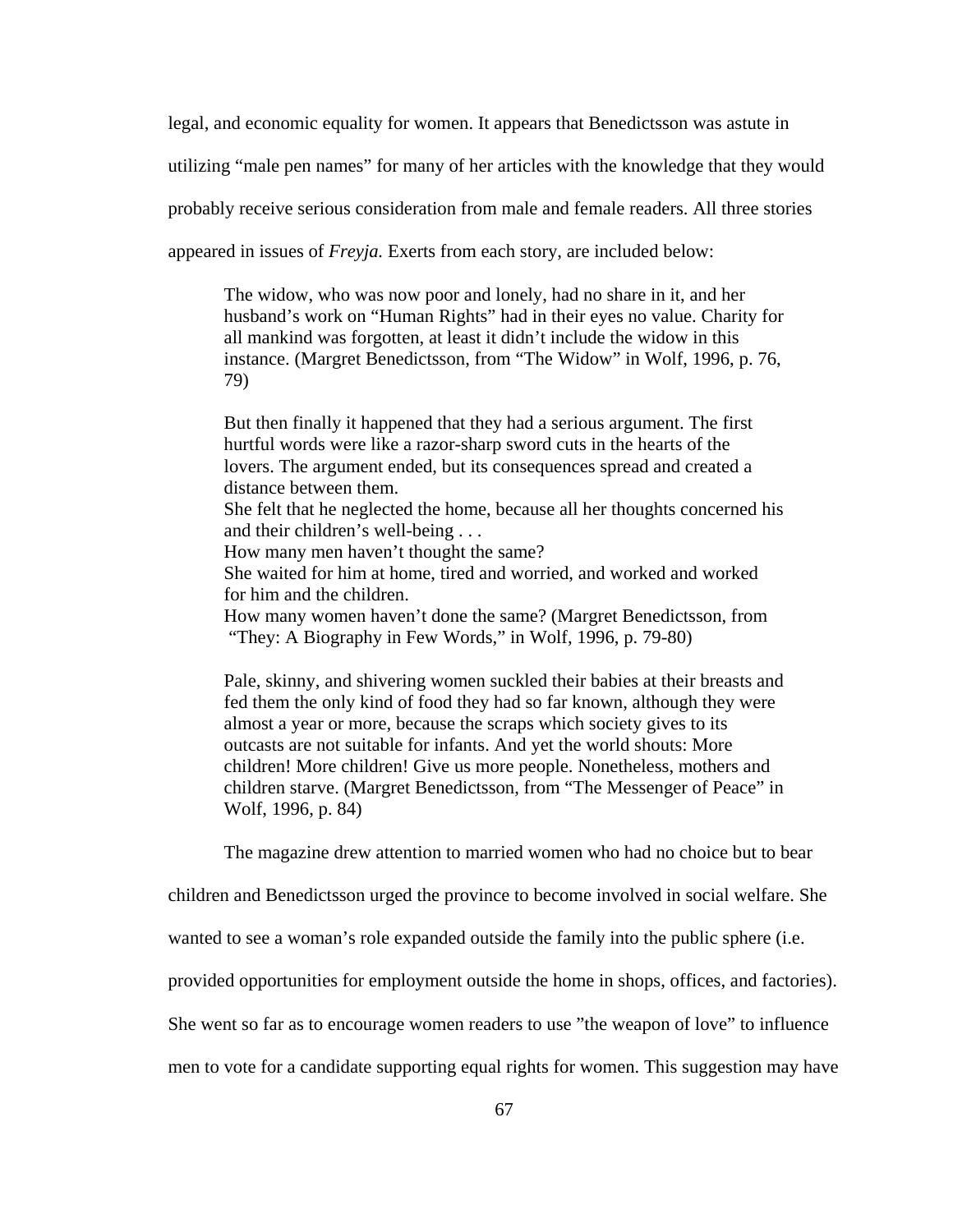been considered radical and presumptuous by some women and not appreciated by their spouses. Kinnear (1987) reinforces Benedictsson's concept of equal rights:

While never disowning a woman's role as wife and mother, Benedictsson wished to see the woman in the family recognized as an equal partner, as in a business concern. But there was no doubt that she wished to see woman's role expand out of the family and into public life. She was interested in more than new opportunities for professional and bourgeois women. Benedictsson also emphasized the need to improve conditions for working class women. (p. 26)

She attempted to convert as many women and men to the cause of equal rights for women

as possible. Kinnear (1982) explained the political environment: "Nineteenth-century

politicians had resisted moves which could serve to detach a woman from her

dependence on a family setting. Twentieth-century feminists worked to wean the family

away from its patriarchal tendencies, but did not themselves deny the central place of the

mother within the family" (p. 155). For many years at the turn of the century, the

Icelandic suffrage leaders, including Benedictsson, were alone in carrying on a sustained

campaign for women's voting rights in Manitoba (Kristjanson, c. 1965, p. 373). But,

Kinnear (1987) clarifies the differences in Benedictsson's approach,

Benedictsson's inspiration was different from that of Manitoba "mainliners." So was her religion, and her ethnic background….most of the leaders of the Canadian women's movement were Methodist or Presbyterian, with a few from Anglican or other denominations….Benedictsson shared one passion with the Manitoba suffragists- a belief in temperance. But her views on divorce, pacifism, and the need for women to be in all aspects of public life were generally more outspoken than theirs (p. 26).

 She became the first president of the Icelandic Women's Suffrage Society of Winnipeg, called Tilraum (translates as Endeavor), which she founded in Winnipeg in 1908 (Johnson, 1994, p. 124; Prentice et al., 1996, p. 205).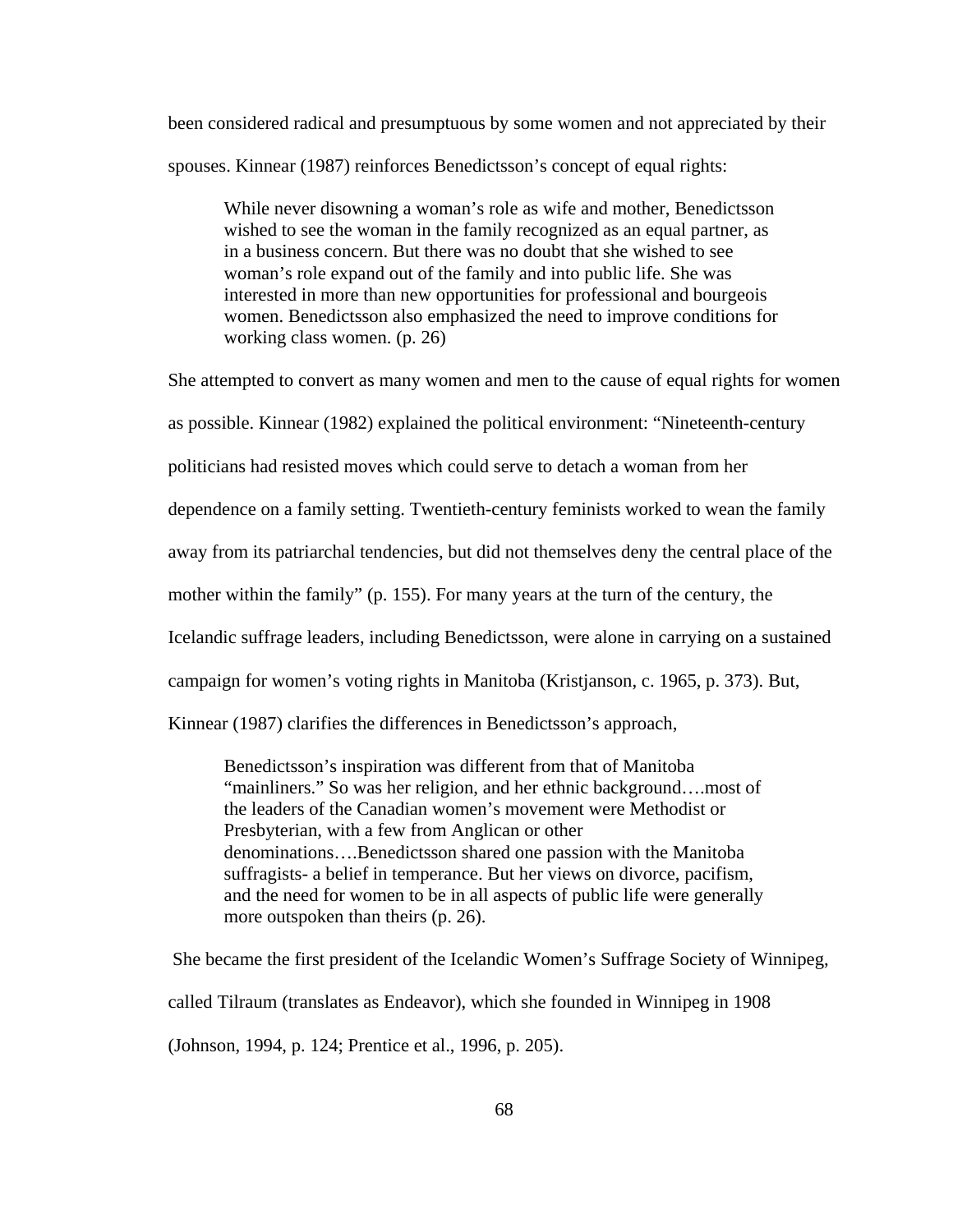*Freyja* ceased publication in 1910, when Sigfus "put a hold on all mail addressed to the journal and refused his wife access to the printing press" (Wolf, 1996, p. 23), which he moved to Winnipeg from Selkirk. That same year, she divorced Sigfus. Kinnear (1998) writes that divorce in Manitoba was always less than 1% up until 1971, so it appears that Benedictsson made a bold, and perhaps courageous step, in seeking a divorce (p. 17). Also, in 1910 a marriage could only be dissolved through an Act of Parliament and usually took a long time, was a complicated process, required proofusually of adultery, and was costly at about \$500 (Kinnear, 1998, p. 63). In 1912, with failing eyesight, she left Manitoba with her children, son Ingi, and daughter Helen, to live first in Seattle and next in Blaine, Washington. Benedictsson died December 13, 1956, at the home of her daughter in Anacortes, Washington (Wolf, 1996, p. 73). The front page of the Icelandic newspaper, *Heimskringla*, published in Winnipeg on December 19, 1956, contained her death announcement. Translated from Icelandic by Lorna Tergesen on March 5, 2003, in Gimli, Manitoba, it said:

#### Important Woman Dies

Reported by Heimskringla from the West Coast last week that Benedictsson has passed away on December 13. She was nearly 91 years of age. She had lived with her son-in-law for the last 2 or 3 years, Mr. & Mrs. Dalsted in Anacortes, California. She had been in failing health and was hospitalized.

She is numbered among the important Icelandic Canadian Women. She was the editor of Freyja for 12 years. She was of the Hunavatnssysla (this is district in Iceland) area. Her husband Sigfus died several years ago. Two of her children are living, Mrs. Helen Dalsted and one son, Ingi. She was Unitarian; her memory will certainly not be forgotten. (p. 1)

Benedictsson utilized her writing to become one of Manitoba's foremost

proponents and visionaries of women's suffrage and social change. Her lectures and her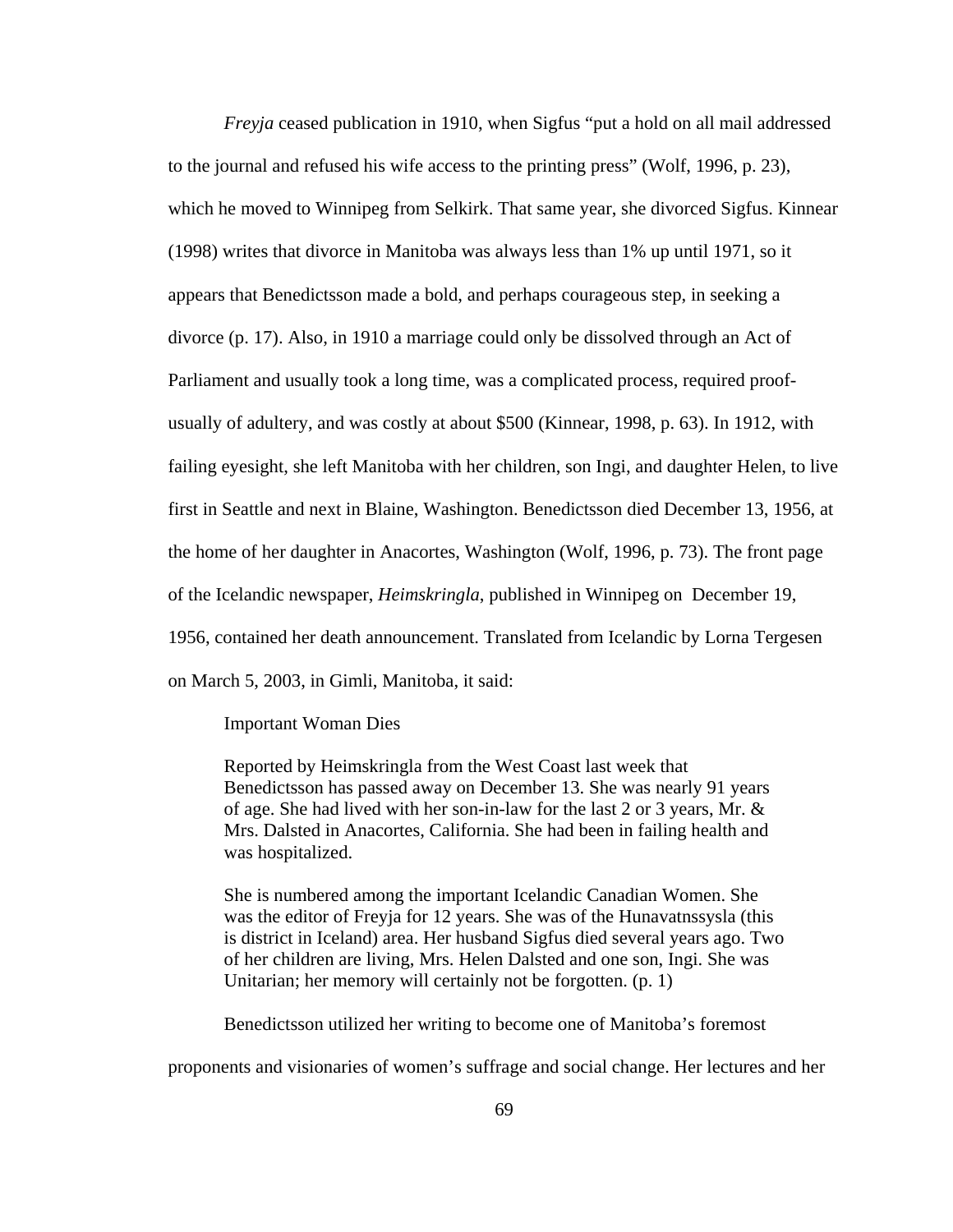writings may have contributed to other women writing in the province. Wolf (1996)

speculated:

It may well have been the pioneer experience, forcing many women to redefine their feminine role within the family unit and within society around them, that in certain instances gave women a sense of greater personal freedom from constricting societal rules and that, by extension, gave them the confidence to write and prompted literary productivity and she elaborates further, that it seems probable that Freyja and, by extension, the women's movement encouraged women writers to make their debut on the literary scene. (p. 17, 23)

Icelandic historian Jonas Thor (2002) describes the contribution of Benedictsson:

In 1916, the government of Manitoba endorsed the vote for women, the first province in Canada to do so, and there is little doubt that her work contributed to this achievement. Although she concentrated on reaching her own compatriots, she fought for the rights of all Canadian women. The Canadian Suffrage Association invited her to attend a convention of the International Women's Suffrage Alliance in Toronto in 1909. (p. 261)

In 1914, two years after Benedictsson had left Manitoba, the Manitoba Liberals

endorsed the vote for women. And on January 27, 1916, Manitoba was the first province

to grant suffrage after an historic third reading of the bill in the Provincial Legislature.

The oldest member of the house declared he had never seen anything like it in his life. Galleries were filled to overflowing with eager and excited women. Third reading was moved by Acting Premier T. H. Johnson, son of an Icelandic suffrage pioneer. (Kristjanson, c. 1965, p. 375)

It seemed fitting that the response to the motion was supported by a person of Icelandic

descent. (The country of Iceland formally enacted suffrage in 1915.) Although this

specific legislation for Manitoba women occurred after Benedictsson had left the

province, surely her spirit was present in the gallery that day.

Both Scott and Benedictsson devoted their lives and efforts especially, but not

exclusively, to the City of Winnipeg. The third woman in the study, Jessie McDermott,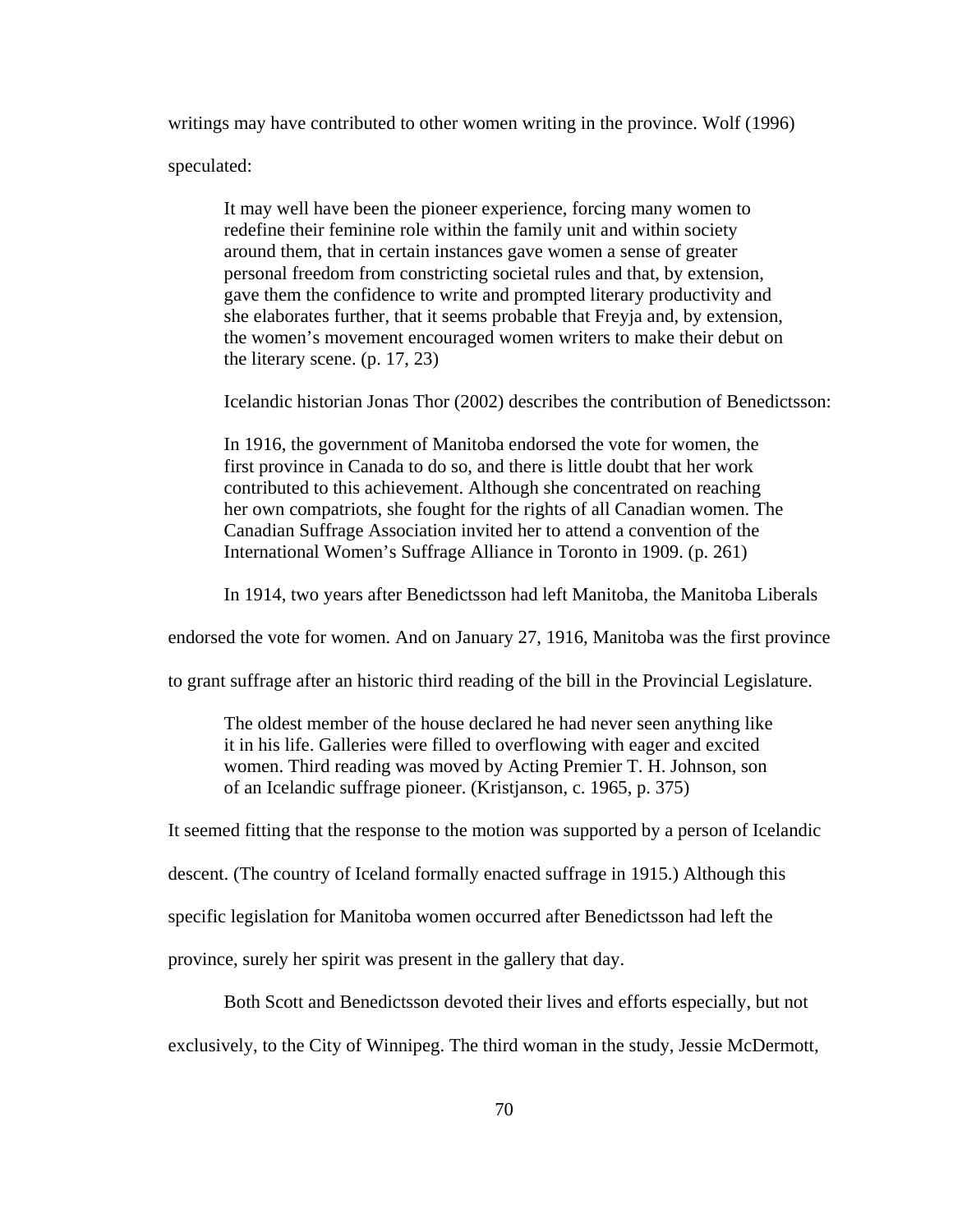lived and spent her energies in the rural community area of Portage la Prairie. Chapter 6 discusses the life of McDermott.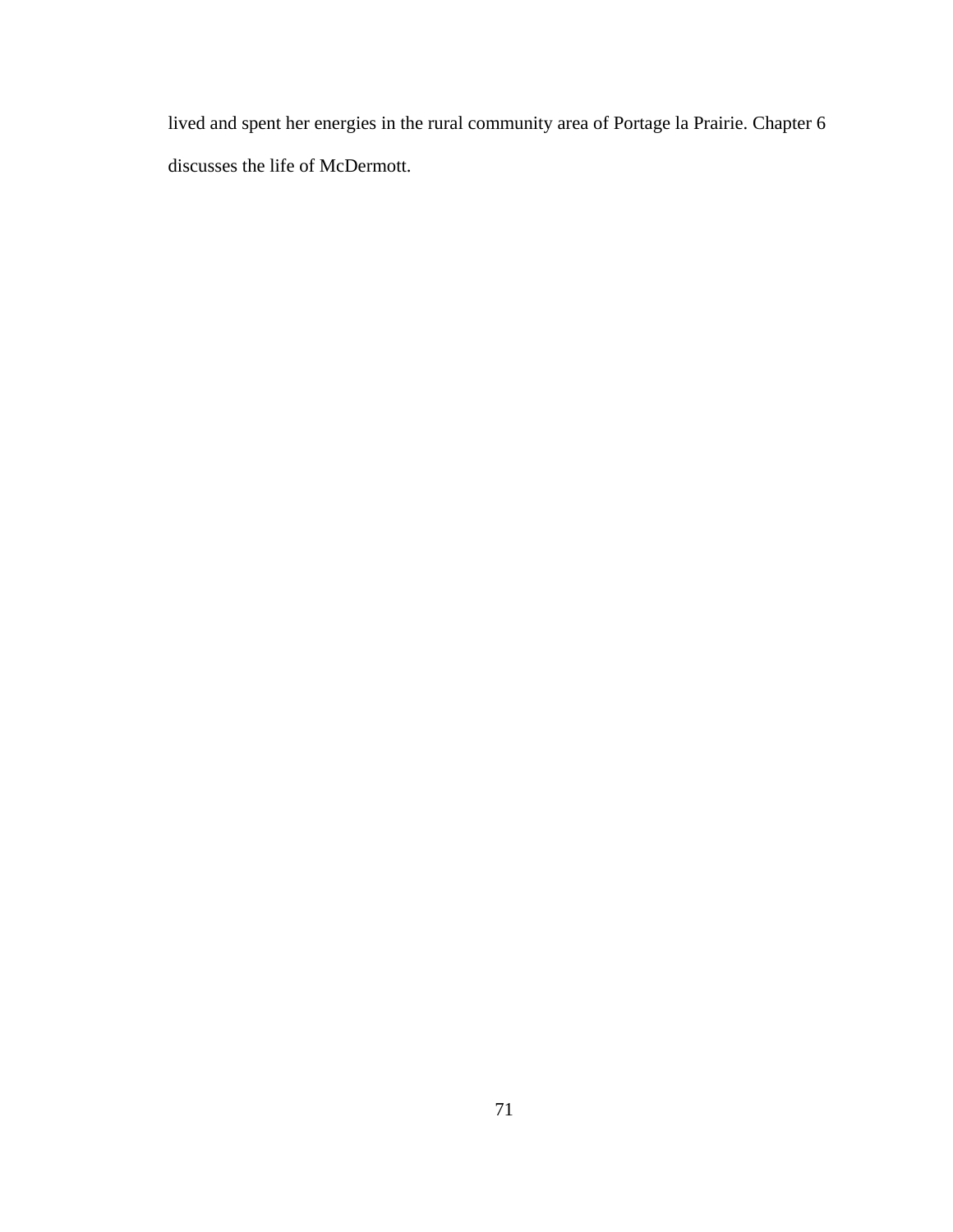# CHAPTER VI

# JESSIE MCDERMOTT:

### TEACHER AND RURAL COMMUNITY BUILDER (1870-1950)

The last of the three women to be discussed in this study was a rural school teacher and farmer. It is important that her life story be included to provide a contrast to the stories of Scott and Benedictsson. McDermott seems to typify a "rural pioneer woman" who taught in a country school; who was a member of a large farming family; and who remained on the farm with her parents until she got married. A foundation for McDermott's story begins with an understanding of schools and education in the 1800s.

 In 1829, the first school for girls in western Canada was opened by Angelique and Marguerite Nolin, daughters of a fur trader (Bumsted, 1999, p. 188; Prentice, Bourne, Brandt, Light, Mitchinson, & Black, 1996, p. 74) and located in St. Boniface on the east side of the Red River (in the Winnipeg area). French Roman Catholic mixed-blood families (French and aboriginal unions, also known as Metis) settled in the region and religious orders of women were not far behind. After a contingent of Grey Nuns arrived in St. Boniface in 1844 to establish the first women's religious community and to provide social services for the French and Roman Catholic community on the east side of the Red River (Kinnear, 1998, p. 12), they taught children at the elementary level and founded a secondary academy for girls.

Regardless of the type of schools available (e.g., public or domestic schoolswhich were set up in homes, or church owned schools and convents), "women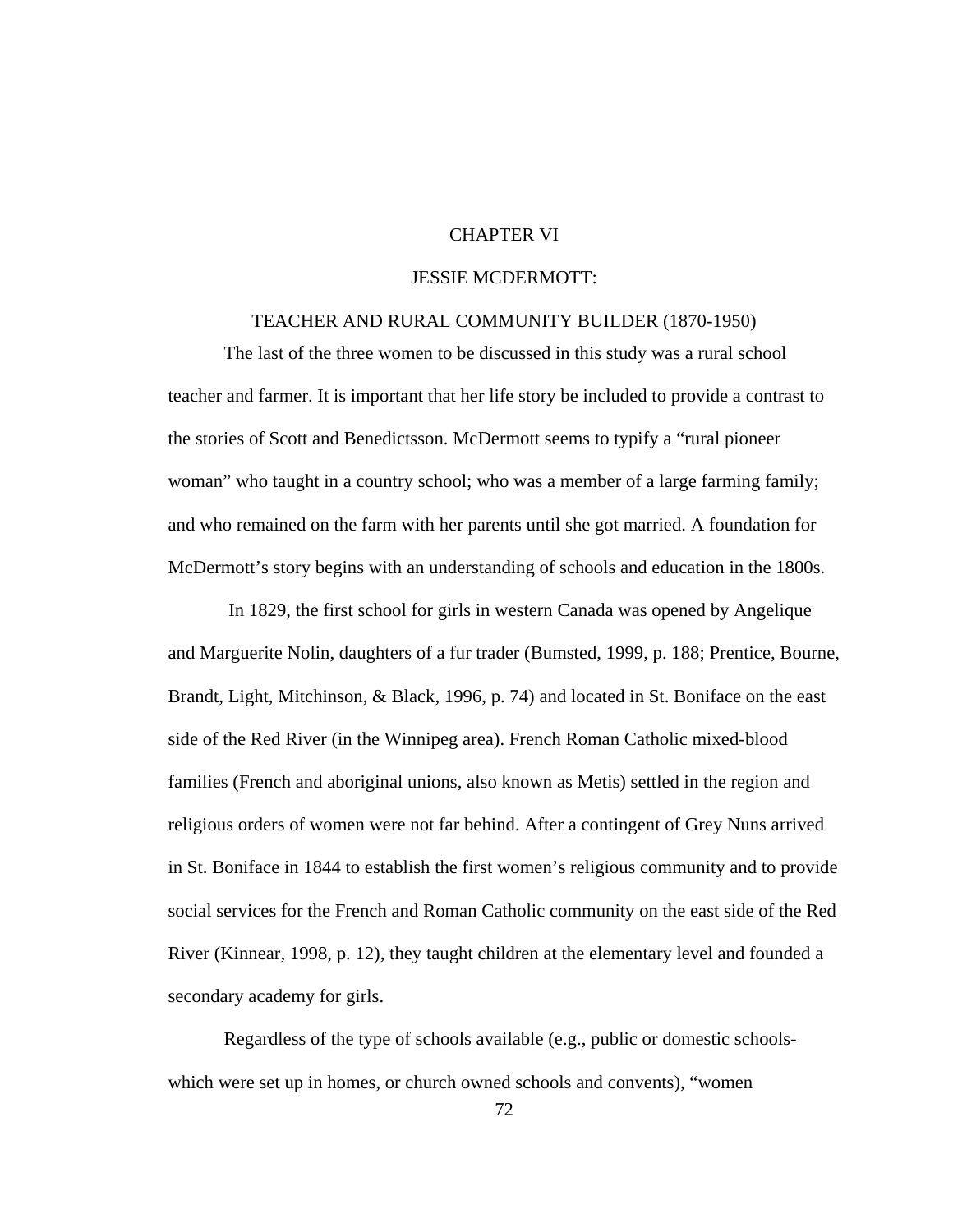participated in varying degrees in a female culture that increasingly valued learning. These schools provided forums where women could exercise initiative, but only while separating both teachers and the students from the public world" (Prentice et al., 1996, p. 94). Women were taught what was suitable to their environment (i.e., needlework, cooking, gardening, manners, and caring for the home and children), and by the 1850s it was believed that "a more advanced education was essential to fit women for their vital and enhanced educational role as mothers" (Prentice et al., 1996. p. 94) and the first teachers of their own children.

"The emphasis on preparing women to be vanguards of morality for their children paved the way for teaching as a profession. It remained one of the few professions; nursing was another one, considered acceptable for women to pursue well into the next century" (Weiss & Rinear, 2002, p. 197). Manitoba educational historian, Dr. Sybil Shack (1993a) wrote in her autobiography after teaching for 44 years in Manitoba, "Of all the jobs available to women and having a little more prestige than domestic service, teaching was the easiest to get into" (p. 443) and "Teaching in rural Manitoba was clearly a woman's job. The 'lower' or 'junior' grades did not need teachers with very much education" (p. 437).

Women considered education the key to improving the conditions of women. However, the idea of an educated woman was often ridiculed. In 1872, Dominion statistician George Johnson announced that the decline in the birth rate was the result of women who became educated and worked outside the home. That same year, the conservative Canadian newspaper, the *Christian Guardian*, stated that "very intellectual women are seldom beautiful; their features, and in particularly their foreheads, are more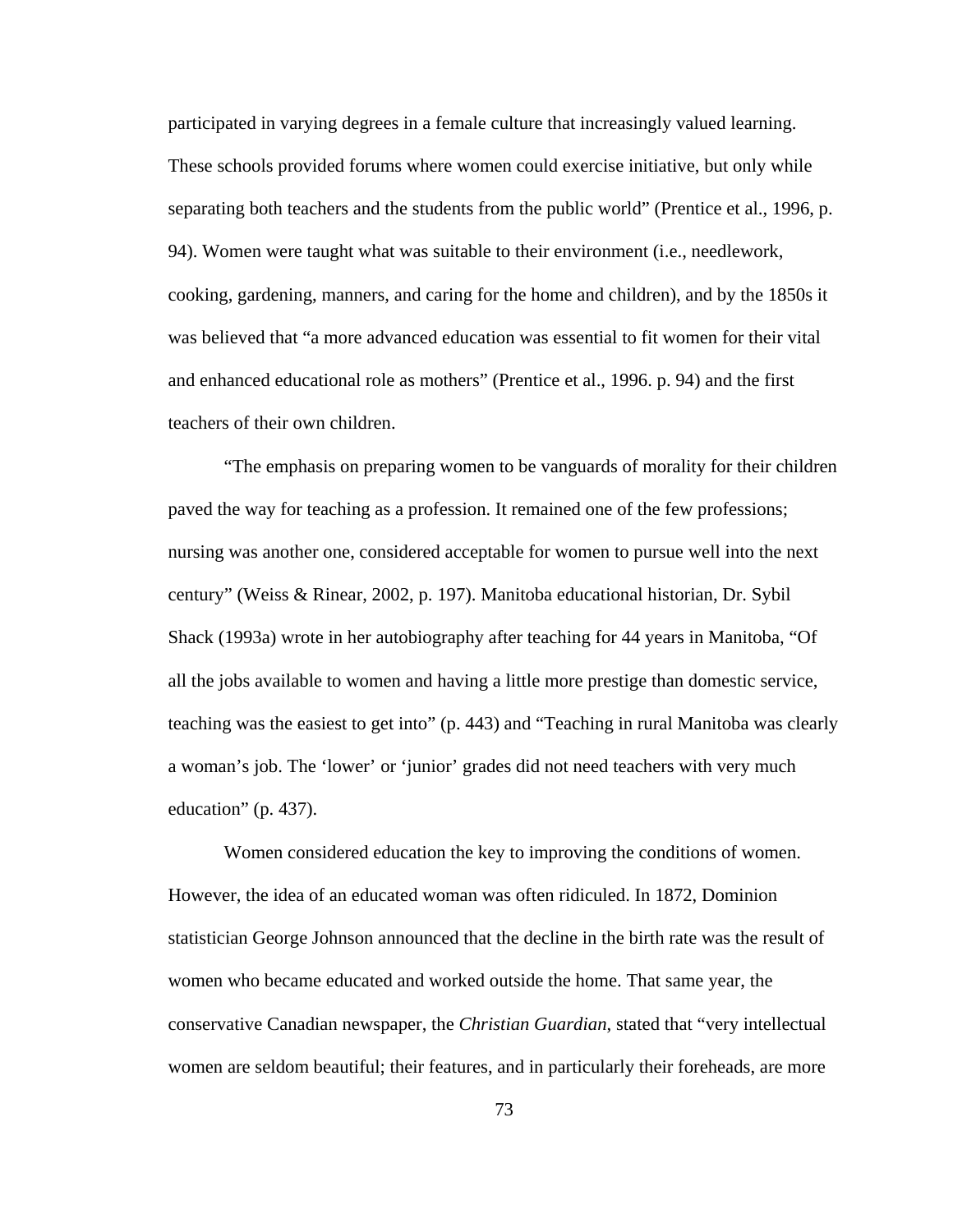or less masculine" (Prentice et al., 1996, p. 173). Two different avenues for education were suggested: women could gain access to post-secondary education, which led to small numbers of women entering normal schools or they could improve the conditions in the home by receiving practical training. The government reinforced and spread the predominant Victorian message of the time that "a woman's place was in the home" through a domestic science initiative. Kinnear (1998) elaborated on this approach,

Women received advice about their housekeeping from all sides. In Manitoba the growing application of scientific principles to housewifery, reflected in the establishment in 1910 of a Department of Household Science at the University of Manitoba, was designed to train the future wives of male university graduates in the modern ways of housekeeping. The same motivation prompted the formation of home economics associations and the work of Women's Institutes in rural communities throughout the province. They were to promote the improvement of individual homes in Manitoba' through the discussion of 'subjects directly concerned with the general well-being of the family and the affairs of the home.' (p. 69)

 But, the prospect of women with post-secondary education caused concern: were women abandoning their roles and responsibilities of motherhood and childcare? Religious and medical male leaders emphasized the role of women: their place was in the home raising children (Prentice et al., 1996, p. 157-159). The purpose of education was limited. "An educated woman would use her experience mainly to be a better mother" (Kinnear, 1982, p. 133).

Education beyond grammar school really began for women with teacher training at the Manitoba Normal School, which was established by the provincial government in 1882. McDermott trained there in 1886. Early that same year, four women applied for admission in Winnipeg at the Manitoba College, founded by the Presbyterian Church in 1871. Opposition to the request at once arose. Archbishops Machray (Anglican, St.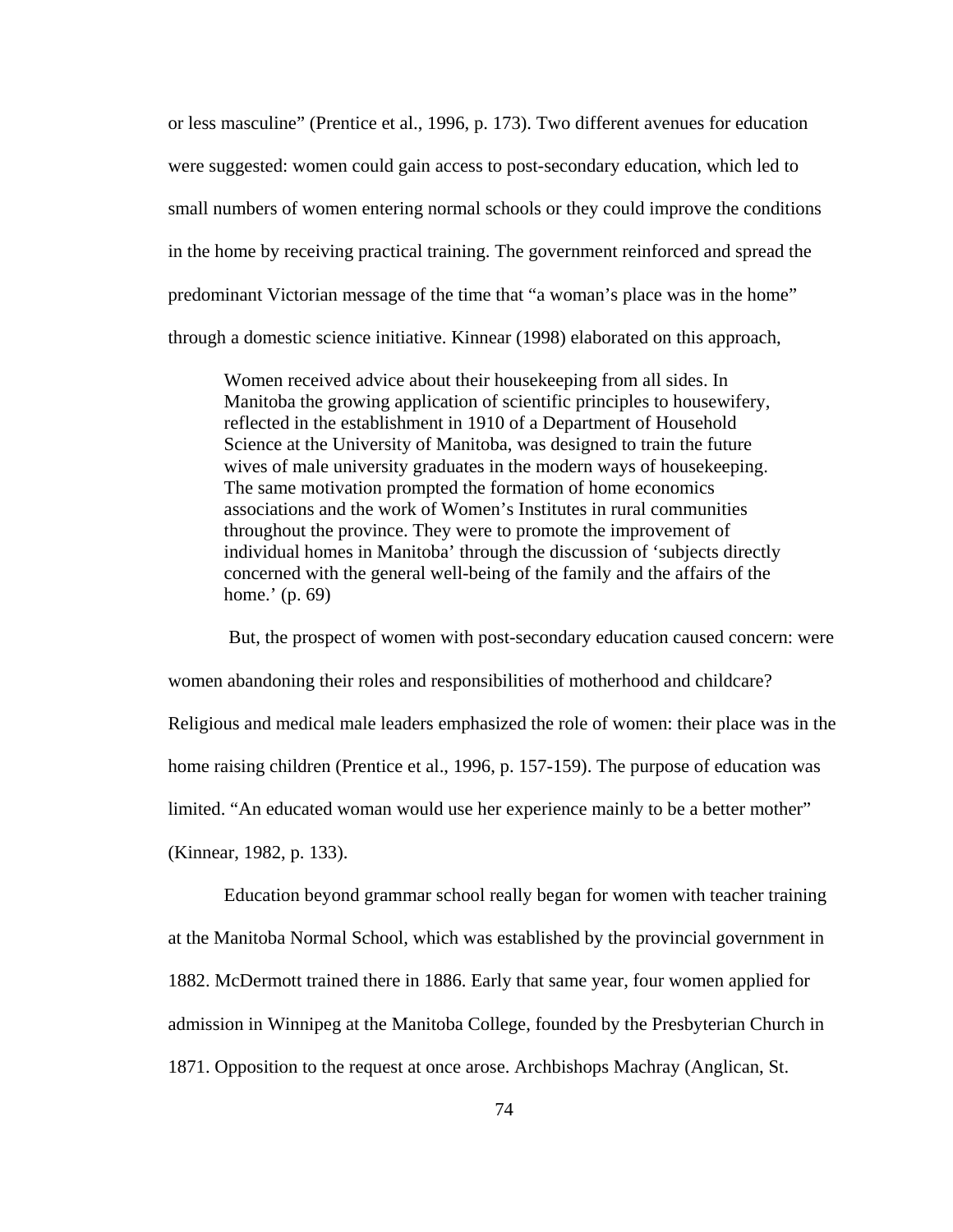John's College) and Tache (Roman Catholic, St. Boniface College) were the chief objectors. Just one of the four women eventually enrolled in the Manitoba College for fall 1886 (Kinnear, 1995, p. 3-52). Resistance to post-secondary education for women continued during the latter part of the 1800s and beginning of the twentieth century.

By 1911, Canadian boys and girls spent eight years in classrooms and could leave school at 14 years of age. Attendance was influenced by ethnicity and class, i.e., "Many working-class and immigrant families who needed their girls at home also retained traditional practices, such as rotating school attendance among their daughters" (Prentice et al., 1996, p. 169). Many girls were needed to help with the maintenance of the home and provided childcare, as was the case for McDermott, while their mothers helped with the farming in the fields.

Manitoba public schools were agencies to develop national unity, teach English, and educate everyone in the Canadian way. Teachers played powerful roles in transmitting ideology of Anglo-conformity, assimilation, and social stability (Bruno-Jofre, 1996, p. 73-108). Bruno-Jofre (Autumn/Winter, 1998-1999) quotes Dr. R. S. Thornton, Minister of Education for Manitoba in his 1918 public address, "Our aim is to plant Canadian schools with Canadian teachers setting forth Canadian ideals and teaching the language of the country" (p. 27). McDermott, was one teacher whose formal (in the classroom) and informal (in the home and community) contributions addressed children and the community.

Much of the information related to the life story of McDermott was extracted from materials (personal papers/notes) mailed to me by Wilma Shirriff, granddaughter of McDermott. Included were items written by Shirriff and others penned by her mother,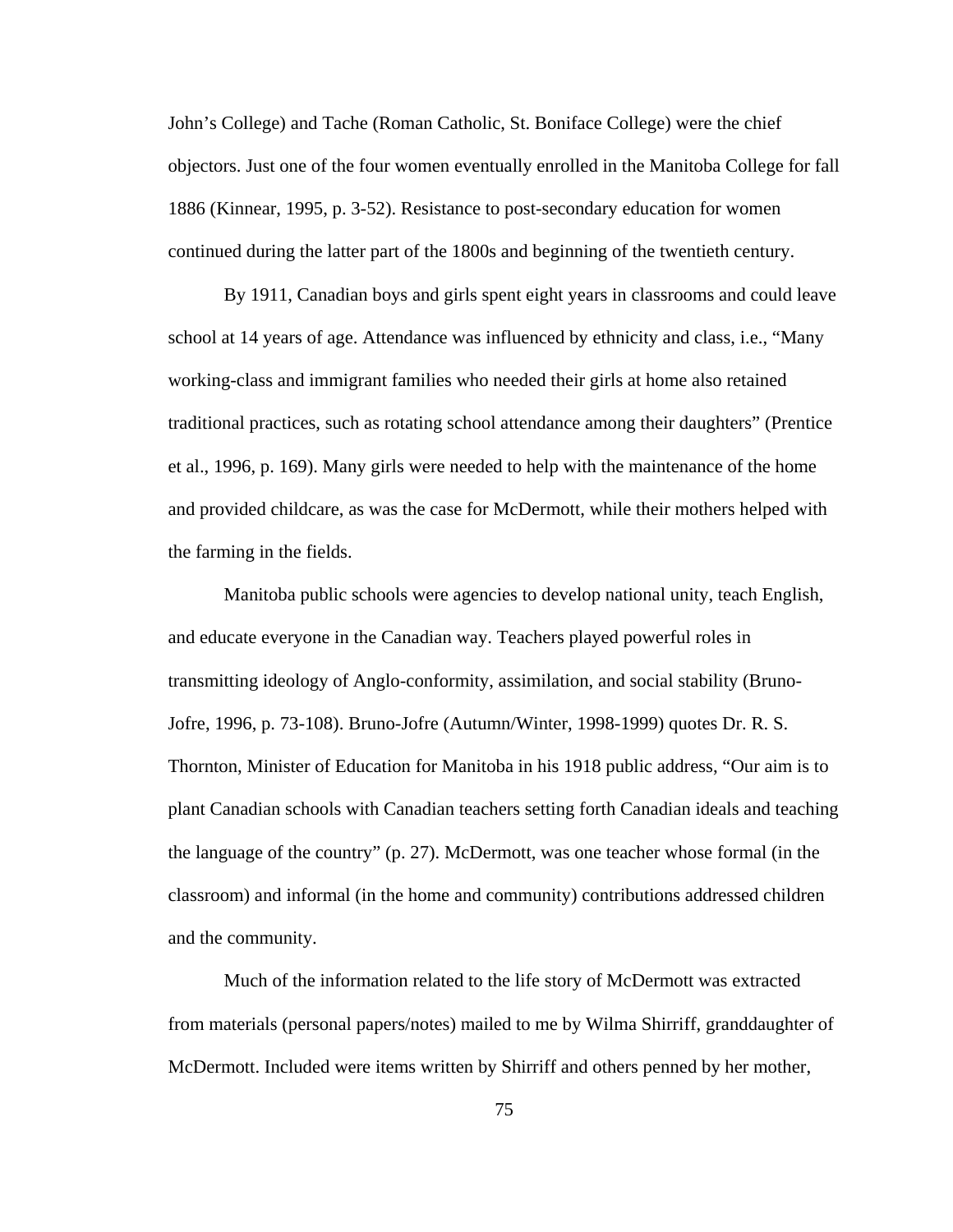Frances. Shirriff also forwarded the book, *Tales from Bellemeade* (c. 1904) to me. These items have provided very personal and subjective accounts of McDermott's life.

 Jessie Isabel (Belle) Grant McDermott was born June 10, 1870 to Hugh Grant (1831-1908) and Ann Ross Grant (1840-1901) in Blythe, Ontario (in Bruce County). She was one of 11 children. In 1871, the family moved to Burnside, Manitoba to farm. An inventory of the Grants' goods and chattels on May 17, 1871 listed many items including, "three span horses, one buggy with certain supplies, one parlor stove, one Brass Kettle, one set of China Tea Dishes in box, two dozen Common dishes in box, two bed spreads, 28 yards of carpeting, one Bag containing boots and shoes, one Buffalo Robe, one Sewing machine, one Box of Tea" (Paterson, 1989, p. 133). Such items give a hint of the gentility and relatively good financial circumstances of the Grants. A story "The Promised Land" was written c. 1904 by McDermott about her family (the Grants) trip to Manitoba. One amusing section stated, "They neared Fort Garry and the little girls inquired if they paddled in the Red River would their white stockings get dyed red" (Paterson, 1989, p. 132). The book *Beside the Burn: Burnside Area History* (Paterson, 1989) describes the signing of a treaty with the Indians with Hugh Grant in attendance,

In August 20, 1871, a treaty was signed at Selkirk, or Tower Fort, at which hundreds of Indians gathered to be entertained, which twelve oxen were butchered daily and other stuff in abundance.

Each chief signed the treaty by drawing a picture of his crest on totem (an Indian's coat of arms) - the mournful tom tom constantly going. People were not allowed to cross Rat Creek until after the treaty was signed. My father bought his farm from Alex McLean- who had quarreled with the Indians, and thus built his house- the first house then to cross Rat Creek. (p. 132)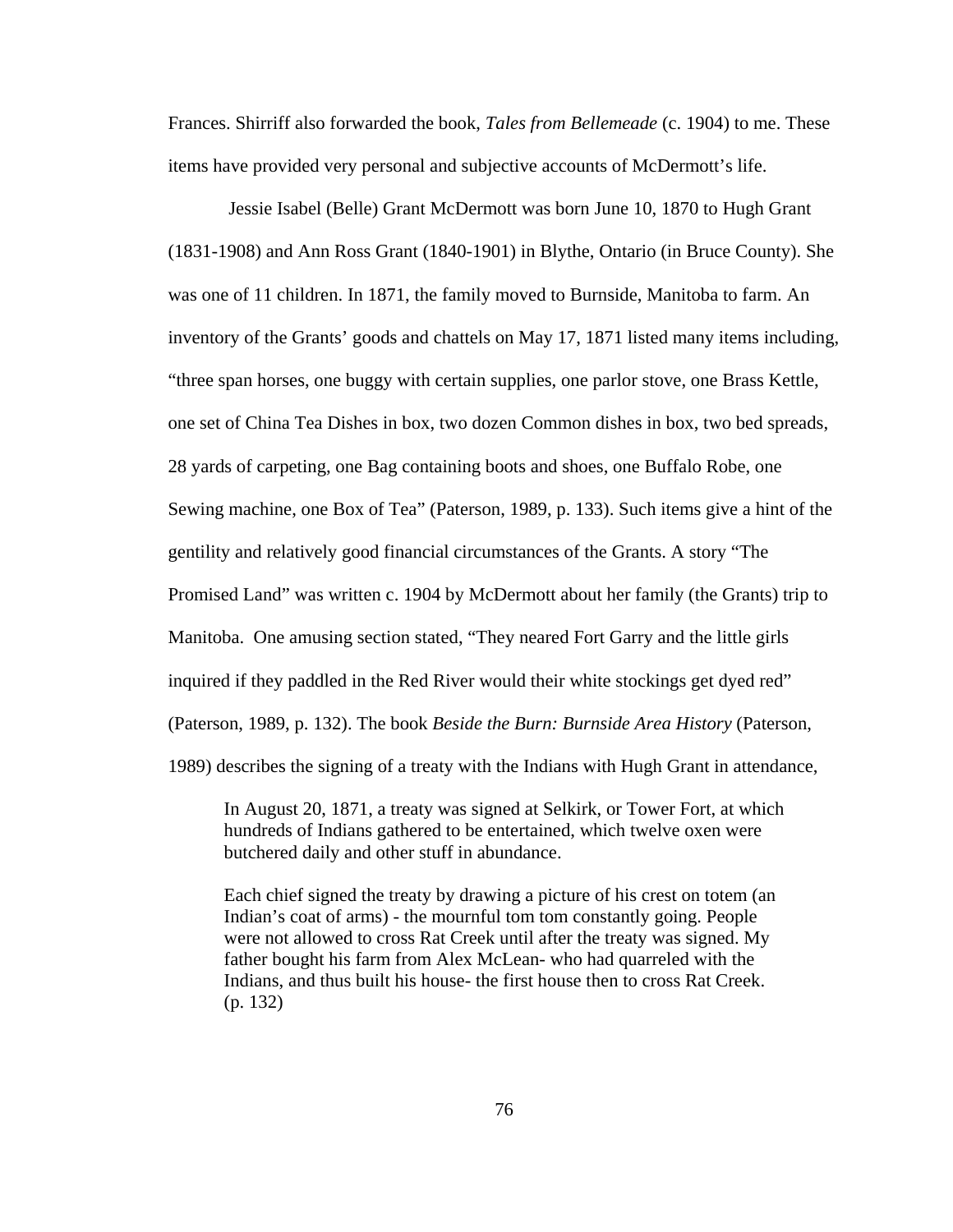Hugh Grant became friends with the Indians and Metis. The family hosted the first Sunday school in the district in their home and Hugh Grant was a superintendent of the Sunday school (Paterson, 1989, p. 11, 132). The family fought many hardships (i.e., prairie fires and the death of three children), but maintained their strong religious faith. In *Beside the Burn: Burnside Area History* (1989), mention is made of "Belle Grant" who was elected leader of Mission Band in 1899-1900, at the age of 29 years, and that her group made a quilt and raised \$15.00. Mission Bands were similar to Sunday school classes, only the group of children met during the week, usually after school, to study the Bible, sing hymns, and learn about missionary work in foreign countries. The children made small items (i.e., quilts, book bags, scrapbooks, and to collect donations of money to support the missionaries). The leaders of Mission Band were young women or mothers of children in the local church. Charter members of Mission Band included McDermott, her mother Ann Grant, and her sister Rachel Grant (Paterson, 1989, p. 11-13).

Two photographs of McDermott appear in the book *Beside the Burn: Burnside Area History*, (Paterson, 1989, p. 13). One formal head and shoulders portrait shows a petite young woman with dark, curly hair pulled back from her face and wearing a highnecked dark dress in what appears to be a group presentation of a church board of governors, both male and female. Shirriff wrote that McDermott was just barely 5 feet tall and weighed about 110 pounds, a tiny woman. "Even when I was a child she seemed tiny to me, so she must have been pretty small," W. Shirriff (personal communication, January 24, 2003). The second picture depicts the Burnside Temperance League in 1900 and includes her sister Rachel standing in the back row and McDermott in the front row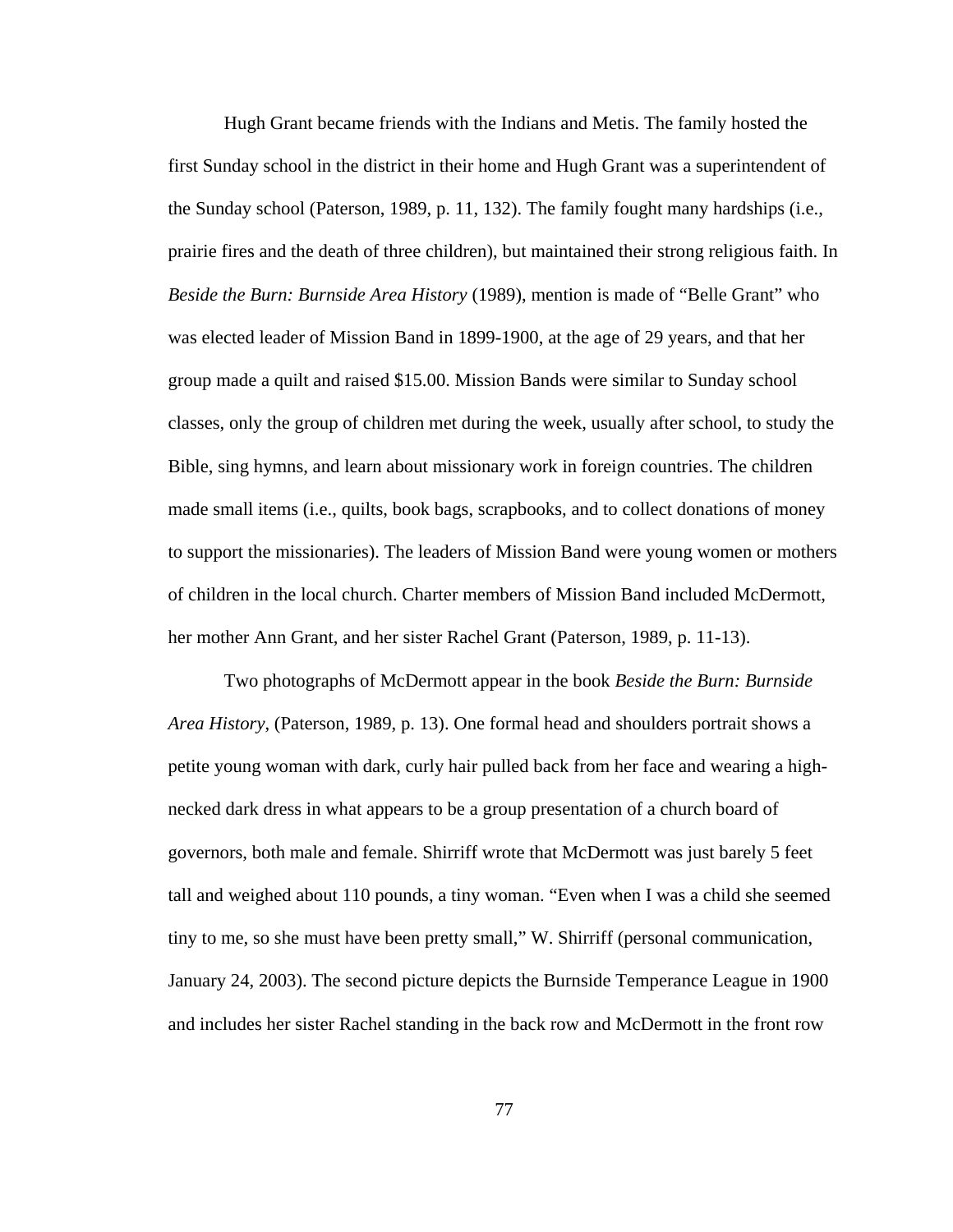seated beside the minister, Reverend McRae. Both women wear dark, conservative long sleeved, Victorian high-collared, full-length dresses.

McDermott's parents encouraged her to further her education and she completed high school in Portage la Prairie and went on to normal school in Winnipeg. In 1886, at the age of 16 she had her first teaching job in a Kindergarten to Grade 8 rural school in Dundonald, Manitoba. Sybil Shack (1993a) described the responsibilities of the rural school teacher,

Many were excellent teachers. Especially in rural Manitoba, they achieved the impossible. They taught large classes in substandard buildings, with little or no resources, and even less recognition . . . . They spent hours making seatwork and preparing lessons to keep children at various levels gainfully employed while they, the teachers, were trying to teach the rest. They were responsible for coaching teams, organizing track meets and field days…. In rural Manitoba they often had to teach a 10 month program in fewer than eight months as children were kept out of school for seeding and harvesting, the girls as well as boys. They were also expected to take part in community activities, of which teaching Sunday school was by no means the least. (p. 446)

While a teacher, she met Robert McDermott, "a prominent citizen of the Rural Municipality of Portage la Prairie," and "a gentleman who served as reeve (1923-1925), the chief magistrate for the district" (Collier, n.d., p. 46, 304). Robert McDermott had panned for gold in the Klondike Gold Rush of 1898. (Two years later he returned with enough gold for an engagement ring and he and McDermott were married.) Her granddaughter, Wilma Shirriff, now owns the ring. (McDermott died when Shirriff was nine years old.). The McDermotts settled in the community of Edwin, Manitoba and their homestead was called, *Bellemeade,* in honor of McDermott's middle name, Isabel or Belle. McDermott no longer taught formally, as this was not an option for married women. The Edwin house was described by McDermott's daughter, F. McDermott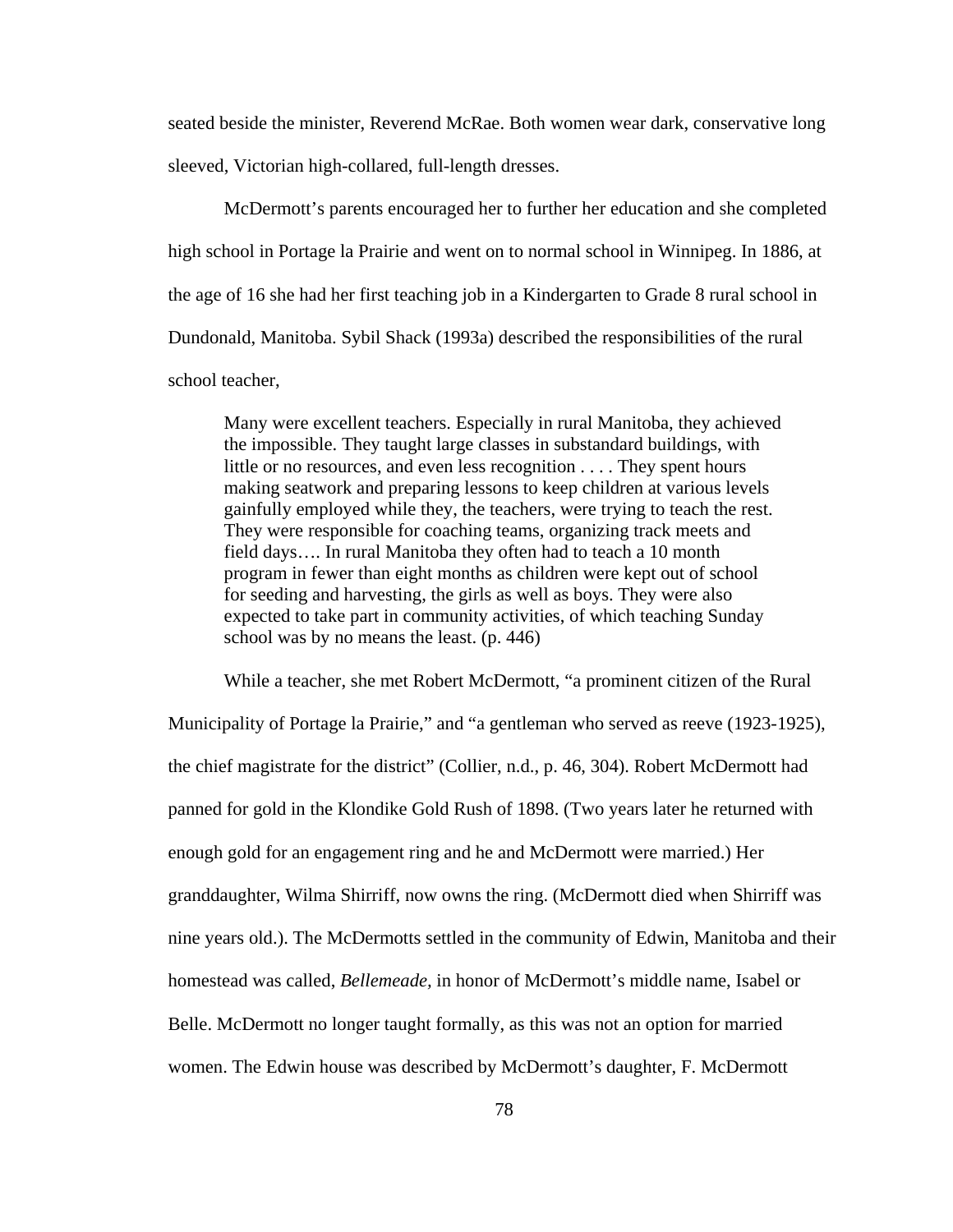(personal communication, January 24, 2003) who wrote "It was a log house & I don't think too well chinked, for one summer morning dad asked mother to come and stand beside him & when she complied he asked to look up the wall & directly above where she had been sitting was a garter snake. No comment"!

 About 1900, McDermott had one story published in the *Nor-West Farmer* for which she received \$10.00. A small booklet of stories called *Tales from Bellemeade* (McDermott, c. 1904) followed four years later. This previous information supports that McDermott did the majority of her writing before she had any children, between the ages of 30-34 years, and immediately after leaving the teaching profession at the time of marriage. In the story "The Day of the Prairie Fire" (Paterson, 1989), McDermott recalls a fire she had witnessed as a child. The story included a reference to her faithful practice of Bible reading:

Then came the cooling period. Interested discussions of each detail of the fire. The part taken by each, even the children demanded a place in the glory. But it was getting late. Tomorrow was before them with its full quota of duties. Before they rested there must be the taking of the Books. They sang the  $125<sup>th</sup>$  Psalm.... Following the reading from the Bible and a prayer, in Gaelic, which the children did not understand, but knew it was something good; they sought their bed in peace. The day of the fire was over. (Paterson, 1989, p. XIII)

The McDermotts had three children. In 1905, at the age of 35 years, McDermott bore her first child., Winnifred, who had a shortage of oxygen at birth, never spoke, and suffered from many seizures. W. Shirriff (personal communication, January 24, 2003). McDermott was concerned for the girl's safety during these seizures and created a special room for her with thick straw under a carpet. The second child, daughter Frances Isabel was born in 1907 and became a nurse. That same year, 1907, the McDermotts were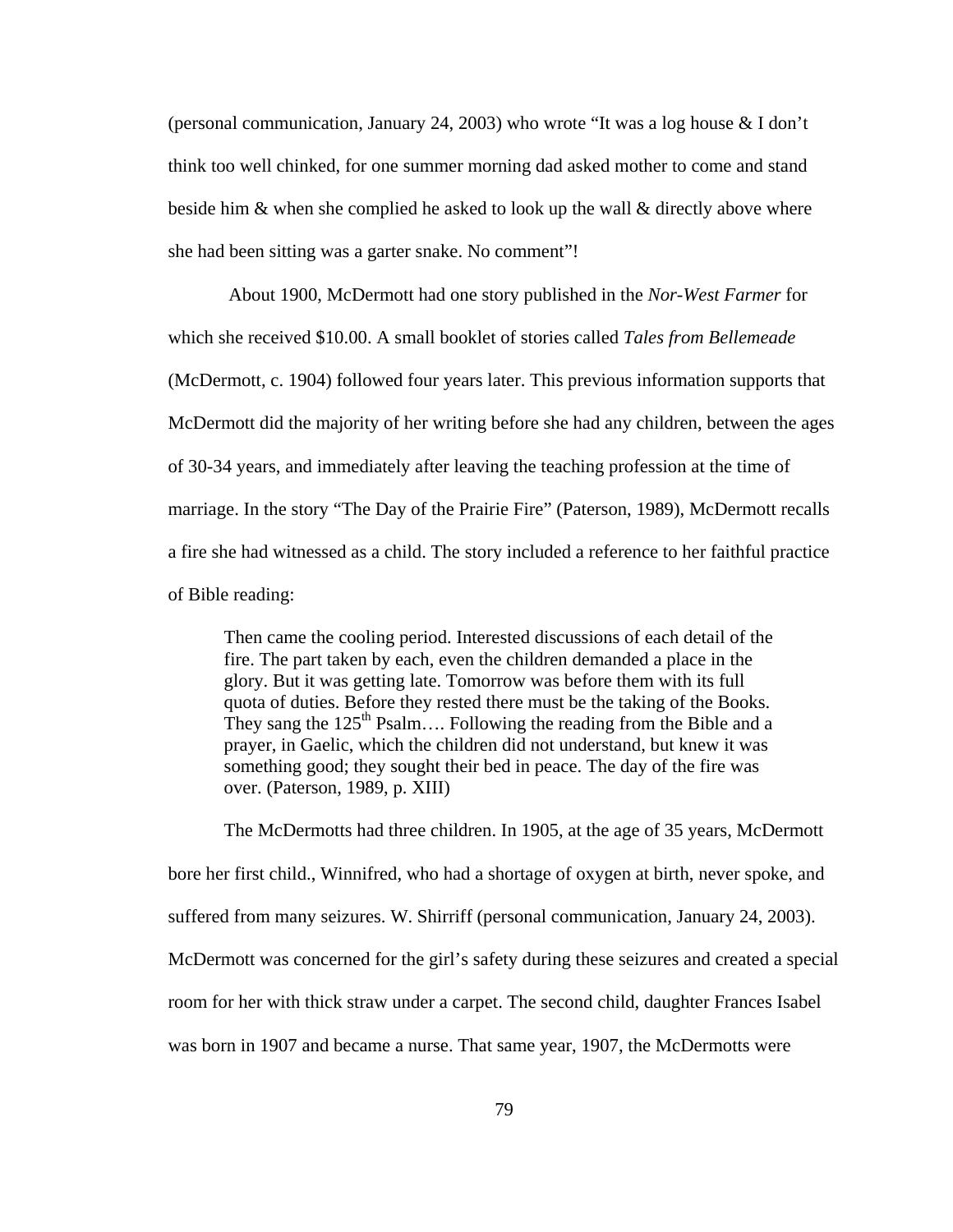among the first to have telephone service in their home and many neighbors came to use the phone (Collier, n.d., p. 334). Hugh, their only son, was born in 1913, may have had learning problems, farmed close by, and never married. McDermott was rather old at 43 years when she bore Hugh.

As Winifred grew, the child needed more and more attention to clothe and feed and protect her from injury. When Winifred was moved into the Manor in Portage la Prairie for special care, this seemed almost a failure to McDermott on her part. Winnifred died of pneumonia at eighteen years of age. W. Shirriff (personal communication, January 24, 2003) said, "The concept of failure did not go well in our family." The death of Winifred occurred when Robert McDermott served as Reeve and his wife was 53 years old. McDermott's determination and strength of character allowed her to meet her added challenges during her lifetime: a prairie fire; living with 10 siblings; leaving the family farm to attend normal school in the city; beginning to teach at 16 years of age; caring for one handicapped child; home schooling her daughter (Frances) who developed diphtheria; and supporting a spouse who was a politician. W. Shirriff (personal communication, January 24, 2003).

Shirriff (2000) wrote of two key interests in McDermott's life, "Her strong Christian beliefs and her love for teaching never waned. She dedicated herself to youth work and she lived what she believed" (p. 5). W. Shirriff (personal communication, January 24, 2003) wrote "she was highly successful where she taught and she had high standards for her self and thus people tended to live up to the high standard she asked of them." A handwritten story by W. Shirriff (personal communication, January 24, 2003) describes McDermott, "the teacher", and her "hands on" teaching methodology in 1915: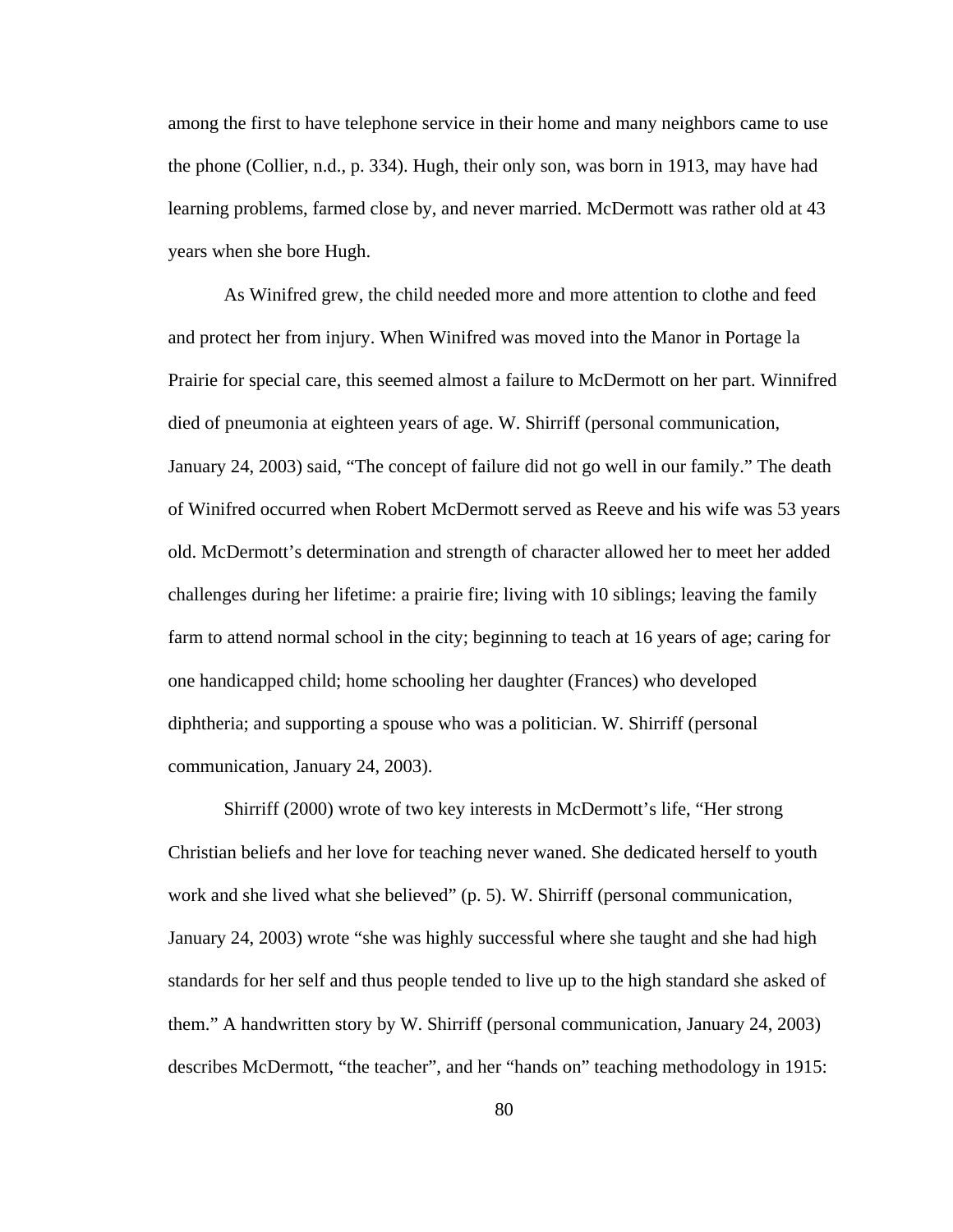When my mother was 8 years old she contracted diphtheria and was very ill. Eventually she recovered, but she took her schooling at home for quite a while. Two stories about this- Grandma was teaching the tropic of Cancer & the Tropic of Capricorn. She took 2 books- the smaller Cancer (6 letters) the larger Capricorn (9 letters) and asked Mom to pile the books. Naturally, Mom put the larger on the bottom. Grandma affirmed that, and said "Now you can have a way to remember it."

My mother also told me how grandma made a globe out of brown paper and that way they worked on geography. W. Shirriff (personal communication, January 24, 2003)

McDermott's creativity, practicality, and thriftiness were evident when she turned

her hand to making soap, painting in oils, and story writing. McDermott's daughter wrote

about one soap-making episode,

Every spring mother would collect all the fat that had accumulated during the winter [sic] and put it in a large furnace like contraption which was used to cook grains to feed the stock & I remember coming home from school one day & mother was making soap. She looked like a witch, for she had on an old hat of dads  $\&$  his smock  $\&$  was standing out in the trees and with a big stick was stirring the fat, water  $\&$  a can or two of Gillet's Lye. It was good soap if one didn't mind having their hands nearly skinned, but it cleaned the overalls & shirts. F. McDermott (personal communication, January 24, 2003)

Written reflections about McDermott, W. Shirriff (personal communication,

January 24, 2003) stated that, "She was generous to a fault and sometimes my mother

(Frances is now 96 years old and resides in the Manor in Portage la Prairie.) would come

home to find her things given away to the Indians who lived near Bellemeade."

McDermott would say, "They needed them more than you do." She would give away

what she could to those in need. Not one to be afraid, she would side-step snakes with

complete calm and it was more often her husband that was moved to tears on several

occasions. On Sundays, McDermott, a staunch Presbyterian, would permit her children

only to play the piano, go for a walk, or read the Bible. Shirriff remembers McDermott's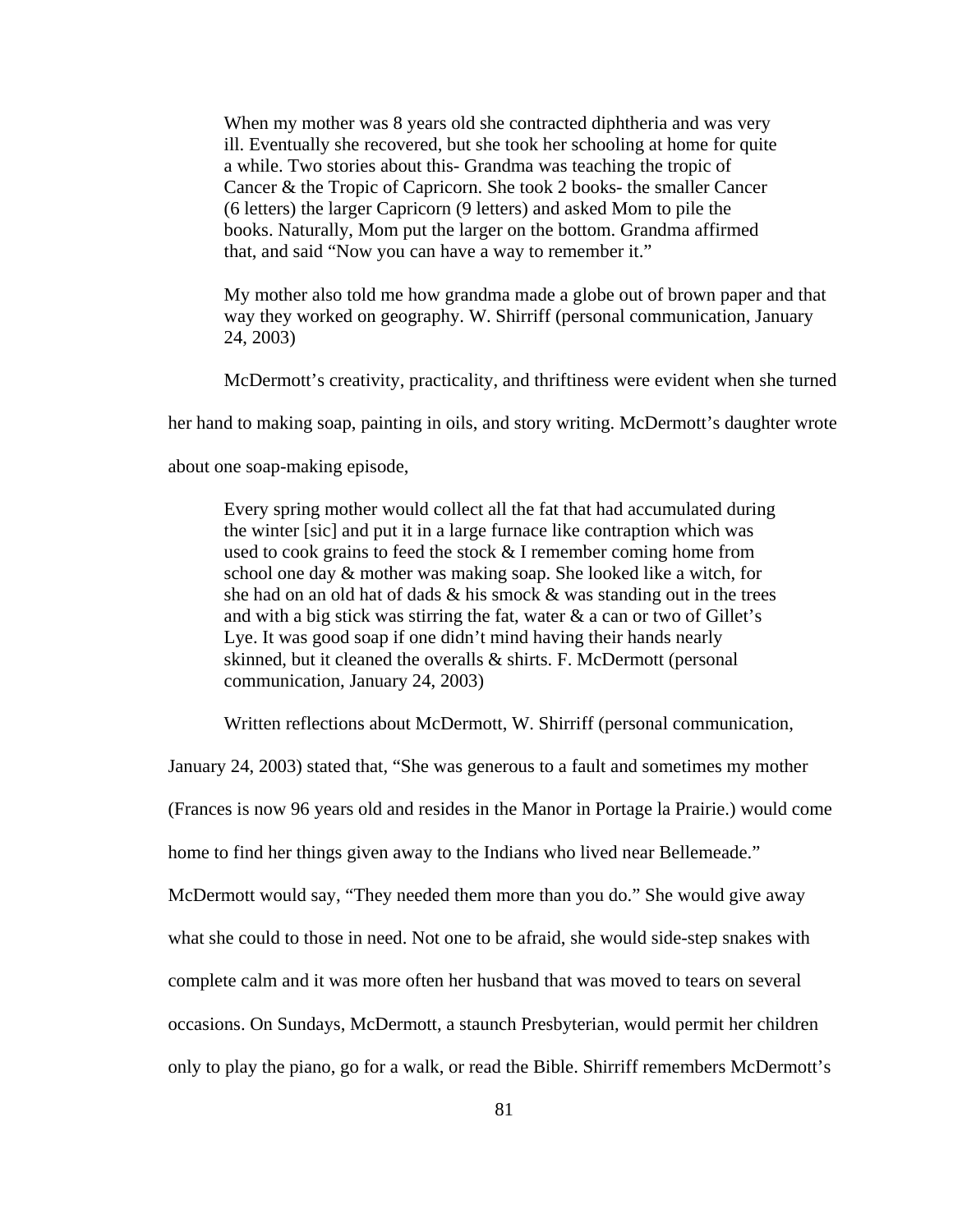guidance and influence to always read the Bible and say her prayers. It seems likely that McDermott was influenced by the Social Gospel, described earlier by Friesen (1987), and by Prentice et al., (1996),

Women were particularly active in the Protestant Social Gospel movement at the turn of the century, a movement which links to earlier evangelicalism and devoted to the establishment of God's kingdom on earth and thus to the reform of the temporal world. To work for social reform seemed to the women in the movement a logical extension of their maternalism." (p. 164)

McDermott "was a good musician as well, and taught Uncle Hugh and my mother to play the piano. I was told the Christmas Concert (a highlight of any community) was always highly successful where she taught. She valued education." W. Shirriff (personal communication, January 24, 2003). "She was way ahead of her time; she allowed and encouraged her daughter Frances to go to Portage la Prairie, away from Bellemeade, to go to school. Jessie recognized talents in her daughter, and suggested that Frances go to Montreal for a year to become a nurse" W. Shirriff (personal communication, January 24, 2003). Montreal was a long distance from Manitoba. At that time, c.1924, the trip from Portage la Prairie, Manitoba, to Montreal, Quebec of 1516 miles (one way) would take approximately four days by train. It appears that McDermott was a progressive female in her thinking and wanted her daughter to receive post-secondary education and training as a nurse away from home.

In addition to her active community work, McDermott maintained the household, generously sharing garden produce, pickling, canning, and supporting her husband and his political career. However, socializing with the community was important and she made time for the Burnside summer picnics and one undated photo (c. 1925-1930s)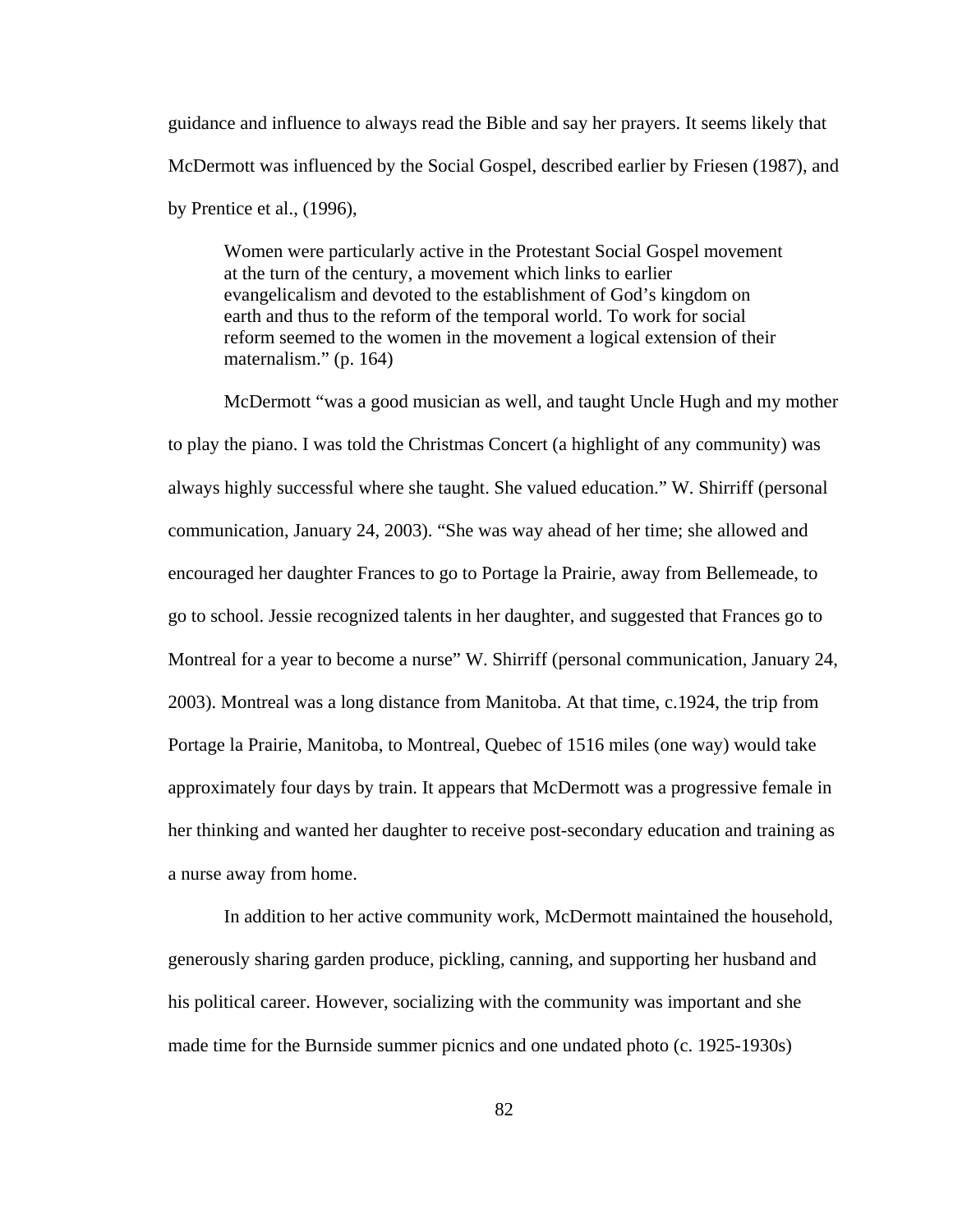shows her with a group of 17 people at a picnic: men in suits and women in mid-calf length dresses, and all the women wearing hats.

McDermott was listed as a member of The Children's Aid Society of Central Manitoba: "Born out of need, and the concern of private individuals for the welfare of neglected children, the CHILDREN'S AID SOCIETY OF CENTRAL MANITOBA was formed May  $31<sup>st</sup>$ , 1934" (Collier, n.d., p. 172). Kinnear (1998) in discussing the initiatives of the Children's Aid explains that "Women maintained this sort of social welfare work during the post-World War I generation with strength and assurance. There was less emphasis on foreign missions and more on community work at home as the teachings of the Social Gospel came to be widely accepted" (p. 142).

 Although McDermott was a Presbyterian for many years, she eventually became a member of the United Church and Kinnear (1998) noted "The Presbyterians and Methodists joined together in the United Church, which dominated the southwest part of the province," (p. 17) possibly the Portage la Prairie area. She was considered politically astute, liberal by persuasion, and advocated on behalf of the creation of the United Church. She was also a member of the Women's Missionary Society.

McDermott's family was a priority in her life. She relied upon the buggy in the spring, summer and fall, and a cutter was used in the wintertime (a sleigh with long metal blades to cut through the snow and drawn by horses), to reach the homes of her grown children. Later, she would take the train frequently from her home in Edwin to High Bluff, near Portage la Prairie, to visit her daughter Frances and her grandchildren. McDermott felt this was important because, as a child, she had not known her own grandmother, and she believed in the strength, support, and interdependence of the family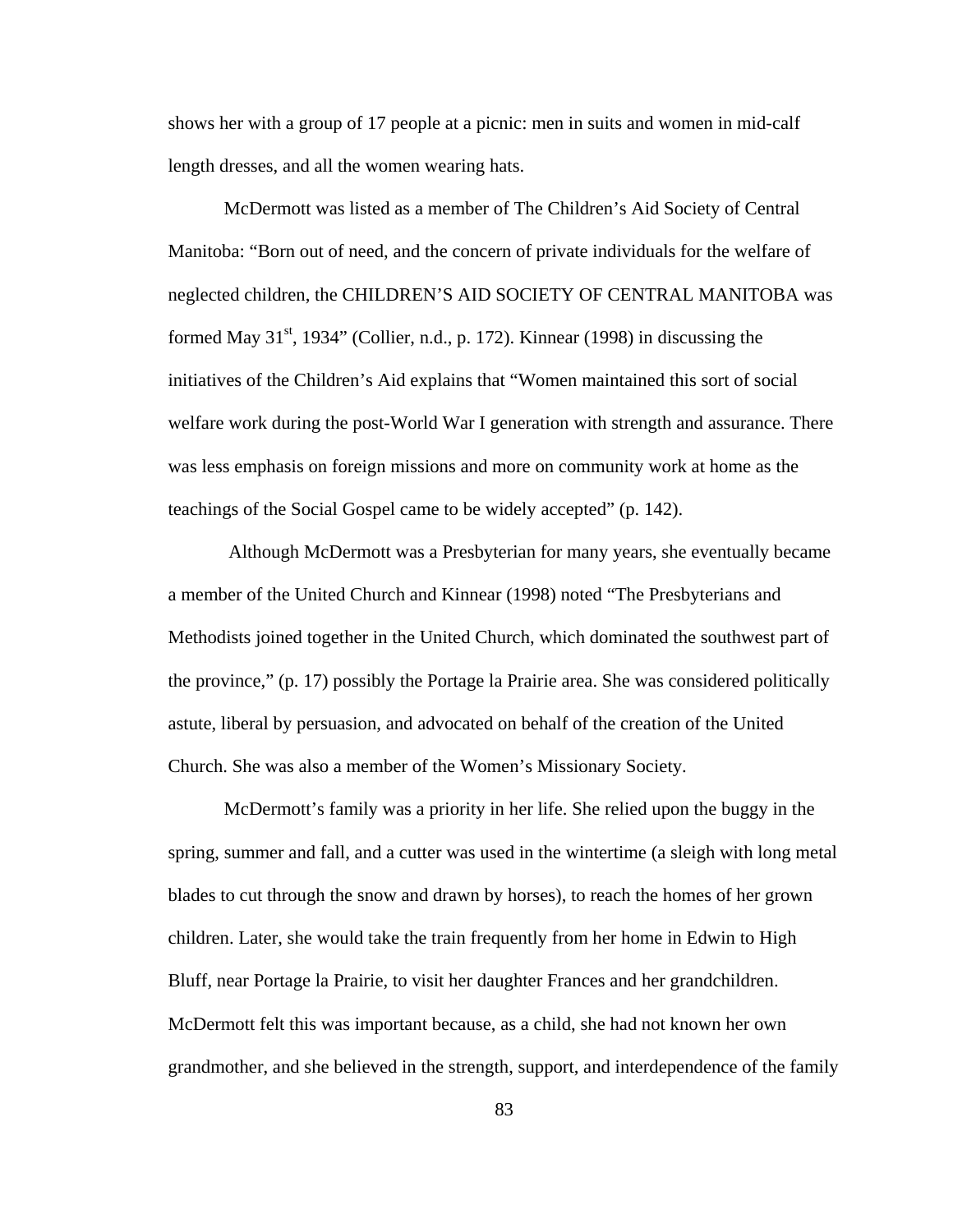connection, especially being one of 11 children in her family. W. Shirriff (personal communication, January 24, 2003).

 In 1917, after appearing before the Gladstone Trustees, McDermott was refused permission by the all-male school board to lead Mission Band in local schools. Because there were few churches in the surrounding locations, McDermott wanted to see the schools used for mission meetings because the schools were accessible to every child. Upon refusal of her request, and with patience and care, McDermott scoured the Manitoba Public Schools Act and discovered that if requested, religious education could be conducted for one hour per month in the school building. Later in 1917 McDermott received approval in Gladstone, Manitoba, to introduce Mission Band to that area. She drove many miles in a horse and buggy to encourage interest in these missionary groups and to gain community support. W. Shirriff (personal communication, January 24, 2003) wrote that her grandmother "was witty, feisty, was strict, and was like a saint to her, yet, was open to new experiences." The Mission Band initiative proceeded successfully.

In the local history book *Gladstone Then and Now* (2001) is a description of the many church activities in McDermott's community:

From Sunday school to mid-week groups, young people's organizations have been a priority in church life. . . . Sunday school was well established in the Methodist and Presbyterian Churches and continued after union in the United Church. Through the years classes have varied in number, size, and ages, but always the aim has been to guide young people in Christian ways. Students will have happy memories, too, of Christmas concerts, projects, spring teas, class parties, the annual skating party, and taking time in church services.

Mid-week groups included Baby Band (preschoolers), Mission Band (early school years), Explorers (ages 9-12), C.G.I.T. (Canadian Girls in Training), Cubs, Scouts, and later, Youth Group. Members were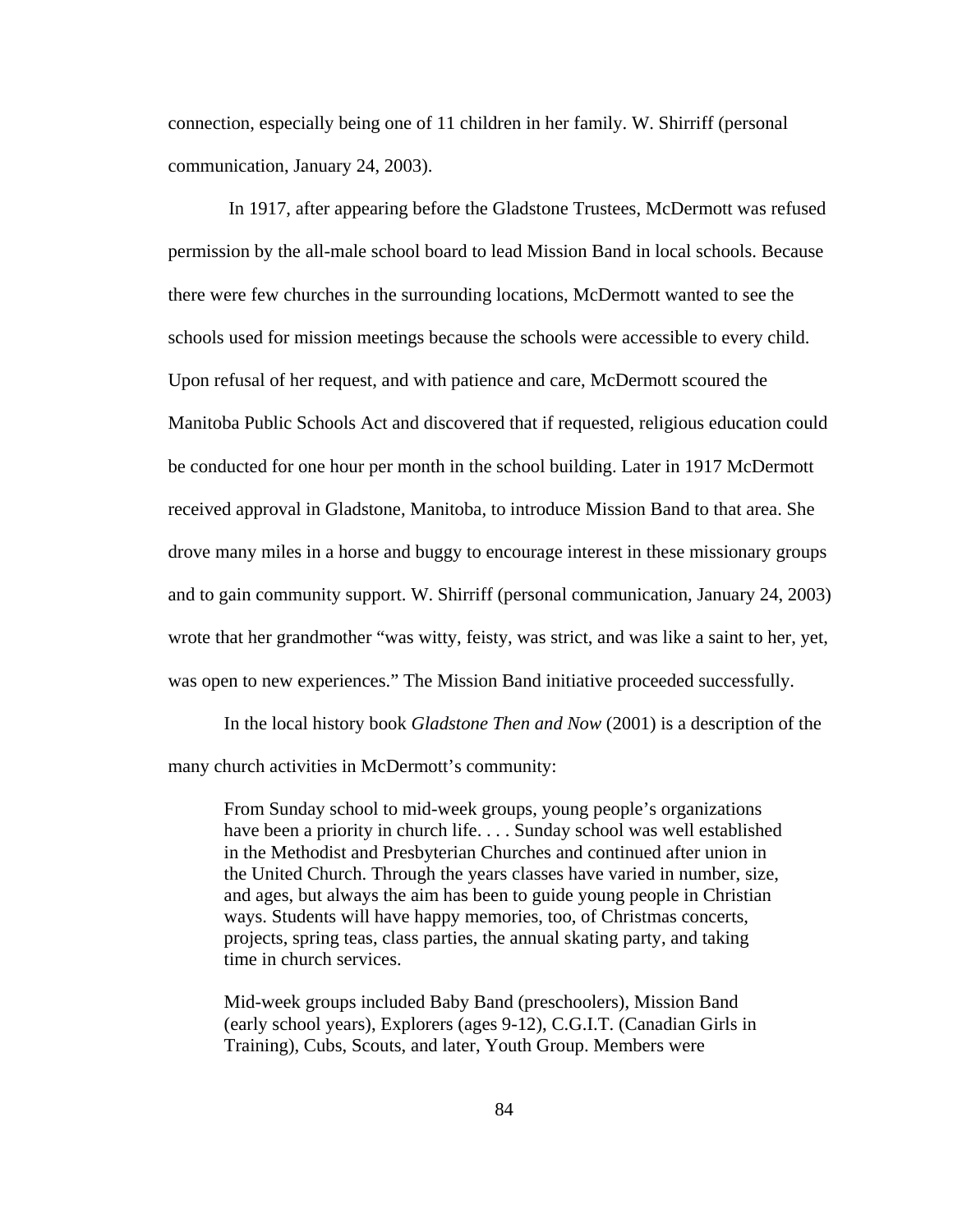encouraged to plan their agenda and learn to run a good business meeting. (p. 136)

In 1917, the McDermotts established a Community Club for young people at

Edwin, Manitoba, that offered debating and activities to support the war effort.

McDermott believed that people should use the talents they have for the benefit of other

people (Shirriff, 2002, p. 6). "She would use the power of fact and the conviction and the

strength that one gets from something right and true to tackle any problems" W. Shirriff

(personal communication, January 24, 2003). F. McDermott (personal communication,

January 24, 2003) wrote about her mother's community service:

Young people were the apple of her eye. She would give time & effort to all activities concerning young people. She was on the executive of the Portage Presbyterial (1917) and with that backing mother came home from a Presbyterial meeting in Gladstone & began to work. Baby Bands and Mission Bands were in their infancy & mother spent hours on the telephone stirring up interest in Mission Bands." She wanted to call the Edwin Mission Band, "The Joyful Gleaners." (personal communication, January 24, 2003)

McDermott "lived an active life on a farm, until her husband's death in 1947 at

the age of 80, one day after he came in from working with horses on the land. She lost

her will to live and died two years later" F. McDermott (personal communication,

January 24, 2003). The local Portage la Prairie newspaper, *Daily Graphic*, noted

McDermott's death on November 1, 1950 and documented her community service

(Shirriff, 2000, p. 6). Her obituary described her Christian lifestyle and stewardship:

Last surviving member of the original family to first settle in Burnside, Mrs. Jessie Isabelle McDermott, wife of the late Robert McDermott, died in Winnipeg yesterday after a lifetime of community service in this district. Eighty years of age, she had lived in this area since 1871.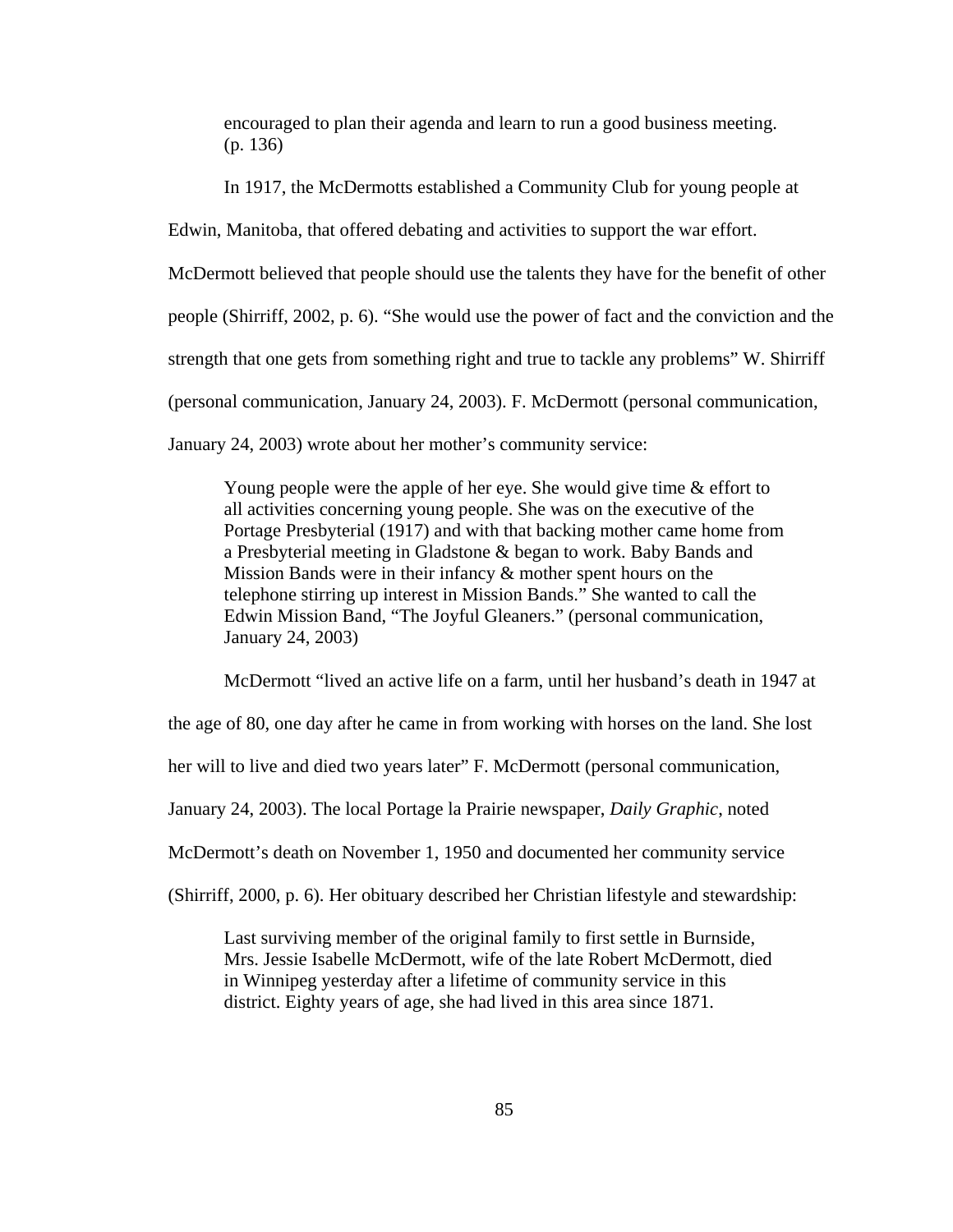Mrs. McDermott built her life on the solid foundation of her family and the church. She was a charter member of Edwin Women's Missionary Society and served on the executive of the Portage la Prairie Presbyterial .

Mrs. McDermott was a witness to the many great changes in this district, as it grew from a pioneer settlement to a modern farming community.

Devoted to her family, her health first began to fail after the shock of her husband's death. (November 2, 1950, *Portage la Prairie Daily Graphic*, p. 4)

"Belle McDermott was a diminutive woman whose influence on the

community belied her stature" (Shirriff, 2002, p. 6). McDermott was described as

"a feminist who felt women could do anything they wanted, and that if you

wanted something to happen, you did it. That's just what she did. She was an

equal opportunity person." W. Shirriff (personal communication, January 24,

2003. The following story reinforces the faith, care, and determination that

permeated McDermott's life.

One time my granddad came back and he had a tree. Grandma wanted it planted in a certain place. Granddad said it would not grow in that specific place. Grandma Jessie would go out everyday and give it a pail of water. She made up her mind it would grow and it became the centerpiece of the property, a huge, bushy, tree. W. Shirriff (personal communication, January 24, 2003)

Chapters 4, 5, and 6 described the biographical profiles of Scott, Benedictsson,

and McDermott. Chapter 7 will discuss the findings of the research and respond to the

research questions defined in Chapter 3.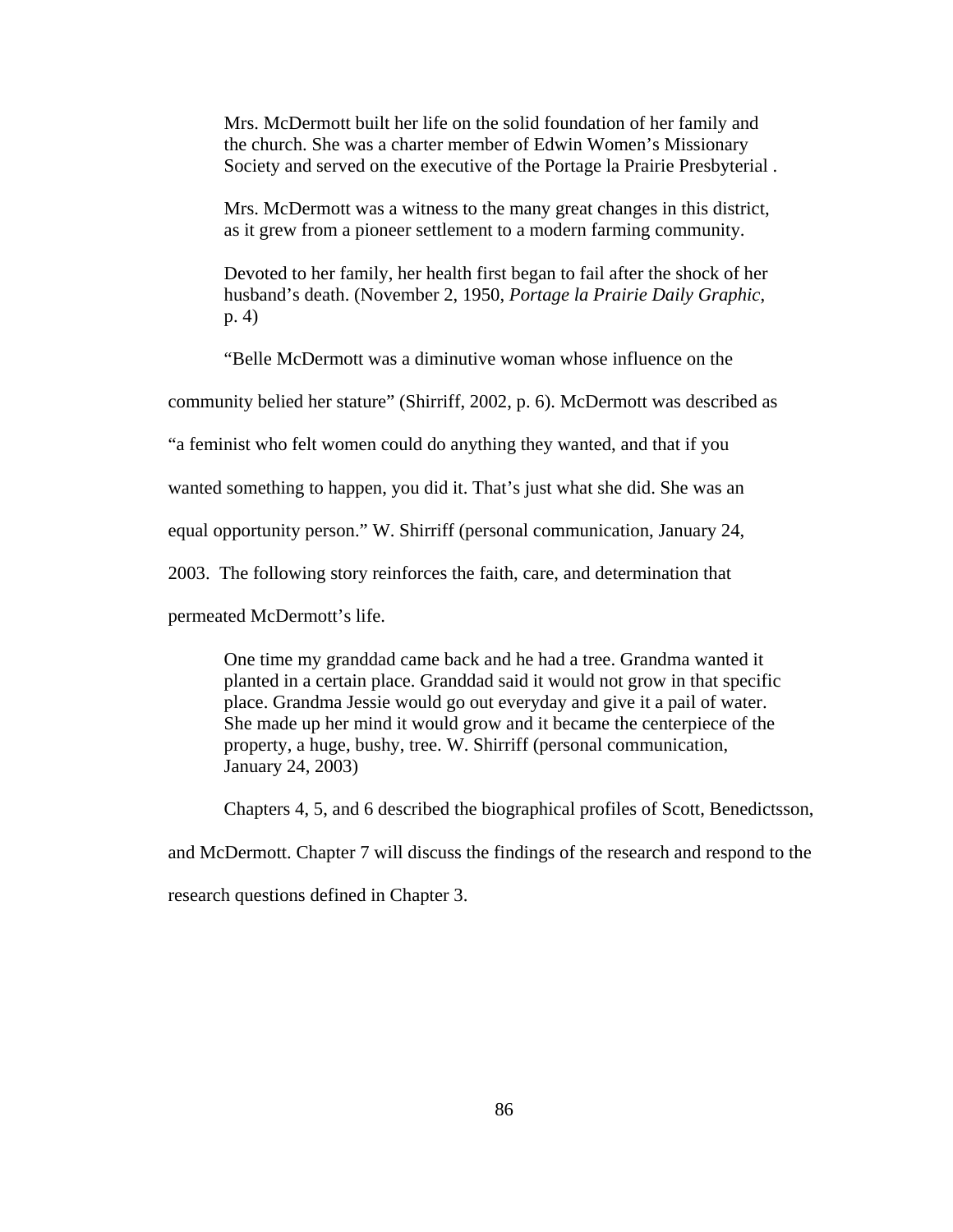## CHAPTER VII

### FINDINGS

Chapter 7 addresses the findings of the research study and responds to the six research questions posed in Chapter 3. These six research questions provide direction to the study, "Three Pioneer Women in Manitoba: Evidence of Servant-Leadership."

In order to answer the research questions, an analysis of each narrative was undertaken. To provide structure to the process and the information gathered, the following chapter will contain six sections with each section addressing one research question.

The life narratives constructed from the primary archival and secondary source materials for each woman discussed in Chapters 4, 5, and 6 were analyzed by rereading the individual narrative several times looking for evidence of servant-leadership characteristics that was coded in the text with ten key words to represent the ten characteristics. The key words were: listening, empathy, healing, awareness, persuasion, conceptualization, foresight, stewardship, growth, and community or their proxies. Printed material, which included descriptors or quotes, was included to give credibility to the finding of servant-leadership characteristics or their proxies.

Table 1 provides a summative display to indicate evidence of each characteristic or proxy of servant-leadership exhibited by each woman.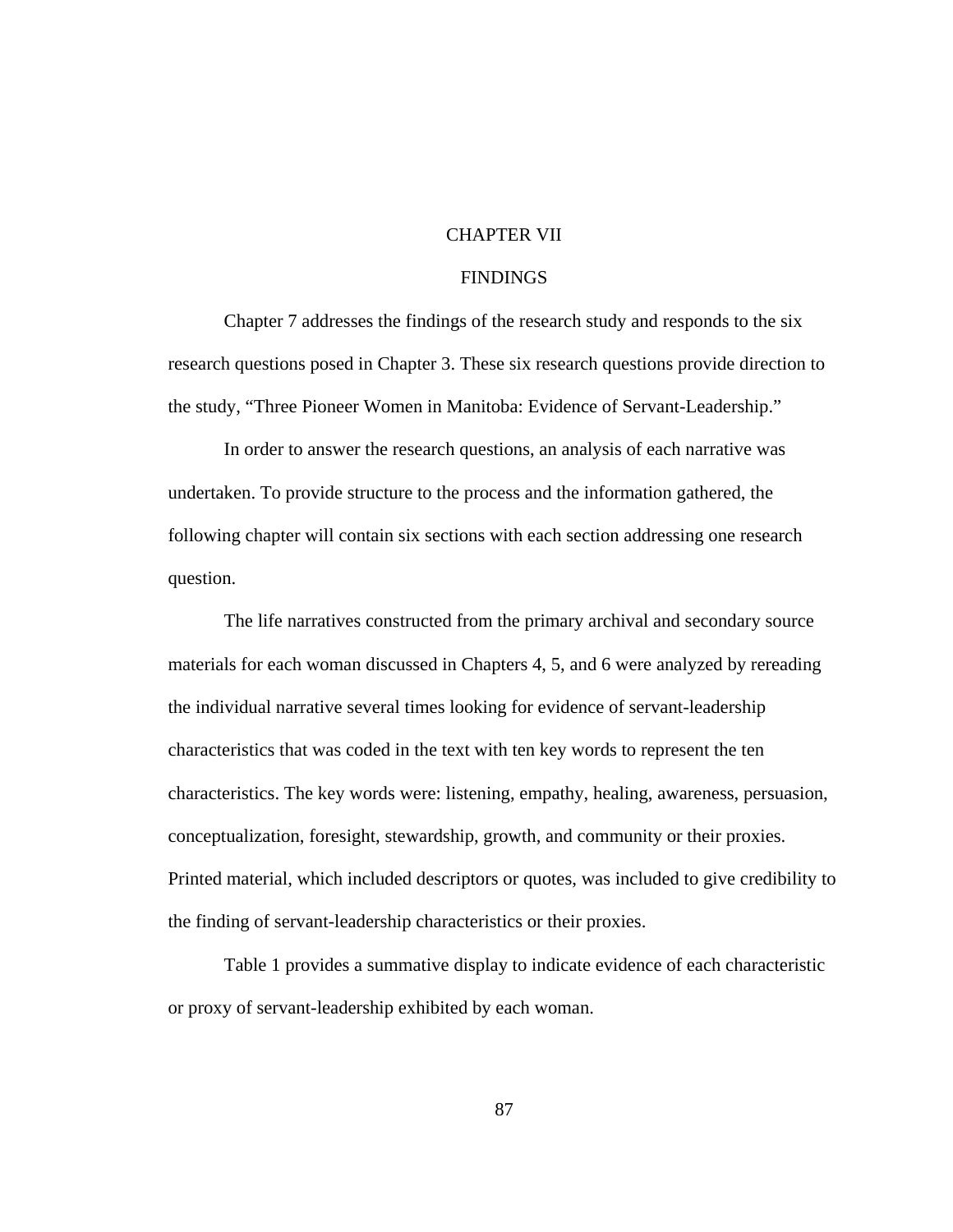| Characteristic               | Scott | Benedictsson       | McDermott                |
|------------------------------|-------|--------------------|--------------------------|
| Listening                    | $X *$ | X                  | X                        |
| Empathy                      | $X +$ | X                  | X                        |
| Healing                      | $X +$ | $\overline{\cdot}$ | X                        |
| Awareness                    | $X +$ | $\overline{?}$     | X                        |
| Persuasion                   | X     | $X +$              | X                        |
| Conceptualization            | X     | $X + *$            | $\overline{\mathcal{L}}$ |
| Foresight                    | X     | $\overline{?}$     | $\overline{\mathcal{L}}$ |
| Stewardship                  | $X +$ | X                  | $X + *$                  |
| Growth of Others             | $X +$ | X                  | $X +$                    |
| <b>Building</b><br>Community | $X +$ | X                  | X                        |

\_\_\_\_\_\_\_\_\_\_\_\_\_\_\_\_\_\_\_\_\_\_\_\_\_\_\_\_\_\_\_\_\_\_\_\_\_\_\_\_\_\_\_\_\_\_\_\_\_\_\_\_\_\_\_\_\_\_\_\_\_\_\_\_\_\_\_\_\_\_\_\_

Table 1. Characteristics of Servant-Leadership.

*Note*. X indicates the presence of evidence of that particular characteristic

 $+$  indicates a particular strength demonstrated in the characteristic(s)

\* indicates a particular characteristic(s) that was best exemplified by the woman.

? indicates weak or uncertain evidence of a particular characteristic

# Research Questions

*Research Question One*. What information provided in the lives of the three

women was considered as characteristics of servant-leadership, as established by Robert

K. Greenleaf (1970/1991b, p. 1-37) or their proxies: (1) listening, (2) empathy, (3)

healing, (4) persuasion, (5) awareness, (6) conceptualization, (7) foresight, (8)

commitment to the growth of people, (9) stewardship, and (10) building community?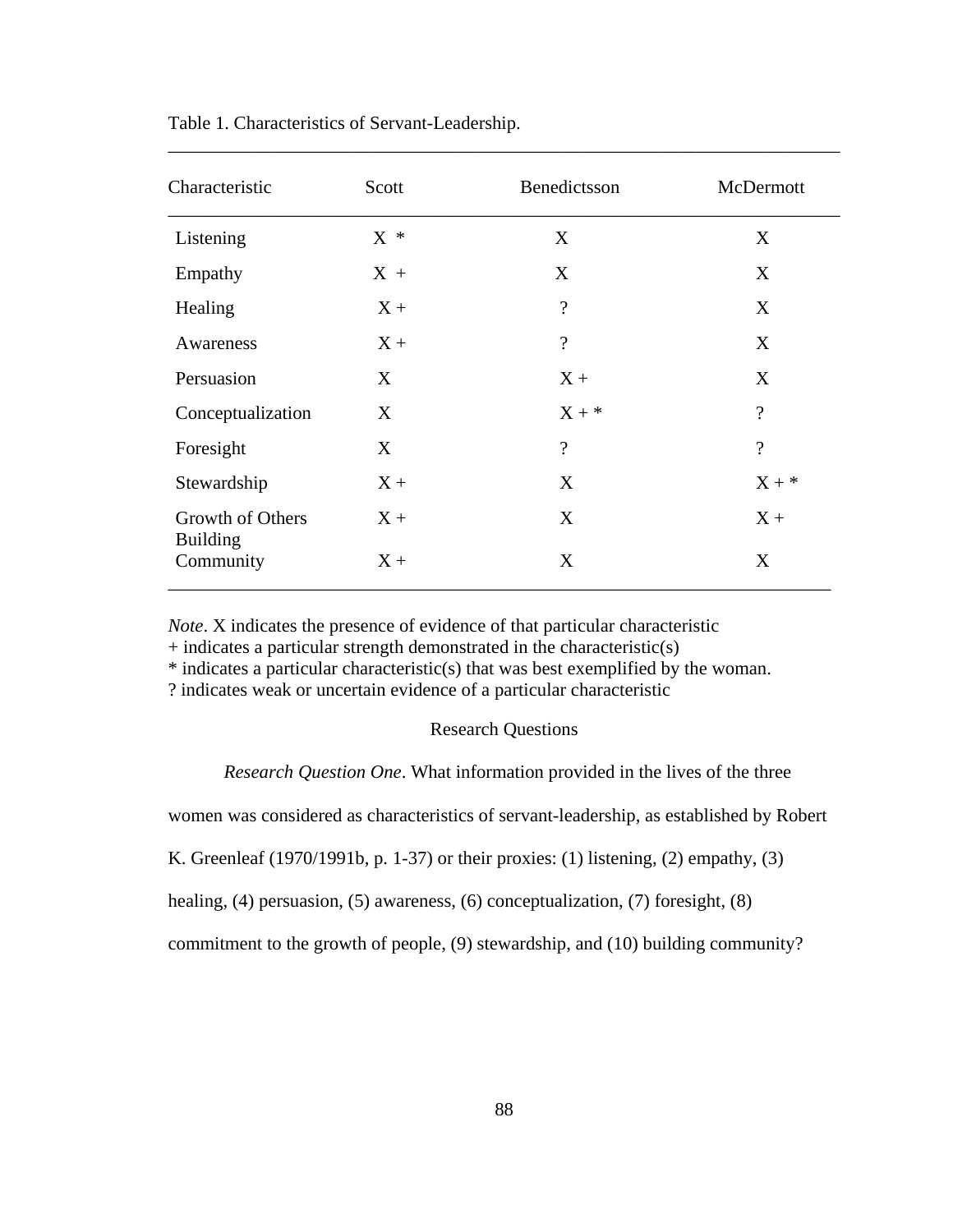#### *Margaret Scott*

1. *Listening.* Primary source evidence indicates Scott listened to her mother tell the story of the Muller Orphanage and it made a lasting impression upon her life (Macvicar, c. 1939, p. 6); she listened to herself when making the decision to give up working in the office and work among the poor in the city (Macvicar, c. 1939, p. 7-8); she visited the jail daily to hear how she could help the prisoners find work, lodging, or support (Macvicar, c. 1939, p. 9).

2. *Empathy.* Through her caring, empathetic, attitude Scott wanted to help the poor and unfortunate in some tangible way (Macvicar, c. 1939, p. 6); she believed it was her duty to serve the poor (De Graves, 2000, p. 65-66); while in Montreal, she worked hard and "with her usual sympathetic interest" (Macvicar, c. 1939, p. 7).

3. *Healing*. When Scott's health was threatened by a break down in Montreal, she listened to advice from her doctor and moved west to Winnipeg for a drier climate in which to heal. First, she healed herself and then she worked to heal others. She read into the night "to gain knowledge to help the sick and needy" (January 25, 1975, *Winnipeg Free Press*, p. 22); she established a hygiene department and monitored children in that department for two years; she became valuable to the Winnipeg Health Department and to the doctors for her knowledge, awareness, and understanding of the health problems in the inner city (January 18, 1975, *Winnipeg Free Press*, p. 5). Scott understood the stresses upon mothers and held Mother's Meetings on Friday afternoons in the mission to support the women and to provide spiritual healing and materials (Macvicar, c. 1939, p. 10).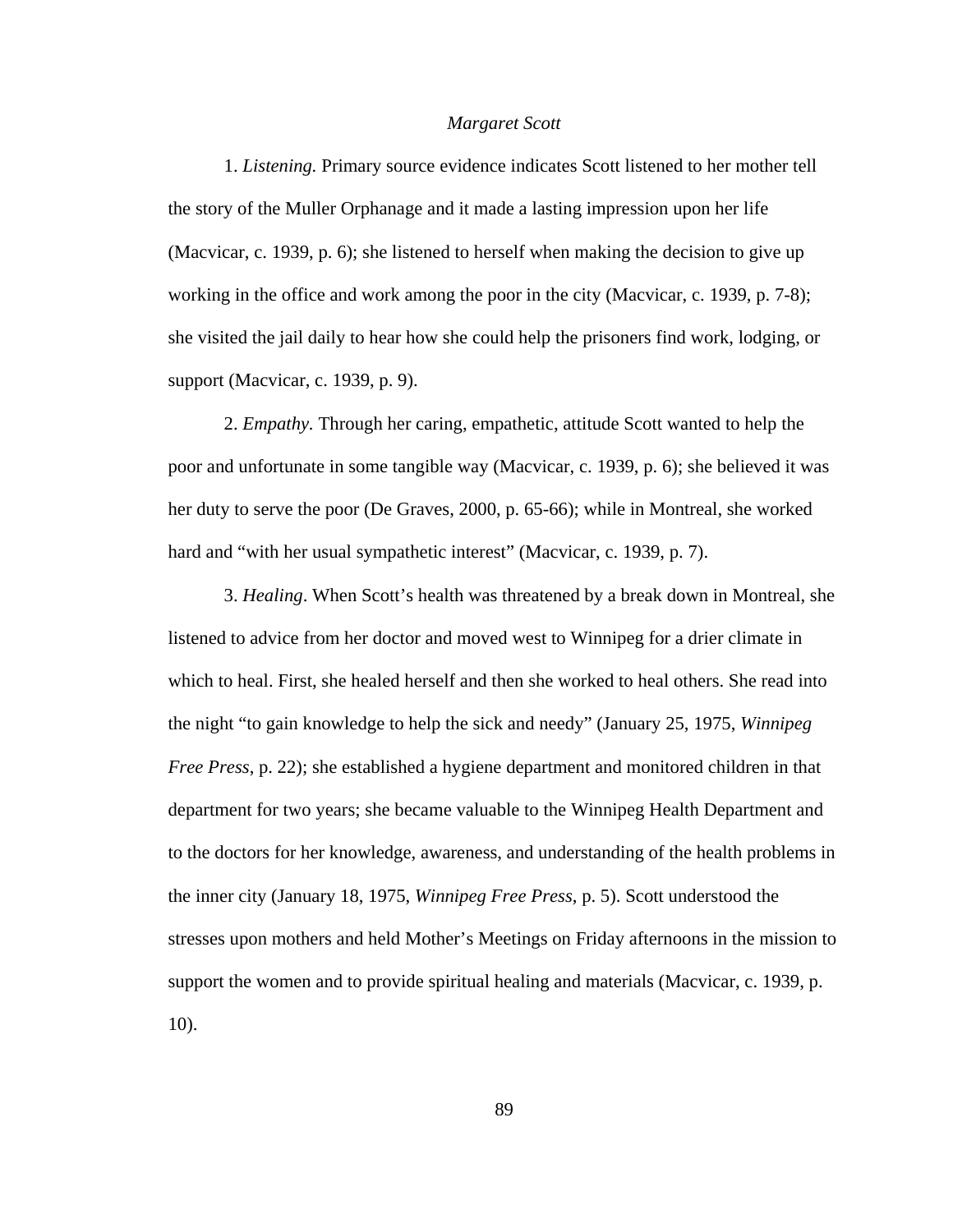4. *Persuasion*. Scott wanted to learn shorthand and realized it would improve her secretarial skills. She continued to mention her eagerness to learn shorthand until the owner of the firm finally took it upon himself to teach her directly, because her immediate supervisor would not (January 18, 1975, *Free Press*, p. 5). She maintained the mission for over thirty years through consistent and persistent actions and service and without "making a single appeal to the public" (March 14, 1964, *Free Press*, p. 21); her acts of service convinced and influenced others to give to her cause for over thirty years. Although she did not adhere to regular visiting hours at the jail, the wardens were convinced of her devotion to the prisoners and let Scott come and go as she pleased, during the day or night (Macvicar, c. 1939, p. 9). Her years of good works persuaded others in the Winnipeg community to support her initiatives and in 1904 funds were provided to establish the Margaret Scott Nursing Mission (June 13, 1931, *Winnipeg Tribune*, p. 6).

5. *Awareness*. Scott's awareness of the high mortality rate of infants in the inner city of Winnipeg caused her to try to do something about the situation. She went into the homes to demonstrated good home hygiene, often scrubbing the floors herself (Provincial Archives of Manitoba, MG10 B9). She was aware that many men who were released from the jail and many of the immigrants had no employment and Scott established the wood yard (which was eventually taken over by the city) so the men could make a living chopping wood and selling it (August 3, 1931, *Free Press*, p. 9).

6. *Conceptualization and 7. Foresight*. Scott was always looking ahead to the future while planning (foresight) and dreaming (conceptualization): "she sees things that need doing, starts them properly going and then the right official body goes on with the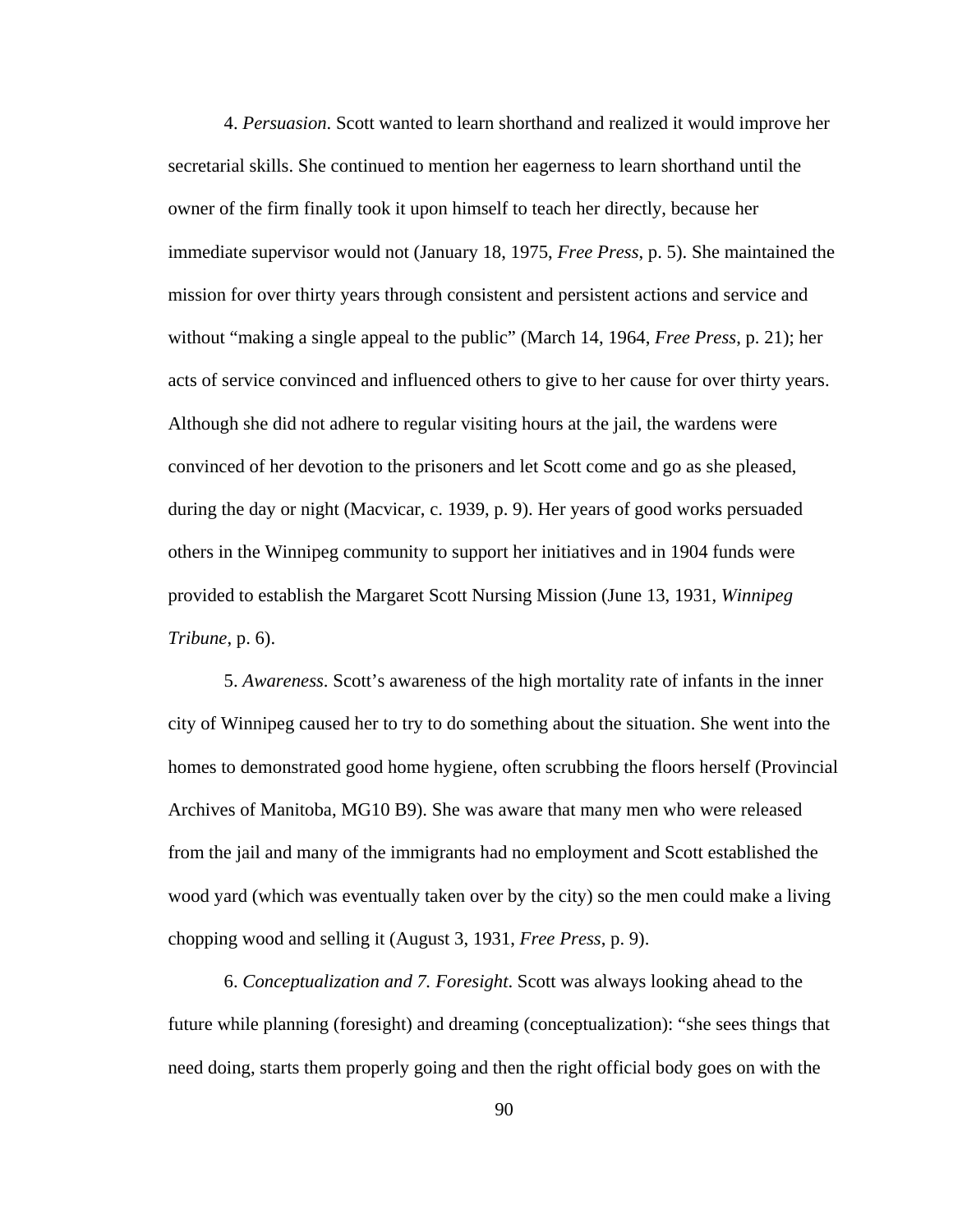work" (Moulton, 1913, n. p.). Through the mission, her childhood dream became a reality (March 14, 1964, *Free Press*, p. 21). She established the Little Nurses League to teach children how to care for younger brothers and sisters and this concept was eventually adopted by the school board (June 4, 1921, *Saturday Night*, p. 29). She was a pioneer in social service works (June 13, 1931, *Winnipeg Tribune*, p. 6); and pioneered neighborhood clinics, and established healthcare in the community (Miller, 2002, p. 287).

8. *Commitment to the Growth of People*. Scott realized she was not a trained nurse and would read late at night to improve her skills and become more knowledgeable about healthcare (Macvicar, c. 1939, p. 10) so that she could teach others. Scott put in long hours of service at the Mission, in the homes of the sick and needy, at the jail, and in the Sunday school to help others. The mission became a training and learning center for community nursing. Nurses from the General Hospital had several months of placement at the mission as part of their formal program of study (January 25, 1975, *Winnipeg Free Press*, p. 22). Programs such as the "The Child Hygiene Department launched in 1911, long since taken over by the city and the Little Nurses' League, started the following year, was adopted by the School Board" (June 4, 1921, *Saturday Night*, p. 29), are evidence of her commitment to the growth of others.

9. *Stewardship*. Scott did not seek recognition for her service and went about her daily work in Winnipeg until her death. Scott moved among the needy "with gentleness and awoke in them (the needy) new respect" (August 3, 1931, *Free Press*, p. 9). In an undated letter, attributed to Rev. C. C. Owen, the writer emphasizes "The splendid service of sacrifice, the ability and devotion, which Mrs. Scott showed in her years of splendid service for the sick, poor, suffering and sinful- whom she delighted to serve at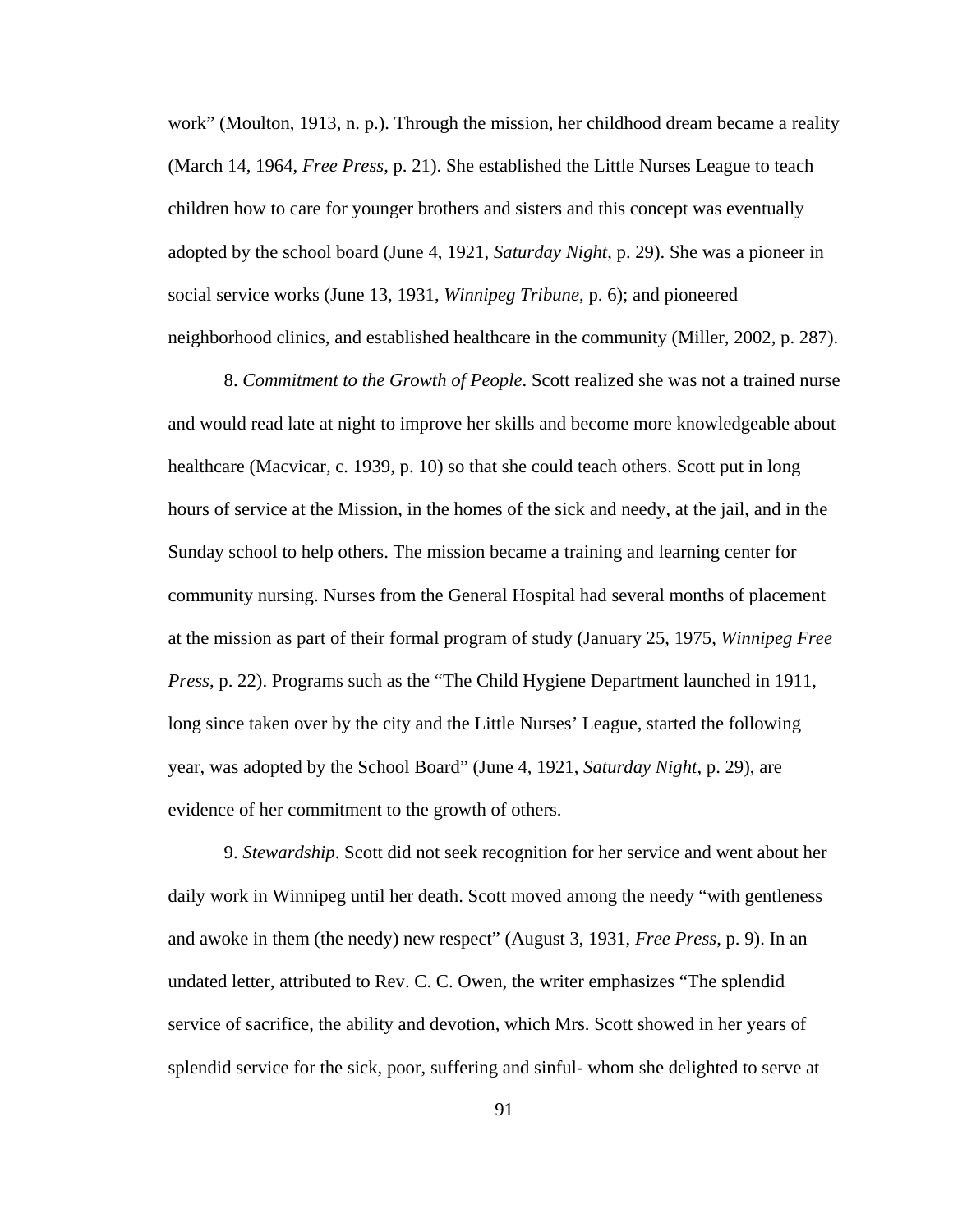the best of her power and often at her own suffering and overstrain" (Provincial Archives of Manitoba, MB10 B9, p. 1166, 1167).

10. *Building Community*. By 1913, the mission had grown from serving 3,000 homes to 30,000 home visits and from two nurses to eight nurses on staff (January 18, 1975, *Winnipeg Free Press*, p. 5). Scott's contributions to the community received further recognition when a school was named after her in the north end of the City of Winnipeg (June 4, 1921, *Saturday Night*, p. 29); the city flags were lowered to half staff upon her death (August 5, 1931, *Winnipeg Evening Tribune*, p. 5); and a beautiful monument was erected in St. John's Cemetery by the city and her friends (October 19, 1932, *Winnipeg Free Press*, p. 6). De Graves (2000, p. 65-66) stresses her long service of 45 years to the Winnipeg community.

These findings in the biographical profile of Scott provide evidence of all ten characteristics of servant-leadership: listening, empathy, healing, awareness, persuasion, conceptualization, foresight, stewardship, commitment to the growth of others, and building community.

Next is the analysis of the data for Benedictsson as it relates to Research Question One.

### *Margret Benedictsson*

1. *Listening and* 2. *Empathy*. The biographical profile of Benedictsson provides evidence of empathetic listening and caring when she states, "I read the laments of oppressed persons, unhappily married women, and the misfortune of young girls" and she had, "a yearning to break down all fetters that tie people to evil and distress" (Kinnear, 1982, p. 176). The three excerpts from her stories in *Writings of Western Icelandic*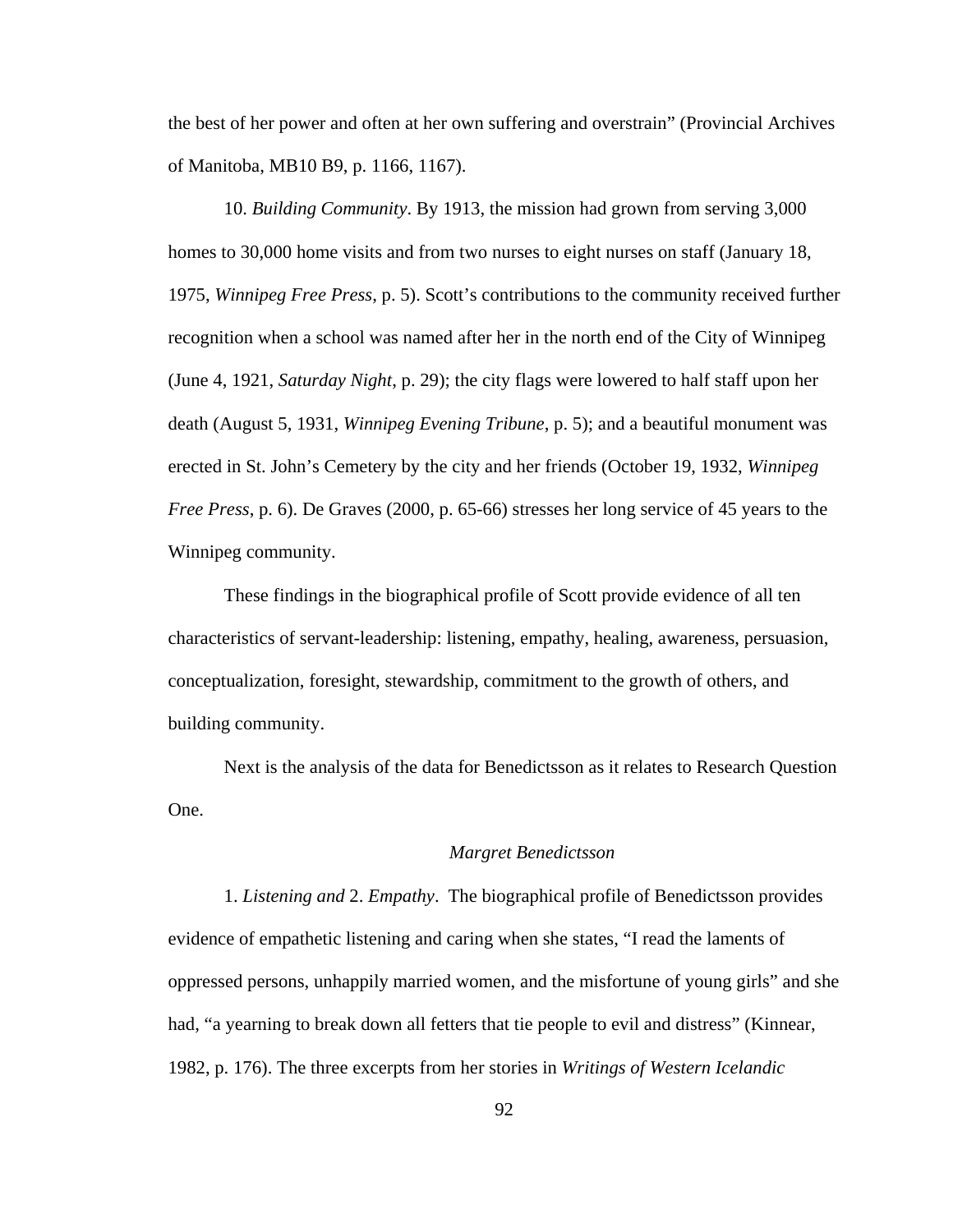*Women* (Wolf, 1996, p. 74-84) stress her concerns for human rights, the responsibilities of women to their families, poverty, birth control, and issues of social, physical and mental health. Kinnear (1987, p. 26) describes Benedictsson's interest in the need to improve the working conditions for women. Benedictsson listened to herself, and her thoughts, reflections and ideas were expressed in her writing. (Krsitjanson, c. 1965, p. 373).

3. *Healing.* The concept of healing is less obvious when directed to Benedictsson personally. But, she never wavered in her quest to improve the social conditions for women. One could say this was a healing attitude directed toward society's ills.

4. *Persuasion*. Benedictsson and her husband, Sigfrus, published the suffrage magazine, *Freyja,* in Selkirk, Manitoba. This 40-page publication circulated for 12 years throughout Canada and the Unites States and included stories, biographical sketches, poetry, literary works, and a children's corner. Many historians write of the positive impact of Benedictsson's beliefs and ideals which were consistently and regularly circulated in the magazine to men and women readers (Johnson, 1994; Kinnear, 1998; Kristjanson, c. 1965; Thor, 2002; Treble, 2000; Wolf, 1996). She sought to convince, or persuade, her readers to the cause of human rights, especially in Manitoba, through the written word and through her lectures.

5. *Awareness*. This characteristic is confusing in Benedictsson. As a member of many women's organizations (i.e., The Icelandic Women's Society, the Icelandic Women's Suffrage Society, the Icelandic Progressive Society, and the Women's groups within the Unitarian Church), Benedictsson was constantly aware of women's issues and concerns. Her relationship with other suffragists through letter writing and through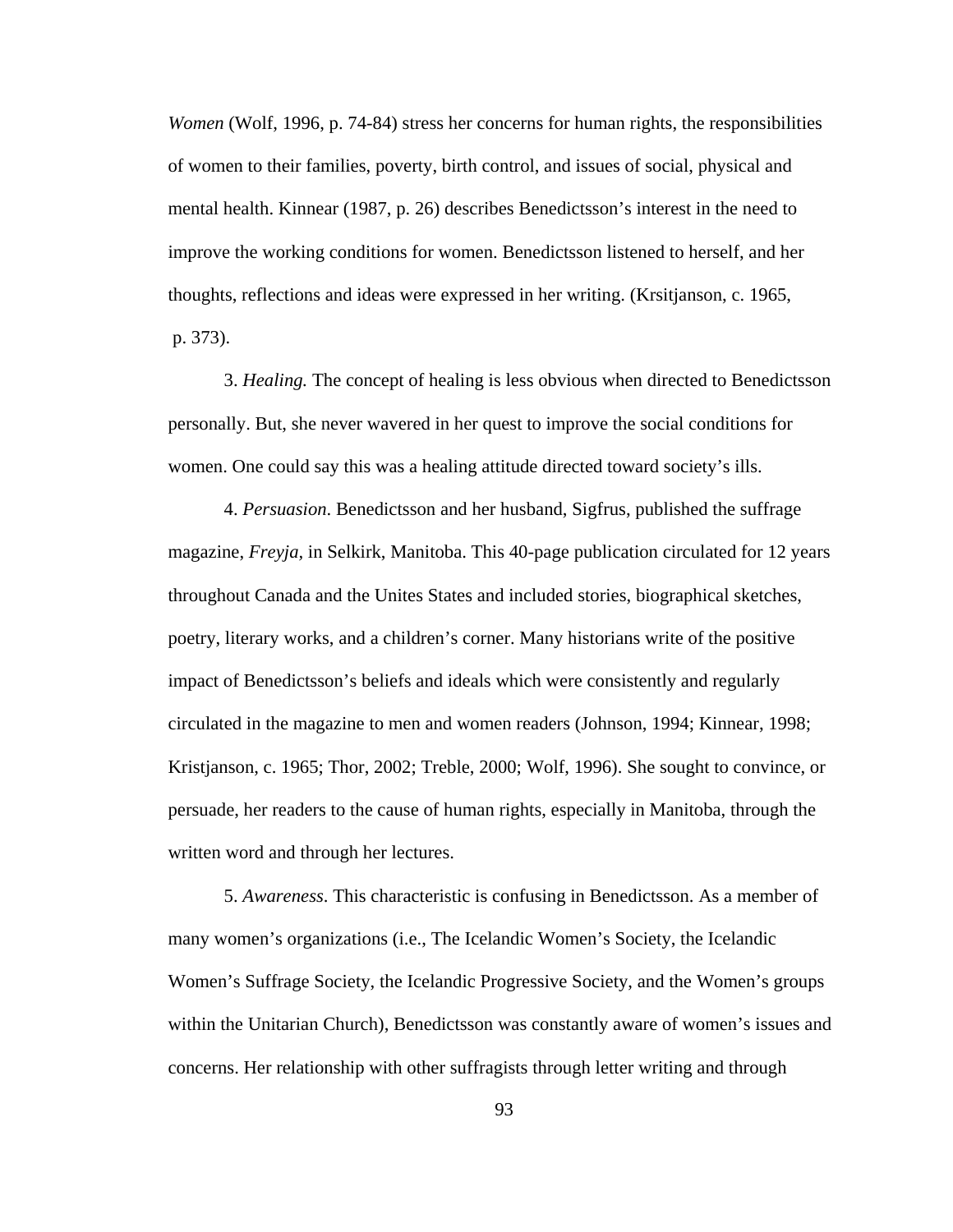reading their works kept her apprised of women's rights issues. However, her ideas and approach were considered radical by the Anglophone community and one wonders if the women of the Icelandic and Anglophone communities would have worked more closely if this had not been the case.

6. *Conceptualization*. Her vision for women's rights was related to her founding an Icelandic Suffrage Association, Titraum (Endeavor), in Winnipeg in 1908 (Prentice et al., 1996, p. 205). Her conceptualization of the future possibilities for women (i.e., the vote, improved working conditions and home life), was recorded in *Freyja* and spoken about in her speeches. "Mrs. Benedictsson was an able speaker and she continues her campaign work in Winnipeg and in the rural districts" (Kristjanson, c.1965, p. 373-374).

7. *Foresight*. Benedictsson's actions at times seem puzzling and perhaps lacked foresight. The incident of telling the women in the Unitarian congregation and Icelandic community to withhold affection from their husbands, in order to get them to support certain initiatives, seems not well reasoned. She learned from Sigfus, who had read the works of John Stuart Mill (1867), about the liberty of women. But, her articles in *Freyja* were written under a pen name and didn't match her strong character and support of feminism, although she probably realized that the use of a male name as author created broader readership.

8. *Commitment to the Growth of People*. There are several examples of Benedictsson's commitment to growth in herself and in others. First, she attended Bathgate College for 2 years (Bumsted, 1999, p. 21; Johnson, 1994, p. 121) and Winnipeg Central Business College (Lindal, 1967, p. 160-161) to further her own education. Second, she maintained an ongoing correspondence with Dr. Stowe-Cullen,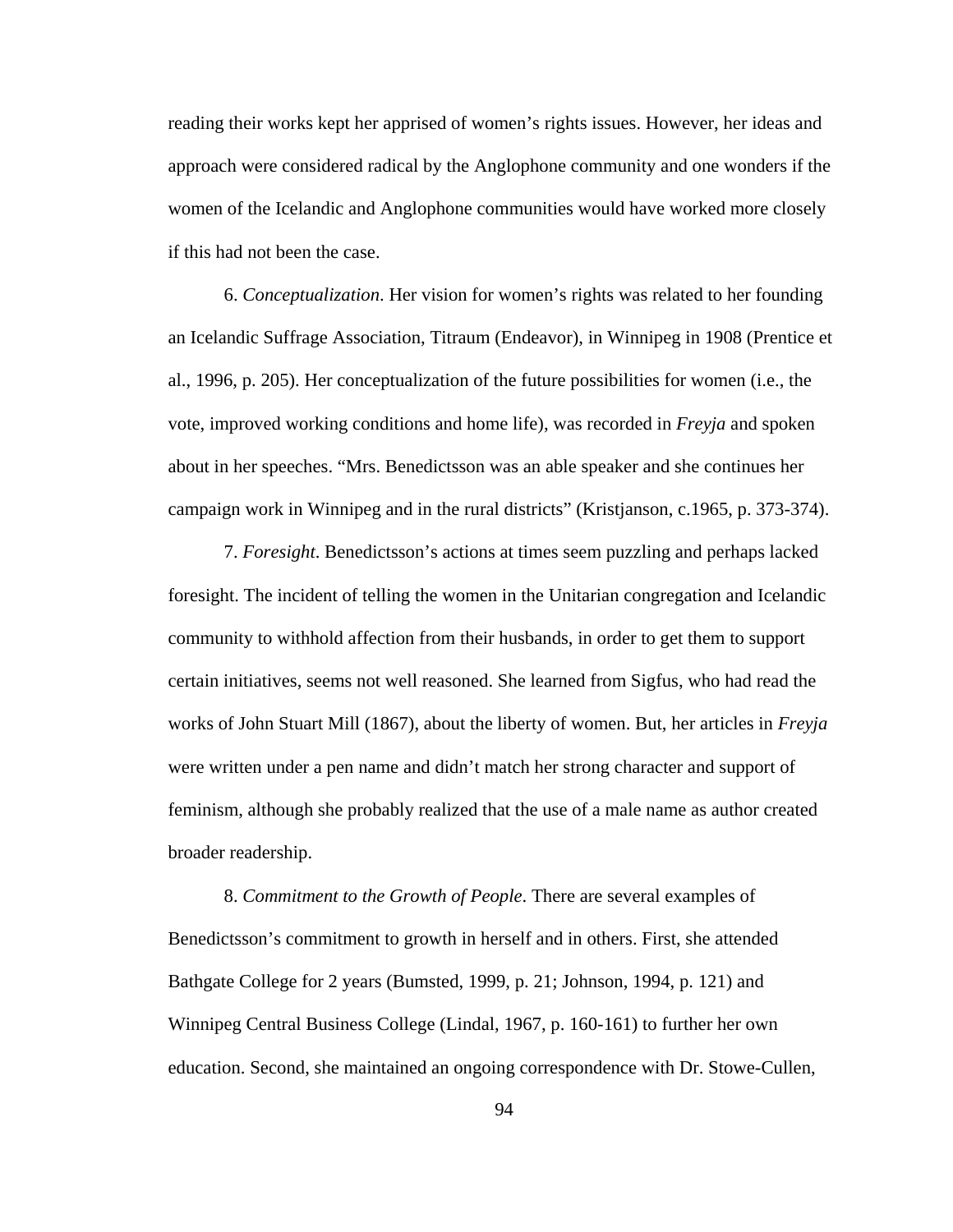the leader of the Ontario suffrage movement and third, she read the works of American suffragette, Lucy Stone (Kristjanson, c. 1965, p. 372). At the same time, she developed her beliefs and spread the word of the suffrage movement throughout Manitoba. She "delivered her first lecture on women's rights to members of Winnipeg's Icelandic community" (Johnson, 1994, p. 121-122) on February 2, 1893. The couple published *Freyja* to promote learning and growth and understanding in others of women's rights; she helped raise money to pay for girls to attend school (Lindal, 1967, p. 160). She and her husband opened their home to meetings of the Verse-Making Club where poets shared their verses and discussed their literary works (Kristjanson, c. 1965, p. 372).

9. *Stewardship*. Benedictsson managed to serve the needs of her family; the writing and editing of *Freyja*; her membership in various organizations; her ongoing church participation; and her lecturing in Winnipeg and the province during her residence in Manitoba. Sergiovanni (1992, p. 139) suggests evidence of stewardship involves, "personal responsibility to manage one's life and affairs with proper regard to the rights of other people and for the common welfare." Johnson (1994) writes "she wasn't satisfied with a merely passive interest in justice for women; she determined to do something about it. She felt that her part in the struggle would be that of converting the Icelandic women to the Cause" (p. 121).

10. *Building Community*. Her contribution to the cause of provincial suffrage and the communities in Manitoba are recognized by historians Kinnear, (1998); Thor, (2002); and Wolf, (1996), in particular. Her obituary in the Icelandic Manitoba paper, *Heimskringla* (December 19, 1956, p. 1), acknowledges her as an "important Icelandic Canadian women" and "editor of *Freyja* for 12 years." Wolf (1996, p. 17, 23) speaks of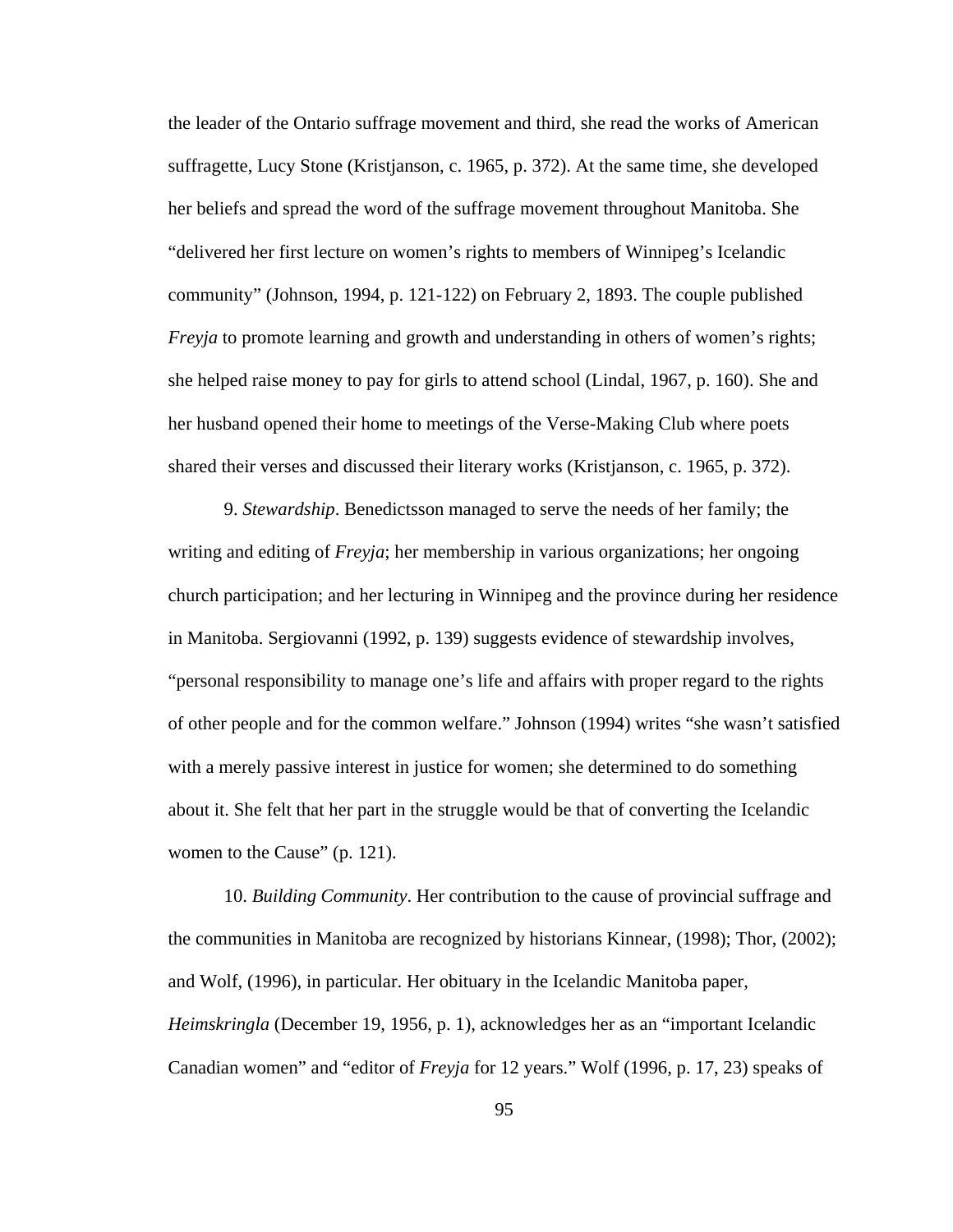the momentum generated among Manitoba communities by the lectures Benedictsson delivered. Her sense of community building was evident in her contribution of time and money to the Unitarian Church and Icelandic communities and the community of women in Manitoba for whom she advocated.

The preceding findings provide evidence of the 10 characteristics of servantleadership in the biographical profile of Benedictsson, although the demonstration of healing, foresight, and awareness are somewhat weaker then the other characteristics.

Next, will be a discussion about McDermott as it relates to Research Question One and any evidence of servant-leadership found in her life.

### *Jessie McDermott*

 It should be noted that the amount of archival materials available for McDermott was much less than that of Scott and Benedictsson. This may be because she lived in a rural area and did not enjoy the same visibility or media recognition in newspapers as the two women who worked mostly in the City of Winnipeg. Much of the McDermott data was based upon the personal reflections of her daughter and granddaughter. Was the impact of McDermott as great as that of Scott and Benedictsson? McDermott lived and worked in a rural setting with a smaller population. Her intitiatives (Mission Band, Debating Club) seem to pale in comparison to the major issues of healthcare and the vote for women. Also, McDermott's story tells of someone who was involved in many areas and dealt with many issues. Perhaps this diversification produced less recognition. The other two women focused their energies all in the same area (e.g., Scott read, went into the homes, jails, worked in the Mission, created organizations in the schools, monitored newborns, all to promote better healthcare. She received recognition for her overall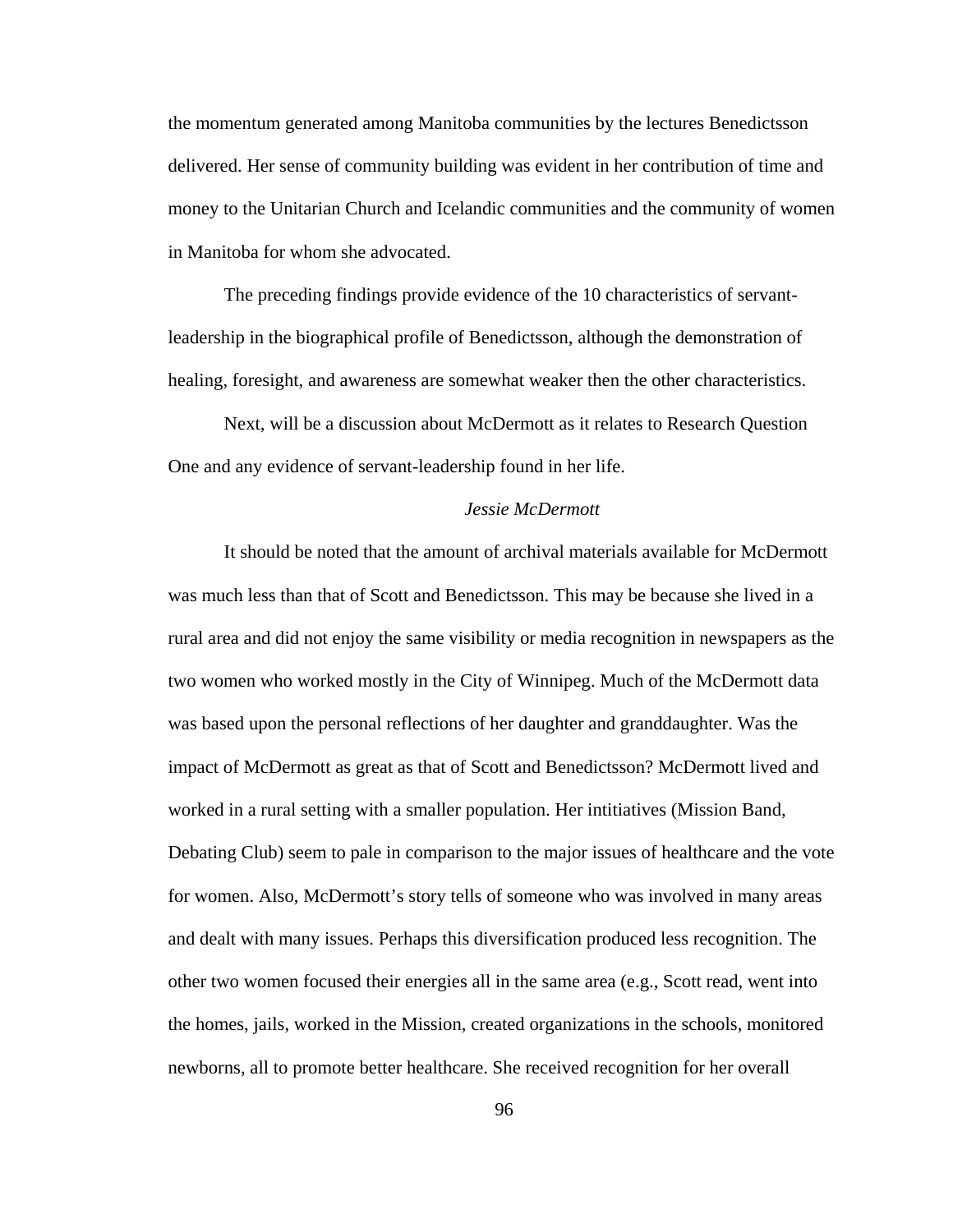healthcare initiative.). But, to support the good works of McDermott are the words of Greenleaf (2002, p. 151) that, "Effective servant-leaders can be so subtle about it (serving) that all that anybody is likely to see is the result. They don't see the cause."

1. *Listening, and* 2. *Empathy*. McDermott's powers of attention, listening, reflection, and caring are evident in her writing of *Tales from Bellemeade* (c. 1904.). Her details about the prairie fire that she witnessed as a child and the interview with her father about his life story are carefully related in these short stories. Her observation and listening skills were evident when she wrote that the family spoke a Gaelic prayer after the fire (Paterson, 1989, p. xiii). When challenged by the Board of Trustees in Gladstone, Manitoba about the possibility of starting a Mission Band, she listened patiently and then set about scouring the Manitoba Public Schools Act and found "a loophole" that allowed the program to proceed. W. Shirriff (personal communication, January 24, 2003).

3. *Healing*. McDermott had a strong religious faith. She was originally a Presbyterian and later a member of the United Church of Canada. Her inner strength was maintained through a strong faith, reflection, and prayer (*Gladstone Then & Now: 1871*, 2001, p. 136). She healed or ministered to herself through prayer and then set out to heal others spiritually through Mission Band, the Temperance Society, Sunday school, and the Children's Aid. McDermott's concern for the health and safety of her daughter Winifred, who had seizures, was demonstrated by McDermott's foresight in placing straw under a carpet in a room for the young woman (Shirriff, 2000, p. 6) and later, she moved her to the Manor in Portage la Prairie for additional health care.

4. *Persuasion*. This characteristic is clearly displayed by McDermott. "She would use the power of fact and conviction and the strength that one gets from something right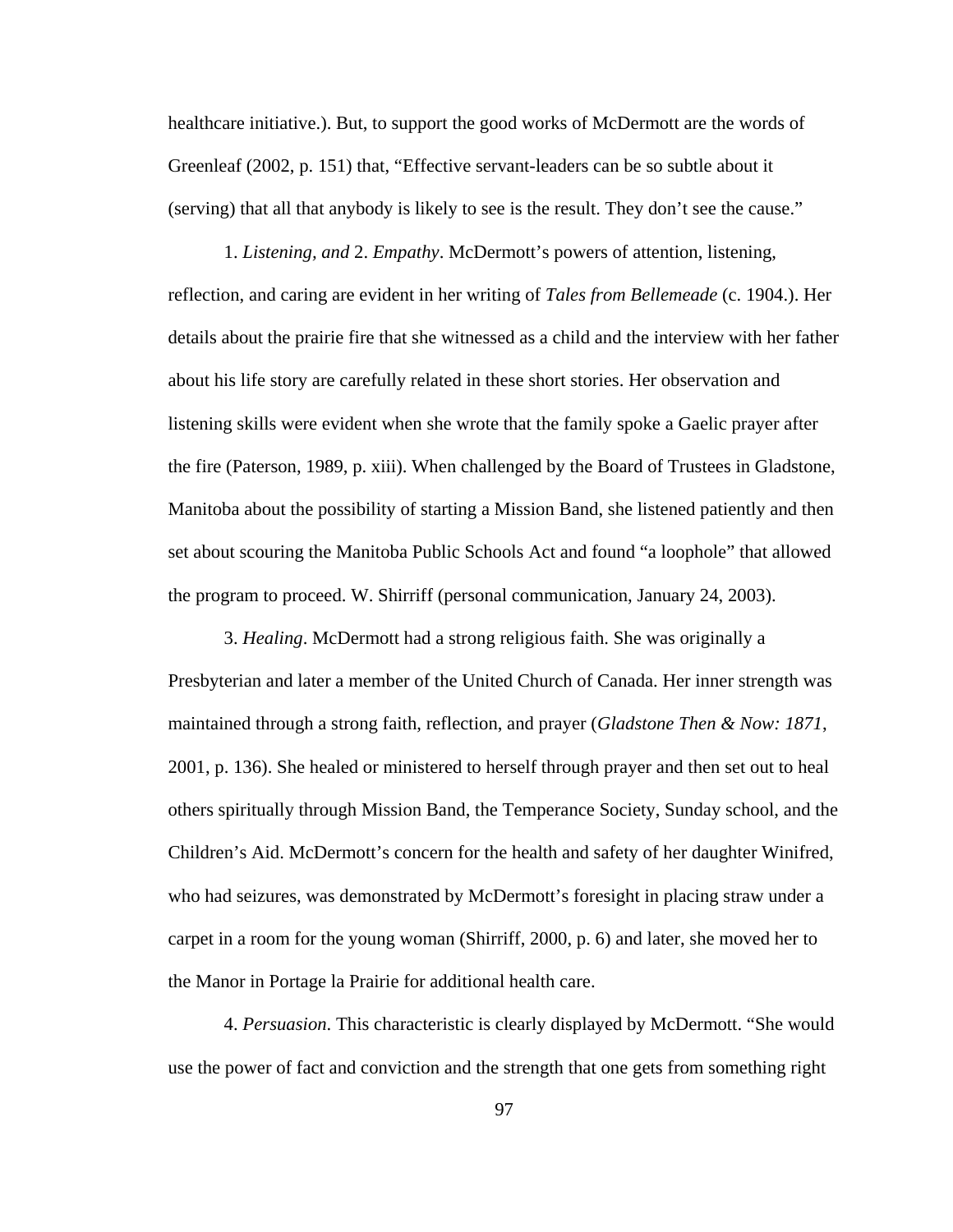and true and tackle any problem." W. Shirriff (personal communication, January 24, 2003). She convinced the trustees to allow Mission Band by patiently searching the Public Schools Act for the written legislative support she needed. She used her telephone and buggy to travel and to lobby for support for the Mission Bands in the community by calling neighbors and inviting their support. Even the story of the little bush and the consistent actions that she took to see it thrive, validate her persuasive behavior.

5. *Awareness*. McDermott's awareness of specific family and community needs acted as a catalyst for action. She rode in horse and buggy across central Manitoba roads to advocate for Mission Band; she took the train from Edwin to High Bluff (both in Manitoba), back and forth, to see her grandchildren and to maintain the family ties which she valued. She saw a gap in the supports for youth in her community and lobbied hard for the implementation of community youth programs to develop debating and speaking skills. She was steadfast in her beliefs to the important things in her life: her faith, her family, and her community.

6. *Conceptualization*. This characteristic is weakly illustrated in McDermott's story. However, her vision of the establishment of school Mission Bands became a reality.

7. *Foresight*. This too is a rather weak area. McDermott showed foresight when she prepared a cushioned floor of straw under a matting to protect Winnifred when she fell down during her seizures. She had seen the repercussions of these falls and used that experience to design something to help lessen the impact on the child when she fell.

8. *Commitment to the Growth of People.* McDermott believed in her own growing and learning and demonstrated this when she finished high school and went on to normal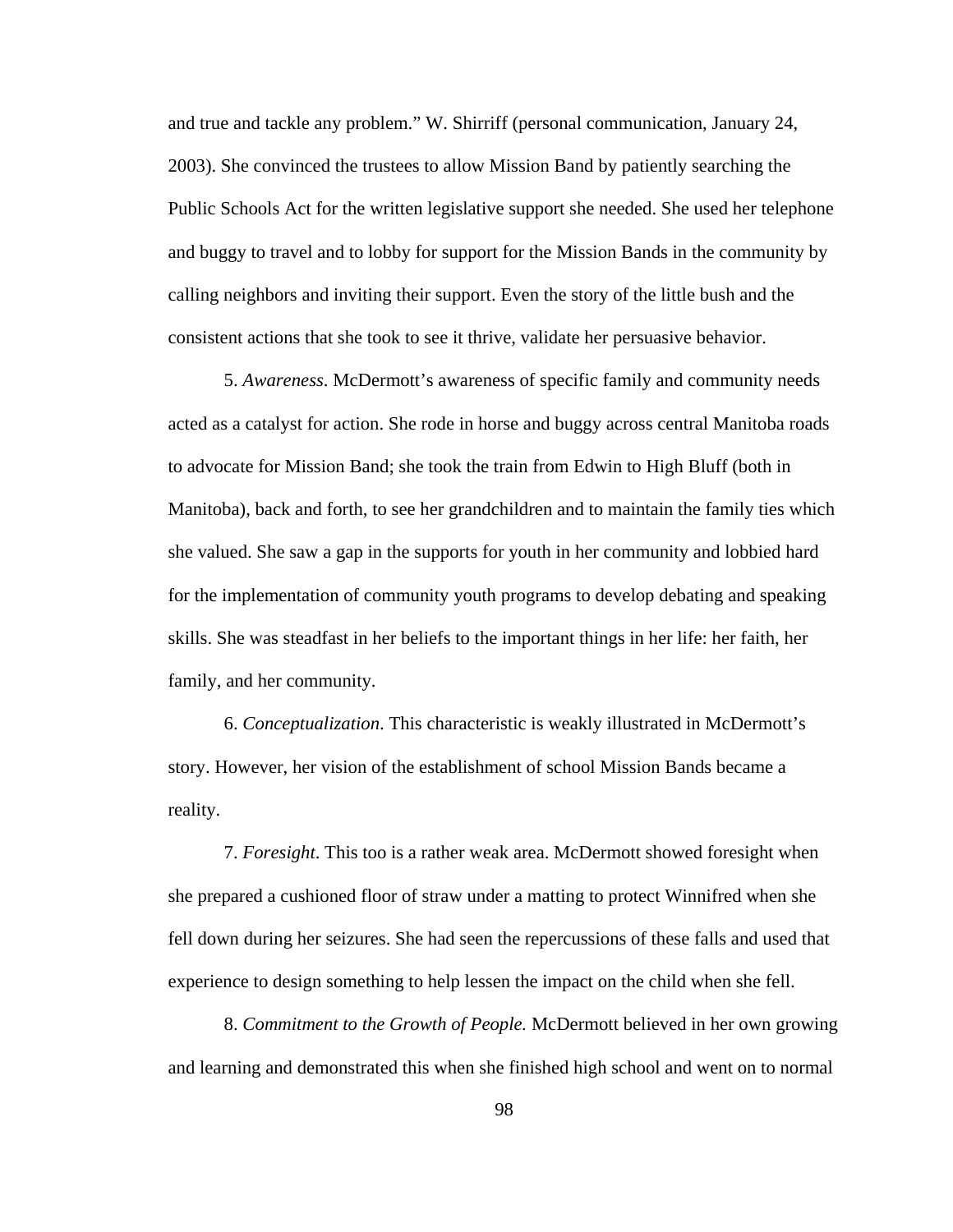school in Winnipeg to become a teacher. Evidence of her commitment to the growth of people is shown by her support and encouragement toward her daughter Frances' moving to Montreal to become a nurse, and of setting up community clubs. McDermott created debating clubs to empower students in the community to practice speaking in front of groups of people; she established the Mission Bands to spread the Christian gospel.

9. *Stewardship*. McDermott served her family through maintaining her home, working the garden, caring for her children, Winnifred, in particular. She spent hours pickling, canning, making soap, painting pictures, writing stories, all the while supporting her husband, who was a local reeve. She served her church and community through her participation in the local organizations and activities, i.e., the Burnside Picnic held on the banks of Rat Creek (*Beside the Burn: Burnside Area History*, 1989, p. 57) and the political Liberal Party (November 2, 1950, *Portage la Prairie Daily Graphic*, p. 4). Her stewardship was evident in her ability, "to manage her life and affairs with the proper regard for the rights of other people and for the common welfare" (Sergiovanni, 1992, p. 139). Her efforts were recognized in the local paper.

10. *Building Community*. McDermott had the first telephone in the district in her home and members of the community often came to use it. F. McDermott (personal communication, January 24, 2003). She was a teacher in the community for several years and a member of the Children's Aid Society of Central Manitoba (Collier, n. d., p. 172), the Women's Missionary Society, the Temperance Society, and the Portage la Prairie Presbyterial (November 2, 1950, *Portage la Prairie Daily Graphic*, p. 4).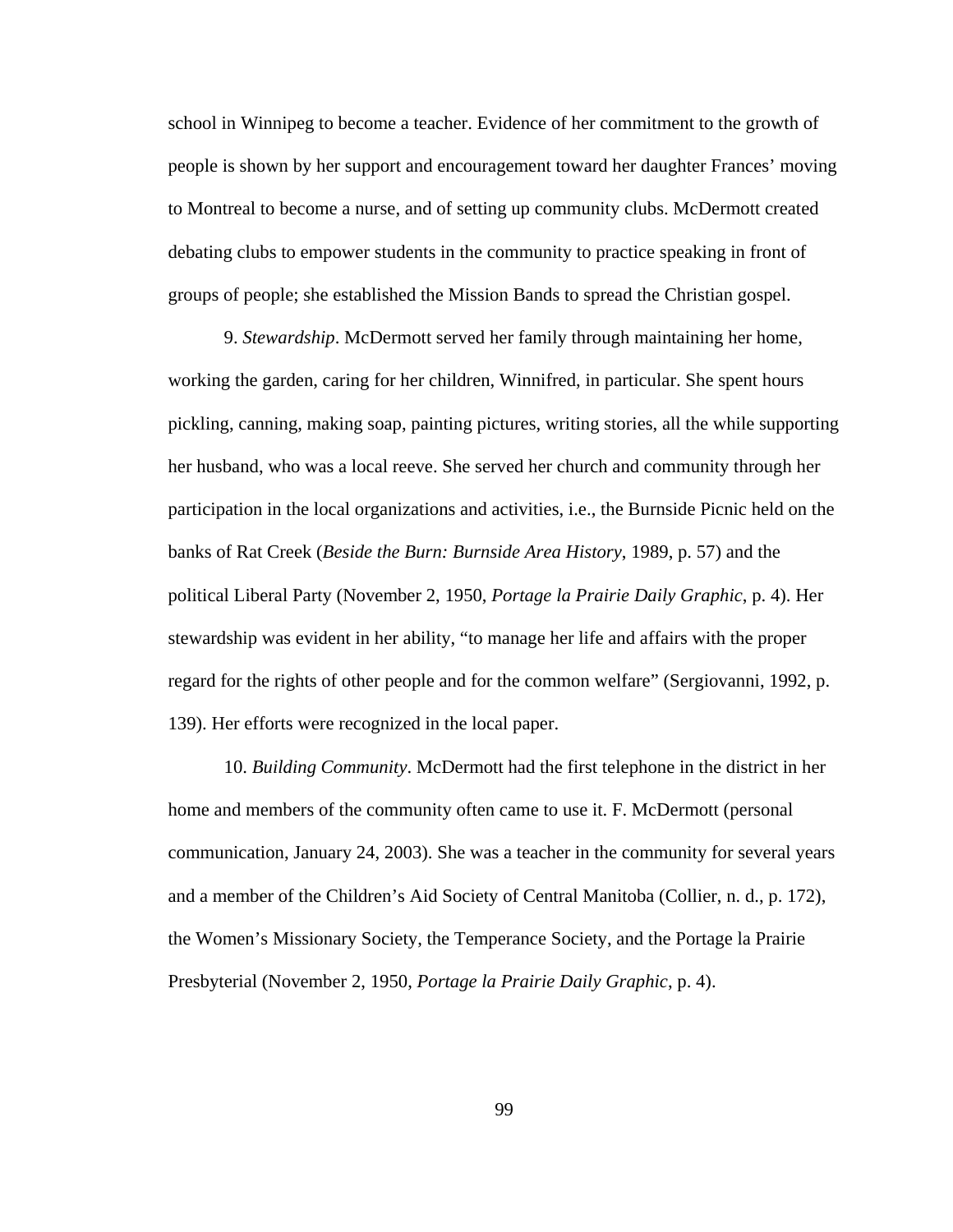The findings within the biographical profile of McDermott provide evidence of the 10 characteristics of servant-leadership, but evidence for conceptualization and foresight are weak.

All three women appear to have one or more examples of each of the ten characteristics of servant-leadership in their life stories.

*Research Question Two*. What common traits (distinguishing features) were found between and among the women in terms of their servant-leadership characteristics?

Careful review of each biographical profile reveals that all of the 10 characteristics were present to some extent in the written evidence of the lives of each of the women. However, it should be noted that there were differences in strengths or abundance of the servant-leadership characteristics. Given this development, perhaps a better question to have asked of the data was "What strengths did each woman express, in terms of servant-leadership?" The writer believes that Scott strongly demonstrated all ten of the characteristics. This is evident as she listened to, worked and cared for, and encouraged the prisoners in the jails. Scott was relentless in her "mission" to make inner city Winnipeg a healthier place for children and families. Scott's utilization of the schools and the Mission as vehicles to reach the community with practical hygiene techniques was unique and she remained humble in her 45 year stewardship until her death.

Benedictsson had greater evidence of persuasion and conceptualization in her work on behalf of women's suffrage and in her writing to promote human justice in *Freyja.* McDermott emphasized stewardship to her community, church and family and commitment to the growth of others in church groups, school, and community organizations.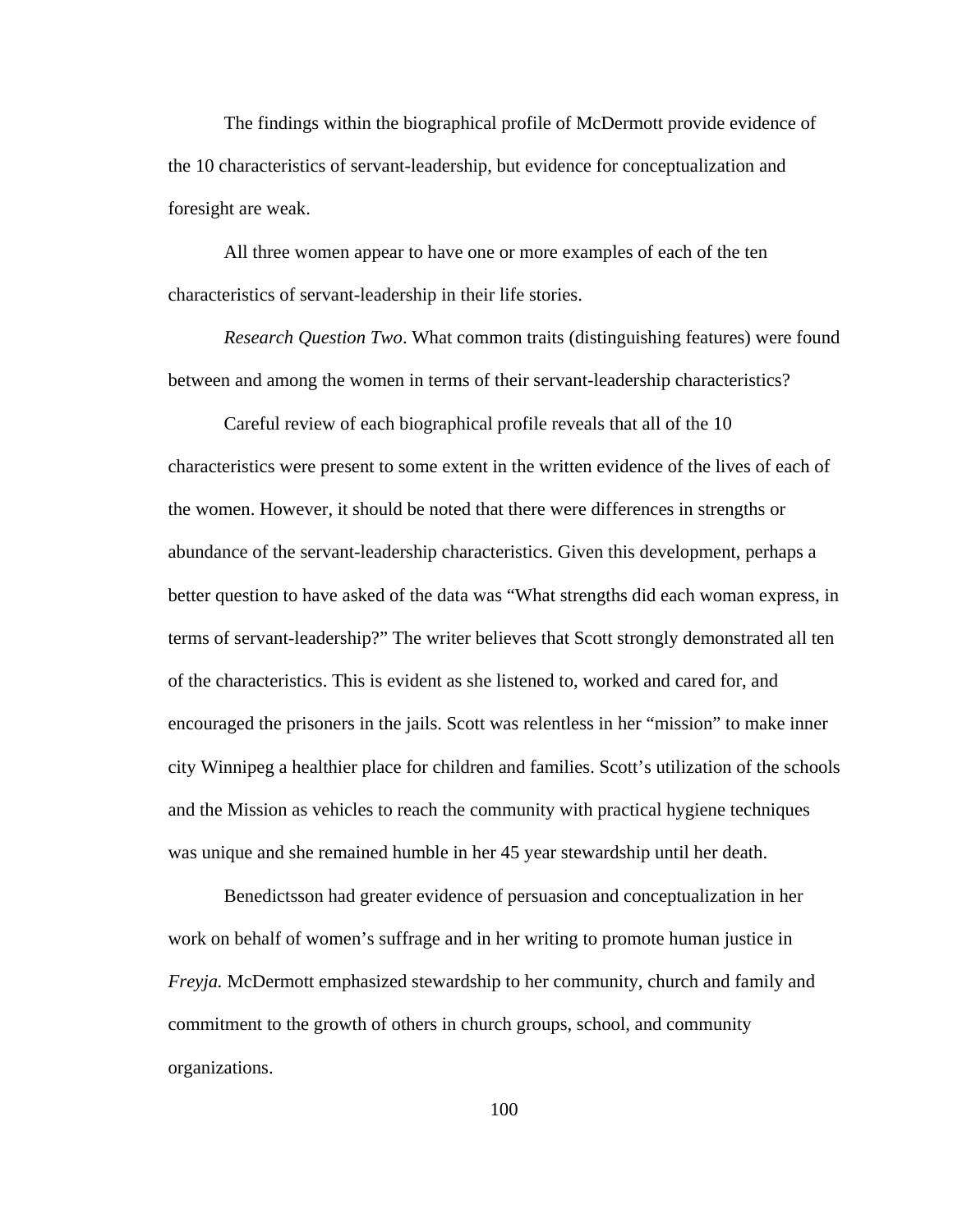*Research Question Three*. Was any servant-leadership characteristic(s) as listed in Research Question One demonstrated by only one of the women?

Given that each of the women displayed evidence of all ten characteristics of servant-leadership, perhaps the better question to have asked was "Which characteristic did each woman best exemplify?" Although they all demonstrated evidence of the 10 servant-leadership characteristics, each woman had her own particular environment, her own life circumstances, and her own specific interests. Hence, evidence of each particular servant-leadership characteristic varied according to each profile.

The story of Scott, in particular, provided frequent mention of her strong listening skills. She listened:

- To her inner voice when deciding to devote her life to serving the poor, sick and needy.
- To her mother tell stories about the Muller orphanage.
- To her doctor when she became ill in Montreal and he advised she move west.
- To Reverend Owen when he encouraged her to work with the needy instead of in the church office.
- To the plight of immigrants coming into Winnipeg on the train and tried to find them financial and medical support.
- To the prisoners released from jail and tried to find lodging, employment, and support for them.
- To the women in need in the inner city when she visited their homes and brought them food and clothing.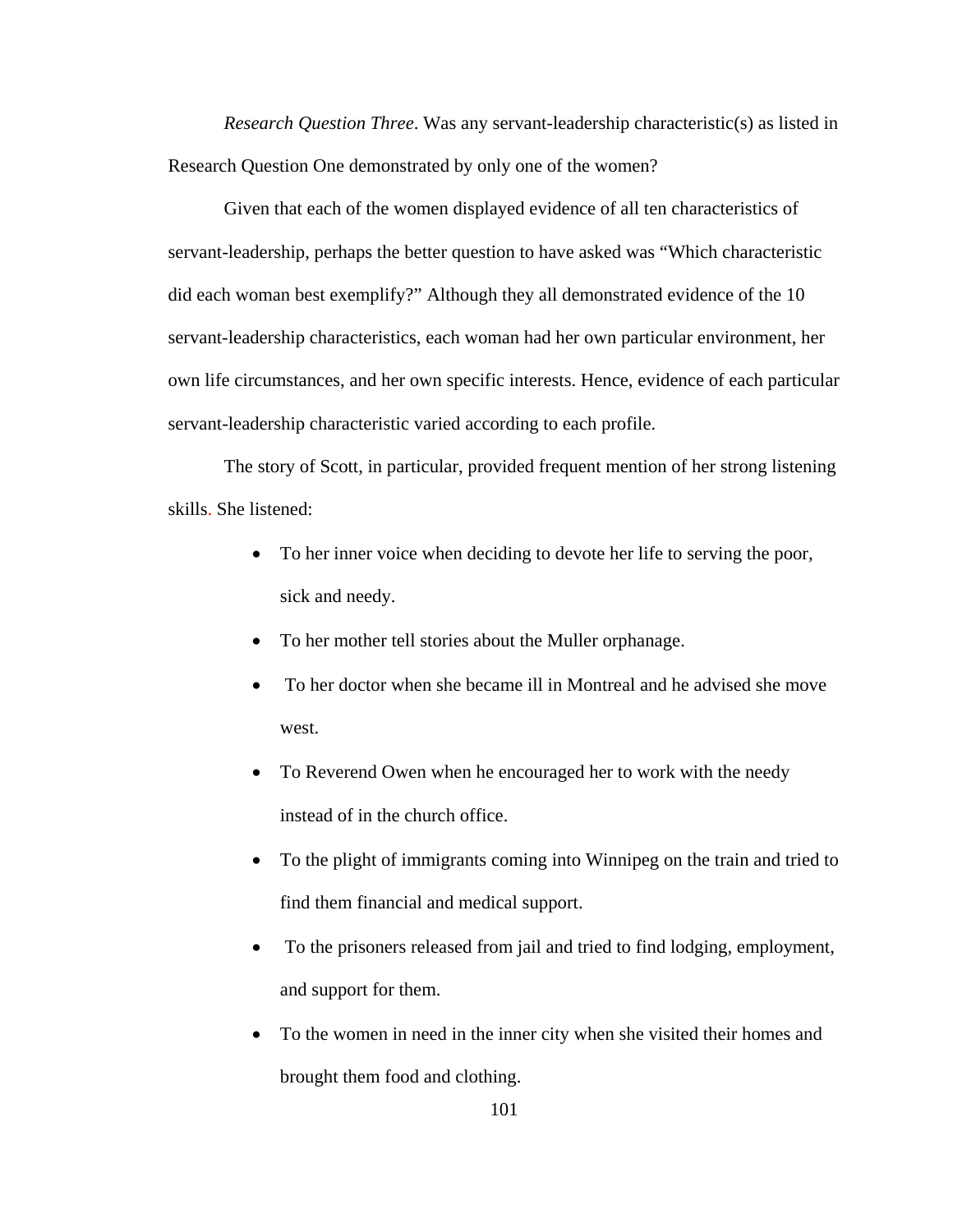- To the nurses and doctors who shared knowledge about healthcare.
- To the statistics about infant mortality rates and vowed to do something to change them.

The story of Benedictsson frequently reflects evidence of conceptualization,

of having a vision and seeing a "big picture" in her mind. She formulated ideas:

- To create poetry and prose.
- To fight for human rights.
- To champion women's suffrage.
- To motivate women to challenge the status quo.
- To provide opportunities for girls in education.
- To co-create *Freyja.*
- To make a difference in society. Even as a young girl Benedictsson was concerned about injustice and vowed to address these.

McDermott's biographical profile often reflects her stewardship:

- To her church (Presbyterian, then United).
- To youth through community programs.
- To her family in the support of her 3 children and political husband.
- To her Christian faith and devotion to Bible reading.
- To the Children's Aid Society.
- To young children through Mission Band.
- To the community through sharing her telephone and attending picnics.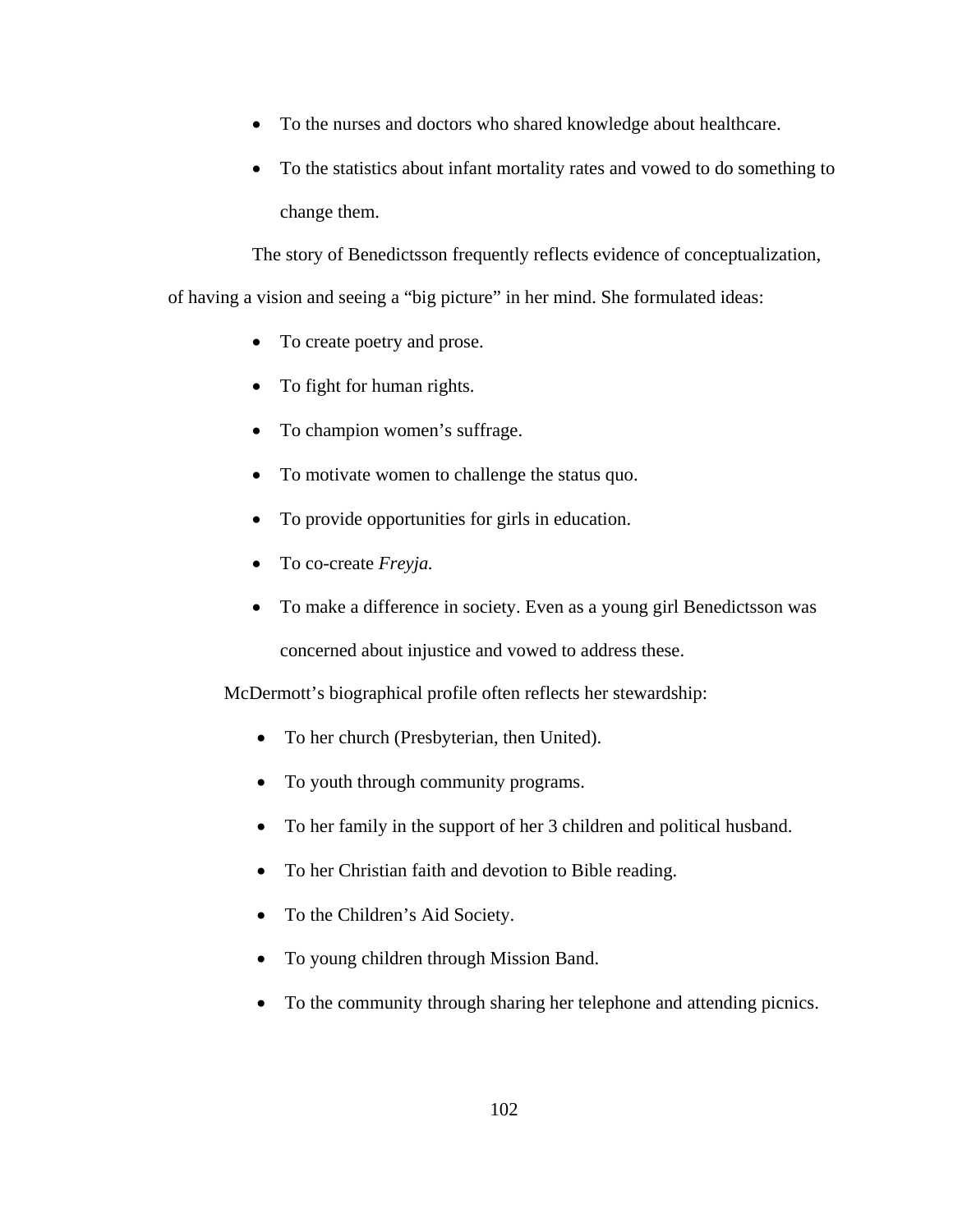Although Research Question Three does not address the concept of frequency of representation of servant-leadership characteristics, one must be aware of the existence of frequency in each woman's story.

*Research Question Four*. Was there evidence in the lives of the three women of a particular theme(s) (i.e., a subject or topic on which the women wrote, spoke or thought)?

Four themes permeate the lives of all the three women: (1) learning, (2) religious foundation, (3) enabling others, and (4) altruism.

1. *Learning*. Each woman integrated training, instruction, development, or some form of education into their lives and encouraged other people to learn, to keep learning and to share that knowledge with others. This learning could include academic instruction; or an awareness of social concerns (Children's Aid Society or Temperance League); or the study of one's own religious beliefs in a Sunday school; or learning how to debate ideas or speak in public; or how to bathe a baby and prepare nourishing food in the home. Scott knew that she required special training to develop the skills necessary to obtain employment as a secretary. Also, because she was without formal medical training, Scott was wise enough to read extensively about health care, and hygiene, to inform herself first, and then, to disseminate this information to volunteers, nurses, doctors, and the sick and needy in Winnipeg. She formed partnerships with the Winnipeg Hospital so nurses could be trained in community healthcare. Her Little Nurses League program for children taught hygiene to youngsters so the children could pass on this knowledge in their homes to their families.

 Benedictsson also valued learning and worked to earn money so she could attend Bathgate College for two years, and the Winnipeg Business School, where she developed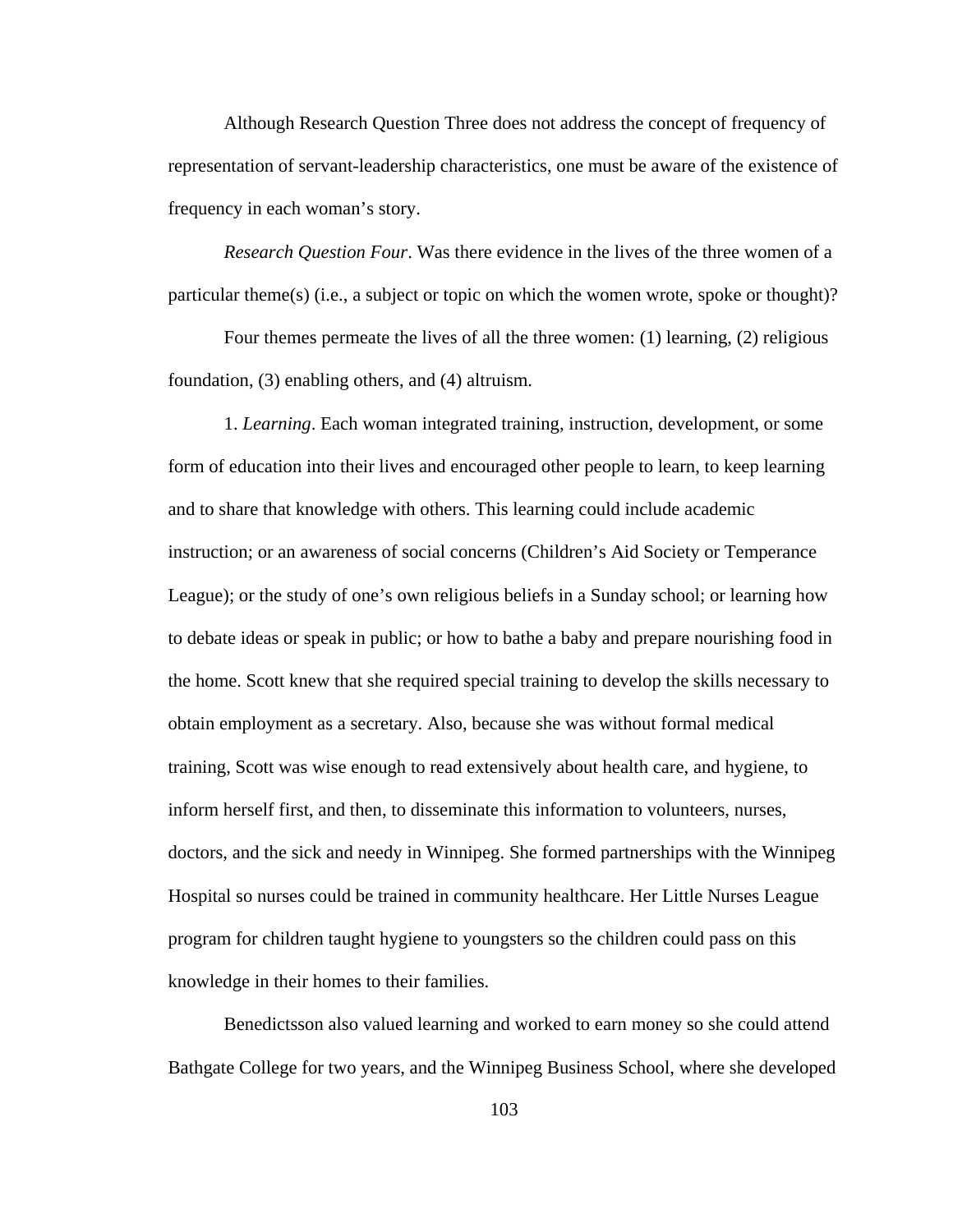her secretarial and written skills. She raised money in her church and in Icelandic organizations to sponsor girls in school and to create scholarships. Her lectures encouraged Manitoba women to lobby for the vote. As editor, she steered the publication and content of *Freyja.* Readers (mainly Icelandic women) of this publication could learn about critical issues related to human and women's rights. She wrote stories (although often under a pen name) to inform the public and readers of issues relevant to human rights. She lectured on human rights and issues of suffrage to inform and garner support for the suffrage movement. Benedictsson pursued continuous learning through letter writing to key suffragettes, developing articles for *Freyja*, writing short stories, and directing church work and local organizations to help the needy, particularly, Icelandic immigrants, and lecturing. As mentioned earlier in Prentice et al., (1996, p. 172-173), members of the women's movement believed that education was one means for women to improve their lot in life. This pattern of continuous learning and sharing about women's issues could provide a visible example to other women and girls in her church, organizations, and Manitoba communities (Weiss & Rinear, 2002, p. 199).

 McDermott was a teacher by profession. She left her home near Portage la Prairie as a young adolescent to attend the Manitoba Normal School in Winnipeg. She first taught in a small rural school when she was 16 years old. She encouraged her own daughter, Frances, to leave home and travel to Montreal for training as a nurse. She fought for the right to establish Mission Bands in central Manitoba to provide religious foundation for children. She established community clubs for children to encourage debate, discussion, and community service. McDermott home schooled her daughter, Frances, W. Shirriff (personal communication, January 24, 2003) and shared her

104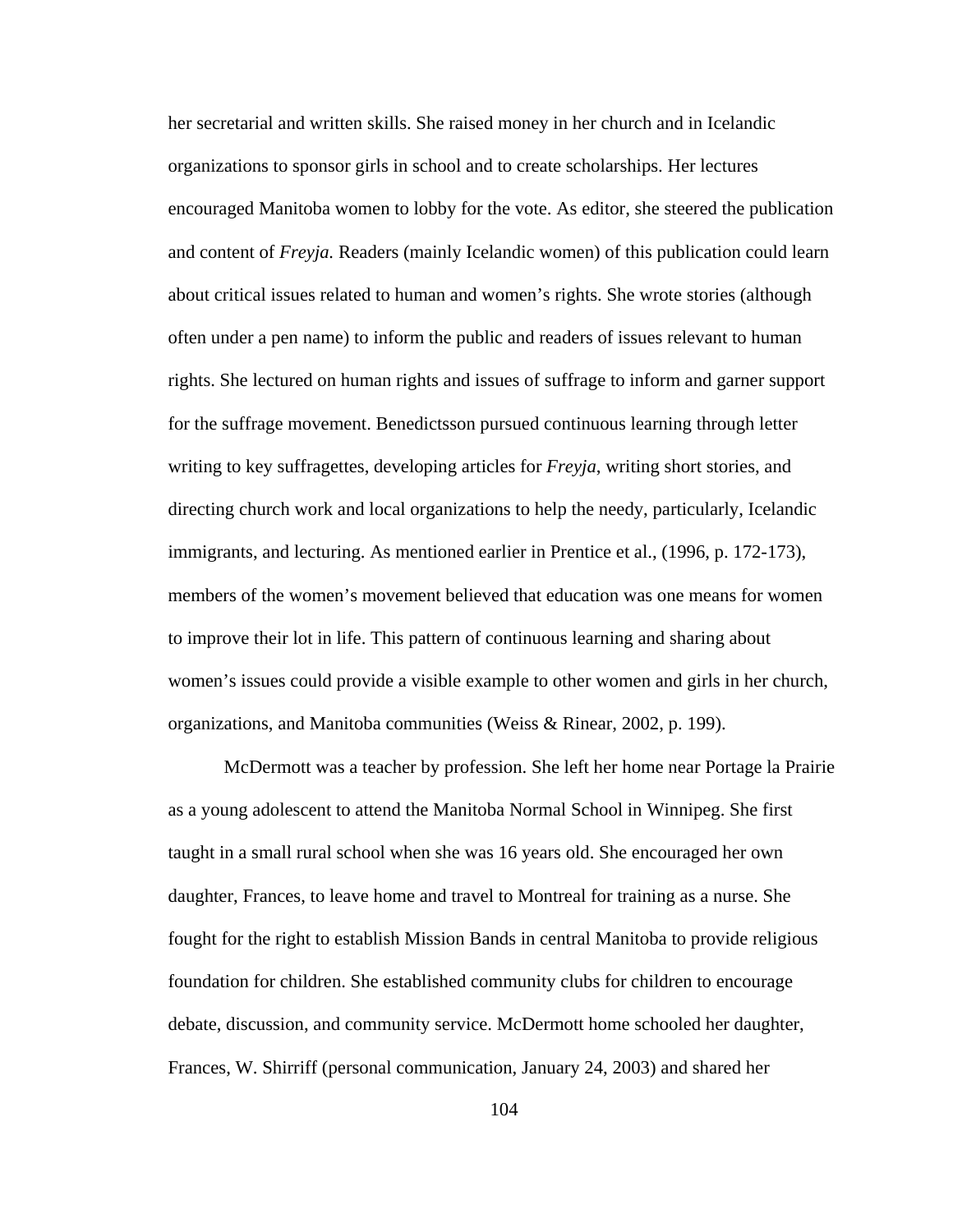knowledge with Frances. As a member of the Temperance League she helped inform the public on the evils of alcoholism as it related to violence, family breakdown, and poverty in her community. As a member of the local Children's Aid Society she advocated for the welfare and education of children in central Manitoba. McDermott wrote about her family and community in *Tales from Bellemeade* (c. 1904) to share the family and local history. And, in her own special way, she remained a teacher and a continuous learner outside the formal school classroom well into her old age.

2. *Religious Foundation*. Each woman's biographical profile provides evidence of their active membership and participation in the church and religious denomination: Scott (Anglican), Benedictsson (Unitarian), and McDermott (Presbyterian and later, United Church of Canada). Their stories tell of service in volunteering in the office (Scott); of working as a member of the Ladies Aid (Benedictsson); of reading the Bible and singing hymns when dealing with crisis (McDermott), of being married in the church (Benedictsson); of taking up the challenge of serving the needy through her personal Christian charity (Scott); of utilizing the women's church group to spread the importance of suffrage (Benedictsson); of leading the Mission Band and hosting Sunday school in their home (McDermott); and of believing it was their duty to improve the lot of others in society. Scott was supported and connected closely with all the main denominations in Winnipeg, especially the Anglican Church; Benedictsson worked with the Unitarian Ladies Aid in her church; and McDermott worked through her Presbyterian Church and the Women's Christian Temperance League to help those addicted to alcohol and then lobbied for the formation of the United Church of Canada (Shirriff, 2003). Their religious foundation was critical in their lives and to the service they gave to their communities.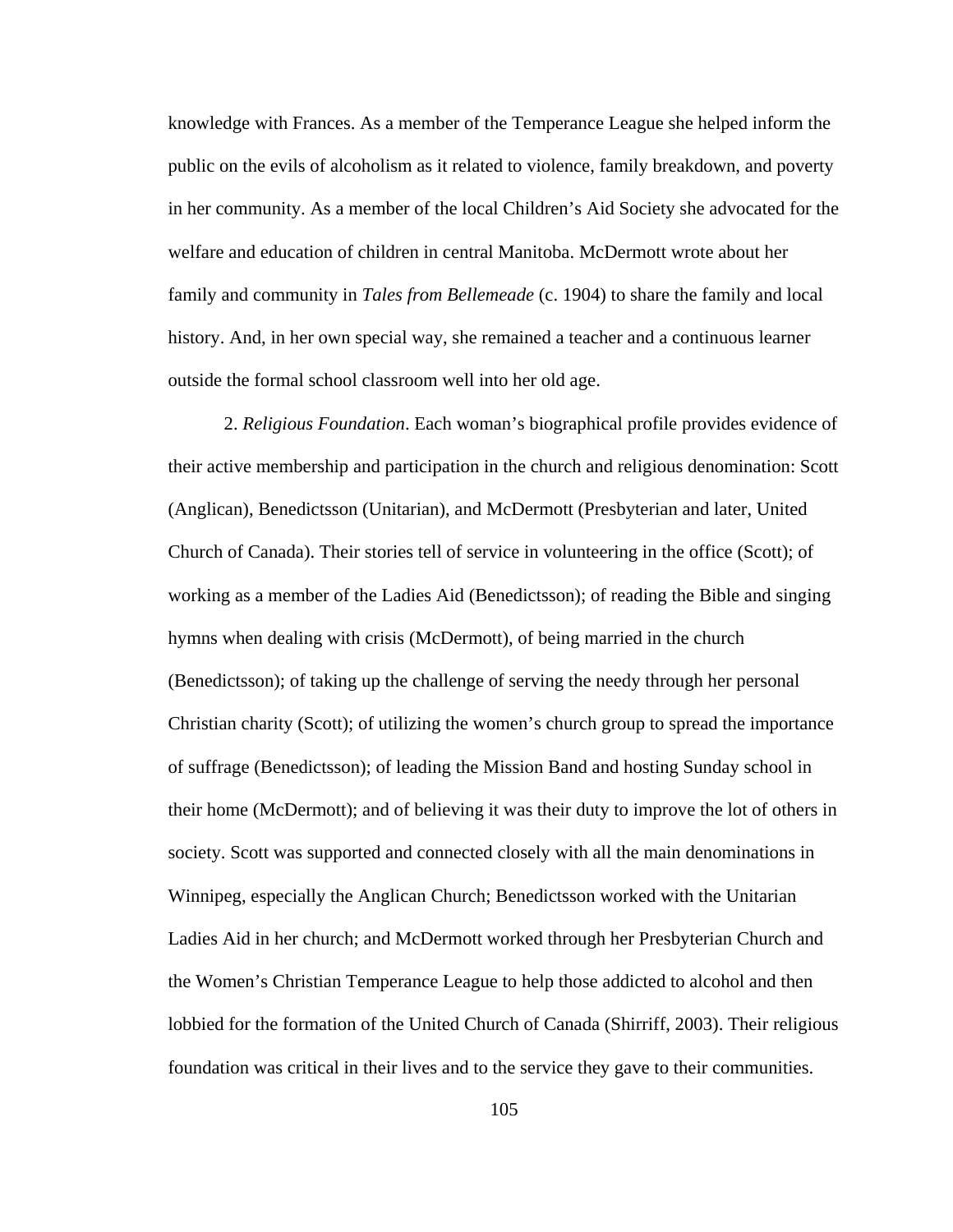3. *Enabler of Others*. It is understood that the term *enabler* refers to the concept of giving a person the means to do something; making possible; or empowering a person to take certain action. Each woman reached out to others to help them learn, grow, and understand important issues of the day. Scott started her crusade to deal with high mortality rates, poverty, and poor hygiene by first visiting the jails and empowering those released to find jobs and by setting up a wood yard for unemployed men to make productive use of their time, and to earn money to support themselves and their families. Her high standards, hard work, and long hours provided the example for nurses and volunteers (Moulton, 1913) in Winnipeg to understand health services and for them to reach out into the community. Her service to the destitute encouraged those with money to donate funds and enable their communities through their contributions, i.e., the Canadian Pacific Railway, the various churches within Winnipeg, lawyers, business leaders, the city council and many others. Also, the Margaret Scott Mission was the outcome of others who wanted to do for society in a tangible way (i.e., by providing financial resources to establish the mission and pay for some of the staff). Although Scott had no children and did not remarry, it appears that the City of Winnipeg became her family and she nurtured and cared for it until her death.

Benedictsson enabled others through her example as a speaker, writer, wife and mother, church member, and organizational leader. Her stories could cause people to reflect upon issues of human rights, working conditions, suffrage. Kinnear (1987) stated, "Her importance in Manitoba derives from her editing, printing and publishing of *Freyja*, 1898-1910. The magazine served a responsive audience" (p. 25). The advertisements in *Freyja* were both in Icelandic and English. Her commitment to the suffrage movement in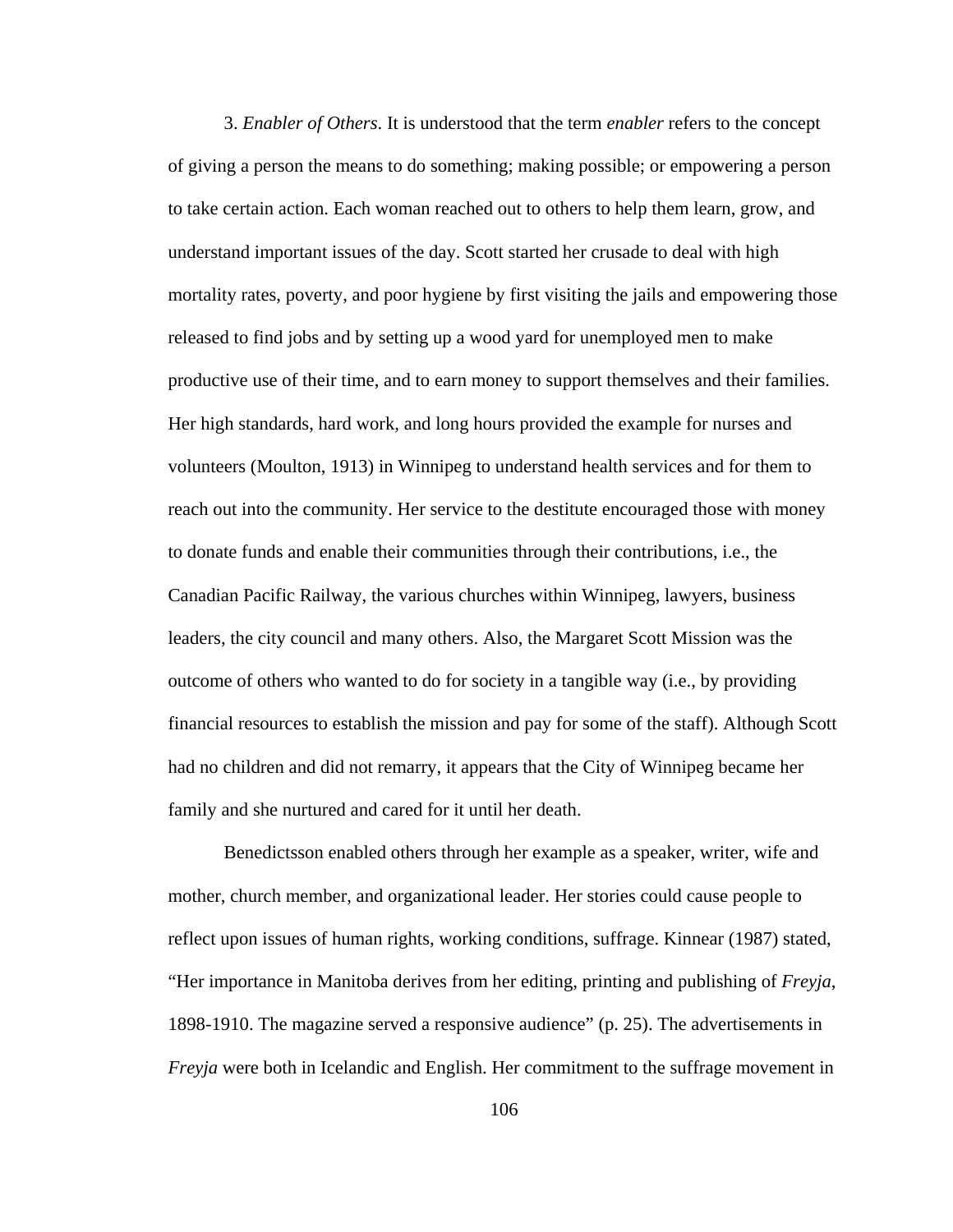Manitoba and her lectures across the province and her leadership and voice in various social, cultural and religious organizations enabled the development of a profile of importance for women's issues. One Icelandic writer, Kristjanson (c. 1965) suggested Benedictsson balanced her household and childcare responsibilities with her passion for the suffrage movement, by writing and speaking in the evenings (p. 372). In addition, Benedictsson helped raise funds in the Icelandic community to provide the means for others to better their economic position through education and training.

McDermott enabled her daughter by sending her to Montreal to train as a nurse W. Shirriff (personal communication, January 24, 2003). She empowered youth to learn to speak and present their ideas clearly by establishing debating clubs in local communities. McDermott empowered children to make a difference through their service to Mission Band and empowered men and women through her involvement with the Burnside Temperance League and the Children's Aid Society (Collier, n. d., p. 72).

4. *Altruism*. The final theme of altruism, or concern for others, permeates the lives and actions of Scott, Benedictsson, and McDermott. The regard for others was a principle for their action. Altruism refers to unselfishness and concern for other people, usually outside the family. The importance of the Social Gospel movement surely influenced and may have been a driving force behind their actions. This concern for others is woven through the various characteristics of servant-leadership.

Scott's life was an example of altruism. She dedicated her life to the service and concern for others. For some time, she used her few resources to help the needy, while she lived in a small room in the Winnipeg Lodging and Coffee House and did not receive a salary (DeGraves, 2000, p. 65-66). Scott's unselfishness and concern for others were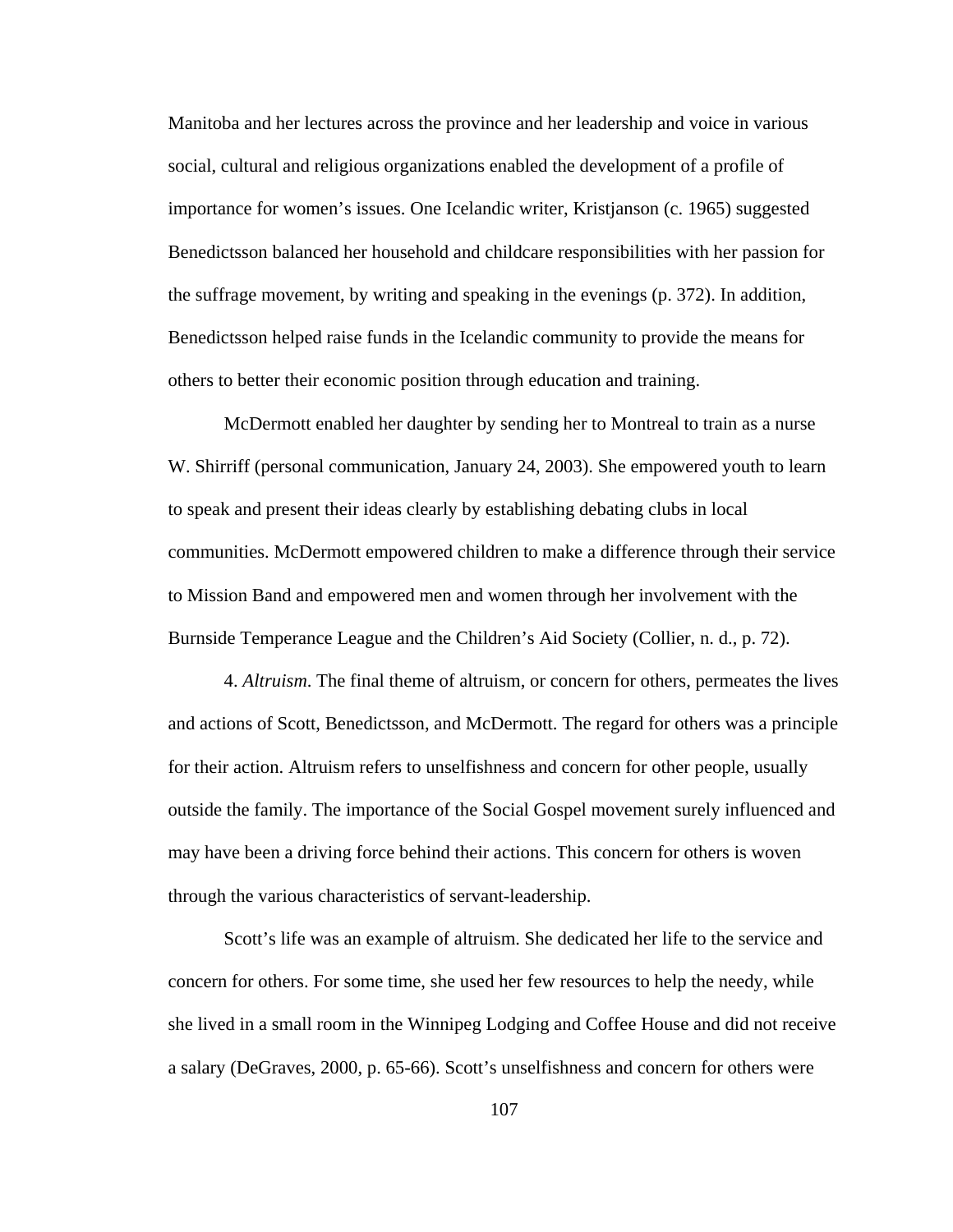reflected as she walked the streets daily with her cart and pony and distributed food to needy families. Scott spent evenings in the jail listening to the problems of inmates and even stayed through the night, once with a dying woman (Macvicar, c. 1939, p. 9). Over a period of 45 years, she gave support to her fellow human beings without once asking for financial help (March 14, 1964, *Free Press*, p. 21); she continually moved forward based upon her faith and strength of conviction that her role in life was to serve society (DeGraves, 2000, p. 65-66) and that financial means and necessary materials would always come, and it always did. Scott wrote that the following words kept coming to her, "this is the way, walk ye in it" (Macvicar, c. 1939, p. 7-8) and she believed this was the voice of God speaking to her and directing her to go among the unfortunates in the city. Scott believed she did not lose her freedom in service to the needy because "there was infinitely more," (Macvicar, c. 1939, p. 7-8) that enriched her life as a result of this service to the needy.

Benedictsson knew as a young girl in Iceland that she wanted to help those women who were oppressed and unhappily married (Johnson, 1994, p. 122). She supported those in her church and held tombolas (a kind of lottery) to raise funds for girls to attend school. She used the magazine, *Freyja*, and her short stories (Wolf, 1996, 76- 84) plus her lectures to spread the message of hope for women in Manitoba. The fact that her articles were penned under another name is evidence that she was not looking for personal gain or recognition; she just wanted to get the information to women about human rights. Although, some outside the Icelandic community felt she was radical in her feminist tenacity (Kinnear, 1987, p. 26), she did not appear to waver from her effort to gain the franchise for women.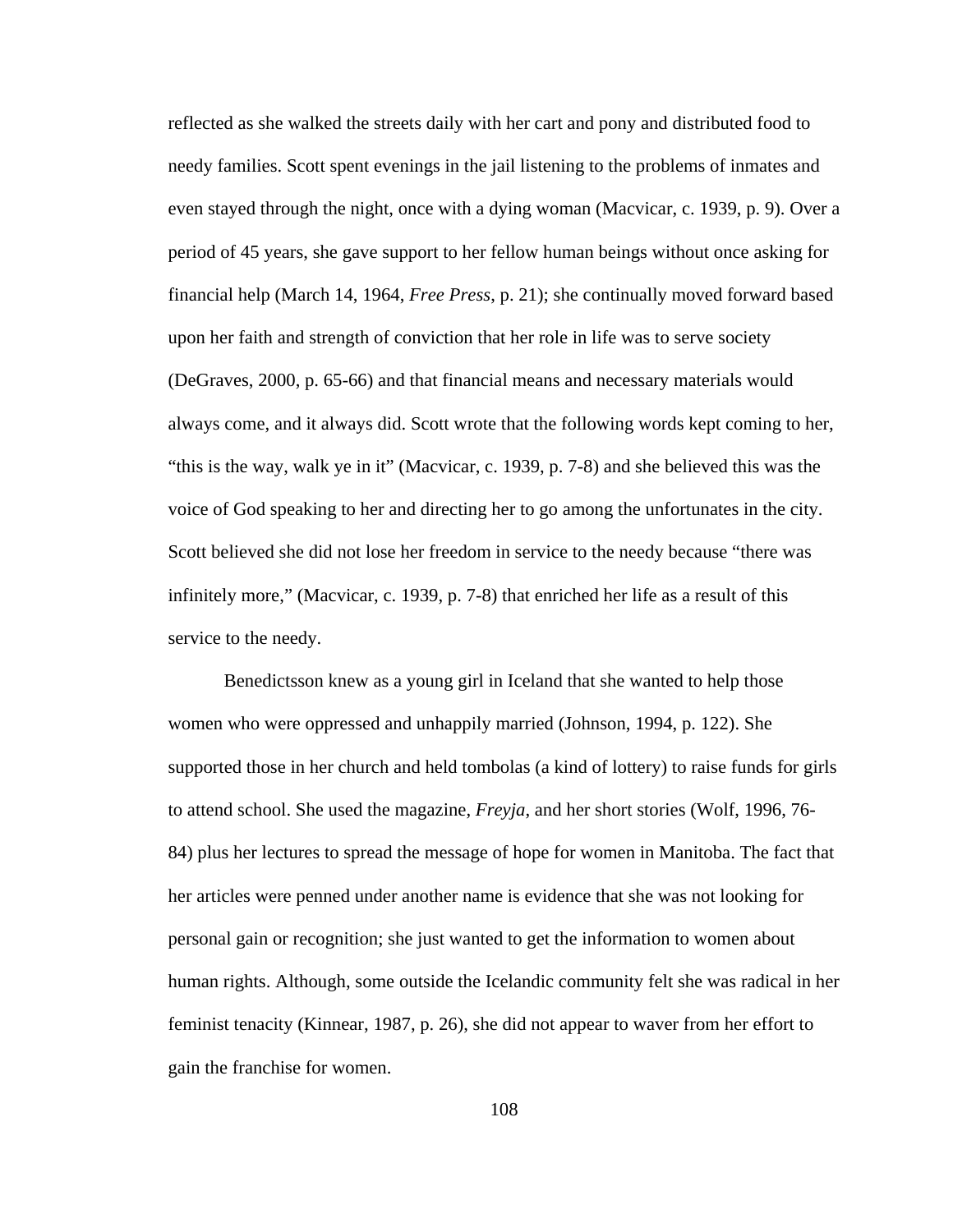McDermott's concern and caring for the religious training of the children of the Portage la Prairie area resulted in the establishment of the Mission Band program as recorded in *The History of Burnside: Beside the Burn* (1989, p. 11-13) and her participation in the Burnside Temperance League reflects her concern for alcohol abuse and the possible destruction to the family structure as a result. Even as a young woman of 16 years she began teaching children in a Kindergarten to Grade 8 School in Dundonald, Manitoba (Collier, n. d., p. 46). Her granddaughter reflected that, "she had the strength of going forward on the basis of her convictions to help build the community." W. Shirriff (personal communication, January 24, 2003).

*Research Question Five*. How was the call to servant-leadership initiated in each of their lives?

The primary source materials for Scott provide three incidents whereby she connects with the concept of serving others. First, as a child she heard stories of the Muller Orphanage in England from her mother and felt she would like to help the poor and unfortunate (Macvicar, c. 1939, p. 6); while living with her aunt she met a young girl who had lived in the Muller Orphanage and this meeting reinforced her initial desire to serve the poor and needy. Second, the Reverend C.C. Owen prayed for her and she heard the words, "This is the way, walk ye in it" (Macvicar, c. 1939, p. 7-8) and decided to give up volunteering in the church office and serve the sick, needy, and destitute. Third, Scott had "a calling" one night and believed it was her duty and responsibility to serve the poor (DeGraves, 2000, p. 65-66).

 As a young girl in Iceland, Benedictsson read articles and books about oppressed people, unhappily married women, and girls who wanted to break free from parental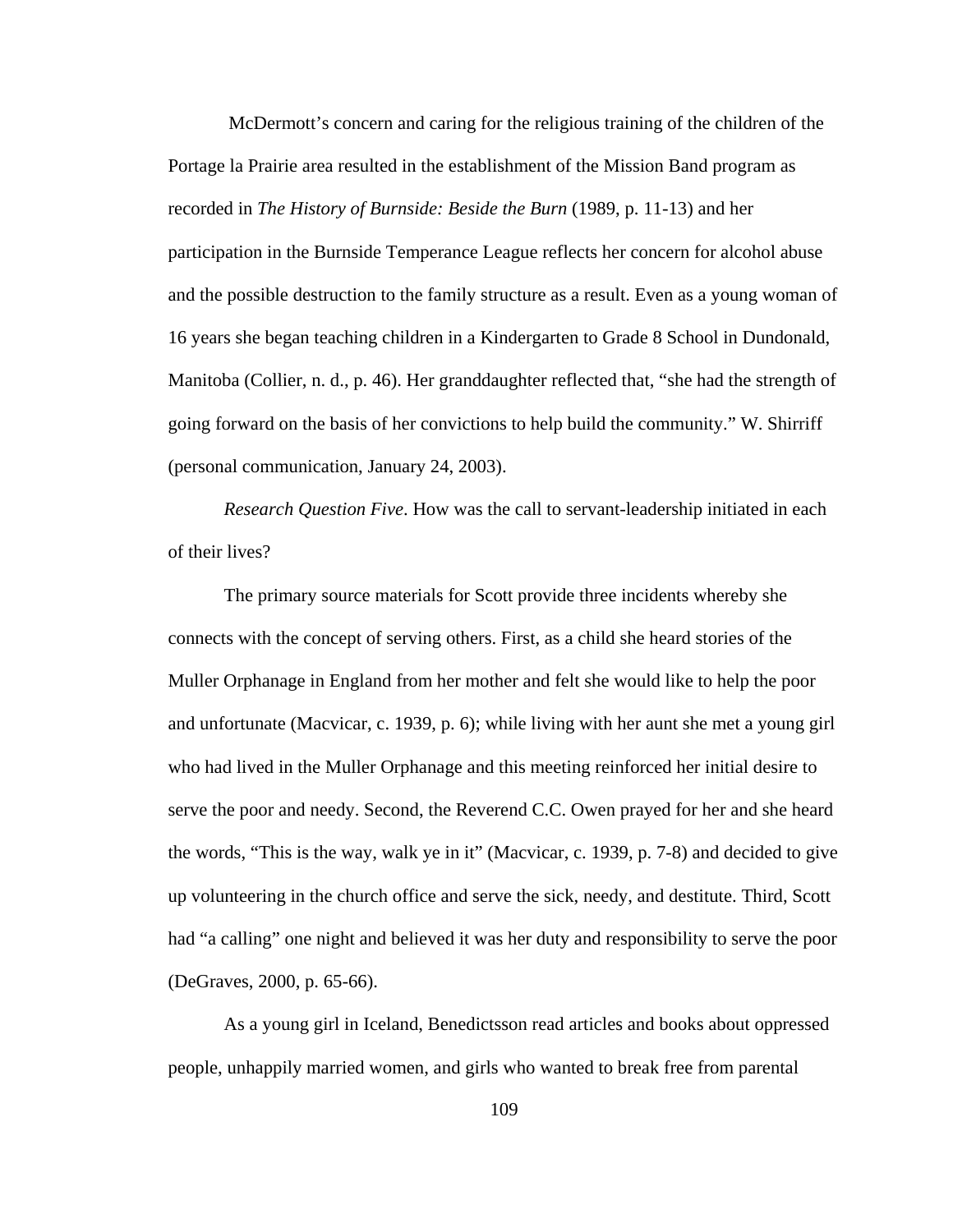restrictions (Johnson, 1994, p. 122). She wrote that she was "angry and distressed" at the stories of "oppressed persons, unhappily married women." She wrote of a "yearning to break down all the fetters that tie people to evil and distress" (Kinnear, 1982, p. 176). This appears to be the earliest evidence of her desire to serve society.

 Both Scott and Benedictsson received their calling while young girls. McDermott's call to serve is less definitive. Her description in *Tales from Bellemeade* (c. 1904) of the fire and the religious fervor of reading the Bible and singing hymns immediately after the fire may indicate that the seeds for her future labors may have been planted at that time. One wonders if being a child in a large family with ten other siblings provided a comfort level with the idea of serving and helping others?

However, one cannot overlook the fact that she became a classroom teacher at the age of 16 years and began formal service to children at that time.

*Research Question Six*. What were the most common demographic characteristics (e.g., marital status, age, ethnic origin, residence, education, religion, and community life that were shared by the three women)?

The most common demographic characteristic shared by all three women is that they were all immigrants to the Province of Manitoba. . Both Scott and McDermott were born in Ontario, Canada, of British ancestry and immigrated to Manitoba. Scott settled in Winnipeg, Manitoba. Benedictsson emigrated from Iceland to the Dakota Territory in the United States of America and then moved north to Winnipeg, Manitoba, Canada. McDermott resided near Portage la Prairie, Manitoba.

A second commonality involved their strong religious affiliation. All three women were active members of churches. Scott attended the Anglican Church;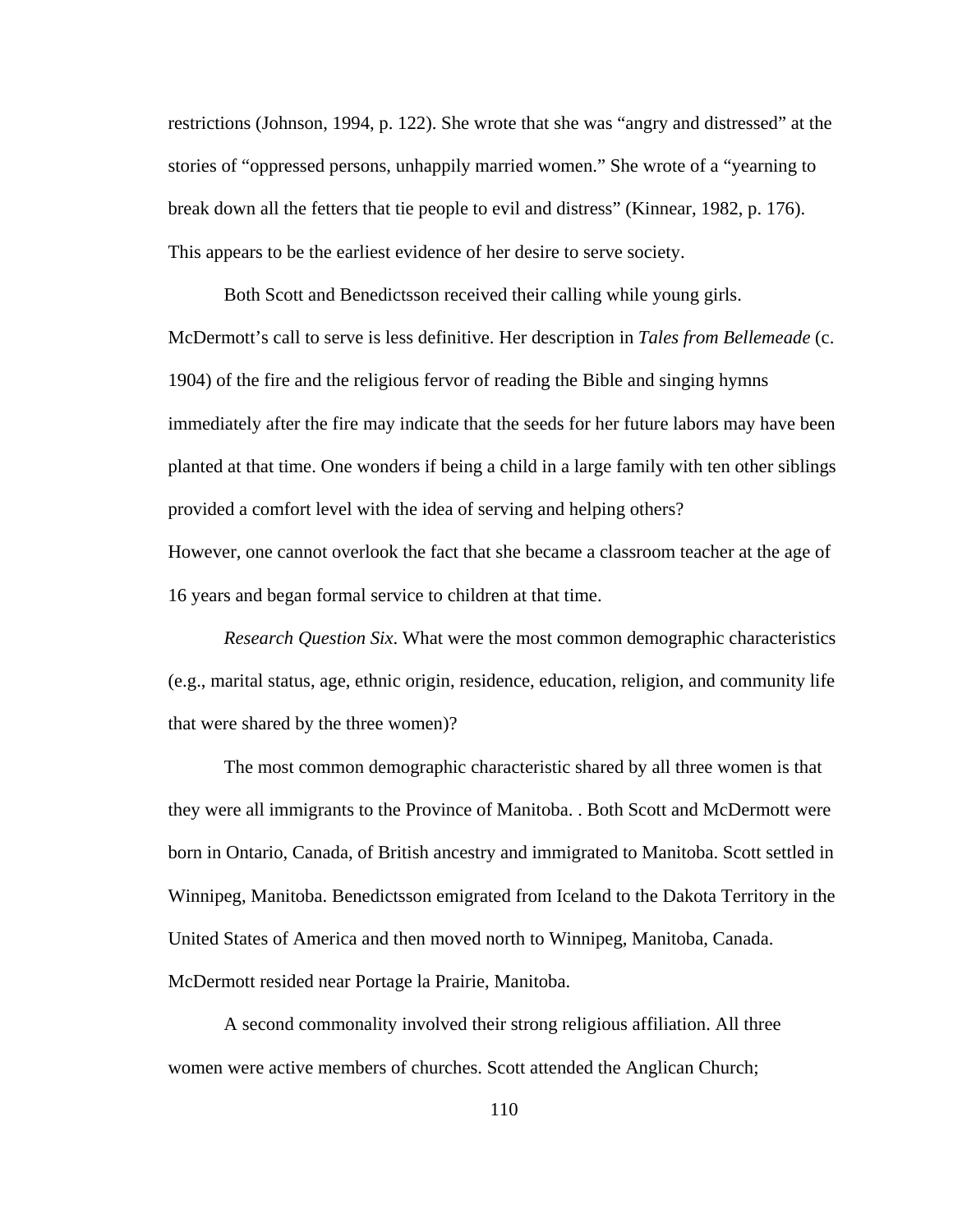Benedictsson was a member of the Unitarian Church; and initially, McDermott was a Presbyterian who later became a member of the United Church of Canada, upon its creation.

A third demographic feature that was common to the three women was their education and training. In order to gain employment as young women, they needed special training of some type (secretarial and normal school). All three went on to further public education or formal business training. Scott took secretarial training in Montreal and Winnipeg and learned shorthand from her employer. Scott read extensively on health care issues and practices and integrated this into her service to the Winnipeg community. Benedictsson attended Bathgate College for 2 years in the Dakota Territory and took additional secretarial courses in Winnipeg. McDermott, graduated high school in Portage la Prairie, and went on to receive training as a teacher at the Manitoba Normal School in Winnipeg. Scott used her secretarial skills while leading the Mission and in all her correspondence on behalf of the sick, needy, and immigrants. Benedictsson held many executive positions in organizations that would require correspondence, especially on behalf of the suffrage movement. She wrote her stories and ran a publishing company with her husband in Selkirk, Manitoba using her business skills. McDermott made use of her teacher training in establishing church groups, debating clubs, community organizations, and in home schooling her daughter.

A fourth common demographic relates to their marital status. All three women were married at one point in their lives. However, Scott married in her early twenties but became a young widow by the age of 25 years and did not remarry. Benedictsson married in 1892 at the age of 26 years and divorced eighteen years later at the age of 44.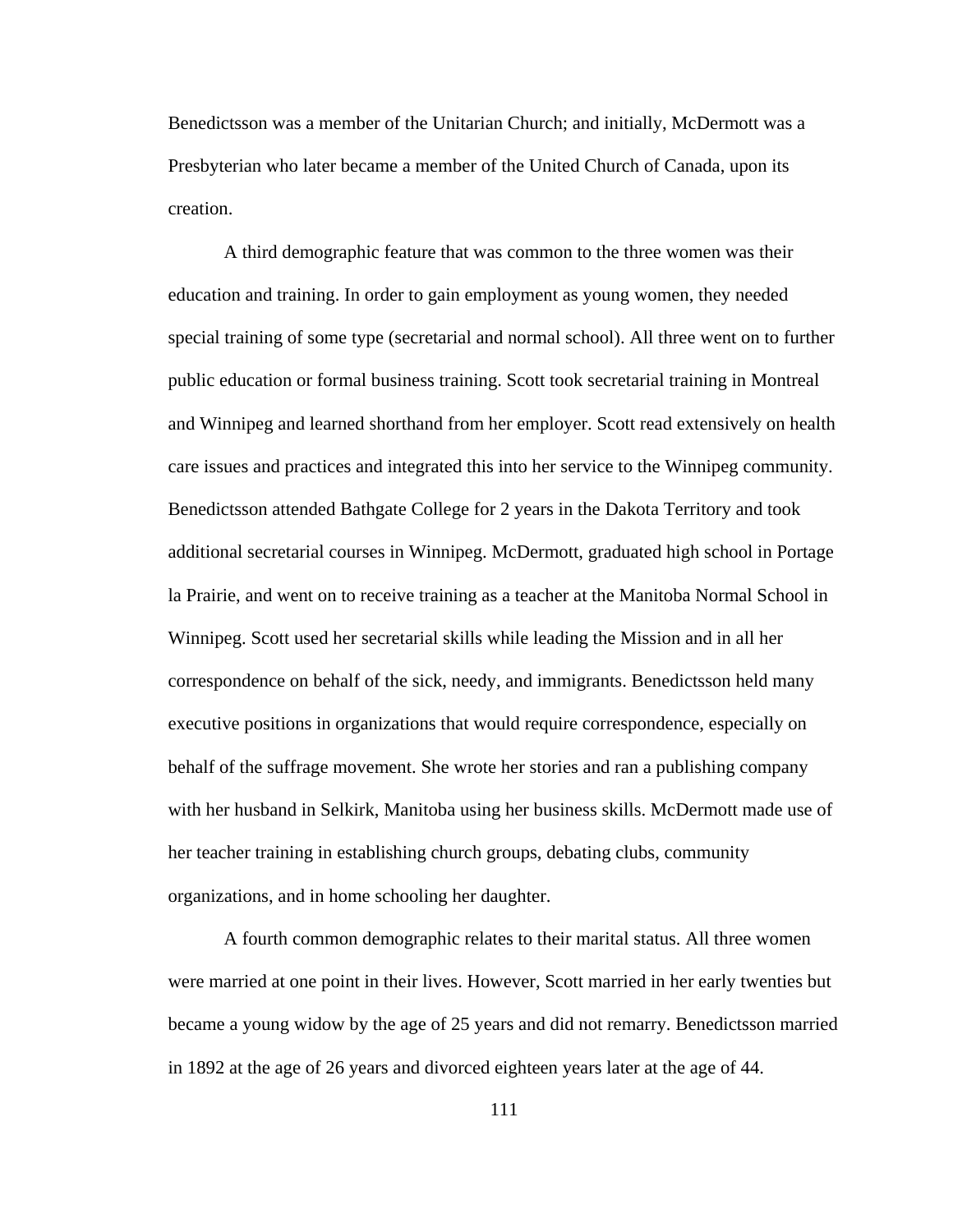McDermott married at age thirty (1900) and remained married for nearly 44 years until she was eventually widowed, approximately a year before her death at 75 years.

Their residence provides a fifth commonality among them. All three lived in Winnipeg at some time in their lives. Scott lived in the City of Winnipeg. Benedictsson lived in Gimli, Winnipeg, Selkirk and moved back to Winnipeg. McDermott lived most of her life in rural Manitoba, around the Portage la Prairie area, but she did live in the City of Winnipeg for a time while attending the Manitoba Normal School.

Their life spans provide evidence of a sixth demographic commonality. All three women lived into old age: Scott (1855-1931) lived just over 75 years; Benedictsson (1866-1956) lived to be 90 years; and McDermott (1870-1950) lived to 80 years of age.

 Chapter 7 has provided the findings to the six research questions that directed this study. Chapter 8 will address the conclusions to the research and related implications. Recommendation for further study will also be presented. The last portion of Chapter 8 will close with a brief summary of the concept of servant-leadership as it relates to the lives of the three pioneer women.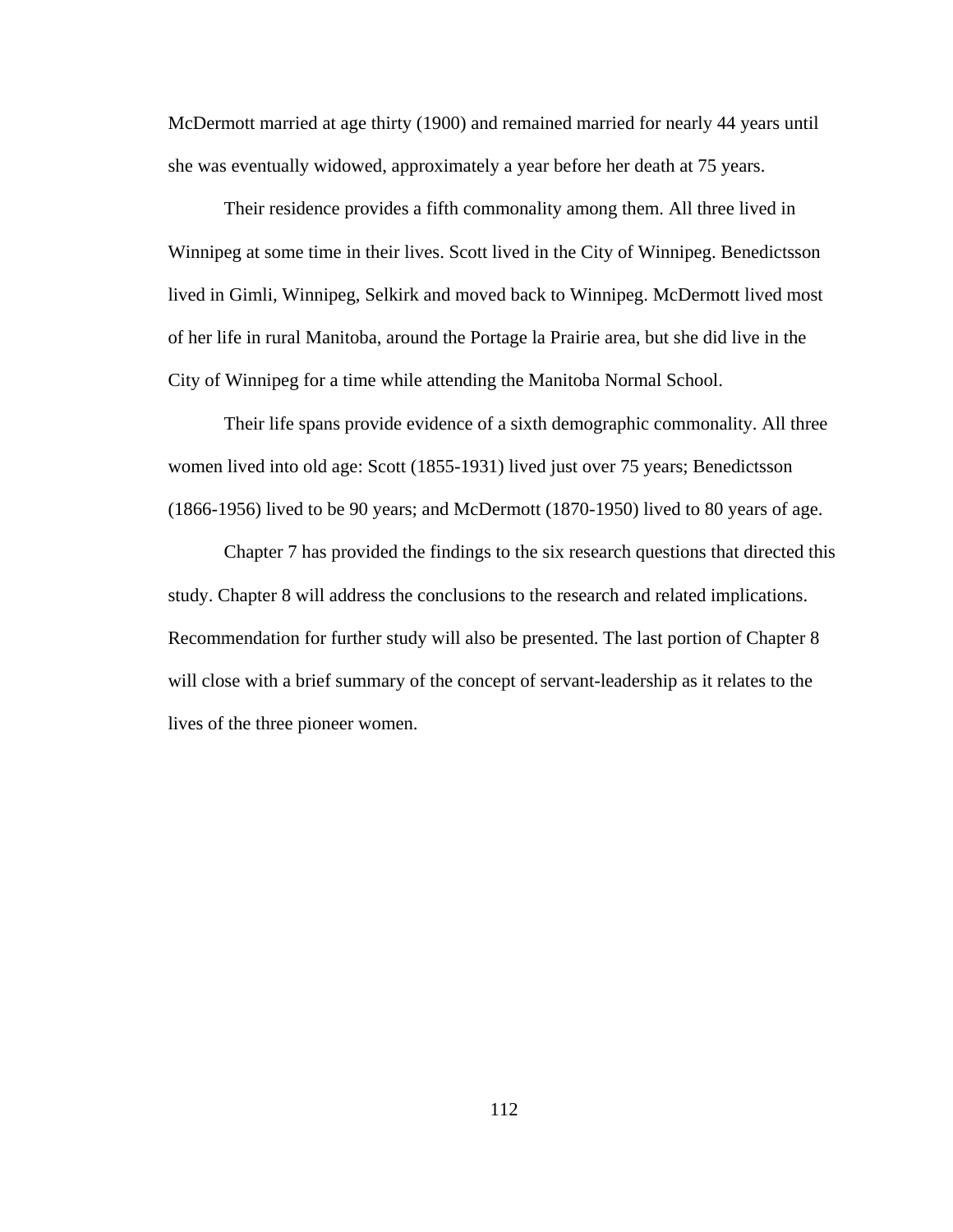# CHAPTER VIII

## **CONCLUSION**

 The following chapter will provide a formal conclusion to the preceding research study and address related implications to the findings. Recommendations for further study will be included. The chapter will close with a final summary that connects servantleadership with Scott, Benedictsson, and McDermott. Each research question will be addressed and conclusions will be made based upon the findings discussed in Chapter 7.

1. *Research Question One*. What information provided in the lives of the three women was considered as characteristic of servant-leadership, as established by Robert K. Greenleaf (1970/1991b, p. 1-37) or their proxies? As discussed at length in Chapter 7, these three pioneer women provided evidence of the 10 characteristics of servantleadership: (1) listening, (2) empathy, (3) healing, (4) persuasion, (5) awareness, (6) conceptualization, (7) foresight, (8) commitment to the growth of people, (9) stewardship, and (10) building community. It is concluded that each of the three narratives contained evidence of all 10 characteristics of servant-leadership.

2. *Research Question Two*. What common traits (distinguishing features) were found between and among the women in terms of their servant-leadership characteristics? The ten traits were common among the three women. But, it was noted that particular characteristics appeared in greater strength or abundance in each of the women. Scott's areas of strength were: awareness, empathy, healing, stewardship, commitment to the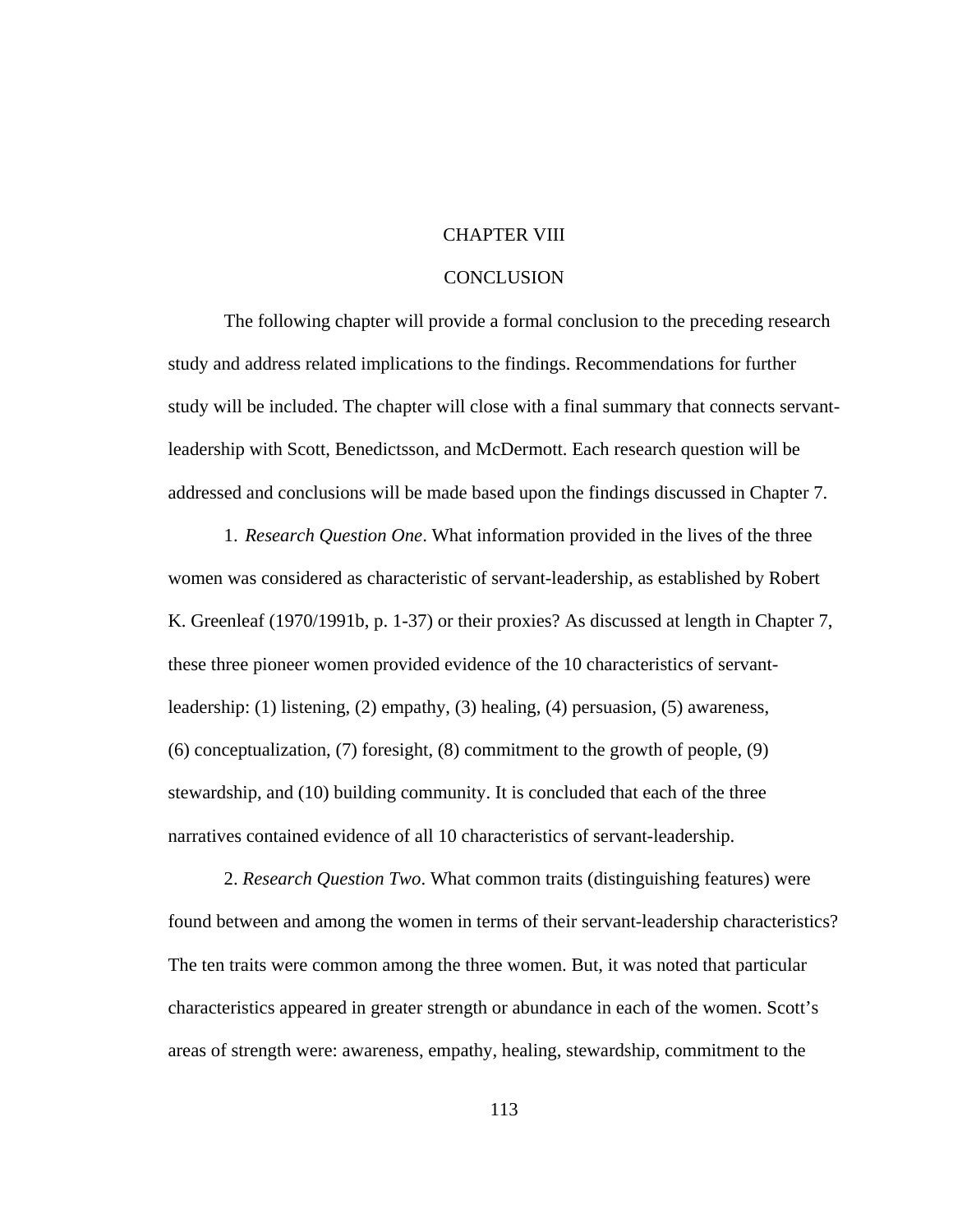growth of others and building community. Benedictsson demonstrated greater strength in areas of persuasion and conceptualization, while McDermott showed abundance in the characteristics of stewardship and commitment to the growth of others.

*Research Question Three*. Was any servant-leadership characteristic(s), as listed in Research Question One demonstrated by only one woman? A review of the matrix in Chapter 7, (Table 1), indicates 'the presence" of all ten characteristics of servantleadership demonstrated in the biographical profile of each woman. It was mentioned in the previous Chapter 7 outlining the findings of the study, that even though all ten characteristics were demonstrated by all three women, that some of the characteristics occurred more frequently in their life profiles, depending upon the woman involved. Therefore, it is concluded that none of the ten servant-leadership characteristics was demonstrated by only one woman. Indeed, all ten characteristics were demonstrated by all three women. But some characteristics were exemplified more frequently than others by each woman. (i.e., Scott- listening; Benedictsson- conceptualization; and McDermottstewardship). As well, it is concluded that areas of weakness were evident in two of the women. The three characteristics of healing, awareness, and foresight appeared weak in the story of Benedictsson. Also, McDermott's characteristics of conceptualization and foresight were questionable.

*Research Question Four*. Was there evidence in the lives of the three women of a particular theme(s) (i.e., a subject or topic on which the women wrote, spoke or thought)? The life stories of all three women demonstrated the importance of at least four themes among Scott, Benedictsson, and McDermott: (1) learning, (2) religious foundation, (3) enabling of others, and (4) altruism. It may be concluded that the three women pioneers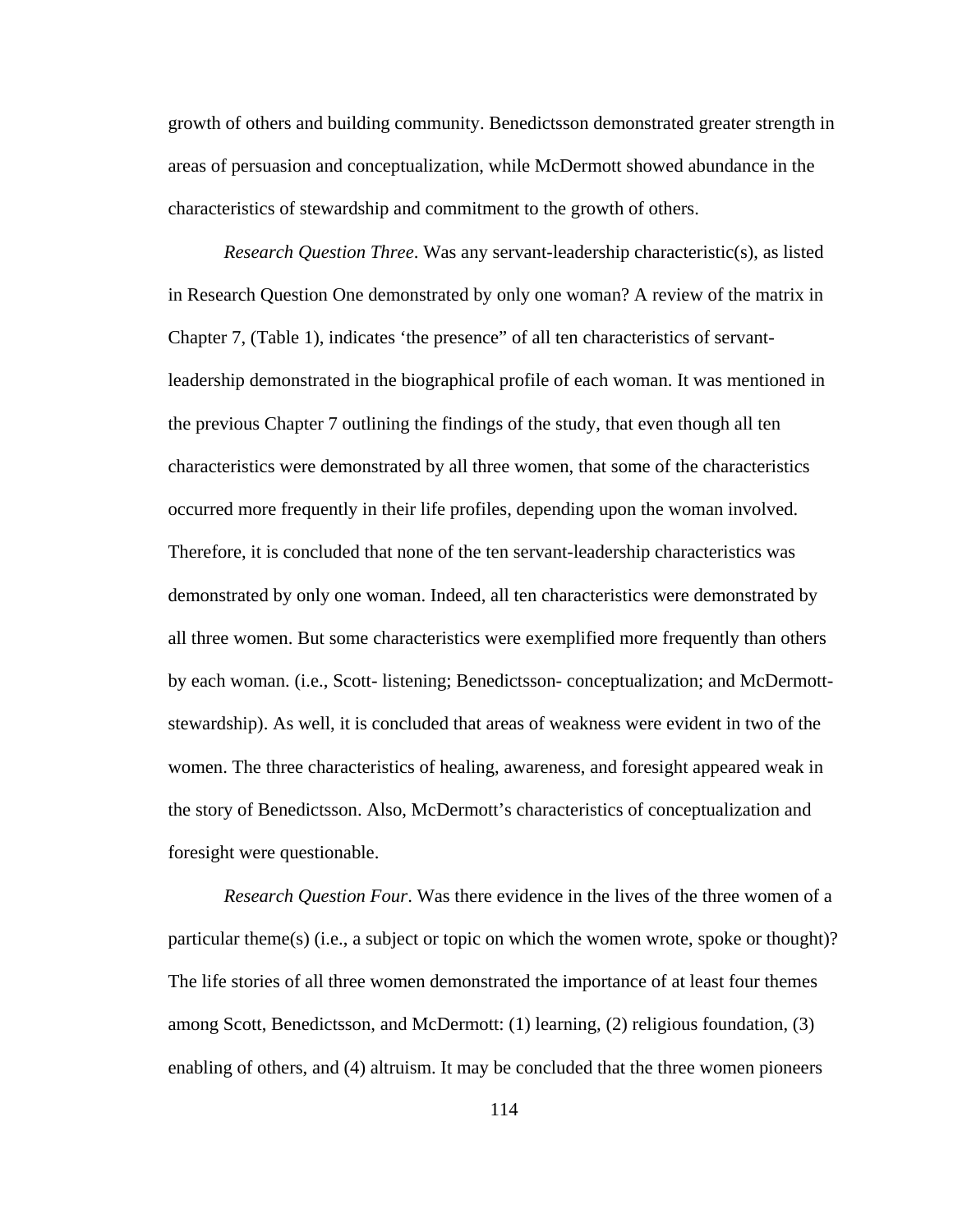in the study thought, spoke, or wrote, or were involved in learning; they all practiced their faith throughout their long lives. They encouraged others through their actions and example (Scott and McDermott). They enabled others through lectures and publications (Benedictsson). The strongest theme, altruism or caring for others, is evident in the ongoing service performed by these women to their communities, in various social organizations and their churches.

*Research Question Five*. How was the call to servant-leadership initiated in each of their lives? Scott remembered stories, as a child that were told by her mother about the Muller Orphanage and the fact that financial support was always forthcoming without solicitation. Later in her life she vowed to maintain that practice when she was invited by her minister, C.C. Owens, to help the needy. As well, Scott wrote of hearing the voice of God calling her to service, as noted in Chapter 7. Benedictsson read stories as a young girl about the oppressed in society and wanted to do something to change things for the better; and McDermott witnessed many crisis as a child on the farm (a prairie fire, the death of three siblings, and the death of Winifred at 18 years of age) and always found comfort in the Bible and her Christian beliefs. It may be concluded from the vivid examples cited in the previous chapters that each experienced her calling in a different, yet profound way.

*Research Question Six*. What were the most common demographic characteristics e.g., marital status, age, ethnic origin, residence, education, religion, and community life, that were shared by the three women? The information revealed in their life stories provides the following evidence: (1) They had all been immigrants. (2) They were all members of a recognized church. (3) They all furthered themselves through additional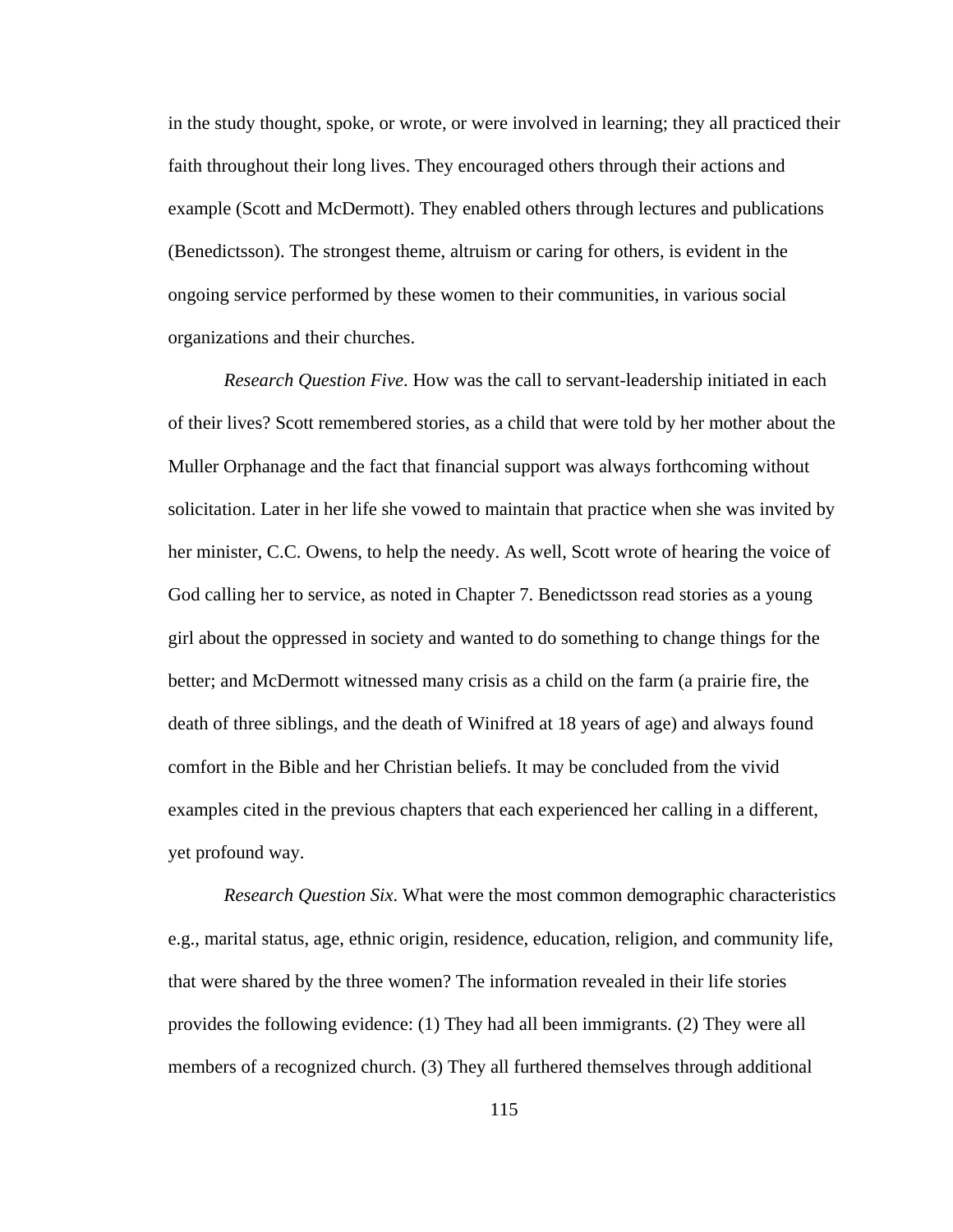education and training. (4) They had all been married. (5) At one time or another, they had all resided in the City of Winnipeg. (6) They all lived a long life (between 75 and 90 years of age). It may be concluded, that Scott, Benedictsson, and McDermott shared six demographic characteristics, among them.

### Implications

 The typical model for leadership during the lifetimes of Scott, Benedictsson, and McDermott as discussed in Chapter 2 was hierarchical (top down power) and male dominated. Also, one was often born into leadership as a result of being born into a wealthy family that owned a business. The cultural expectation for middle-class women was one of maintaining the home, bearing children, and supporting a spouse as he earned a living. A woman could serve outside the home, in the church as missionary, as a nurse to the sick, as a volunteer with the poor and needy, or as a classroom teacher. Some women worked in stores as clerks and offices as secretaries. Each of the three Manitoba women pioneers followed unique paths to service.

Scott followed a path that included secretary, church and outreach volunteer worker, healthcare worker, manager, and leader of the Margaret Scott Mission. Scott's mission was to serve the sick, poor, and needy, even though she did not have formal training as a nurse. Scott used her office and secretarial skills to manage the business affairs of the Margaret Scott Nursing Mission and carried out the life of her church through her outreach to the Winnipeg community.

Benedictsson utilized used her office and secretarial skills while running the publishing business with her husband in Selkirk and Winnipeg. She helped create, with Sigfus, the suffrage publication, *Freyja*. She served and led Icelandic committees in her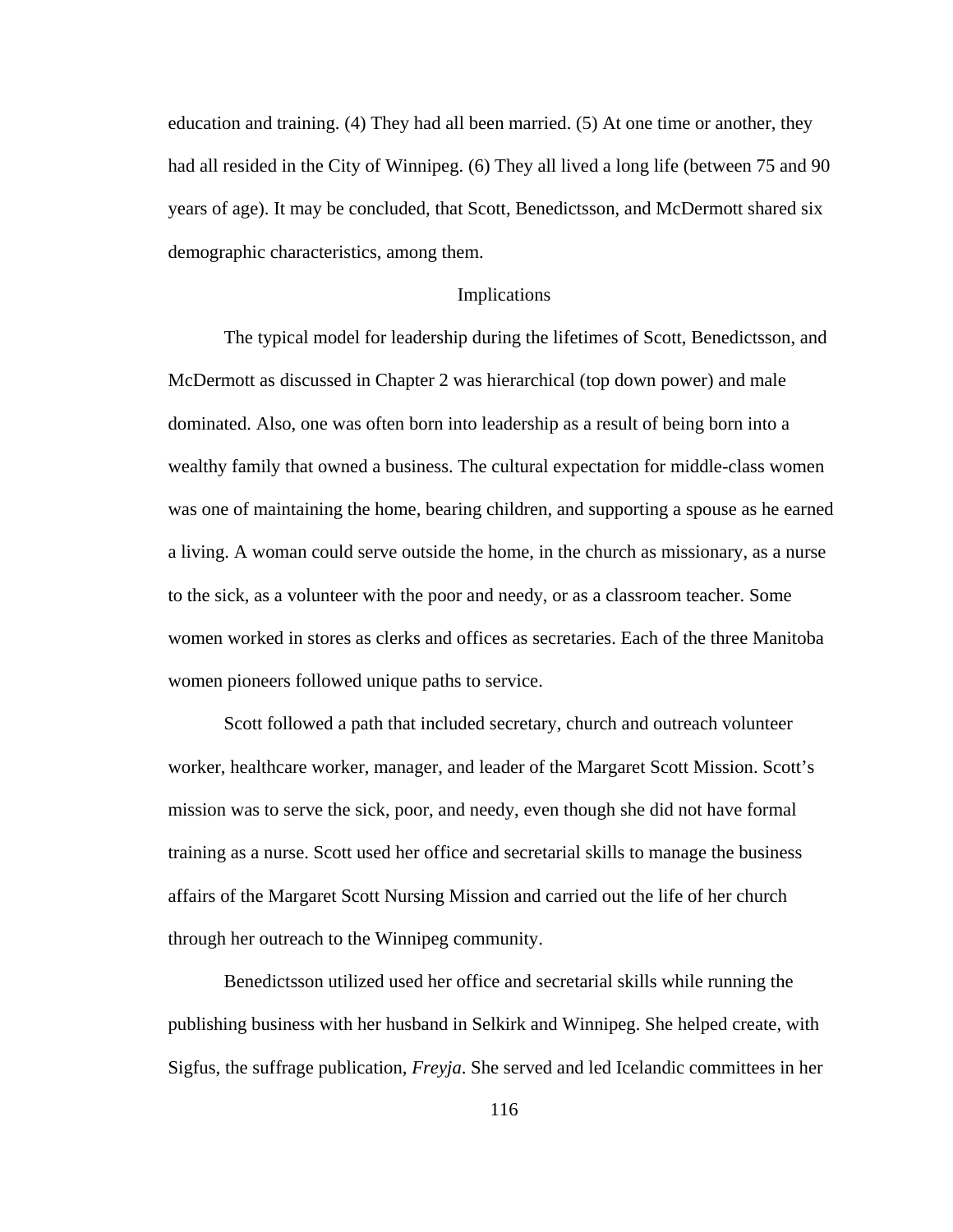church and community; spoke/wrote on human rights issues; including opportunities for women, and became leader of the suffrage movement in the Manitoba Icelandic community.

McDermott started as a classroom teacher who used her educational training to organize opportunities for children and youth in the Portage la Prairie community and surrounding areas. She was active as a church member and leader on committees and boards and as a child welfare and community activist.

Through their service and commitment to a better society, Scott, Benedictsson, and McDermott demonstrated all or many of the 10 common characteristics of servantleadership: listening, empathy, healing, awareness, persuasion, conceptualizations, foresight, stewardship, commitment to the growth of others, and building community.

Although these women lived in the latter part of the 1800s, Robert K. Greenleaf wrote about these characteristics in the 1960s, and finally formulated them into a model of leadership, which he termed servant-leadership. The research results imply that it was possible for pioneer women to demonstrate leadership in their society, but they did so by fulfilling a different and unrecognized model, one that is now called servant-leadership. Women do lead despite their circumstances, and they probably always have, except we did not have the language of servant-leadership to put their acts into this particular framework. Present day women, who read the stories of Benedictsson, McDermott, and Scott may find a connection or identify with this form of leadership. The concept of service to others is found within Judeo-Christian doctrines and the incentive to serve and to lead utilizing a servant-leadership model may be viable for those interested in leadership. An important realization is identified by Greenleaf (2002). He tells of the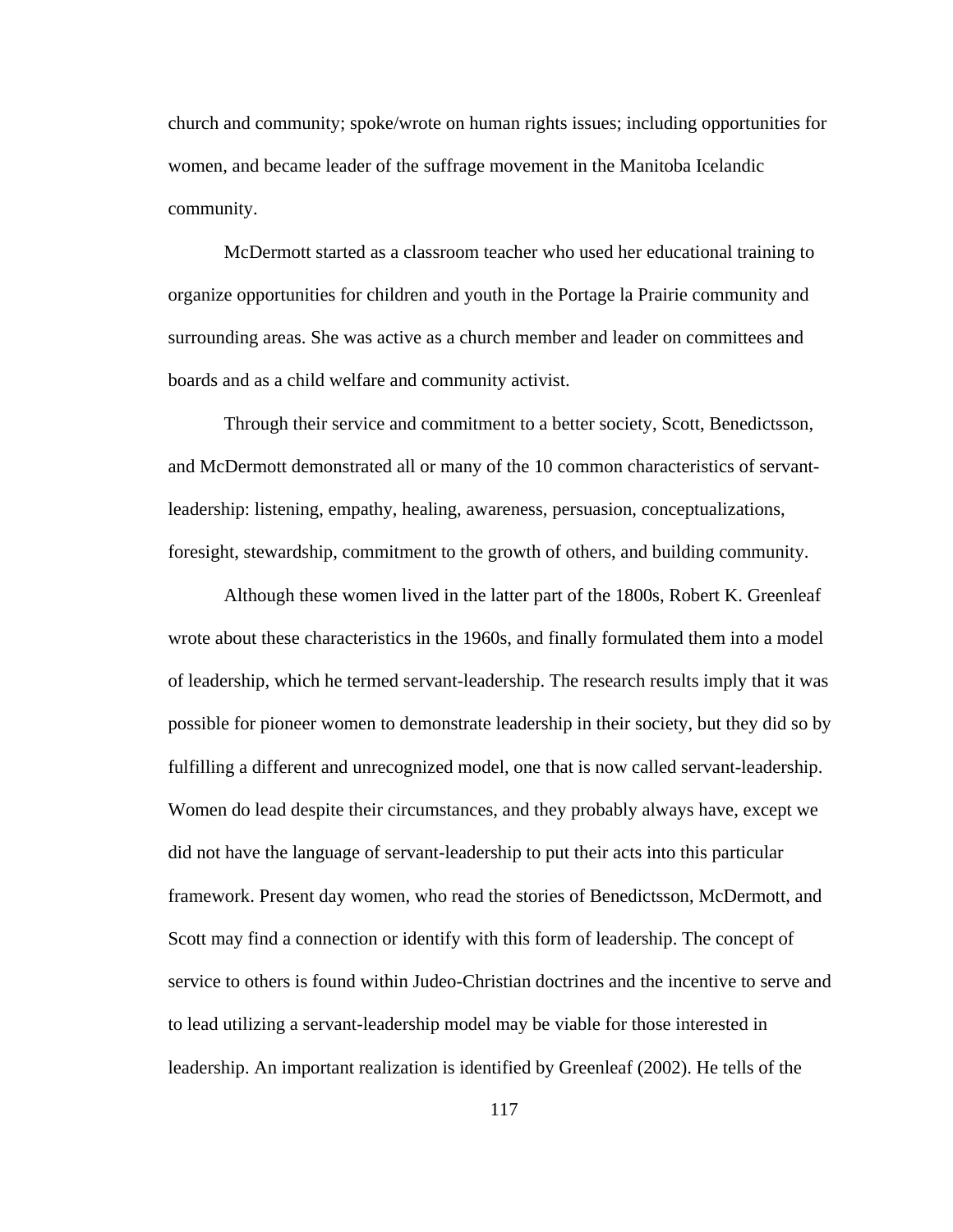subtleness of the servant-leader in action and how they are viewed by others (the public), "They do not see the servant-leadership in action as you saw it. And that may be the fundamental key. Effective servant-leaders can be so subtle about it that all anybody is likely to see is the result. They don't see the cause" (Greenleaf, 2002, p. 151). This particular fact has implications for students of leadership. Analysis of school leadership may reveal the existence of servant-leadership within faculties and with student "servantleaders" in the classroom. Owens (1995/2001) states, "The transformational leader is well aware that leadership involves not command and coercion, but encouraging the constant growth and development of followers. It is a teaching-learning process" (p. 257). This idea is in harmony with Greenleaf and I am comfortable with stating that Servant-Leadership is transformational. Each of the three pioneer women in this study were true educators and involved in the teaching-learning process. Scott educated herself through reading and talking with those in the medical field. Then, she educated the City of Winnipeg in healthcare practices and these ideas were shared in other cities and provinces. Benedictsson educated herself about human rights and women's issues and suffrage through reading, through establishing ongoing correspondence with other suffrage leaders in Canada and the United States. She transferred the information into the pages of *Freyja* to educate her readers and into the lectures she delivered to the Icelandic community, and women in particular. McDermott also utilized her formal teaching to educate children in school and Sunday school, Mission Band.

Feminist theorists including Gilligan (1982); Helgesen (1990); Shakeshaft (1987); and Rosener (1990), suggest women may have a different way of leading than the "traditional command and control leadership style" (Owens, 1995/2001, p. 256).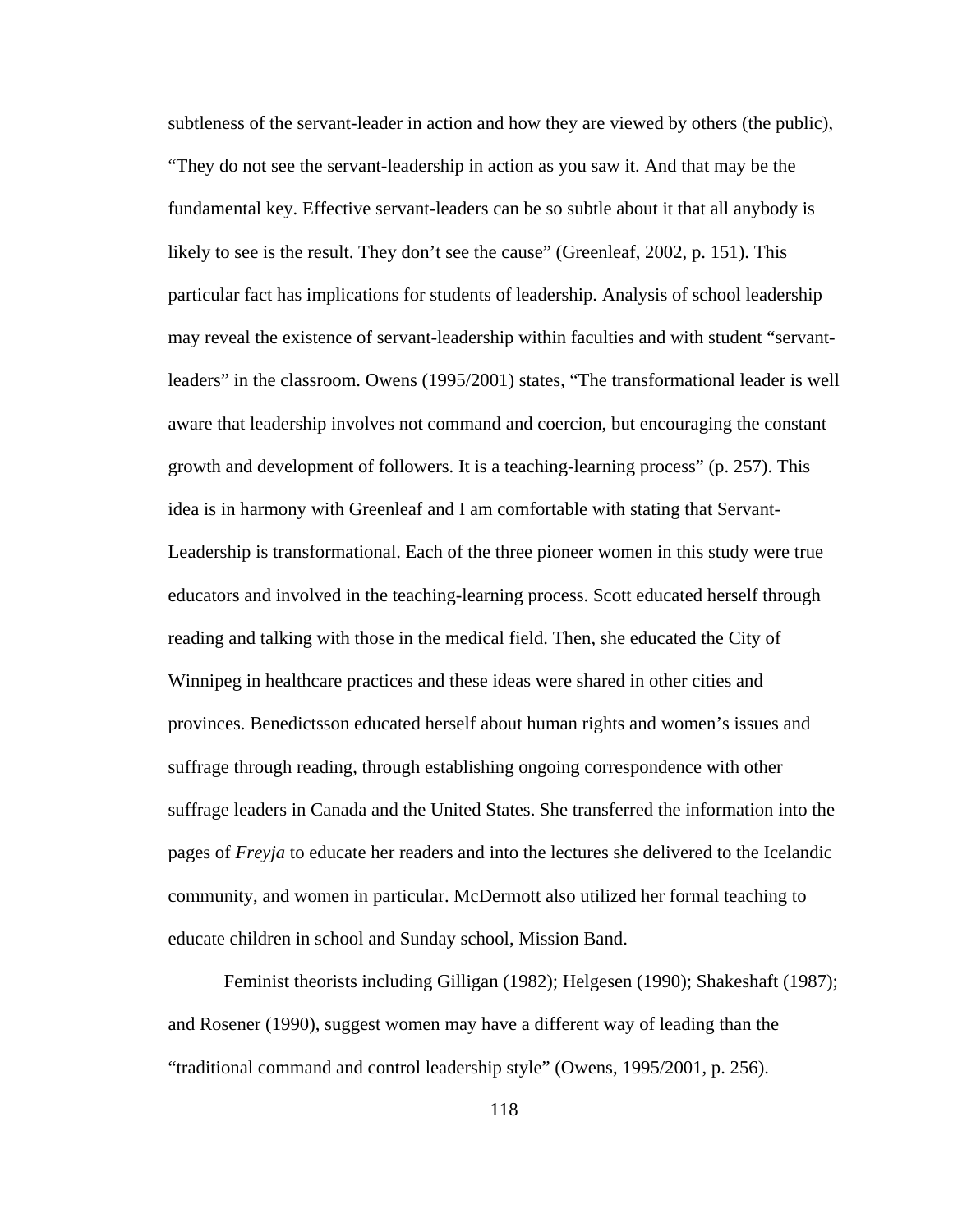Rosener's research suggested participative, empowering, caring, transformational, leadership was related to many females but, not exclusively. Thus, the examination of successful organizational structures may reveal a model, although not formalized, that is reflective of servant-leadership and promises an ongoing process of growth and development- a transformation- that was encouraged by Greenleaf. This approach may become the leadership paradigm for the  $21<sup>st</sup>$  century.

#### Recommendations

Through their life stories, women can tell us much of value about our society, our culture, and the role that women play in defining our world. Because relatively little has been recorded about the history and identity of women, there is a need to know more about their lives. Heilbrun (2002) writes to encourage women to continue to tell their stories so that we may hear their voices and give them recognition in their own right.

Women must turn to one another for their stories; they must share the stories of their lives and their hopes . . . . I suspect that female narratives will be found where women exchange stories, where they read and talk collectively of ambitions, and possibilities, and accomplishments . . . . Women have long been nameless. They have not been persons. Handed by a father to another man, the husband, they have been objects of circulation, exchanging one name for another. (p. 44-46, 121)

The following recommendations for further research and study are suggested:

1. Women must continue to tell and share their stories with each other, both formally and informally so that their history, significance, and contributions may be recorded.

2. A study of aboriginal women should be undertaken as a comparison for evidence of servant-leadership during the same time period.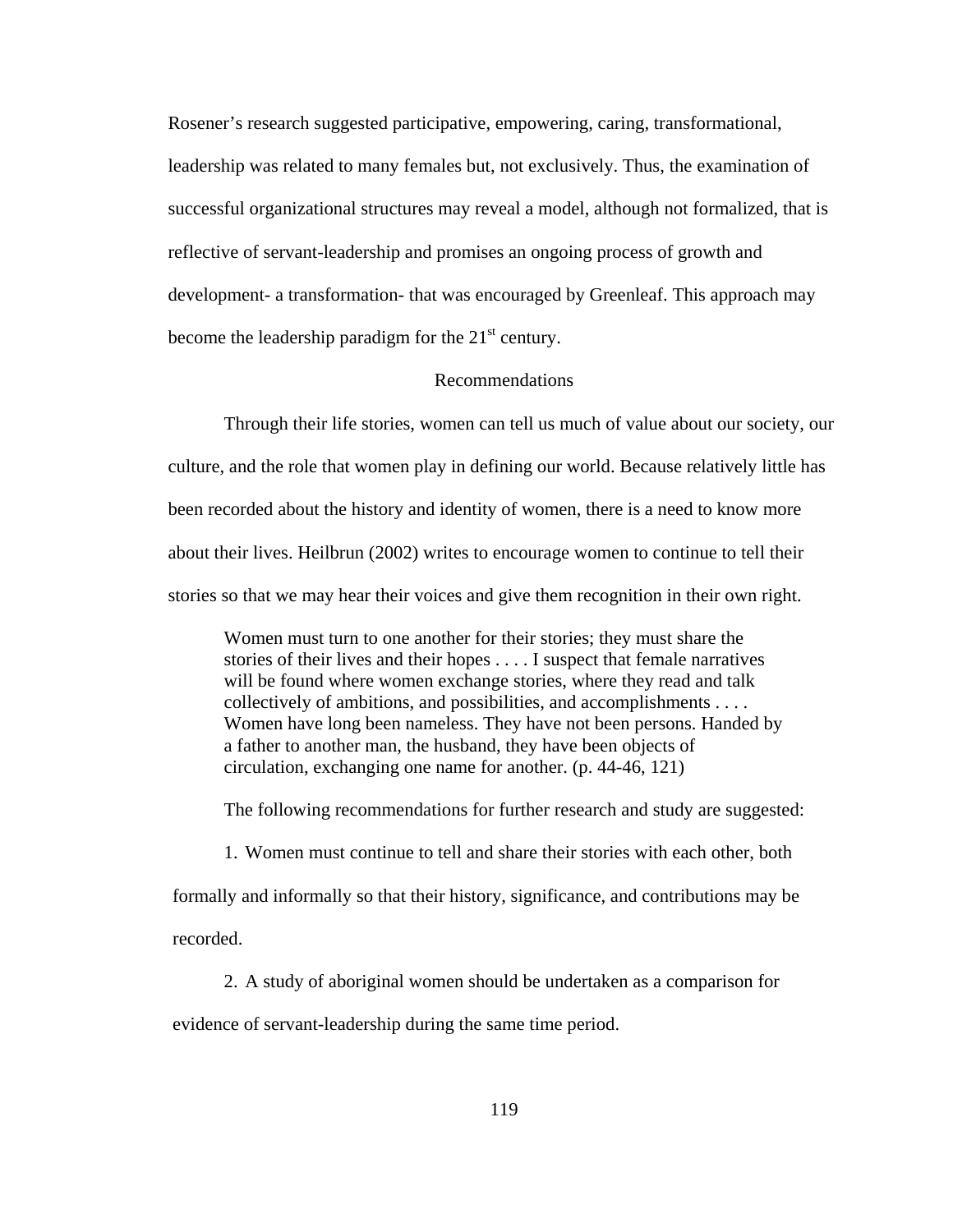3. Additional primary source archival material should be analyzed for evidence of female servant-leadership in the general population.

4. Research the lives of 3 men during approximately the same time period in this study for evidence of servant-leadership and how it was manifested. Were there similar themes as to those of the three Manitoba women?

5. Research into servant-leadership as a viable model for leadership in present day institutions and organizations warrants further investigation.

6. Lastly, in response to the observations made by Manitoba historian, Gerald Friesen (1996, p. 204), it is time for a comprehensive history of women in Manitoba to be written.

The following recommendations are made to programs of educational leadership:

1. Servant-leadership requires further investigation as a viable model for leaders of schools and institutions of higher education.

2. Research should be directed into educational institutions for evidence of existing servant-leadership practices.

3. Faculties of Educational Leadership need to include the model of servantleadership in their courses of study.

4. Research into the perceptions of undergraduate and graduate students of Educational Leadership toward the concept of servant-leadership needs further study.

5. The final recommendation is for collaborative research between and among other faculties with those in Educational Leadership. This recommendation responds to Young and Levin (2002), who state, "It is also important to keep in mind that as education is increasingly interconnected with other policy fields, research in such areas as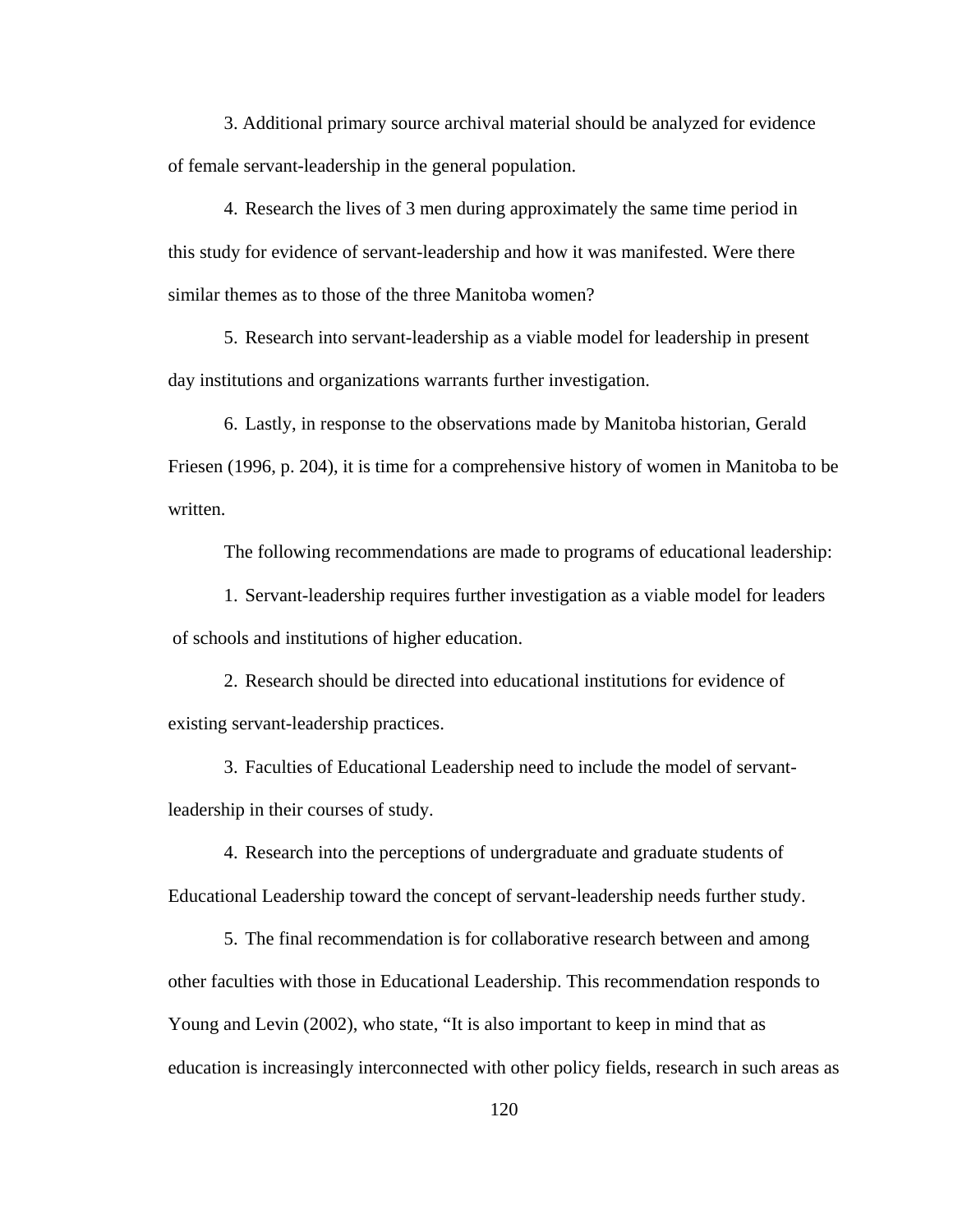economics, child development, community health, and families may have important implications for schooling and teaching" (p. xvii).

## Servant-Leadership

These three women are reflective of the pioneer spirit of Manitoba and their commitment to serve, as well as lead. A servant-leader begins with a feeling that one wants to serve and then with deliberate choice, the desire to lead evolves. Greenleaf (1970/1991b, p. 7) poses the ultimate question: "Do those served grow as persons; do they, while being served, become healthier, wiser, freer, more autonomous? And what of the least privileged in society: will they benefit, or at least, not be further deprived?" I believe these women could respond positively to Greenleaf's question. Despite the many constraints of the pioneer life, immigrant and Victorian cultures, the religious pressures and expectations of the time, Scott, Benedictsson, and McDermott demonstrated the ten servant-leader characteristics identified by Greenleaf (Spears, 1998, p.5-8). Each of the women listened to their inner voice first, and then they chose to reach out to others; they served their gender (founding a mission for wayward girls, demanding suffrage, and encouraging educational opportunities); they also invested in the moral and spiritual leadership of children with health care, Mission Band, community clubs and cultural organizations. I believe that simply by being willing to serve and respond to the needs of society these women continued to grow personally. As they aged, they appear to have maintained the pace of service. Obviously, they enjoyed what they were doing and kept doing it.

Their vision for individual growth and the relentless contribution of their time to volunteer with the poor, the destitute, the least privileged in society, while encouraging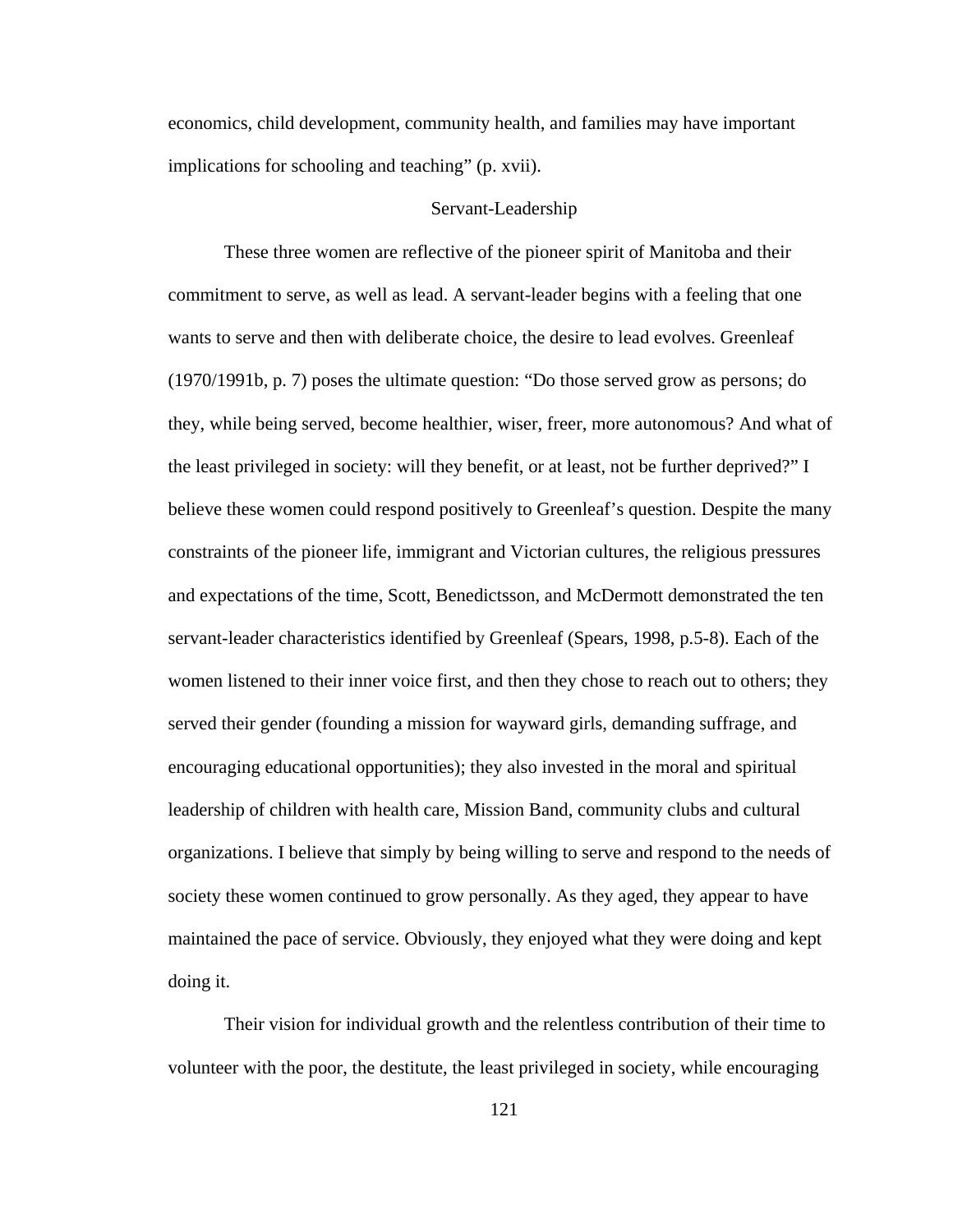equality of the sexes, the right to vote, better health care, and the development of their communities through their vision and stewardship provide evidence of their call to serve society. They were servants first, then leaders, and with strength and endurance survived, despite a range of problems. It was through their service to Manitoba communities that these three women servant-leaders acted as catalysts for change. Indeed, their stories support Healy's (1923, p. 260) opinion, that if told, they would provide interest and inspiration for future generations.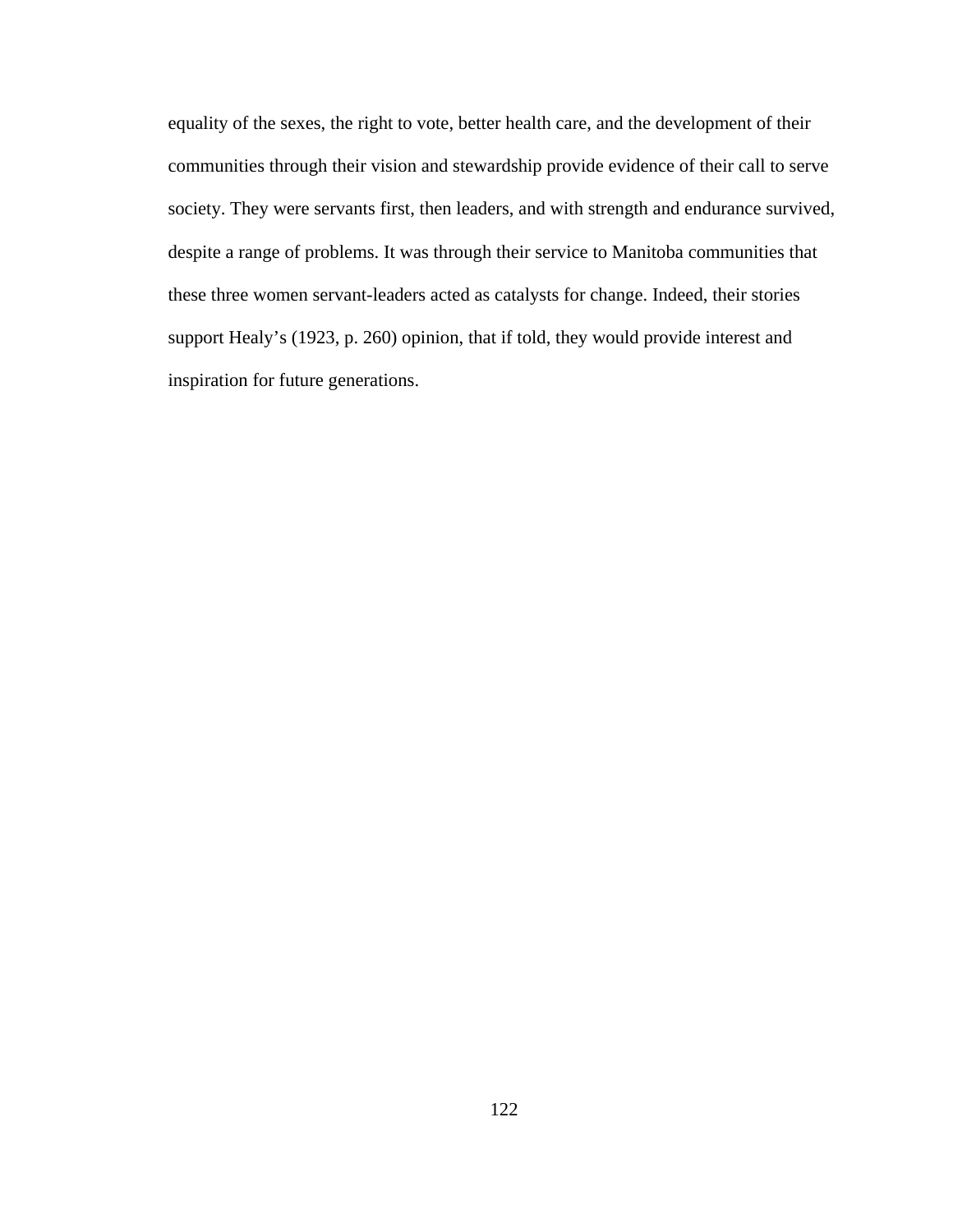### REFERENCES

Adams, L. (2001, January). *History trail: Victorian Britain.* Retrieved November 30, 2002, from http://www.bbc.co.uk/history/1j/victorian\_britain1 j/idealwomen 01.shtml?site

- American Psychological Association. (2002). *Publication Manual of the American Psychological Association.* (5<sup>th</sup> ed.). Washington, D.C.: American Psychological Association.
- Armstrong, C. (Ed.) (2002). *Extraordinary ordinary women: Manitoba women and their stories.* Winnipeg: Manitoba Clubs of the Canadian Federation of University Women, i-vii.
- Autry, J. (2001). *The servant leader*. Roseville, California: Prima Publishing, 50-56.
- Beautiful monument erected to memory and work of Margaret Scott, (1932, October19).

*Winnipeg Free Press,* p. 6.

Benefactress dead: Death calls friend of poor and needy. (1931, August 3). *The Winnipeg Free Press*, A1, A2.

Bennis, W. (1994). *On becoming a leader.* New York: Addison-Wesley, 18-25.

- Bennis, W. (1997). *Managing people is like herding cats.* Provo, Utah: Executive Excellence. 104-105, 185-186.
- Bennis, W. & Goldsmith, J. (1997). *Learning to lead.* Reading, Massachusetts: Perseus Books, 70-73.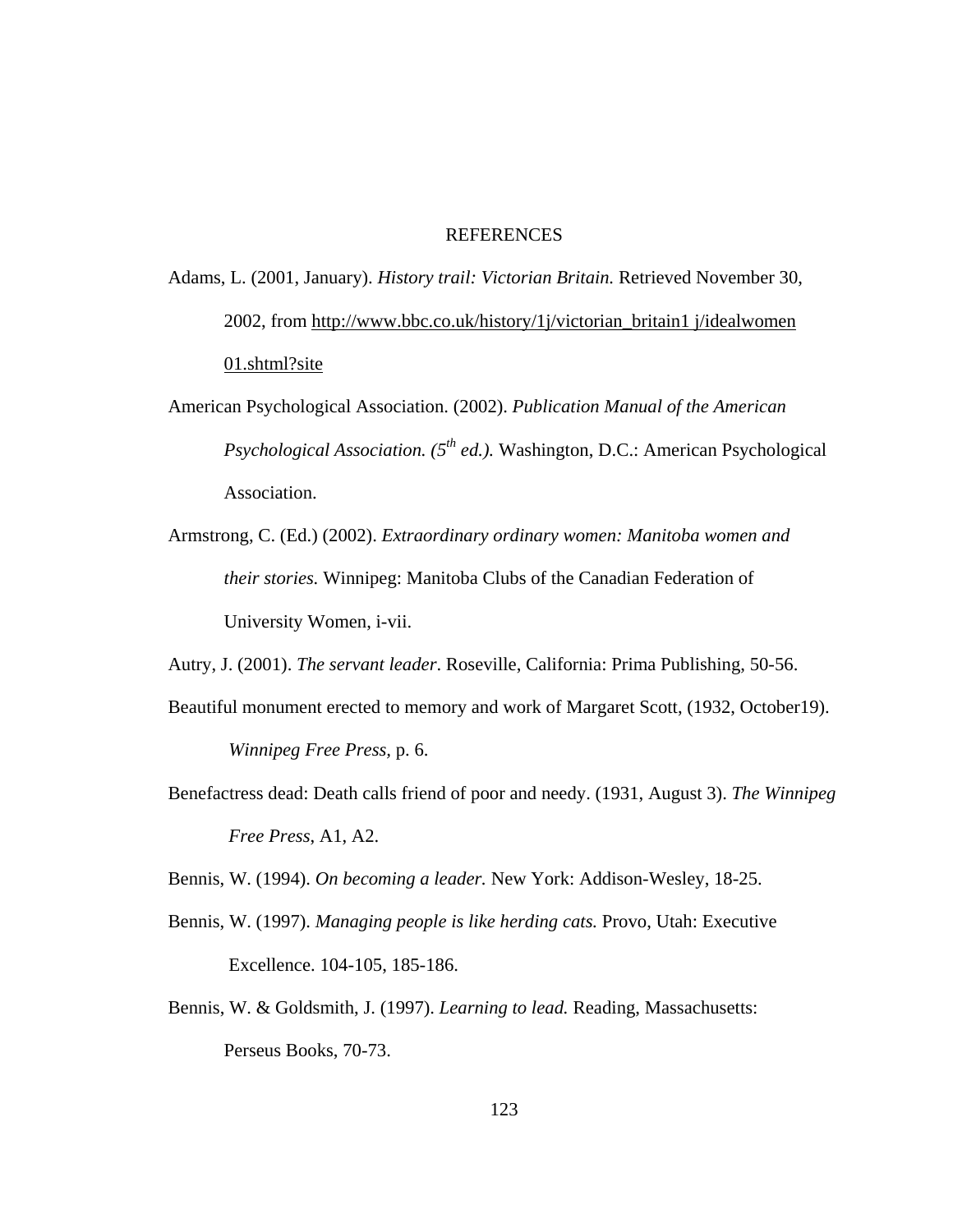- Bennis, W., Spreitzer,G., & Cummings, T. (Eds.). (2001). *The future of leadership*. San Francisco: Jossey-Bass.
- Block, P. (1993). *Stewardship: Choosing service over self-interest.* San Francisco: Berrett-Koehler Publishers, xx, 6-25, 193.
- Bruno- Jofre, R. (Ed.). (1993). *Issues in the history of education in Manitoba: From the construction of the common school to the politics of voices*. Queenston, Ontario: The Edwin Mellen Press.
- Bruno-Jofre, R. (1996). Schooling and the struggles to develop a common polity, 1919- 1971. In R. Bruno-Jofre & L. Grieger (Eds.), *Contemporary issues in education policy and administration in Canada: A foundation perspective.* Winnipeg: University of Manitoba, 73-108.
- Bruno-Jofre, R. (1998-1999, Autumn/Winter). Citizenship and schooling in Manitoba, 1918-1945. In R. Bruno-Jofre & T. Mitchell (Eds.), *Manitoba history*. Manitoba Historical Society, 26-36.
- Bruno-Jofre, R. & Mitchell, T. (Eds.). (1998-1999, Autumn/Winter). *Manitoba history.* Manitoba Historical Society, 2-60.
- Bumsted, J. (1999). *Dictionary of Manitoba biography*. Winnipeg: The University of Manitoba Press, viii, 21, 188, 223, 224.
- Burkhardt, J. & Spears, L. (2000). *Servant-leadership and philanthropic institutions.* Indianapolis: The Greenleaf Center for Servant-Leadership.
- Canadian women in the public eye: Margaret Scott. (1941, June 4). *Saturday Night*, p. 29.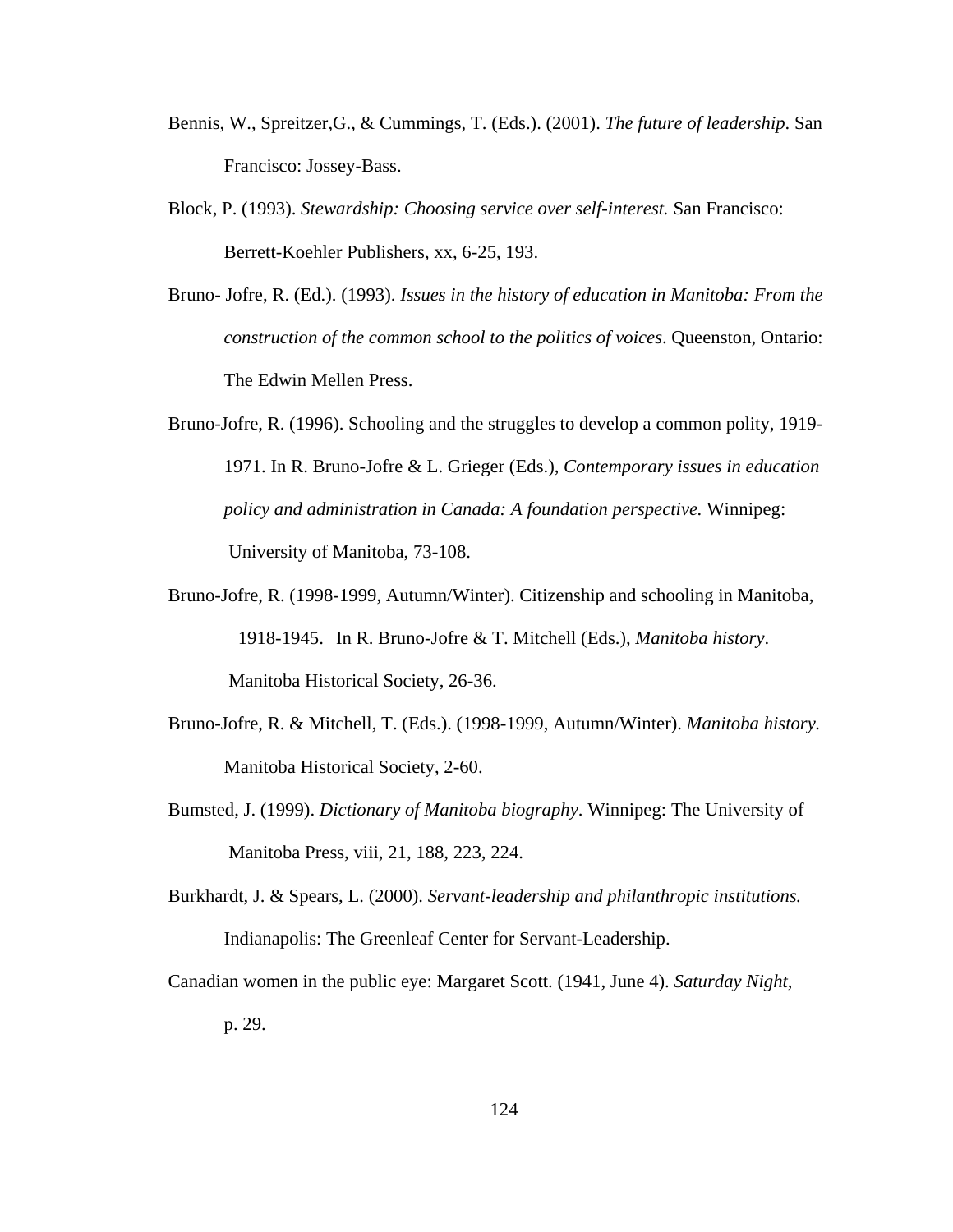Carter, K. (Ed.). (2002). *The small details of life: 20 diaries by women in Canada, 1930-1996.* University of Toronto Press, 6-7.

City mourns memory of Mrs. Margaret Scott. (1931, August 5). *The Winnipeg Evening Tribune*, p. 5.

- Collier, A. (n.d.). *A history of Portage la Prairie and surrounding district.* Altona, Manitoba: D. W. Friesen & Sons, 45-46, 172, 304, 334.
- Correspondence samples. Margaret Scott. *Provincial Archives of Manitoba*. MG10 B9, 3, 11, 17, 24-25, 53-54,73-76.
- Creswell, J. (1998). *Qualitative inquiry and research design: Choosing among five traditions.* London: Sage Publications, 13-15, 63, 110-119, 132- 154.
- Crippen, C. (2003). [Female obituaries in *Winnipeg Free Press* 1830-1930]. Unpublished raw data.

Dedicated to poor. *Provincial Archives of Manitoba*. MG10 B9.

- De Pree, M. (1989). *Leadership is an art.* New York: Dell Publishing Group, 12-13, 145.
- De Pree, M. (1992). *Leadership jazz*. New York: Dell Publishing Group, 42-44.
- De Pree, M. (2001). *Called to serve*. Grand Rapids, Michigan: William B. Eerdmans Publishing.
- DeGraves, D. (2000). Margaret Scott. In C. Armstrong, (Ed.), *Extraordinary ordinary women: Manitoba women and their stories*. Winnipeg: Manitoba Clubs of the Canadian Federation of University Women, 65-66, 93-94.
- Denzin, N. & Lincoln, Y. (Eds.). (1998). *Strategies of qualitative inquiry*. London: Sage Publications, 186-257.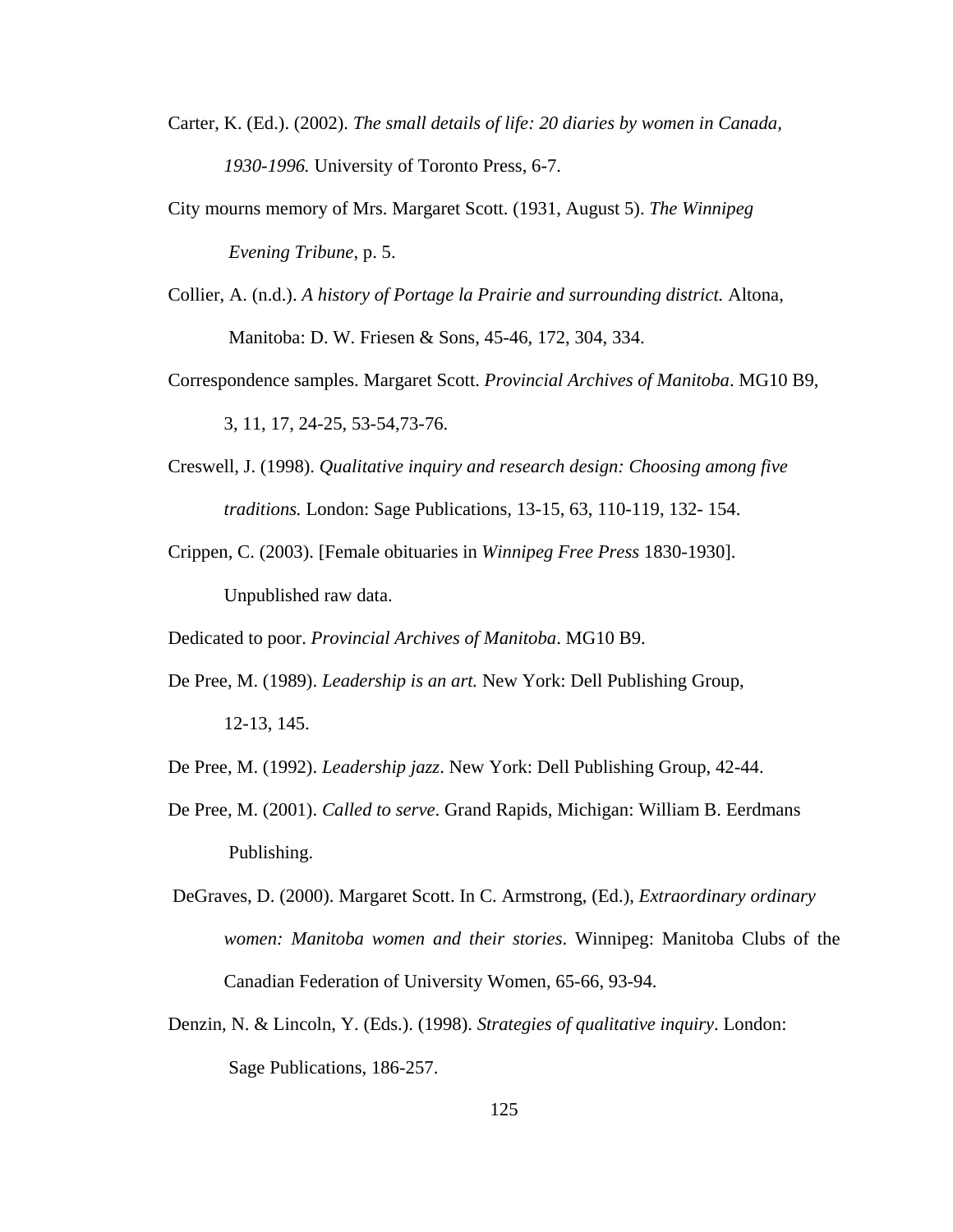- Dickason, O. (1977). *Canada's First Nation: A history of founding peoples from earlier times. (2nd ed.).* Don Mills, Ontario: Oxford University Press Canada, 213-245, 336.
- DiStefano, J. (1988). *Tracing the vision and impact of Robert K. Greenleaf*. Indianapolis: The Robert K. Greenleaf Center.
- Ducas, A. & Linton, J. (2001, October). *Women working for healthy communities.*  Winnipeg: Manitoba Women's Directorate. 1-10. (Retrieved May 29, 2003). http://www.gov.mb.ca/wd/publications/whm2001\_nrs.html
- Elshtain, J. (1990). *Power trips and other journeys: Essays in feminism as civic discourse.* Madison: University of Wisconsin, 28, 98, 137, 141.
- Elshtain, J. (1993). *Public man, private women: Women in social and political thought.* Princeton University Press, 102-108.
- Fetherling, D. (1990). The rise of the Canadian newspaper. Toronto: Oxford University Press, 99-100.
- Firestone, S. (1970). *The dialetic of sex: The case for feminist revolution*. New York: Farrar, Straus, and Giroux, 3-14.
- Florence Nightingale of Winnipeg: Story of Mrs. Margaret Scott and her labor of great love. (n.d.). Winnipeg: *Provincial Archives of Manitoba.*

Foster, J. (n.d.). United Church youth groups In *Gladstone then & now: 1871-2001*. Altona, Manitoba: Friesen Corp., History Book Division, 136.

French, M. (1992). *The war against women*. New York: Ballantine Books. 16-18.

Frick, D. & Spears, L. (Eds.). (1996). *The private writings of Robert K. Greenleaf: On becoming a servant leader*. San Francisco: Jossey-Bass, 139-140, 211-217, 290.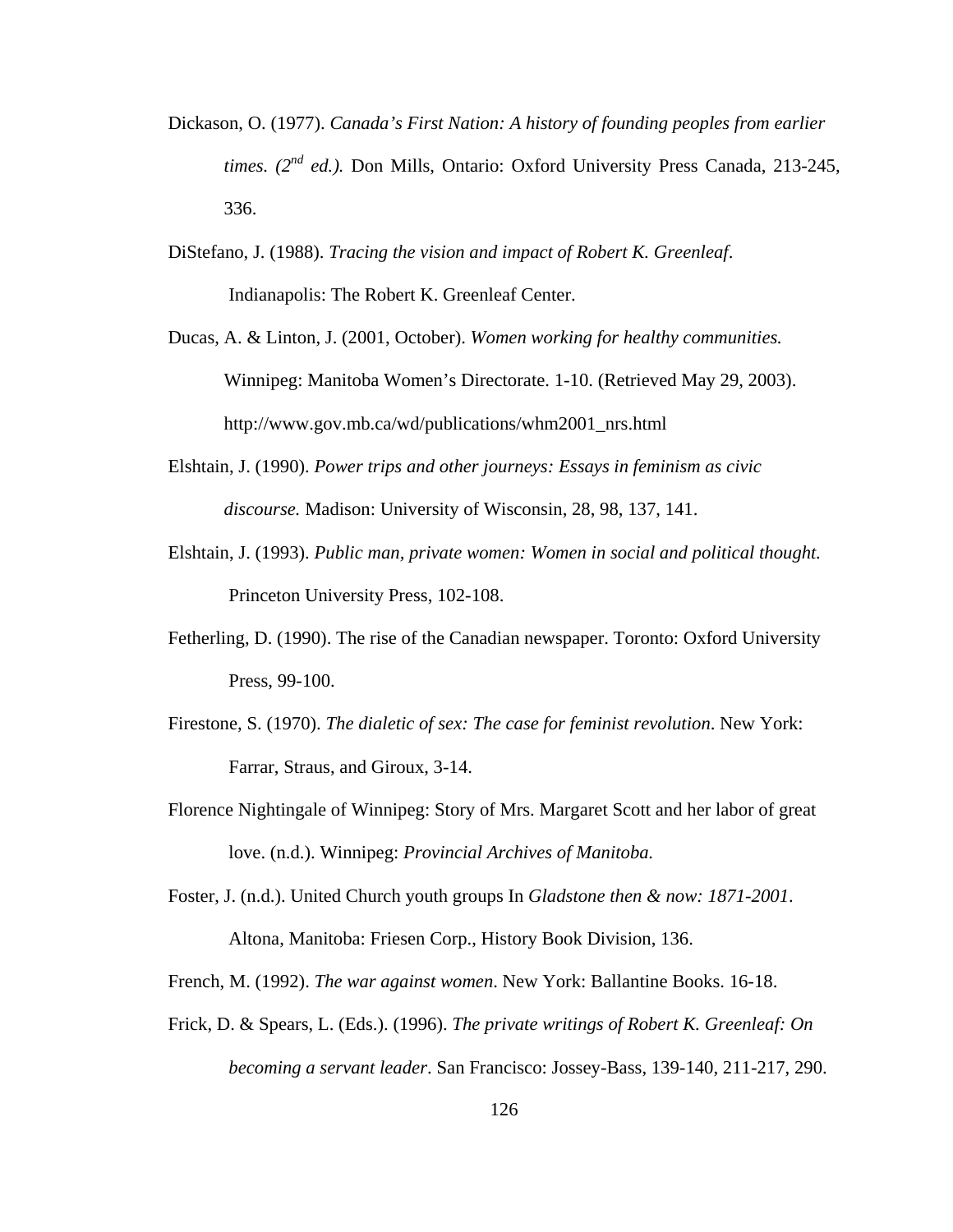Friedan, B. (2001). *The feminine mystique*. New York: W. W. Norton & Company.

- Friesen, G. (1987). *The Canadian prairies: A history.* University of Toronto Press, 45-204, 251-287, 350, 511.
- Friesen, G. (1996). *River road: Essays on Manitoba and prairie history*. Winnipeg: University of Manitoba Press, 204.
- Gardiner, J. (1998). Quiet presence: The holy ground of leadership. In L. Spears (Ed.). *Insights on leadership: Service, stewardship, spirit, and servant-leadership*. New York: John Wiley & Sons, Inc., 116-125.
- Gilligan, C. (1982). *In a different voice: Psychological theory and women's development.* Cambridge, MA: Harvard University Press.
- Glowing tribute is paid Margaret Scott: Citizens of all walks of life attend funeral of "benefactress of poor." (1931, Aug. 5). *The Winnipeg Free Press,* p. 5.
- Greenleaf, R. (1975). *Trustees as servants.* Indianapolis: The Robert K. Greenleaf Center, 35-37.
- Greenleaf, R. (1976). *The institution as servant.* Indianapolis: The Robert K. Greenleaf Center, 1-16.
- Greenleaf, R. (1978). *The leadership crisis*. Pittsburg: Humanitas, 14 (3) 1-11.
- Greenleaf, R. (1988). *Education and maturity.* Indianapolis: The Robert K. Greenleaf Center, 1-17.
- Greenleaf, R. (1991a). *Advices to servants.* Indianapolis: The Robert K. Greenleaf Center, 1-64.
- Greenleaf, R. (1970/1991b). *The servant as leader*. Indianapolis: The Robert K. Greenleaf Center, 1-37.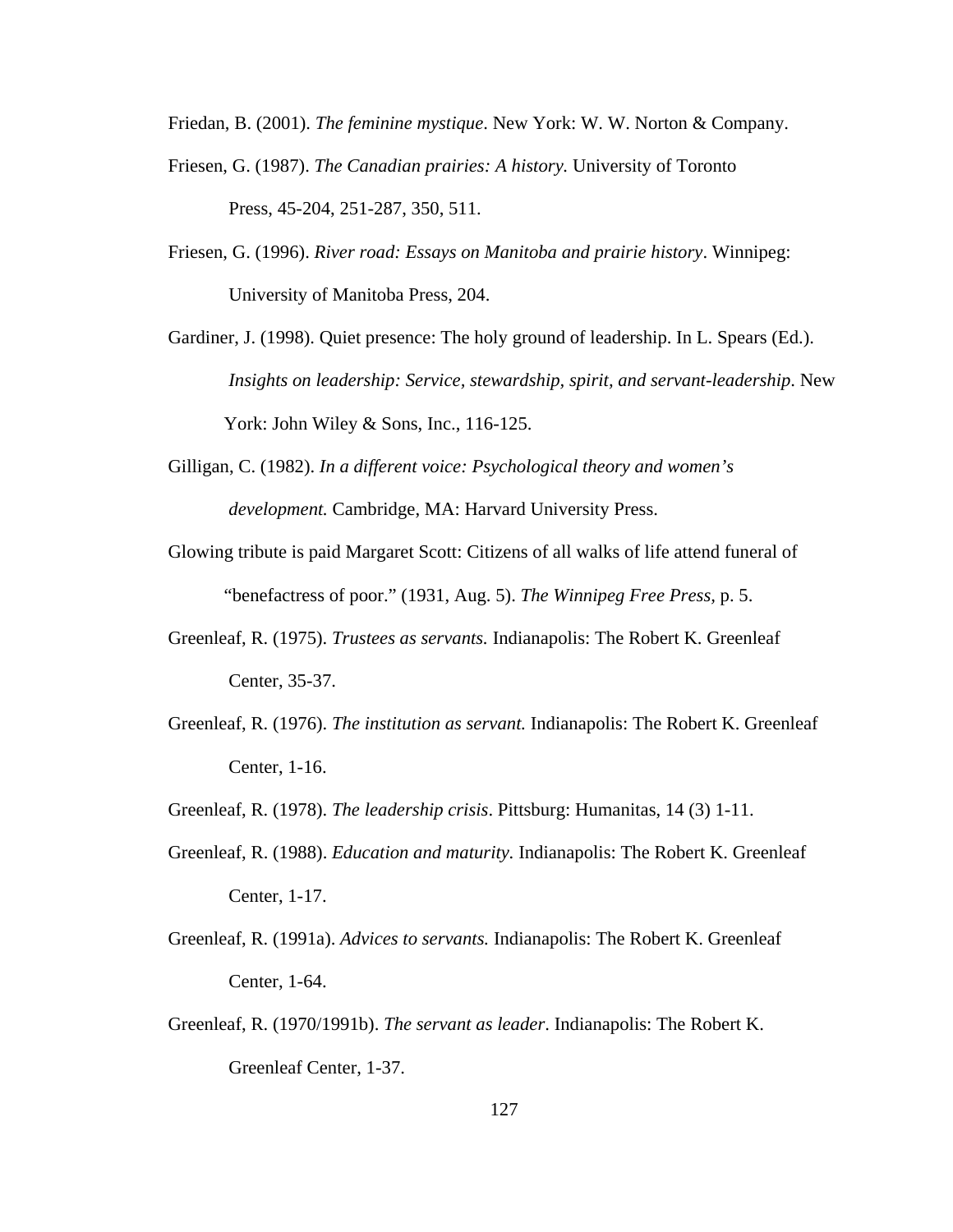- Greenleaf, R. (2002). *Teacher as servant: A parable*. Indianapolis: The Robert K. Greenleaf Center, 151.
- Healy, W. (1923). *Women of Red River: Being a book written from the recollections of women surviving from the Red River era.* Winnipeg: Peguis Publishers, 1-23, 260.
- Heilbrun, C. (2002). *Writing a woman's life*. New York: Ballantine Books, 17-25, 44-46, 121.
- Helgesen, S. (1990). *The female advantage: Women's ways of leadership*. New York: Doubleday.
- Here since 1871. Mrs. Jessie McDermott, 80, dies after long community service, (1950, November 2) *Portage la Prairie Daily Graphic*, p. 4.

Hesse, H. (2000). *The journey to the east.* New York: Farrar, Straus and Giroux.

- Hesselbein, F., Goldsmith, M., Beckhard, R. & Schubert, R. (Eds.). (1998). *The community for the future.* New York: The Peter F. Drucker Foundation. 30, 94.
- Hickman, G. (Ed.). (1998). *Leading organizations: Perspectives for a new era.* London: Sage Publications, 32-34, 94-130, 345, 445.
- Hoffman, B. (1995). A feminist postmodern critique of authority. In C. Reynolds  $\&$ B. Young, *Women and leadership in Canadian education.* Calgary: Detselig Enterprises Ltd, 45-50.
- Isaac, T. (1995). *Aboriginal law: Cases, materials, and commentary*. Saskatoon: Purich Publishing.
- Items of interest now in files for historical data. Margaret Scott. *Provincial Archives of Manitoba*. MG10 B9, 1086-1092, 1142-1145, 1166-1168.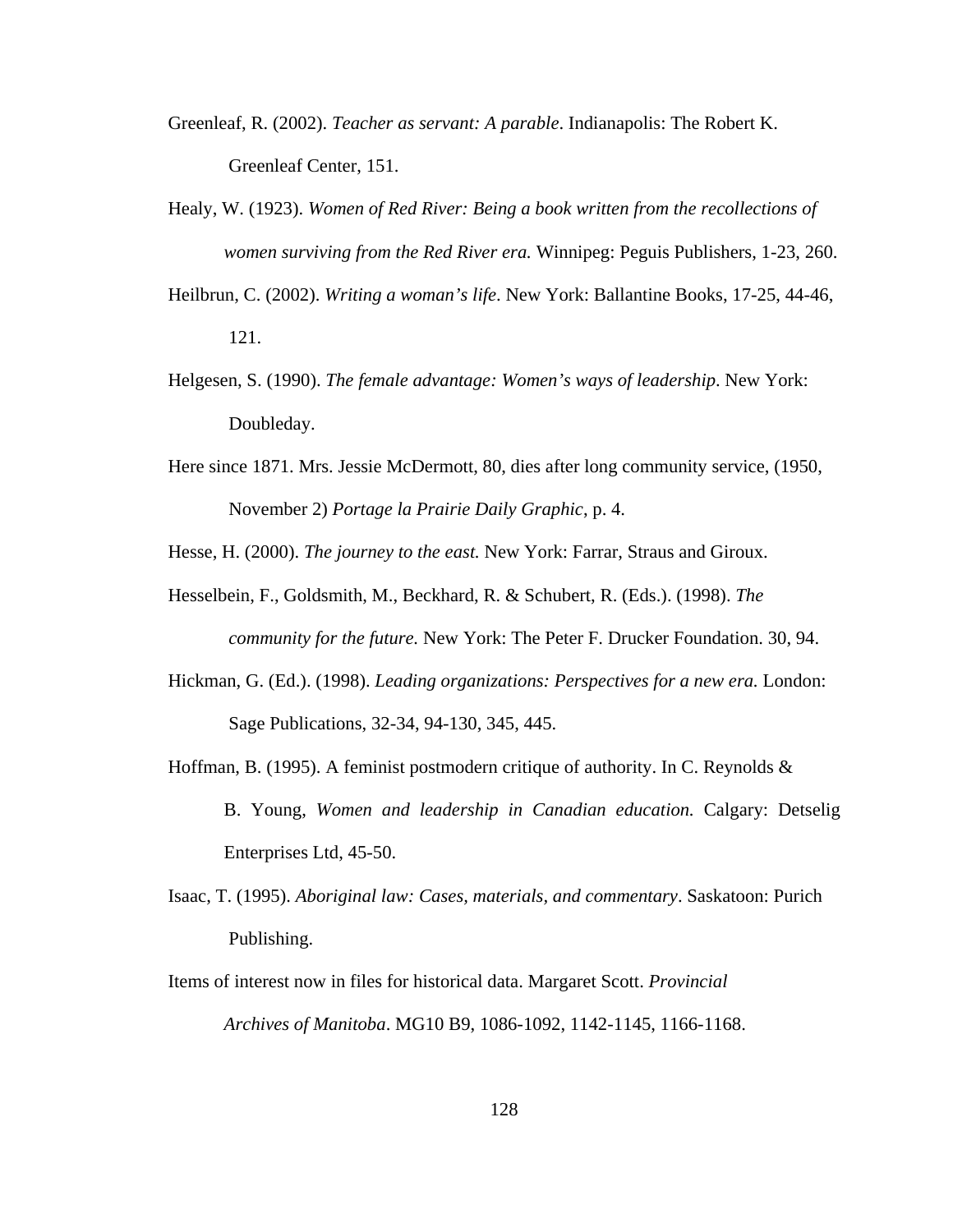- Johnson, S. (1994, Spring). Margret Benedictsson, Freyja and the stuggle for woman's equality. *The Icelandic Canadian,* 117-127.
- Kinnear, M. (1982). *Daughters of time: Women in the western tradition.* Ann Arbor: University of Michigan, 143-144, 175-176.
- Kinnear, M. (1987). The Icelandic connection: Freyja and the Manitoba woman suffrage movement. *Canadian Woman Studies, 7*(4), 25-28.
- Kinnear, M. (1991). *Margaret McWilliams: An interwar feminist*. Montreal: McGill-Queen's University Press, 44, 72-75.
- Kinnear, M. (1992). *In subordination: Professional women 1870-1970.* Montreal: McGill-Queens University Press.
- Kinnear, M. (1998). *A female economy: Women's work in a prairie province 1870-1970.* Montreal: McGill-Queens University Press, xii, 5-31, 52-63, 111- 143.
- Kinnear, M. & Fast, V. (1987). *Planting the garden: An annotated bibliography of the history of women in Manitoba.* Winnipeg: The University of Manitoba Press, 47, 147, 265, 287.
- Kristjanson, W. (c. 1965). *The Icelandic people in Manitoba.* Winnipeg: Wallingford Press, 372-375.
- Kvale, S. (1996). *Interviews*: *An introduction to qualitative research interviewing.* London: Sage Publications, 10-20.
- Lindal, W. (1967). *Icelanders in Canada*. Winnipeg: Viking Printers. 160-161.
- Macvicar, H. (c. 1939). *Margaret Scott: A tribute. The Margaret Scott Nursing Mission.*  Winnipeg: Provincial Archives of Manitoba. MG10 B9, 1-28.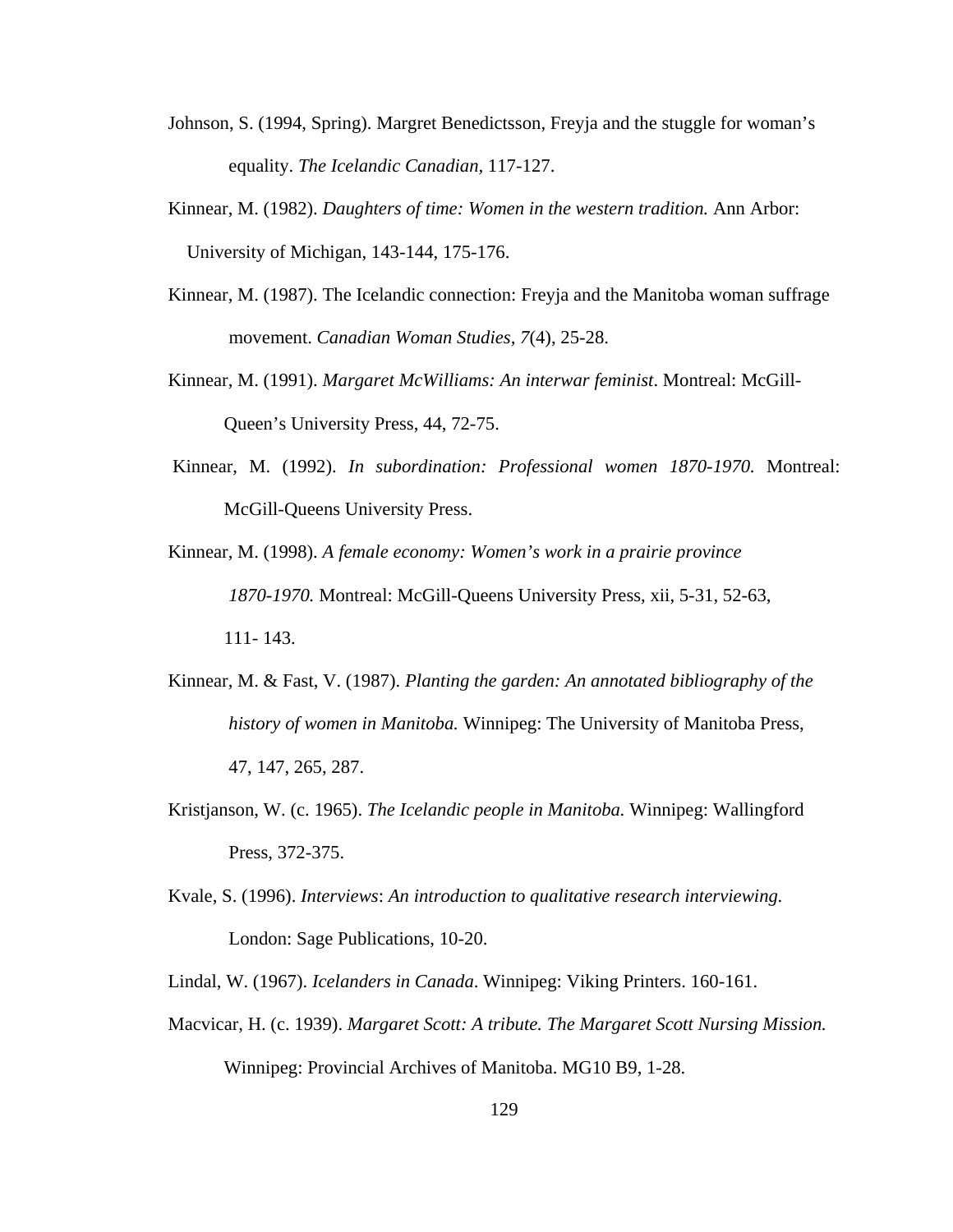- Manitoba Map. (2002). Her Majesty the Queen in Right of Canada, Natural Resources Canada. Retrieved June 29, 2003 from http://atlas.gc.ca.
- Margaret Scott, city's angel of mercy, dies after lingering illness. (1931, Aug. 3). *The Winnipeg Tribune*, p. 1, 14.
- Margaret Scott Memorial: Beautiful monument erected to memory and work of Margaret Scott. (1932, Oct. 19). *The Winnipeg Free Press*, p. 6.
- Margaret Scott nursing mission builds character among poor of Winnipeg. (1931, June 13). *The Winnipeg Tribune*, p. 6.
- Margret Benediktsson: Important woman dies. (1956, Dec.19-26). Obituary in Icelandic newspaper. Winnipeg: *Heimskringla,* p. 1.
- Matusak, L. (1997). *Finding your voice: Learning to lead.* San Francisco: Jossey-Bass Publishers, 34-38, 126-130.
- Maxwell, J. (1996). *Qualitative research design: An interactive approach*. London: Sage Publications, 71-75.
- Maykut, P. & Morehouse, R. (1994). *Beginning qualitative research: A philosophic and practical guide.* Philadelphia: Falmer Press, 43-47, 126-130, 145-148.
- McDermott, I. (c. 1904). *Tales from Bellemeade*. Portage la Prairie: Self Published, xiii.
- McMillan, A. (1995). *Native peoples and cultures of Canada: An anthropological Overview. ( 2nd ed.).* Toronto: Douglas & McIntyre Ltd, 293.
- Miller, T. (2001). Margaret Scott: The angel of poverty row. In *Framing our past.*  Winnipeg: Legislative Library of Manitoba, 287-288.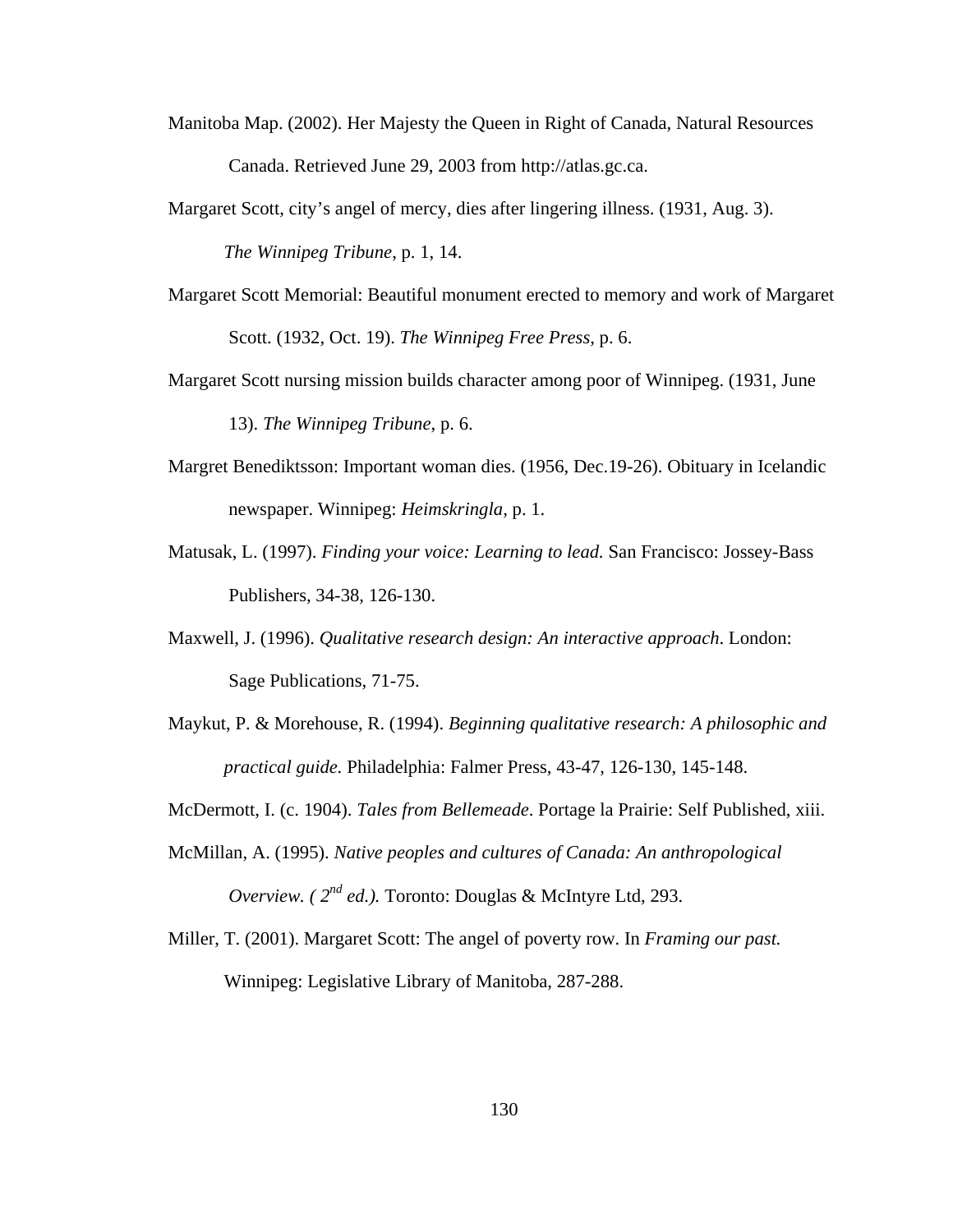- Minister of Supply and Services Canada. (1996). *Report of the Royal Commission on aborignal peoples: Looking forward, looking back, volume 1.* Ottawa: Canada Communication Group-Publishing, 300-307.
- Mitchell, T. (1998-99, Autumn/Winter). Wrestling with the meaning of citizenship. In R. Bruno-Jofre & T. Mitchell (Eds.). Winnipeg: *Manitoba History*, 54-55.
- Moore, M. (1964, March 14). The mission that never asked a dime: The incredible story of an incredible woman. Winnipeg: *Free Press*, p. 21.
- Morris, A. (2000). *The treaties of Canada with the Indians*. Toronto: Prospero Books.
- Morton, W. (1957). *Manitoba, a history*. University of Toronto Press.
- Noble, J. (2001). *Love and work: A conversation with James Autry*. Indianapolis: The Greenleaf Center for Servant-Leadership.
- Noble, J. (2002). *The servant-leader: From host to host, an interview with Margaret Wheatley.* Indianapolis: The Greenleaf Center for Servant-Leadership.
- Osborne, K. (1998-1999, Autumn/Winter). One hundred years of history teaching in Manitoba schools. Part 1: 1897-1927. In R. Bruno-Jofre & T. Mitchell (Eds.), *Manitoba history.* Manitoba Historical Society, 3-25.
- Owens, R. (1995/2001). *Organizational behavior in education. (7th ed).* Needham Heights, MA: Allyn and Bacon, 237-262.
- Paterson, E. (1975, Jan. 18). It happened here: Margaret Scott devotes life to Winnipeg's needy. *The Winnipeg Free Press,* p. 5.
- Paterson, E. (1975, Jan. 25). Our picturesque past. *The Winnipeg Free Pres,* p. 22.
- Patterson, G. (Ed.). (1989). *Beside the burn: Burnside area history.* Burnside Historical Committee, xiii, 5-6, 9, 11-13, 57, 79-80, 132-133.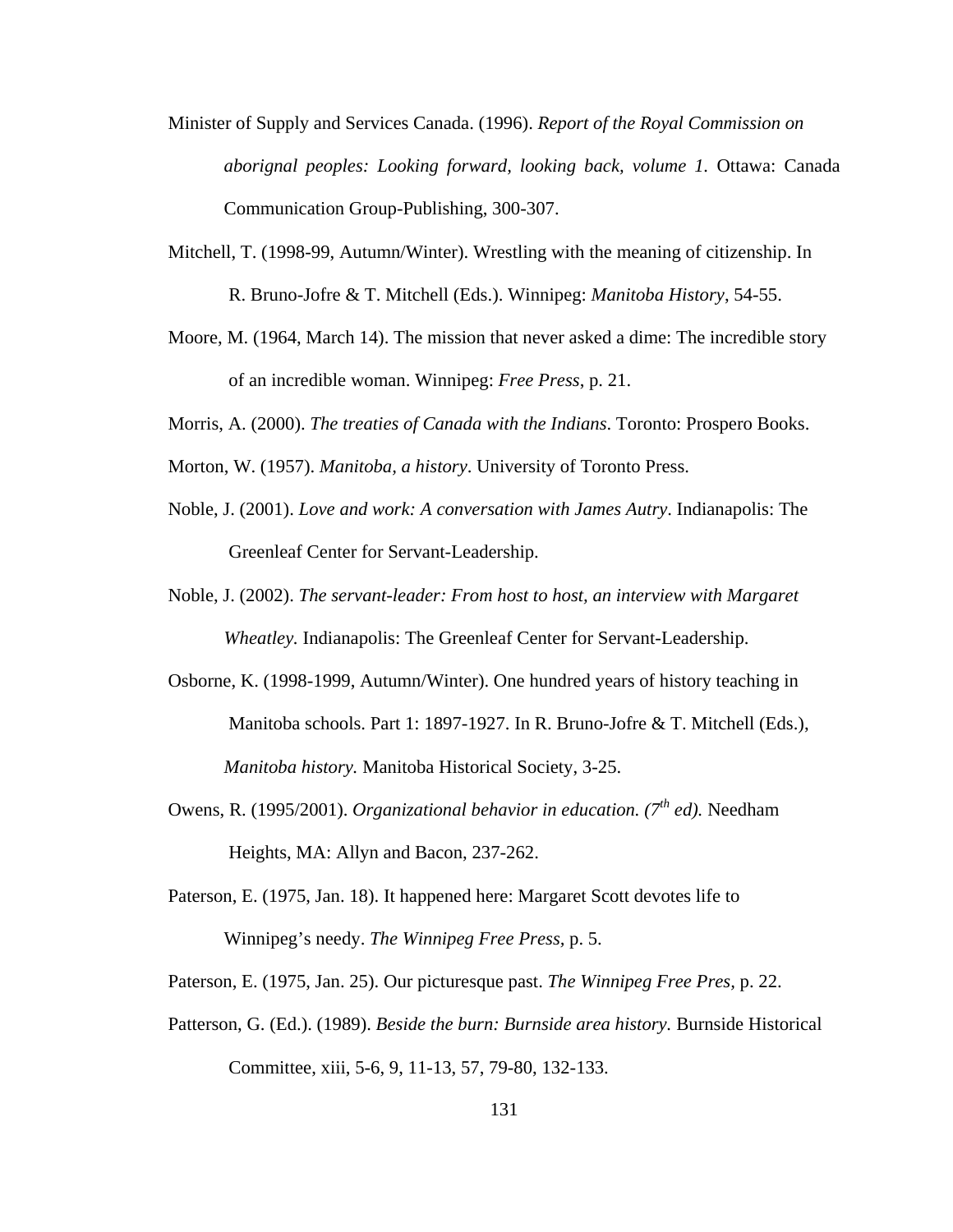- Pinchot, G. (1998). Building community in the workplace. In F. Hesselbein, M. Goldsmith, R. Beckhard, & R. Schubert, *The community of the future.* San Francisco: Jossey-Bass Publishers, 125-137.
- Prentice, A., Bourne, P., Brandt, G., Light, B., Mitchison, W., & Black, N. (1996). *Canadian women: A history. (2nd ed.).* Toronto, Ontario: Harcourt Brace & Co., 74-176, 190-236.
- Purkey, W. & Siegel, B. (2002). *Becoming an invitational leader: A new approach to professional and personal success.* Atlanta: Humanics Trade Group, 180-183.
- Reynolds, C. & Young, B. (Eds.). (1995). *Women and leadership in Canadian education*. Calgary: Detsilig Enterprises Ltd., 247-248.
- Rosener, J. (1990). *The ways women lead*. Harvard Business Review. 68 (6), 119-125.
- Russell, R. (1995). Learning from survivors: Women leaders who have stayed the course share their stories. In C. Reynolds & B. Young (Eds.), *Women and leadership in Canadian education*. Calgary: Detsilig Enterprises Ltd., 127-142.
- Seidman, I. (1998). *Interviewing as qualitative research: A guide for researchers in education and the social science. ( 2nd ed.).* New York: Teachers College Press.
- Senge, P. (1990). *The fifth discipline: The art & practice of the learning organization.* New York: Doubleday/Currency Publishing, 213-218.

Sergiovanni, T. (1992). *Moral leadership*. San Francisco: Jossey-Bass, 68-72, 139.

Sergiovanni, T. (1994). *Building community in schools*. San Francisco: Jossey-Bass, 140-146.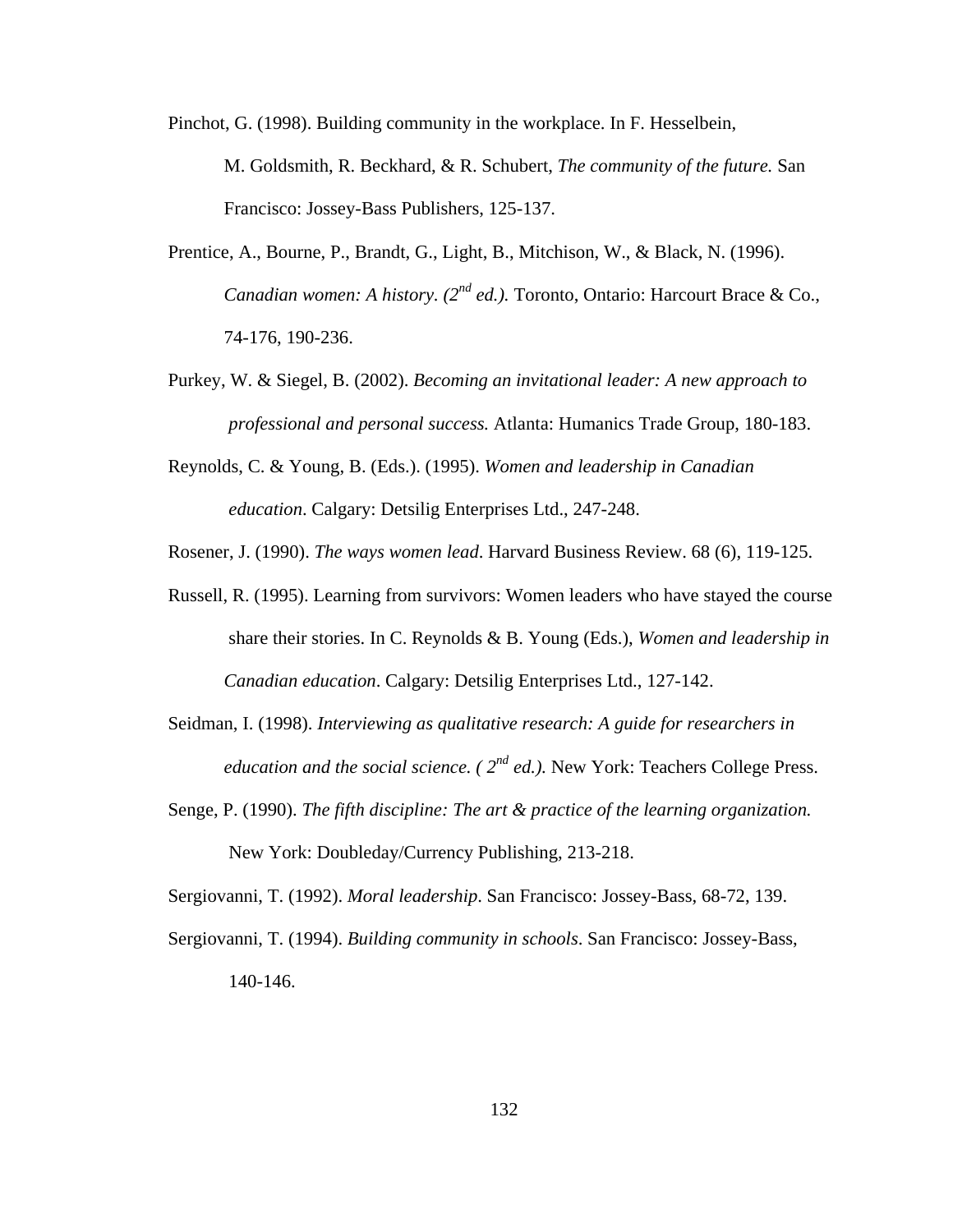- Shack, S. (1993a). The making of a teacher, (1917-1935): One woman's perspective. In R. Bruno-Jofre (Ed.). *Issues in the history of education in Manitoba.* Queenston, Ontario: Edwin Mellen Press, 431-469.
- Shack, S. (1993b). Teaching as growth, (1935-1976): One woman's perspective. In R. Bruno-Jofre (Ed.). *Issues in the history of education in Manitoba*. Quenston, Ontario: Edwin Mellen Press, 471-509.
- Shakeshaft, C. (1987). *Women in educational administration*. Newbury Park: Sage Press.
- Shirriff, W. (2000). Jessie Isabel McDermott. In C. Armstrong (Ed.), *Extraordinary ordinary women: Manitoba women and their stories.* Winnipeg: Manitoba Clubs of the Canadian Federation of University Women, 5-6, 86.
- Skulason, H. (1975, Winter). *The battle of the sexes.* An address delivered on April 12, 1975 at the Annual Icelandic Canadian Banquet and Dance, 42-45.
- Spears. L. (Ed.). (1998a). *Insights on leadership: Service, stewardship, spirit, and servant-leadership.* Toronto: John Wiley & Sons, Inc, 3-16.
- Spears, L. (Ed.) (1998b). *The power of servant-leadership.* San Francisco: Berrett-Kochler Publishers, Inc., 5-17.
- Sturnick, J. (1998). Healing leadership. In L. Spears (Ed.). *Insights on leadership: Service, stewardship, spirit, and servant-leadership*. New York: John Wiley & Sons, Inc., 185-193.

The mission that never asked a dime. (1964, March 14). Winnipeg: *Free Press,* p.21 The saint of poverty row. (1931, Aug. 3). Winnipeg: *Free Press,* p. 9.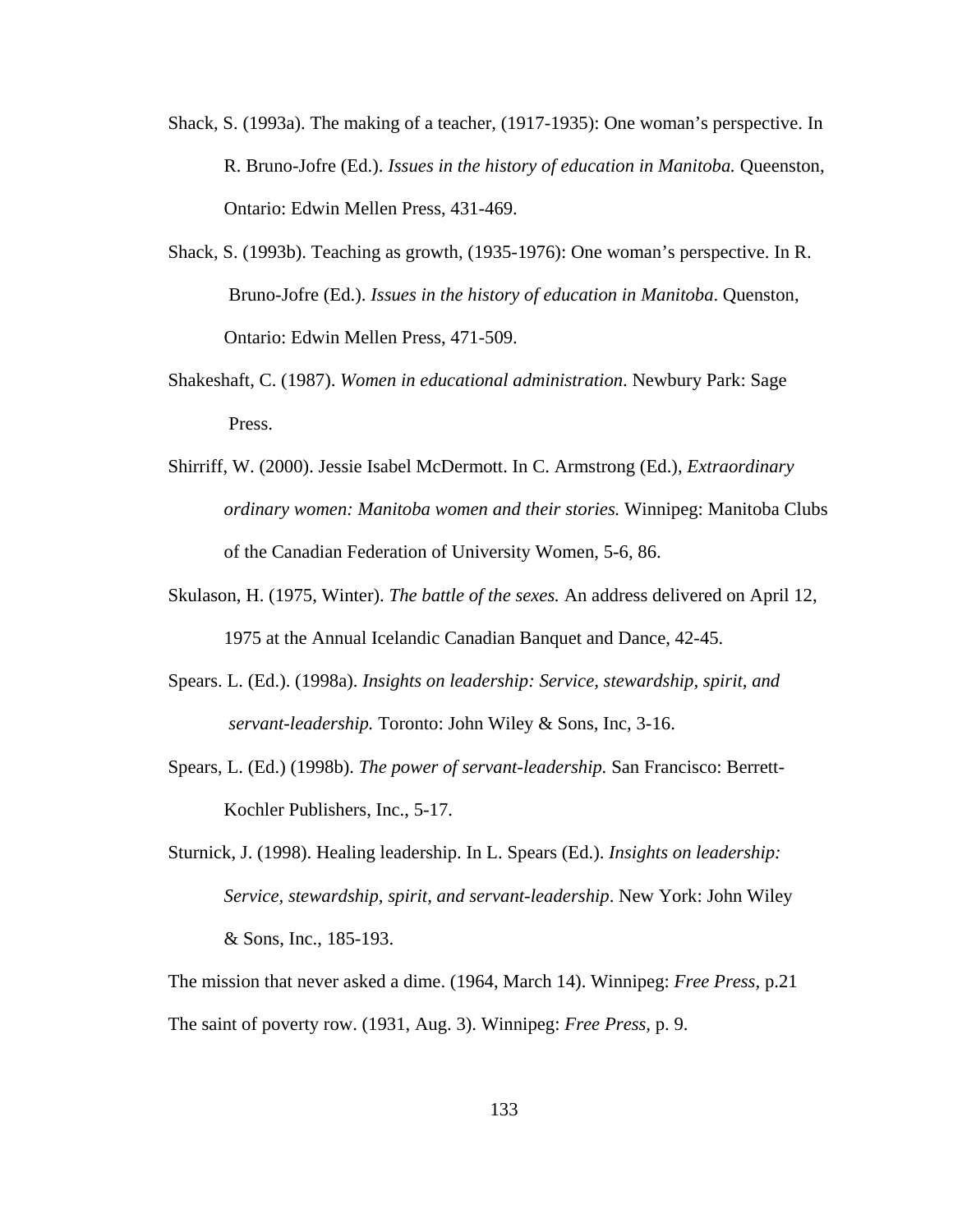- Thor, J. (2002). *Icelanders in North America: The first settlers.* Winnipeg: University of Manitoba Press, 85-86, 185, 260-261.
- Treble, A. (2000). Margret J. Benedictsson. In C. Armstrong (Ed.), *Extraordinary ordinary women: Manitoba women and their stories.* Winnipeg: Manitoba Clubs of the Canadian Federation of University Women, 77-78, 94-95.
- Unitarian Church Websites. (Retrieved January 4, 2004) http://online.sksm.edu/univ/ and http://www.uuwinnipeg.mb.ca/std%20menu%20frame.htm
- van de Vorst, C. (2002). *Making ends meet: Farm women's work in Manitoba*. Winnipeg: University of Manitoba Press, 1-15.
- Van Kirk, S. (1995). *"Many Tender Ties": The role of women in fur trade society in western Canada, 1670-1870.* University of Oklahoma Press.
- Walls, W. (2000). *Anatomy of a collaboration: An act of servant-leadership.* Indianapolis: The Greenleaf Center for Servant-Leadership.
- Walter, N. (1999). *The new feminism*. London: Virago Press.
- Weiss, S. & Rinear, L. (2002). *The complete idiots guide to women's history*. Indianapolis: Alpha Books, 14-15, 192, 197, 204-209.
- Wheatley, M. & Kellner-Rogers, M. (1998). The paradox and promise of community. In F. Hesselbein, M. Goldsmith, R. Beckhard & R. Schubert, *The community of the future*. San Francisco: Jossey-Bass Publishers, 9-18.
- Wolf, K. (Ed.). (1996). *Writings by western Icelandic women*. Winnipeg: The University of Manitoba Press, 5-14, 20-38, 73-85.
- Young, A. (1999). *Culture, class and gender in the Victorian novel: Bachelor girls and working women and independence.* New York: St. Martin's Press, 119-156.